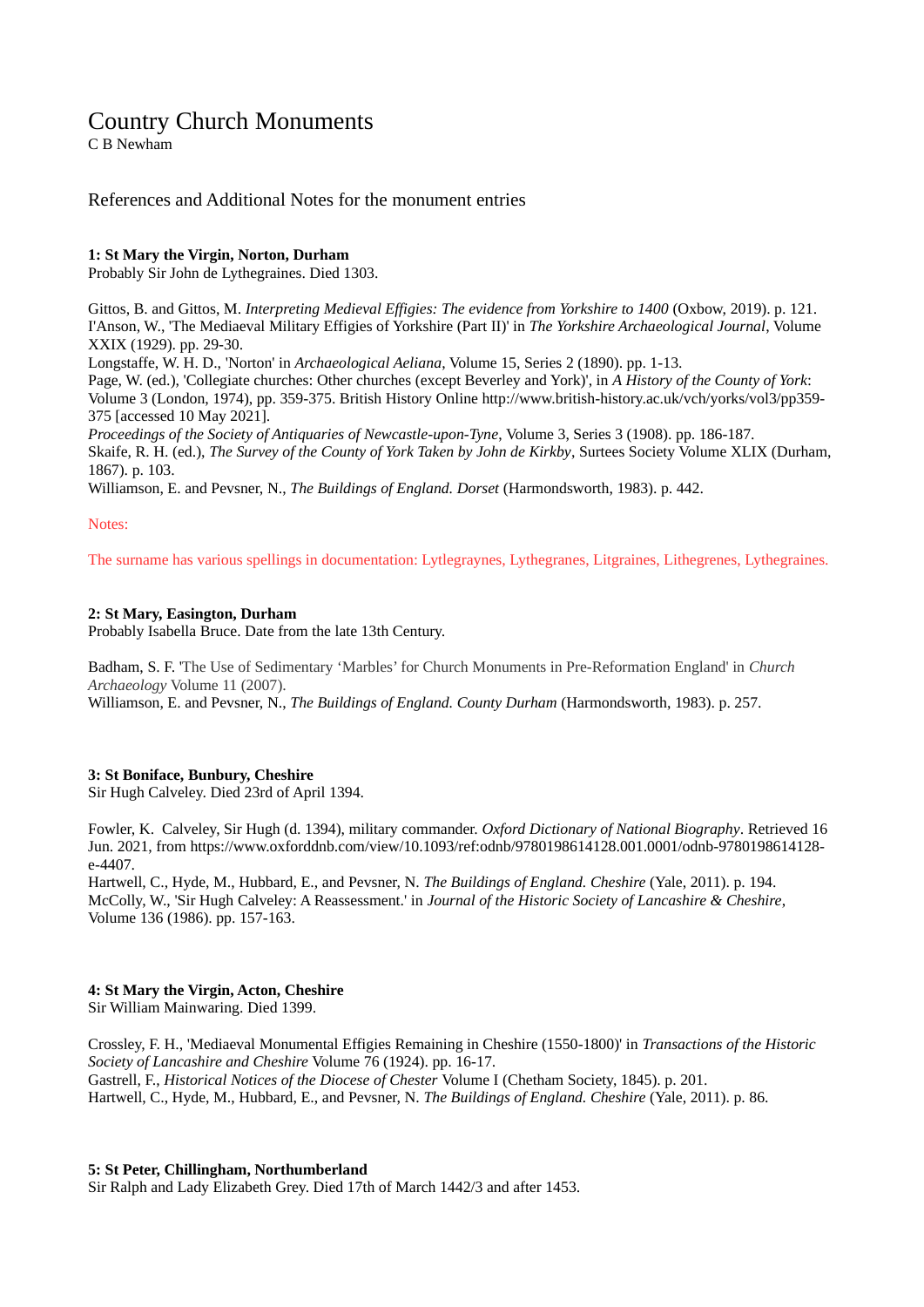Blair, C. H. H., 'Mediaeval Effigies in Northumberland' in *Archaeologia Aeliana*, Volume 7, Series 3 (1930). pp. 15-17. Dodds, M. H. (ed.), *A History of Northumberland*, Volume XIV (Newcastle upon Tyne, 1935). pp. 319-320. Grundy, J., McCombie, G., Ryder, P., Welfare, H., Richmond, I., and Pevsner, N. *The Buildings of England. Northumberland* (Yale, 2002). p. 227. Heslop, D. and Harbottle, B., 'Chillingham Church, Northumberland: the South Chapel and the Grey Tomb' in *Archaeologia Aeliana*, Volume 27, Series 5 (1999). pp. 123-134. Richardson, D., *Plantagenet Ancestry* (2004). p. 152.

#### **6: St Oswald, Winwick, Lancashire**

Sir Peter and Lady Ellen Legh. Died 11th of August 1527 and 17th of May 1491.

Newton, E. C. B-D. L., *The House of Lyme* (New York, 1917). pp. 14-19. Pollard, R., and Pevsner, N. *The Buildings of England. Lancashire: Liverpool and the South-West* (Yale, 2006). p. 682. Thornely, J. L., *The Monumental Brasses of Lancashire and Cheshire* (Hull, 1893). pp. 171-185 Waller, J., 'On Certain Church Brasses in Cheshire and Lancashire' in *Historic Society of Lancashire and Cheshire Proceedings and Papers, Session II, 1849-50* (Liverpool, 1850). pp. 243-260.

Notes:

From Newton, 1917:

He desires also that his executors should buy an "overlay" of marble "and lay upon me with a picture after me and my Wieff and our Armes to be set in eithere of our Coots " and a superscription is to be set on the said "overlay "with their names and the day and year of their decease.

## **7: St Lawrence, Appleby, Westmorland**

Lady Margaret Clifford, Countess of Cumberland. Died 14th of May 1616. Erected 1617.

Hyde, M. and Pevsner, N. *The Buildings of England. Cumbria* (Yale, 2010). p. 105. Spence, R. Clifford [née Russell], Margaret, countess of Cumberland (1560–1616), noblewoman. *Oxford Dictionary of National Biography*. Retrieved 23 May. 2021, from https://www.oxforddnb.com/view/10.1093/ref:odnb/9780198614128.001.0001/odnb-9780198614128-e-5655.

#### **8: St Mary the Virgin, Acton, Cheshire**

The Wilbraham Family. Died between 1643 and 1662.

Burke, J. and Burke, B. *Peerage, Baronetage and Knightage* (London, 1949). p. 1848 Crossley, F. H., 'The Post-Reformation Effigies and Monuments of Cheshire (1550-1800)' in *Journal of the Historic Society of Lancashire and Cheshire* Volume 31 (1939). pp. 28-30. Hartwell, C., Hyde, M., Hubbard, E., and Pevsner, N. *The Buildings of England. Cheshire* (Yale, 2011). p. 86.

White, A. 'A Biographical Dictionary of London Tomb Sculptors' in *The Walpole Society* Volume 61 (Walpole Society 1999). pp. 88-89.

## **9: Holy Trinity, Wetheral, Cumberland**

Lady Maria Howard. Died 9th of November 1789

BDBS: Nollekens, Joseph RA 1737-1823, pp 896-911. *The Sonnets of William Wordsworth: Collected in One Volume*. London 1838.

## **10: St Mary,, Sebergham, Cumberland**

Thomas Watson. Died 20th of December 1823.

Hyde, M. and Pevsner, N. *The Buildings of England. Cumbria* (Yale, 2010). p. 610. Lonsdale, H., *The life and works of Musgrave Lewthwaite Watson (*London, 1866).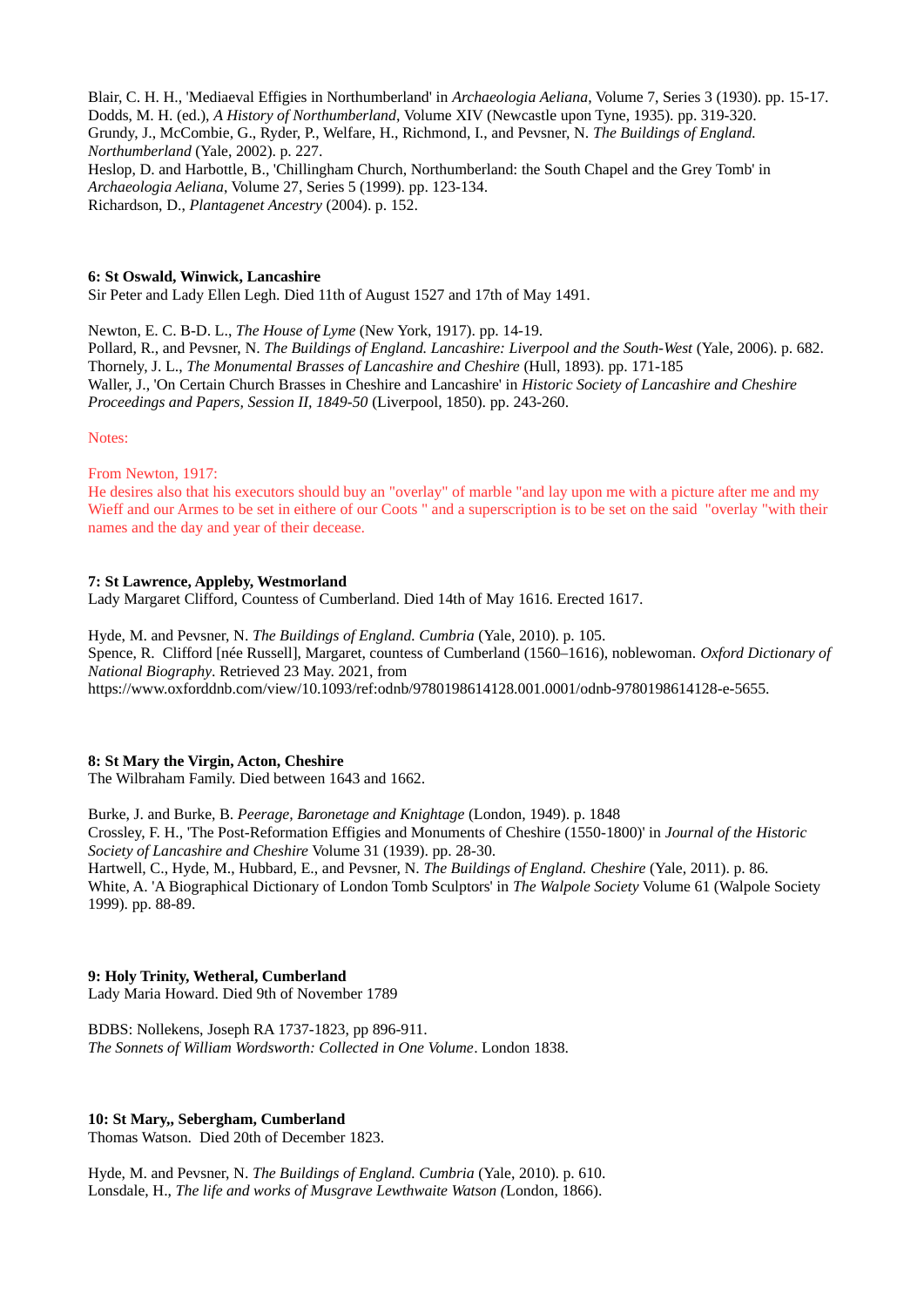Roscoe, I., Hardy, E., and Sullivan, M. G. (eds.), *A Biographical Dictionary of Sculptors in Britain 1660-1851* (Yale, 2009). pp. 1326-9.

## **11: St Kentigern, Crosthwaite, Cumberland**

Robert Southey. Died 21st of March 1843.

Carnall, G. Southey, Robert (1774–1843), poet and reviewer. *Oxford Dictionary of National Biography*. Retrieved 11 Jun. 2021, from https://www.oxforddnb.com/view/10.1093/ref:odnb/9780198614128.001.0001/odnb-9780198614128 e-26056.

Hyde, M. and Pevsner, N. *The Buildings of England. Cumbria* (Yale, 2010). p. 315.

#### **12: St Mary, Rostherne, Cheshire**

Charlotte Lucy Beatrix Egerton. Died 10th of November 1845.

GRO. EGERTON, CHARLOTTE LUCY BEATRIX. 1845 D Quarter in ALTRINCHAM UNION Volume 19 Page 9. Hartwell, C., Hyde, M., Hubbard, E., and Pevsner, N. *The Buildings of England. Cheshire* (Yale, 2011). p. 558. Penny, N. *Church Monuments in Romantic England* (Yale, 1977). pp. 126-127. Richards, R. *Old Cheshire Churches* (Batsford, 1947). p. 287. Roscoe, I., Hardy, E., and Sullivan, M. G. (eds.), *A Biographical Dictionary of Sculptors in Britain 1660-1851* (Yale, 2009). pp. 1366-1371.

Notes:

There is a story that she died by drowning in the nearby mere before her wedding. The registration of her death states she died from bronchitis – exhaustion after 12 days.

#### **13: St Barnabas, Bournmoor, Durham**

John and Frederick Lambton, 3rd and 4th Earls of Durham. Died 18th of September 1928 and 31st of January1929.

Wikipedia. No other references available. Williamson, E. and Pevsner, N., *The Buildings of England. Dorset* (Harmondsworth, 1983). p. 112.

#### **14: St George, Jesmond, Northumberland**

Charles Mitchell. Died 22nd of August 1895.

Grundy, J., McCombie, G., Ryder, P., Welfare, H., Richmond, I., and Pevsner, N. *The Buildings of England. Northumberland* (Yale, 2002). p. 509. *Institute of Mechanical Engineers*, 1895. pp. 537 - 539. *Iron and Steel Institute,* 1895. pp. 351 – 352.

#### **15: St James, Burnopfield, Durham**

Henry William Watson and Mary Elizabeth Hyatt. Died 4th of March 1886 and 1917.

Census, 1881. Class: RG11; Piece: 5053; Folio: 129; Page: 59; GSU roll: 1342219. Accessed via Ancestry.com. Find a Grave website. https://www.findagrave.com/memorial/173012695/mary-elizabeth-watson (Accessed 2021/07/12).

Galbraith, N. S. *Dr. John Watson (1790/91-1847) of Burnopfield and his Assistant Dr. John Snow*. PDF File at kora.matrix.msu.edu/files/21/120/15-78-101-22-1998-Galbraith-JW.pdf (Accessed 2021/07/12). Meara, D. *Modern Memorial Brasses. 1880-2001* (Donington, 2008). pp. 132, 261. Fig. 94.

#### **16: St Thomas,, Brompton-in-Allertonshire, Yorkshire North Riding**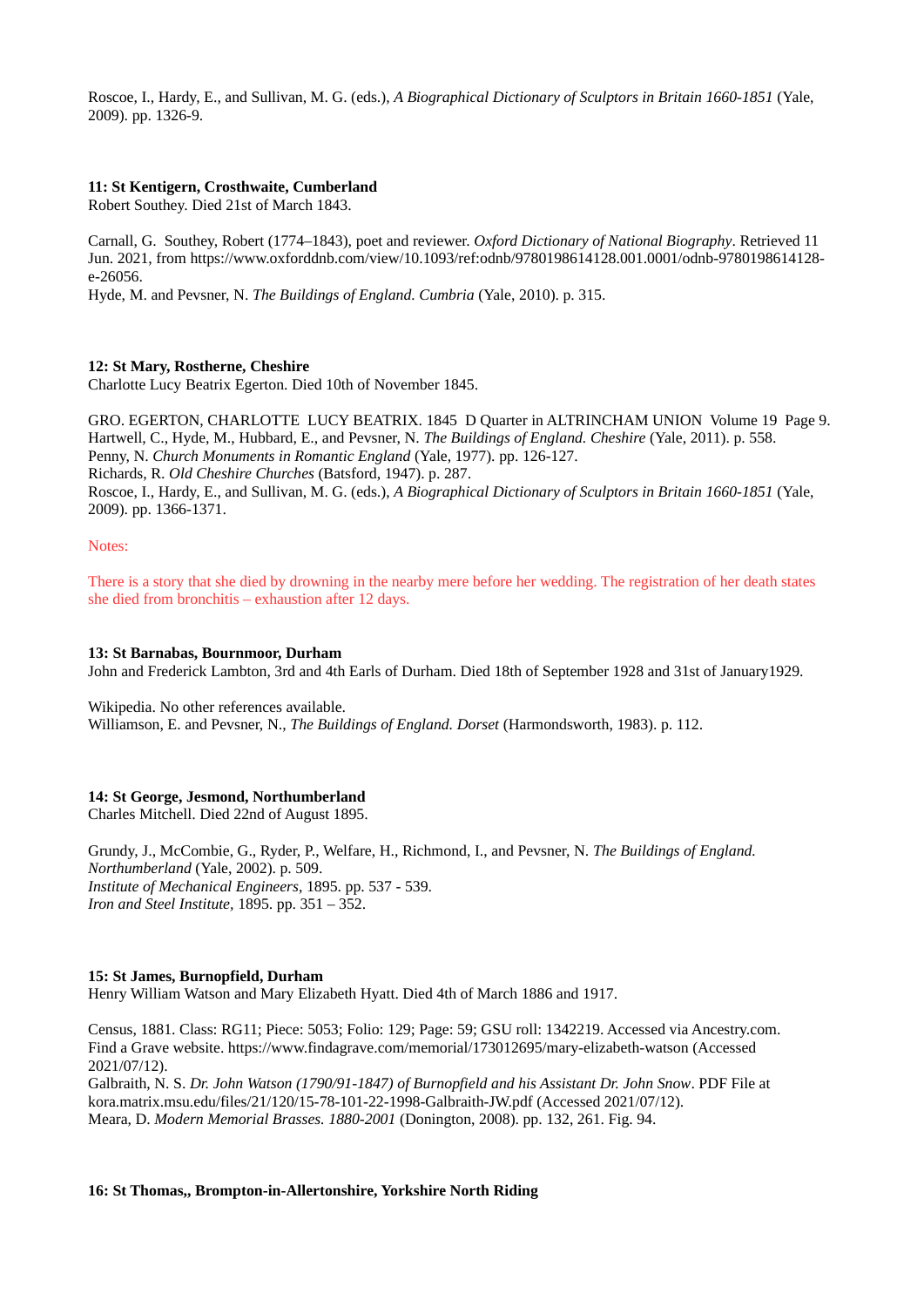Hogback Tombs. Dating from the 10th century.

Badham, S., *Medieval Church and Churchyard Monuments* (Shire Publications, 2011). Pevsner, N., *The Buildings of England. Yorkshire: The North Riding*, (Harmondsworth 1966). pp. 89-90.

## **17: St Michael, Middleton Tyas, Yorkshire North Riding**

Coffin Lid. Dating from c.1300.

Pevsner, N., *The Buildings of England. Yorkshire. The North Riding* (Harmondsworth, 1966). p. 255.

#### **18: St Peter, Conisbrough, Yorkshire West Riding** Coped Grave Marker. Dating from c.1140-60.

English, B. and Wood, R,. 'St Peter, Conisbrough, Yorkshire, West Riding.' The Corpus of Romanesque Sculpture in Britain and Ireland https://www.crsbi.ac.uk/view-item?i=7752 (Accessed: 02 July 2020) Harman, R. and Pevsner, N., *The Buildings of England. Yorkshire: West Riding. Sheffield and the South* (Yale, 2017), p. 179.

## **19: St Mary, Goldborough, Yorkshire West Riding**

Probably Richard de Goldsborough IV. Died 1308.

Gittos, B. and Gittos, M. *Interpreting Medieval Effigies: The evidence from Yorkshire to 1400* (Oxbow, 2019). p. 67. Leach, P. and Pevsner, N., *The Buildings of England. Yorkshire: West Riding. Leeds, Bradford and the North* (Yale, 2009), p. 283.

## **20: Holy Cross, Gilling East, Yorkshire North Riding**

Military Effigy. Dating from the mid-14th Century.

Gittos, B. and Gittos, M. *Interpreting Medieval Effigies: The evidence from Yorkshire to 1400* (Oxbow, 2019). p. 66. Pevsner, N., *The Buildings of England. Yorkshire: The North Riding* (Harmondsworth, 1966). pp. 166-7. S. Badham and G. Blacker, *Northern Rock: the Use of Egglestone marble for Monuments in Medieval England*, British Archaeological Reports 480 (Archaeopress, Oxford), p. 22.

## **21: St Felix, Felixkirk, Yorkshire North Riding**

Probably Sir John de Walkingham. Dating to 1330-40.

Gittos, B. and Gittos, M. *Interpreting Medieval Effigies: The evidence from Yorkshire to 1400* (Oxbow, 2019). p. 57. Pevsner, N., *The Buildings of England. Yorkshire: The North Riding* (Harmondsworth, 1966). p. 161-162. Sharp, J. E. E. S. and Stamp, A. E. (eds.). '120. William de Cantilupo' in *Calendar of Inquisitions Post Mortem: Volume 5, Edward II* (London, 1908). pp. 52.

## **22: St Mary, Church Fenton, Yorkshire West Riding**

Effigy of a Lady. Dating from c.1330.

Gittos, B. and Gittos, M. *Interpreting Medieval Effigies: The evidence from Yorkshire to 1400* (Oxbow, 2019). p. 36. Harman, R. and Pevsner, N., *The Buildings of England. Yorkshire: West Riding. Sheffield and the South* (Yale, 2017), p. 172.

## **23: St Andrew, Bainton, Yorkshire East Riding**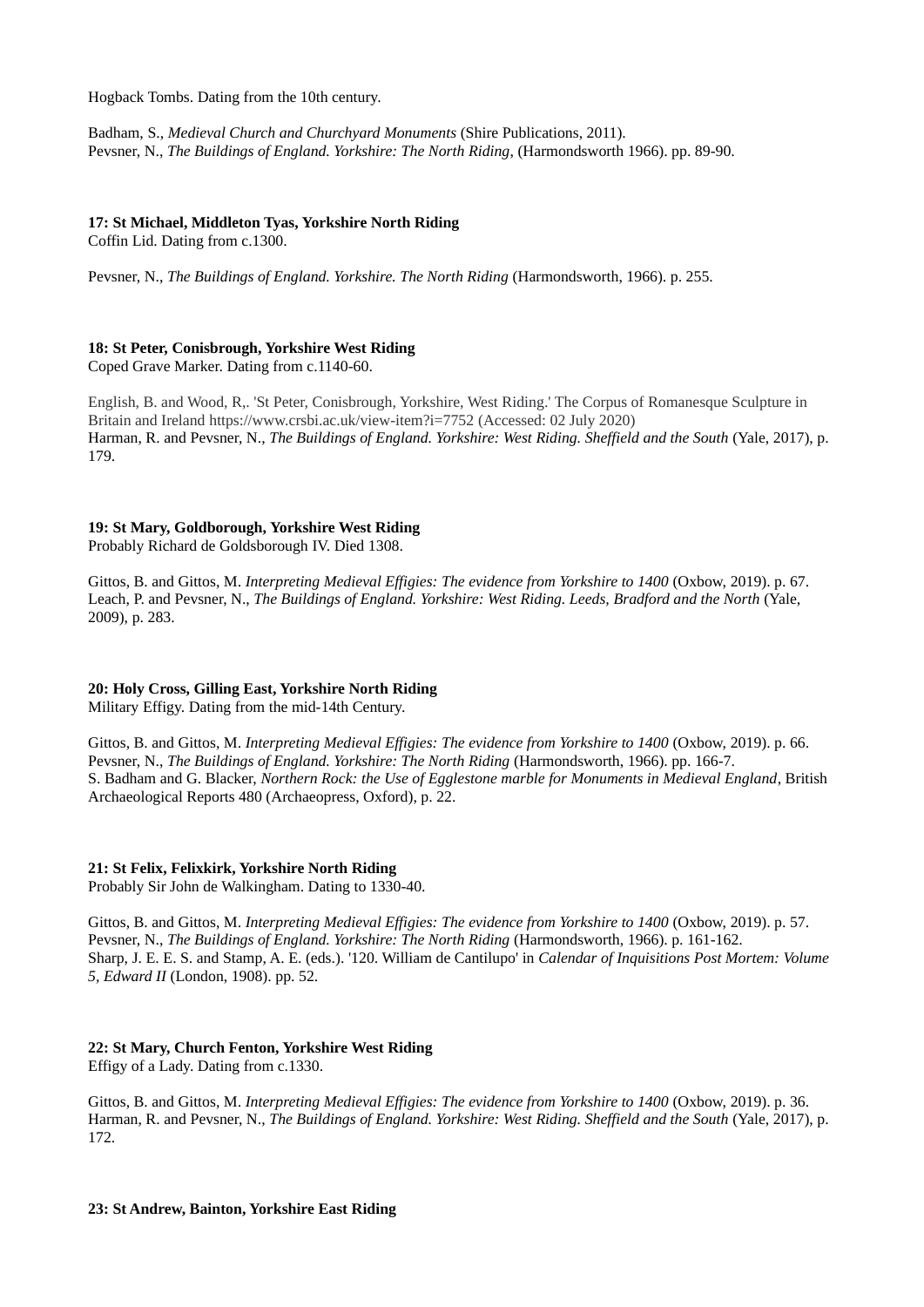Sir John de Mauley. Died in 1331.

Gittos, B. and Gittos, M. *Interpreting Medieval Effigies: The evidence from Yorkshire to 1400* (Oxbow, 2019). pp. 164- 5. Appendices p. 17. Neave, D. and Pevsner, N., *The Buildings of England. Yorkshire: The East Riding* (Yale, 2002), p. 269.

## **24: St Martin, Lowthorpe, Yorkshire East Riding**

Probably Sir John and Marjorie de Heslerton. Dating from c.1340.

Barker, J. 'Invention and Commemoration in Fourteenth-Century England: A Monumental "Family Tree" at the Collegiate Church of St. Martin, Lowthorpe' in *Gesta* Volume 56, Number 1, Spring 2017 (2017). pp. 105-128. Gittos, B. and Gittos, M. *Interpreting Medieval Effigies: The evidence from Yorkshire to 1400* (Oxbow, 2019). pp. 187- 9. Appendices p. 110.

Neave, D. and Pevsner, N., *The Buildings of England. Yorkshire: The East Riding* (Yale, 2002), p. 269.

## **25: St John of Beverley, Harpham, Yorkshire East Riding**

Sir William and Lady Joan (Elizabeth) de St Quintin. Died 1349 and 1384. Erected after 1380.

Clay, J. W., *Dugdale's Visitation of Yorkshire*, Volume III (Exeter, 1917). p. 185. History of Parliament: ST. QUINTIN, Sir John (c.1347-1398), of Harpham and Brandesburton, Yorks. McDonagh, B. A. K., *Manor Houses, Churches and Settlements: Historical Geographies of the Yorkshire Wolds before 1600*. (Thesis, 2007). pp. 255-259. Neave, D. and Pevsner, N., *The Buildings of England. Yorkshire: The East Riding* (Yale, 2002), p. 450.

Stephenson, M., 'An Incised Alabaster Slab in Harpham Church' in *Transactions of the East Riding Antiquarian Society*, Volume X (1903). pp. 25, 26.

## **26: All Saints, Harewood, Yorkshire West Riding**

Sir William and Elizabeth Gascoigne. Died 17th of December 1419 and before 1419.

Harman, R. and Pevsner, N., *The Buildings of England. Yorkshire: West Riding. Leeds, Bradford and the North* (Yale, 2009). p. 297.

Powell, E. (2004, September 23). Gascoigne, Sir William (c. 1350–1419), justice. *Oxford Dictionary of National Biography*. Retrieved 27 Mar. 2021, from

[https://www.oxforddnb.com/view/10.1093/ref:odnb/9780198614128.001.0001/odnb-9780198614128-e-10427.](https://www.oxforddnb.com/view/10.1093/ref:odnb/9780198614128.001.0001/odnb-9780198614128-e-10427) Routh, P. and Knowles, R., *The Medieval Monuments of Harewood* (Wakefield, 1983). pp. 9-13.

## **27: St Oswald, Methley, Yorkshire West Riding**

Robert and Cecily Waterton. Died 17th of January 1424/5 and between 1412 and 1424.

Fowler, J., 'On the Painted Glass at Methley, Part II' in *The Yorkshire Archaeological and Topographical Journal*, Volume 2 (London, 1873). pp. 226-246.

Harman, R. and Pevsner, N., *The Buildings of England. Yorkshire: West Riding. Leeds, Bradford and the North (Yale,* 2009). p. 592.

Routh, P. and Knowles, R., *The Medieval Monuments of Harewood* (Wakefield, 1983). p. 24.

Walker, J. M., 'The Burghs of Cambridgeshire and Yorkshire and the Watertons of Lincolnshire and Yorkshire' in *The Yorkshire Archaeological Journal*, Volume XXX (1931). pp. 314-419.

## Notes:

The BoE claims that the chapel replaced an "earlier" one (the one built by the will of Robert Waterton). Fowler and I agree that there is nothing to suggest that the chapel is early or late C15, although it was most likely embellished when Lord Welles was buried there in 1461.

## **28: St Anne, Catterick, Yorkshire North Riding**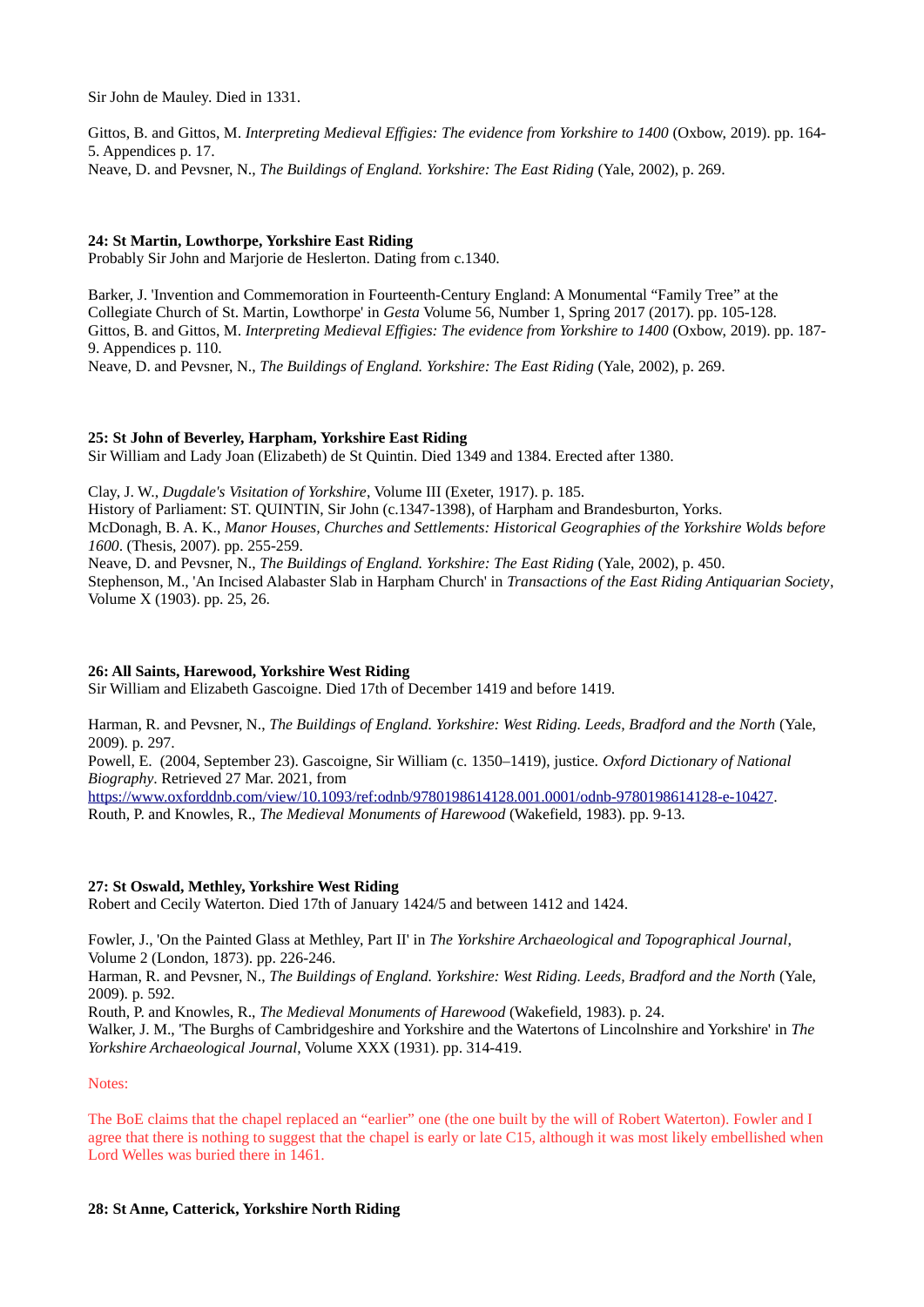William Burgh and son William, Died 4th November 1442 and 31st December 1465. Dating from 1465.

Capwell, T., Email correspondence.

Pevsner, Nikolaus., *The Buildings of England. The North Riding* (Harmondsworth, 1966). p. 119. Raine, J. *Catterick Church in the County of York* (London, 1834).

## Notes:

Toby Capwell told me in an email that the sallets on which their heads rest have a strap at the back; this is what the odd bulbous segment, attached to the rear of the sallet, is meant to represent.

## **29: St Mary and St Alkelda, Middleham, Yorkshire North Riding**

Robert Thornton. Died 1533.

'Houses of Cistercian monks: Jervaulx', in *A History of the County of York: Volume 3*, ed. William Page (London, 1974), pp. 138-142. *British History Online* http://www.british-history.ac.uk/vch/yorks/vol3/pp138-142 [accessed 20 July 2020].

Chasuble in the V&A. http://collections.vam.ac.uk/item/O118444/chasuble-unknown/ [accessed 20 July 2020]. Pevsner, N. *The Buildings of England. The North Riding* (Harmondsworth, 1966). p. 245.

## **30: St Peter & St Paul, Bolton-by-Bowland, Yorkshire West Riding**

Sir Ralph Pudsay. Died 14th of April 1468.

Badham, S., and Blacker, G., 'The Pudsay Family of Bolton-by-Bowland and their Monuments' in *Yorkshire Archaeological Journal* Vol. 86, 2014, pp 138–68.

## **31: Holy Trinity, Wensley, Yorkshire North Riding**

Henry and Richard le Scrope, Died 25th of March 1525 and 28th of July 1525.

Badham, S., and Blacker, G., 'Northern Rock: the Use of Egglestone marble for Monuments in Medieval England' in *British Archaeological Reports* 480 (Archaeopress, Oxford). p. 50. Nicolas, Sir H. Harris, *A History of the Family of Scrope* (London, 1832). p. 62. Pevsner, N., *The Buildings of England. The North Riding* (Harmondsworth, 1966). p. 383. *Wiltes Peerage*, p. 18

## **32: St Agatha, Gilling West, Yorkshire North Riding**

Sir Henry and Isabelle Boynton. He died 7th January 1531/2.

Collier, Rev. C. V. *An Account of the Boynton Family* (Middlesborough, 1914). pp. 57-8. Pevsner, N. *The Buildings of England. Yorkshire. The North Riding* (Harmondsworth, 1966). p. 170. S. Badham and G. Blacker, *Northern Rock: the Use of Egglestone marble for Monuments in Medieval England*, British Archaeological Reports 480 (Archaeopress, Oxford). pp. 50-51.

## Notes:

Hic jacet d[omi]ñ[u]s He[n]ricus Boyntõn myles ultim[us] heres de Sydbery isti[us] nõ[min]is et Essabella uxor ejus qui VII [die] Januarii obiit añ[n]o D[omi]ñi mocccccoxxxio quo[rum] añi[ma]b[us] p[ro]picietur Deus Ame[n].

"Here lies Lord Henry Boynton, a soldier, the last heir of Sedbury of that name, and Isabella his wife, who died the 7th day of January in the 1531st year of our Lord, to whose souls may the Lord be gracious, Amen." "Here lies Lord Henry Boynton, knight, the last heir of Sudbury of that name, and Isabella his wife, who died the 7th day of January in 1531 may the Lord have mercy on his soul. Amen"

## **33: St Mary, Worsborough, Yorkshire West Riding**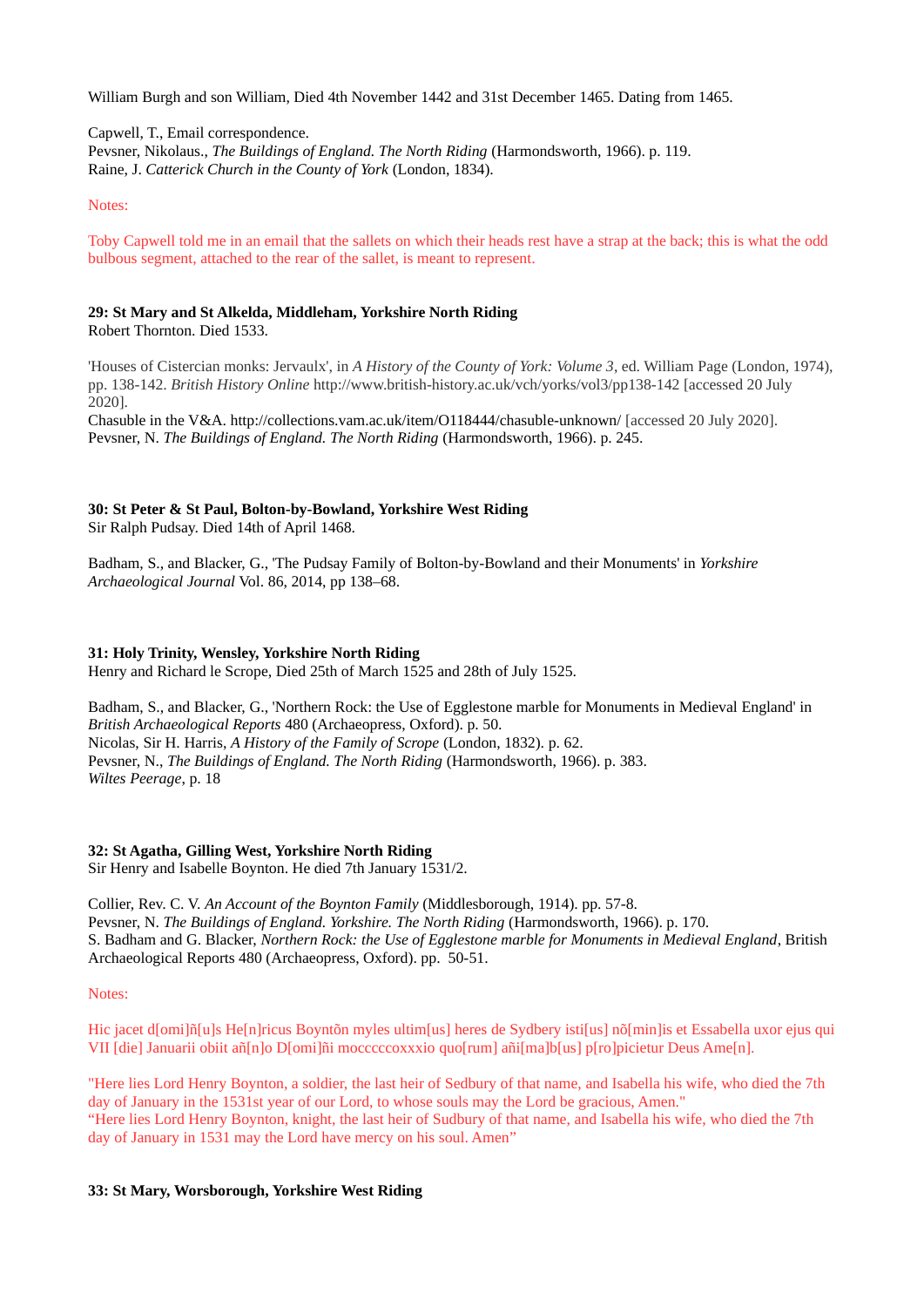Roger Rockley. Died 7th of January 1533/4.

Fryer, A. C., *Wooden Monumental Effigies in England and Wales* (London, 1924). pp. 57, 107. Harman, R. and Pevsner, N., *The Buildings of England. Yorkshire: West Riding. Leeds, Bradford and the North* (Yale, 2009). p. 757. Hunter, J., South Yorkshire, Volume II (London, 1828). pp. 285-286, 295-296.

Inquisition Post Mortem of Roger Rockley, 30<sup>th</sup> of June 1534. Sheffield City Archives Wh M/D/306.

Raine, J., *Testamenta Eboracensia*, Volume V (London, 1881). pp. 159-161.

Smith, W. *Old Yorkshire* (London, 1883). pp. 255-257.

## **34: St Martin, Burton Agnes, Yorkshire East Riding**

Sir Henry Griffith, 1st Baronet. Died 20th of February 1654.

Adam White: telephone conversation 2021/02/18 – possibly by the Christmas brothers.

Collier, C. V., An Account of the Boynton Family and the Family Seat of Burton Agnes (Middlesborough, 1914). p. 21, 74, 87.

Foster, J., 'Pedigree of Worley' in *Pedigrees of the County Families of Yorkshire* Volume II (London, 1874).

Neave, D. and Pevsner, N., *The Buildings of England. Yorkshire: The East Riding* (Yale, 2002), p. 366.

Email 2021/02/19 from the estate office at Burton Agnes Hall regarding the marriages and military activity of Sir Henry Griffith.

## **35: All Hallows, Great Mitton, Yorkshire West Riding**

The Sherburne Family. Erected 1699.

Ingilby, J., *The Shireburns of Stoneyhurst*. No page numbers. Leach, P., and Pevsner, N., *The Buildings of England. Yorkshire: Leeds, Bradford and the North* (Yale, 2017). p. 288. Roscoe, I., Hardy, E., and Sullivan, M. G. (eds.), *A Biographical Dictionary of Sculptors in Britain 1660-1851* (Yale, 2009). pp. 1180-1183.

Whinney, M. *Sculpture in Britain 1530-1830* (Harmondsworth, 1988). p. 136.

## **36: St John the Baptist, Kirkheaton, Yorkshire West Riding**

Richard Beaumont. Died 27th of June 1704. Erected 1732.

Colvin, H., *A Biographical Dictionary of British Architects 1600-1840*, 3rd Edition (Yale, 1995). pp. 580-586. Harman, R. and Pevsner, N., *The Buildings of England. Yorkshire: West Riding. Sheffield and the South* (Yale, 2017), p. 371.

Roscoe, I., Hardy, E., and Sullivan, M. G. (eds.), *A Biographical Dictionary of Sculptors in Britain 1660-1851* (Yale, 2009). pp. 560-562.

Webb, M. I. 'Giovanni Battista Guelfi: an Italian sculptor working in England' in *The Burlington Magazine* May, 1955, Vol. 97, No. 626 (May, 1955). pp. 138–145, 149.

## **37: All Saints, Thirkleby, Yorkshire North Riding**

The Children of the Frankland Family. Died 1782-1801. Erected 1803.

Pevsner, N., *The Buildings of England. Yorkshire. The North Riding* (Harmondsworth, 1966). p. 365. Roscoe, I., Hardy, E., and Sullivan, M. G. (eds.), *A Biographical Dictionary of Sculptors in Britain 1660-1851* (Yale, 2009). pp. 443-463. Smith, J. R., *Great Engravers* (London, 1911), p. 15. Wikipedia: John Hoppner RA (1758-1810). (on-line resource).

# **38: St Mary Magdalene, Campsall, Yorkshire West Riding**

The Yarborough Family. Erected 1806.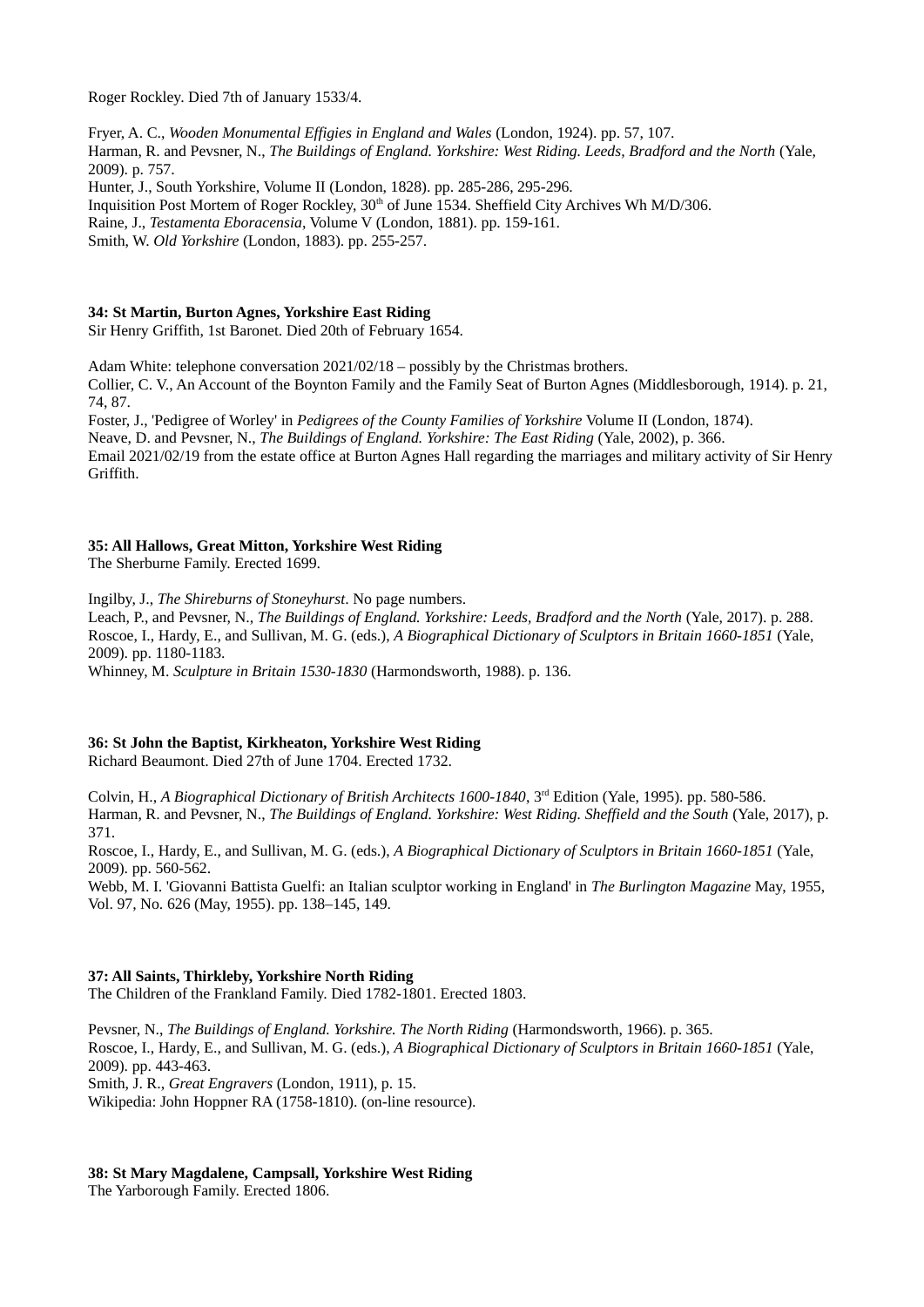Harman, R. and Pevsner, N., *The Buildings of England. Yorkshire: West Riding. Sheffield and the South* (Yale, 2017), p. 157.

Penny, N. *Church Monuments in Romantic England* (Yale, 1977). pp. 149-151. Roscoe, I., Hardy, E., and Sullivan, M. G. (eds.), *A Biographical Dictionary of Sculptors in Britain 1660-1851* (Yale, 2009). pp. 443-463.

Whinney, M. *Sculpture in Britain 1530-1830* (Harmondsworth, 1988). pp. 354, 355.

## **39: St John the Baptist, Kirkheaton, Yorkshire West Riding**

Charlotte and Sarah Elizabeth McCumming. Died 16th August 1813 and 2nd February 1815.

Harman, R. and Pevsner, N., *The Buildings of England. Yorkshire: West Riding. Sheffield and the South* (Yale, 2017). p. 371.

Roscoe, I., Hardy, E., and Sullivan, M. G. (eds.), *A Biographical Dictionary of Sculptors in Britain 1660-1851* (Yale, 2009). pp. 478-479.

## **40: All Saints, Owston, Yorkshire West Riding**

Frances Cooke. Died 1st of January 1818.

Harman, R. and Pevsner, N., *The Buildings of England. Yorkshire: West Riding. Sheffield and the South* (Yale, 2017). p. 425.

History of Parliament: COOKE, Bryan (1756-1821), of Owston, Yorks. and Hafod-y-Wern, Denb. Roscoe, I., Hardy, E., and Sullivan, M. G. (eds.), *A Biographical Dictionary of Sculptors in Britain 1660-1851* (Yale, 2009). pp. 231-253.

## **41: St Peter, Hackness, Yorkshire North Riding**

Margaret Anne Johnstone. Died 20th of June 1819. Erected 1821.

Roscoe, I., Hardy, E., and Sullivan, M. G. (eds.), *A Biographical Dictionary of Sculptors in Britain 1660-1851* (Yale, 2009). p. 237.

Burke, J. and Burke, B. *Peerage, Baronetage and Knightage* (London, 1949). p.1096. Pevsner, N. *The Buildings of England. Yorkshire: The North Riding* (Harmondsworth, 1966). p. 180.

Notes:

"Vanden Bempde" is correct, not "Van den Bemp de".

## **42: Holy Cross, Gilling East, Yorkshire North Riding**

Thomas and Mary Anne Fairfax. Died 18th of August 1828 and buried 6th of May 1809. Erected 1830.

Baptismal record for Holy Cross, Gilling East and St Martin le Grand, York. Mary Ann Fairfax. Born 16<sup>th</sup> April 1795, baptised twice:  $21^{st}$  July &  $23^{rd}$  April 1795.

Baptismal record for Holy Cross, Gilling East. Thomas Fairfax. Born 12<sup>th</sup> April 1800, Baptised 30<sup>th</sup> October 1800. Gill, T. *The History and Antiquities of Easingwold and its Neighbourhood* (London, 1852), p. 268. Pevsner, N., *The Buildings of England. Yorkshire. The North Riding* (Harmondsworth, 1966). p. 167. Roscoe, I., Hardy, E., and Sullivan, M. G. (eds.), *A Biographical Dictionary of Sculptors in Britain 1660-1851* (Yale, 2009). pp. 541-547.

## **43: St Mary, Tickhill, Yorkshire West Riding**

Louisa Blanche Foljambe. 7th of October 1871. Erected 1872.

Harman, R. and Pevsner, N., *The Buildings of England. Yorkshire: West Riding. Leeds, Bradford and the North* (Yale, 2009). p. 672.

Thorpe, D., *The Beloved Wife: Louisa Blanche Foljambe. Part I* (2007).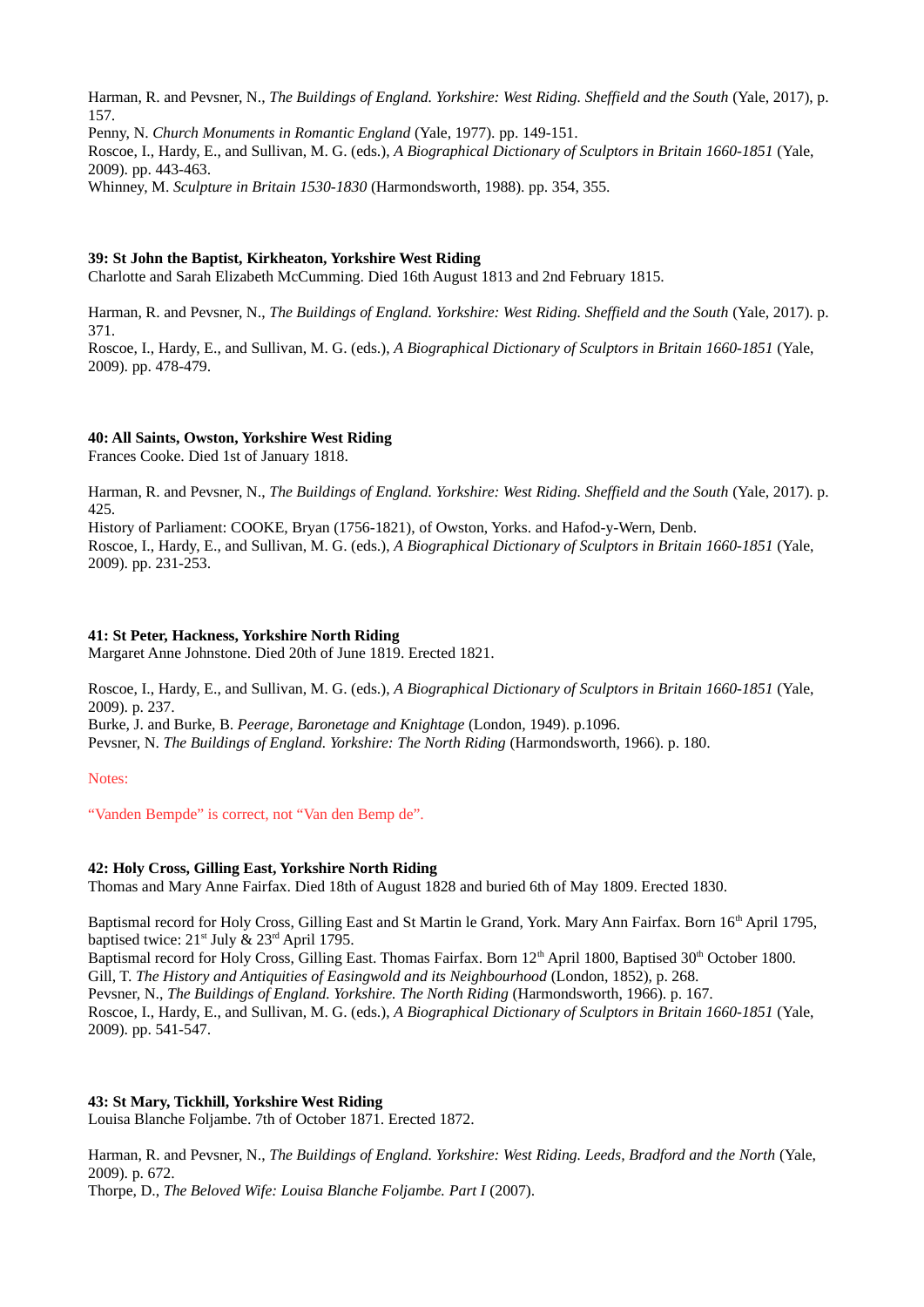## **44: St John of Beverley, Harpham, Yorkshire East Riding**

Matthew Chitty Downes St. Quintin. Died 19th of April 1876.

Foster, J. (ed.), 'Pedigree of St. Quintin of Scampston' in *Pedigrees of the County Families of Yorkshire*, Volume II (London, 1874). Hull History Centre: *Papers of the St Quintin Family of Harpham and Scampston*. p. 3. Neave, D. and Pevsner, N., *The Buildings of England. Yorkshire: The East Riding* (Yale, 2002), p. 450. *The New Army List for April 1842* (London, 1842). p. 43.

## **45: Christ Church, Marton-cum-Grafton, Yorkshire North Riding**

The Reverend John Robert Lunn, Died 1899.

Leach, P. and Pevsner, N., *The Buildings of England. The West Riding: Leeds, Bradford and the North* (Yale, 2009). pp. 588-9. Rix, K. J. B., Marton-cum-Grafton church guide. p. 7. (draft copy provided by the author).

## **46: St John the Baptist, Kirby Wiske, Yorkshire North Riding**

Fanny Isabel Samuelson, Died 1897.

Lloyd, C., Darlington and Stockton Times, *Looking back: 19th century petroleum hair wash engulfed pregnant woman in flames*.  $18<sup>th</sup>$  January 2019.

Pevsner, N., *The Buildings of England. The North Riding* (Harmondsworth, 1966). p. 213. Spear, W., & John, I.(2004, September 23). Samuelson, Sir Bernhard, first baronet (1820–1905), ironmaster and promoter of technical education. *Oxford Dictionary of National Biography.* Retrieved 26 Jun. 2020, from https://www.oxforddnb.com/view/10.1093/ref:odnb/9780198614128.001.0001/odnb-9780198614128-e-35930. Vincent, S. J., *Hair: An Illustrated History* (Bloomsbury, 2018). pp. 55-6.

Notes:

## Translation:

"Like Absalom, a victim however by an accident more cruel of her very own beauty. Her hair set on fire by an evil fate, she died after suffering for 21 days through unspeakable pain with no less determination than that of brave men who have fallen in battle.

"O lovable wife, loyal sister, dutiful daughter and the mother most sweet of three little daughters and one boy and of another who did not survive his mother's death, poor little unfortunates. Never was she a friend more earnest than during those final agonies and bitter was the death that took her off. Love remains."

## **47: St Wilfrid, Harrogate, Yorkshire West Riding**

William Fowell Swann. Died 25th of October 1947. Created 1949.

Hacker, P. and Rogers, N. 'Portfolio of Small Plates' in *Monumental Brass Society Transactions* Volume XVIII, Part 1, 2009. pp. 94-6.

Leach, P. and Pevsner, N. *The Buildings of England. The West Riding: Leeds, Bradford and the North* (Yale, 2009). p. 309.

#### Notes:

#### Translation:

'You who look at this picture while passing by pray for the soul of William Fowell Swann priest. A notable man, firm in his purpose, he was the attentive originator of this house of God. As first parson of the parish of Saint Wilfrid he watched the Lord's sheepfold for seventeen years, 1902-1919. Full of years he passed from life into the peace of God in the county of Sussex, 1947. God be merciful to me, a sinner.'

#### **48: St Thomas Becket, Hampsthwaite, Yorkshire West Riding**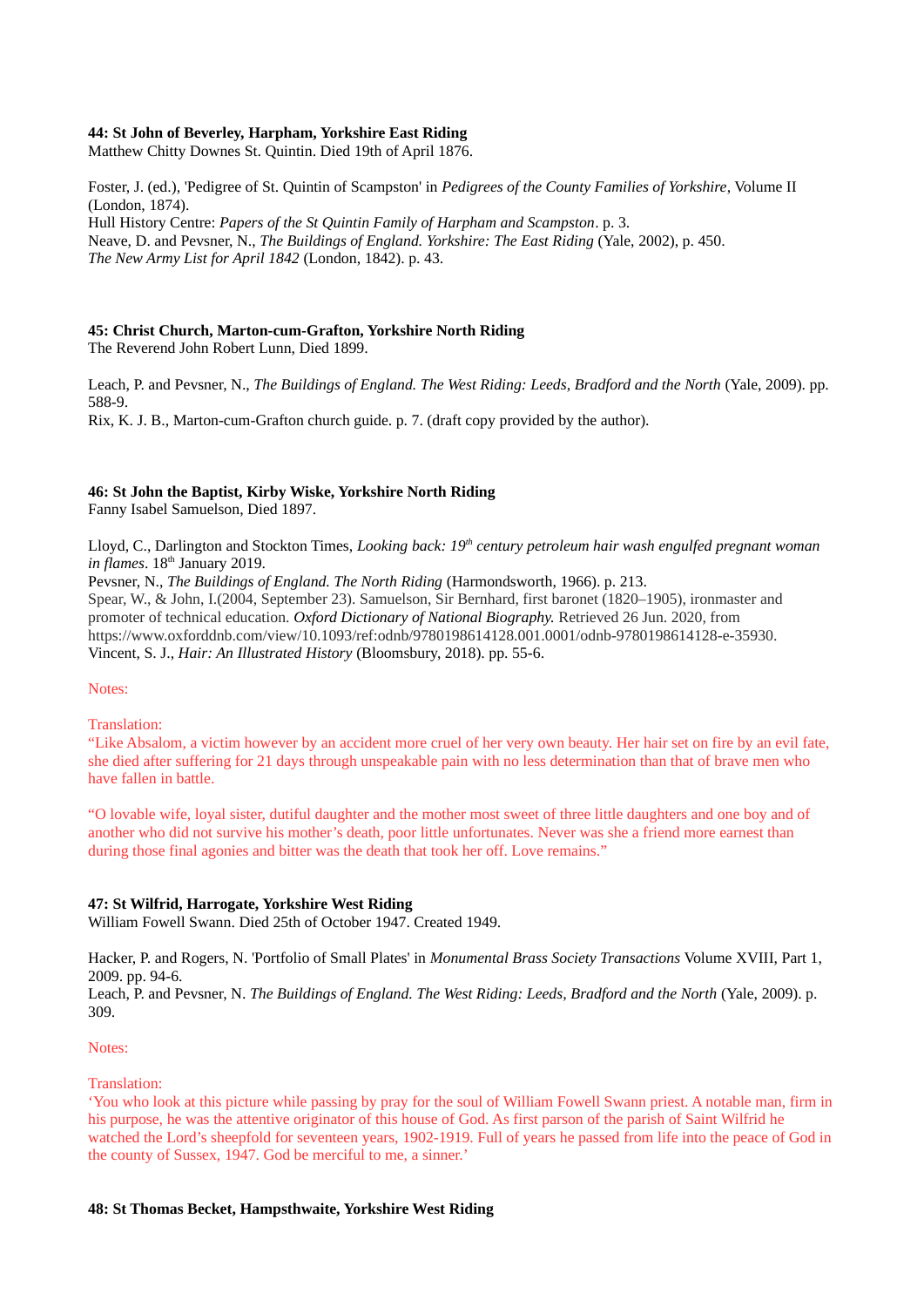Amy Woodforde-Finden, Died 13th of March 1919. Erected 1923.

'Gerald (Gerolamo) Giudici', *Mapping the Practice and Profession of Sculpture in Britain and Ireland 1851-1951*, University of Glasgow History of Art and HATII. (on-line resource)

Hutchison, S. Wade, George Edward (1853–1933), sculptor. *Oxford Dictionary of National Biography*. Retrieved 8 Jun. 2021, from https://www.oxforddnb.com/view/10.1093/ref:odnb/9780198614128.001.0001/odnb-9780198614128-e-38095.

Leach, P. and Pevsner, N., *The Buildings of England. Yorkshire. West Riding. Leeds, Bradford and the North* (Yale, 2009). p. 295.

Middlemiss, L. Finden, Amy Woodforde- [née Amelia Rowe Ward] (1860–1919), composer. *Oxford Dictionary of National Biography*. Retrieved 8 Jun. 2021, from

https://www.oxforddnb.com/view/10.1093/ref:odnb/9780198614128.001.0001/odnb-9780198614128-e-61897

## **49: St Michael, Sollers Hope, Herefordshire**

A Member of the de Sollers Family. Dating from c.1260.

Brooks, A. and Pevsner, N., *The Buildings of England. Herefordshire* (Harmondsworth, 2012). p. 602. *Calendar of Inquisitions Post Mortem*, Vol I Henry III, accessed 8 July 2020, https://archive.org/stream/calendarinquisi00offigoog#page/n177/mode/2up pp.119. Abstract No 433 Simon de Solar'.

#### Notes:

Sally Badham also suggests (I've not seen it): Monumental Brass Society, *Monumental Brasses: The Portfolio Plates of the Monumental Brass Society 1894-1984* (Woodbridge, 1988), no. 427.

## **50: St Giles, Bredon, Worcestershire**

Probably Sir Nicholas and Edith Mitton. Dating from c.1300-10.

Pevsner, N., *The Buildings of England. Yorkshire. Worcestershire* (Harmondsworth, 1997). p. 97. Relton, H. E. "Breedon Church" in *Sketches of Churches* (London, 1843). Saul, Nigel. The Early 14th-century Semi-effigial Tomb Slab at Bredon (Worcestershire): Its Character, Affinities and Attribution. *Journal of the British Archaeological Association*. (2017) 170. 61-81.

## **51: All Saints, Clehonger, Herefordshire**

Sir Richard de Pembrugge. Died 1345/6.

Brooks, A., and Pevsner, N. *The Buildings of England. Herefordshire* (Yale, 2012). p. 167-168. Correspondence with Sally Badham.

## **52: St Bartholomew, Much Marcle, Herefordshire**

Blanche Mortimer, Lady Grandison. Died 1347.

Badham, S. 'A Discovery at Much Marcle (Herefordshire)' in *Church Monuments Society Newsletter*, Volume 29, No 2. (2014). pp. 16-19. Brooks, A., and Pevsner, N. *The Buildings of England. Herefordshire* (Yale, 2012). p. 529.

## **53: St Andrew, Allensmore, Herefordshire**

Sir Andrew and Juliana Herley. Died circa 1392 and after 1420.

Badham, S., ''A new feire peynted stone': Medieval English Incised Slabs?' in *Church Monuments*, Volume 19 (Church Monuments Society, 2005). p. 20-52.

Brooks, A. and Pevsner, N., *The Buildings of England. Herefordshire* (Harmondsworth, 2012). p. 83. Gough, R., *Sepulchral monuments in Great Britain*, Volume II, Part 1 (London, 1786–99), p. cci.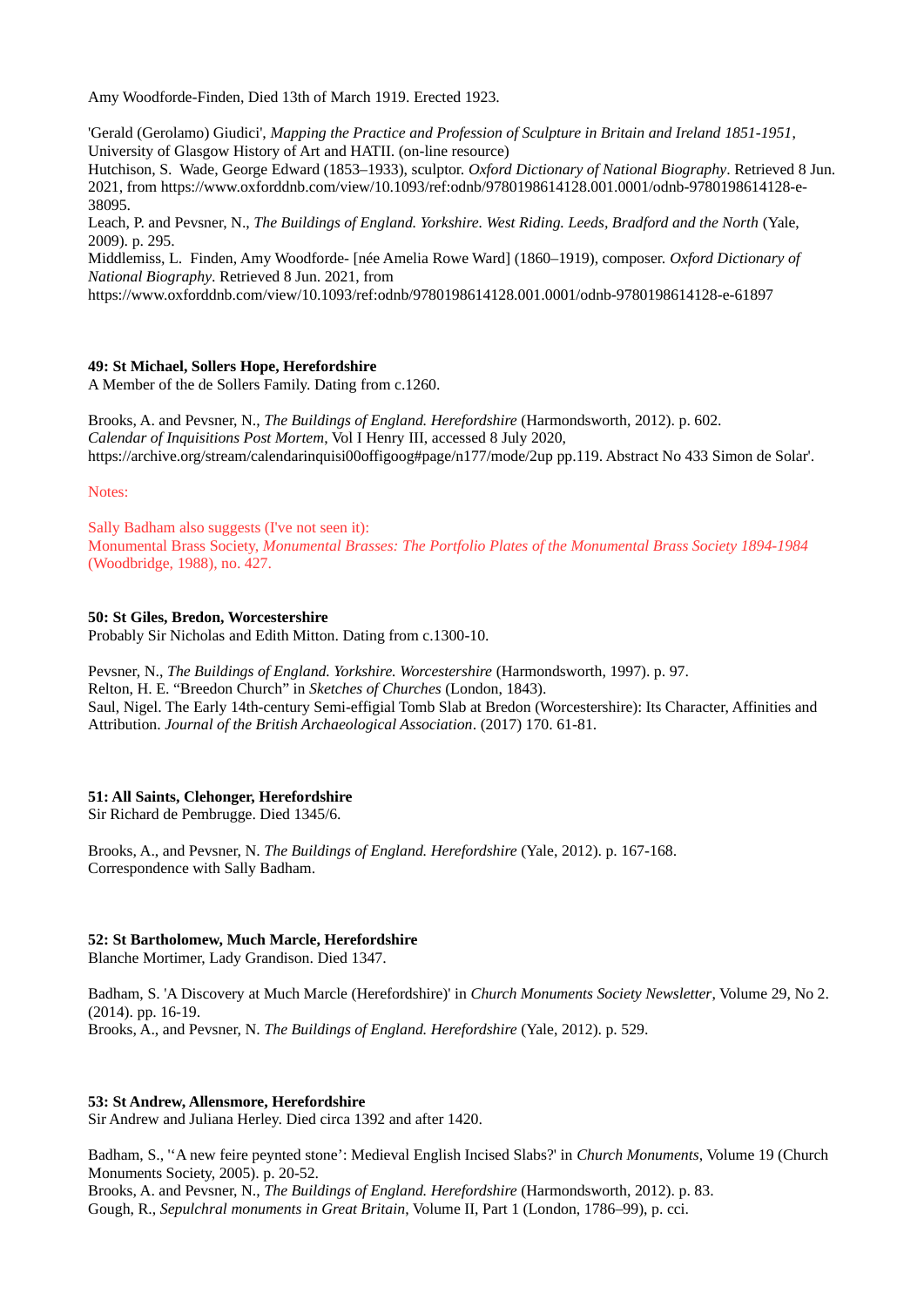Hall, J. M., 'Harescombe – Fragments of Local History' in *Transactions of the Bristol and Gloucestershire Archaeological Society*, Volume 10, 1885-86 (1886). p. 67-132. Hughes, A. and Jennings, J., *List of Sheriffs for England and Wales* (Public Records Office, 1890). p. 60. Rudge, T., *The History of Gloucester*, Volume II (Gloucester, 1803). p. 166.

## **54: St Milburga, Wixford, Warwickshire**

Thomas and Juliana de Cruwe. Died 21st of September 1418 and 1411

Pickford, C., and Pevsner, N., *The Buildings of England. Warwickshire*, (Yale, 2016), pp. 714-5. Styles, P. (ed.), 'Parishes: Wixford' in *A History of the County of Warwick: Volume 3, Barlichway Hundred* (London, 1945), pp. 188-193.

## **55: St Swithun, Lower Quinton, Warwickshire**

Dame Joan Clopton. Died 1430.

Davis, C. T., *The Monumental Brasses of Gloucestershire* (London, 1899). pp. 30-33. Maclean, J., 'Notes on a Monumental Effigy and a "Brass" in the Church of Quinton, Gloucestershire' in *Transactions of the Bristol & Gloucestershire Archaeological Society* for 1888-89, Volume XIII (Bristol, 1889). pp. 162-172. Pickford, C. and Pevsner, N. *The Buildings of England. Warwickshire* (Yale, 2016). p. 517. Steele, F. M., *Anchoresses of the West* (London, 1903). pp. 101-102. Wood, L. M., 'In Search of the Mantle and Ring: Prosopographical Study of the Vowess in Late Medieval England' in *Medieval Prosopography*, Volume 34 (Kalamazoo, 2019). p. 175-206.

Notes:

C[h]riste nepos Ann[a]e Clopton' miserere Joh[ann]e Que tibi sacrata  $\triangleleft$  clauditur hic vidua Milite defuncto sponso  $\leq$  pro te [Jesus] fuit ista Larga libens miseris  $\leq$  prodiga et hospitib[us] Sic ven[er]abilibus templis  $\leq$  sic fudit egenis Mitteret ut c[a]elis  $\triangleleft$  quas sequeretur opes Pro tantis meritis  $\triangle$  sibi dones regna beata Nec premat urna rogi  $\leq$  s[ed] beet aula dei

Laura Wood's translation:

Christ, have mercy on Joan, grandchild of Anne Clopton, Who, consecrated to you, is enclosed, widow Of the deceased knight, her spouse. For you, Jesus, she was Gladly generous to the unfortunate and magnanimous to strangers. Just as to the venerable churches, she poured out her riches to the needy, Sending them to the heavens for her to follow them there. For such great service, may you grant her the blessed realm And may the funereal tomb not weigh her down, but may the palace of God delight her.

Francesca M. Steele (from *Anchoresses of the West*) translation: O Christ! Grandson of Anne, have mercy on Joan Clopton, Who, as a widow, was censecrated to Thee, and enclosed here; Her husband having died a soldier. For They sake, JESU, She made great sacrifices, generous to the miserable and to guests, Thus she bestowed her wealth on venerable temples and on the poor, Sending her good works to heaven that she might follow. For merits so great, give to her blessed realms; Let no purgatory detain her, but let the palace (court) of God bless her.

 C. T. Davis (from *Monumental Brasses of Gloucestershire* ) translation: Vowed to a holy life when ceased her Knightly husband's breath Joan Clopton here, Anne's grandchild dear ; implores Thy grace in death O Christ !— for Thee O Jesu blest, how largely hath she shed Her bounteous gifts on poor and sick—how hath she garnished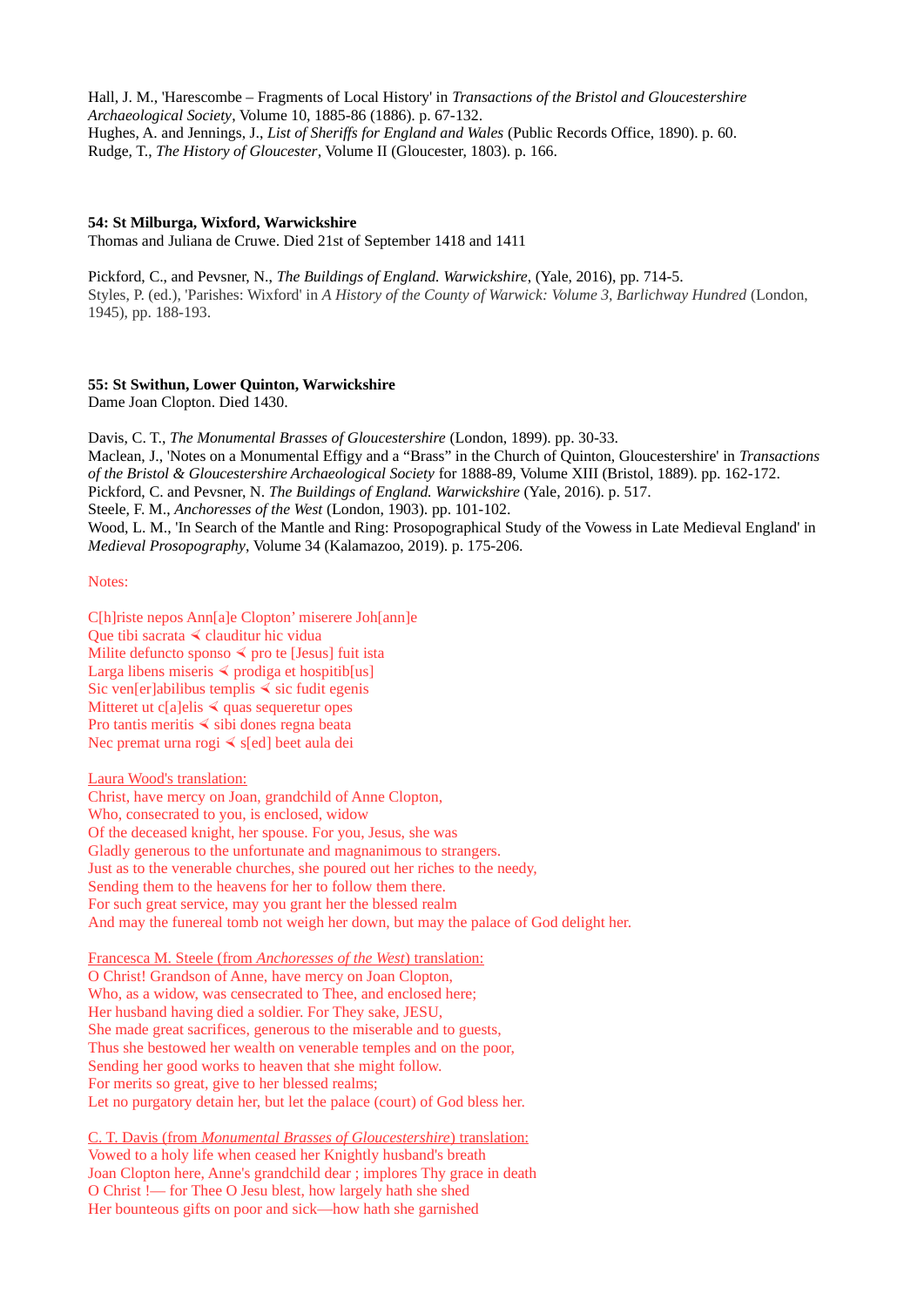Thy stately shrines with splendour meet—how hath she sent before Her earthly wealth to Thee above, to increase her heavenly store ! For such blest fruits of faith, O grant, in Thine own joy her meed Light-lies an earthly tomb on those whom Heavenly blessings speed !

## **56: St Bartholomew, Tong, Shropshire**

Sir William and Dame Margaret Vernon. Died 31st of June 1467 and after 1467.

Badham, S., 'Status and Salvation: The Design of Medieval English Brasses and Incised Slabs' in *Transactions of the Monumental Brass Society*, Volume XV, Part 5 (MBS, 1995). pp. 416-417. Burke, J., *Dictionary of the Peerage and Baronetage* (London, 1839). p. 1061. Griffiths, G., *A History of Tong, Shropshire* (London, 1894). pp. 43-46. Newman, J., and Pevsner, N., *The Buildings of England. Shropshire* (Yale, 2006). pp. 661, 663. Stephenson, M. 'The Monumental Brasses of Shropshire' in *The Archaeological Journal*, Volume CII (1895). pp. 86-90. Will of Sir William Vernon: PRO 11/5/372.

#### Notes:

benedictus deus in donis suis – blessed is God in His gifts

Ihū fili dauid miserere nob<sup>s</sup> - Jesu fili david miserere nobi – Jesus son of David have mercy on us Hic jacent Dns Willmus Vernon Miles quondam Constabularius Angliae filius et haeres Domini Ricardi Vernon Militis, qui quondam erat Thesauarius Calesiae qui quidem Dominus Willius obiit ultimo die mensis Junii Anno Dni Millesimo CCCCLXVII. Et Margareta uxor dicti Willmi filia hereditar' dni Roberti Pypis et Spernores Militis : quae quidem Margareta obiit ...... anno Domini millimo CCCCLX. Quorum Animabus Propicietur Deus AMEN Here lies Sir William Vernon, Knight, Constable of England, son and heir of Sir Richard Vernon, Knight, who was Treasurer at Calais, the said Sir William died the last day of June in the Year of our Lord 1467. Also Margaret, wife of the said William, daughter and heiress of Sir Robert of Pipe and Spernore, Knight : this Margaret died ... in the Year of our Lord 1460. May God bless their souls. Amen.

#### **57: St Bartholomew, Tong, Shropshire**

Sir Richard and Dame Benedicta Vernon. Died August 1451 and 1444.

Griffiths, G., *A History of Tong, Shropshire* (London, 1894). pp. 37-43.

History of Parliament: VERNON, Sir Richard (1390-1451), of Harlaston, Staffs. and Haddon, Derbys.

Newman, J., and Pevsner, N., *The Buildings of England. Shropshire* (Yale, 2006). p. 661.

Nigota, J. (2008, January 03). Vernon family (per. 1411–1515), gentry. *Oxford Dictionary of National Biography*. Retrieved 31 Mar. 2021, from https://www.oxforddnb.com/view/10.1093/ref:odnb/9780198614128.001.0001/odnb-9780198614128-e-52800.

Ryde, C., 'Chellaston Standing Angels with Shields at Aston on Trent: Their Wider Distribution 1400-1450' in *Derbyshire Archaeological Journal*, Volume 113, (1993). pp. 69-90.

#### **58: St Mary, Stanford-on-Teme, Worcestershire**

Humphrey and Joyce Salwey. Died 1493 and unknown.

Brooks, A. and Pevsner, N., *The Buildings of England. Worcestershire* (Yale, 2007), p. 600. Burke, J. and Burke, J. B., *Dictionary of the Landed Gentry*, Volume II (London, 1847). p. 1181. *Inquisition Post Mortem*. 8 Henry V, No. 68.

Page, W., and Willis-Bund, J. W. (eds.), 'Parishes: Stanford on Teme', in *A History of the County of Worcester*: Volume 4 (London, 1924), pp. 341-345. British History Online http://www.british-history.ac.uk/vch/worcs/vol4/pp341-345 [accessed 19 April 2021].

Phillimore, W. P. W. (ed.), *The Visitation of Worcestershire Made in the Year 1569* (London, 1888). p. 122. Will of Humphrey Salwey PROB 11/10/139.

## Notes:

From the Will: *I desire to be Inter'd in the chancell att Hanbury with my ancestors and that my ffuneral may be without unnecessary charge and free from vanity in other matters I leave it to the decision of my Executors herein after named and give them power to lay out any sume not exceeding ffive hundred pounds in a Tomb or Monument for mee and one in memory of my father and mother if not done by mee in my lifetime.*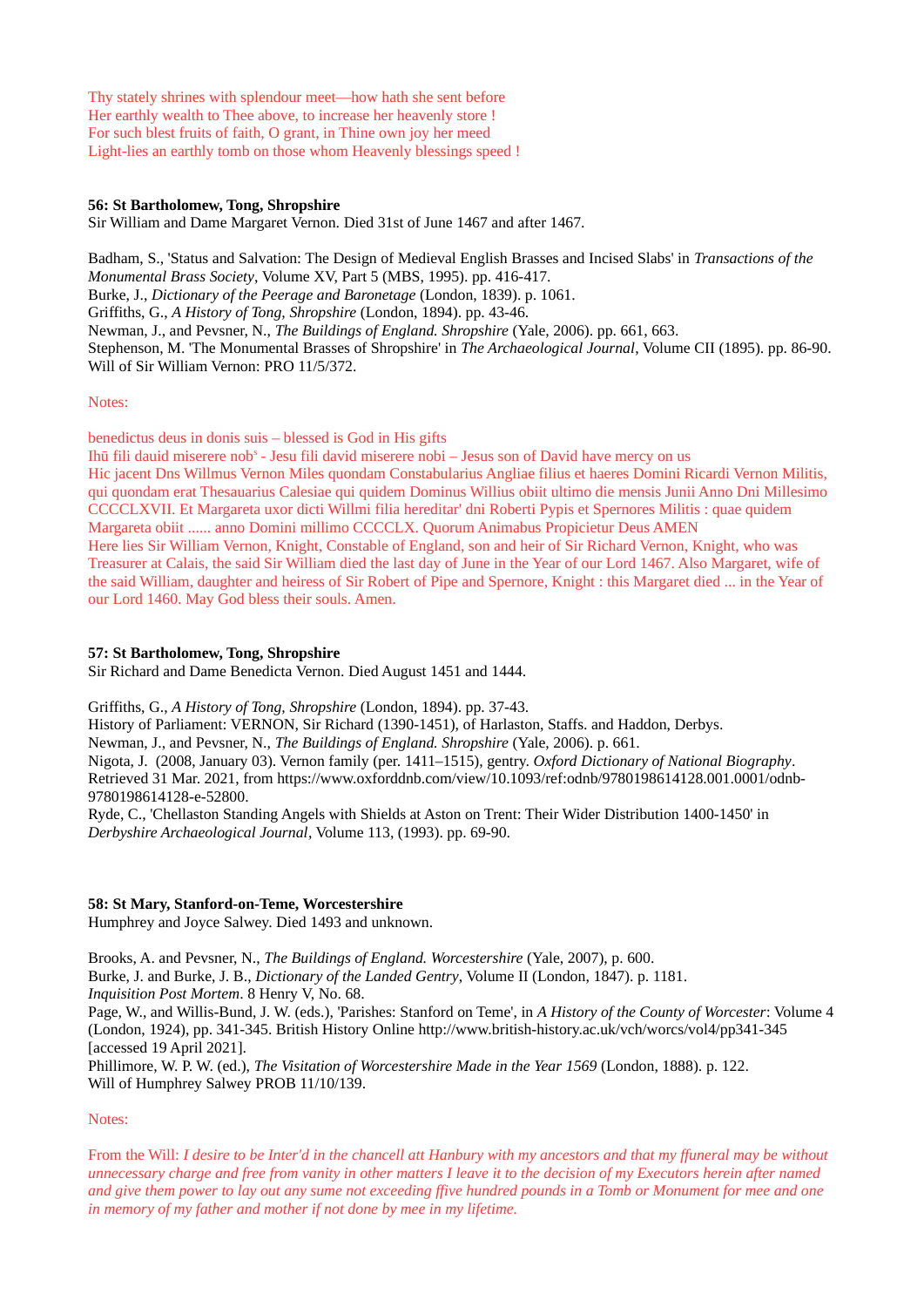## **59: St Peter, Besford, Worcestershire**

Child of the Harewell family. Dating from the 1590s.

Brooks, A. and Pevsner, N., *The Buildings of England. Worcestershire* (Yale, 2007). p. 137. Butler, A. T. (ed). *The Visitation of Worcestershire 1634* (London, 1938). p. 25.

Eade, J., 'The Triptych portrait in England 1585-1646' in *The British Art Journal*, Volume 6, Number 2 (2005). p. 11 n18.

Grove Art Online. Salaboss, Melchior. https://doi.org/10.1093/gao/9781884446054.article.T075246 (accessed: 2020/07/18)

Phillimore, W. P. W. (ed.). *The Visitation of the County of Worcester Made in the Year 1569* (London, 1888). p. 72.

## **60: St Michael, Whichford, Warwickshire**

John Mertun. Died probably in 1537. Erected c.1520.

Birmingham Archaeological Society Transactions (1921), quoted in the church. Greenhill, F. A. *Incised Effigial Slabs* Volume One (London, 1976). p. 88. Pickford, C. and Pevsner, N. *The Buildings of England. Warwickshire* (Yale, 2016). p. 705.

## **61: St Andrew, Clifton Campville, Staffordshire**

Sir John and Ellen Vernon. Died 9th of February 1545/6 and unknown.

Bayliss, Jon. Email correspondence, April 15<sup>th</sup> 2021.

Burke, J. and Burke, B. *Peerage, Baronetage and Knightage* (London, 1949). p. 2040.

Cox, J. C., *Notes on the Churches of Derbyshire*, Volume III (Chesterfield, 1877). p. 92.

Jewitt, L., *Haddon Hall* (London, no date). p. 8.

Pevsner, N., *The Buildings of England: Staffordshire*. (Harmondsworth, 1996). p. 105.

Shaw, W. A., *The Knights of England* Volume II (London, 1906). p. 51.

Shilliam, N. J., *Foreign Influences on and Innovation in English Tomb Sculpture in the First Half of the Sixteenth Century* (Ph.D. Dissertation, 1986). pp. 207-209.

#### Notes:

From Jon Bayliss:-

I didn't include the Vernon tomb in my list of Richard Parker work in my 1990 article but now believe that it belongs there. Although it looks as if it fits better with monuments fifteen or twenty years earlier, this may just be because it's what the patron wanted. I think it's just conservative rather than being appropriated from a monastery. The closest parallels for the seated bedesmen are those on the Hazelrigg tomb at Castle Donington but there are a number of similar figures seated under the feet of the commemorated on alabaster tombs at various places.

#### **62: St Andrew, Wroxeter, Shropshire**

Sir Thomas and Lady Isabel Bromley. Died 15th of May 1555 and after 1555.

Bayliss, J. 'Richard Parker The Alabasterman' in *Church Monuments,* 5, 1990 (Church Monuments Society, 1990). pp. 39-56.

Gazebrook, G., and Rylands, J. P. (eds.), *The Visitation of Shropshire Taken in the Year 1623*, Part I (London, 1889). p. 77.

History of Parliament: BROMLEY, Thomas I (by 1505-55), of Eyton-upon-Severn; Wroxeter and Shrewsbury, Salop and London.

Moffett, C., et al, *St Andrew's Church, Wroxeter, Shropshire* (Churches Conservation Trust, 1998). p. 8.

Newman, J., and Pevsner, N., *The Buildings of England. Shropshire* (Yale, 2006). p. 719.

Pidgeon, H., *Memorials of Shrewsbury* (Shrewsbury, 1837). p. 224.

Scarth, H. M., 'The Church and Monuments of Wroxeter' in *The Journal of the British Archaeological Association*, June 1861 (London, 1861). pp. 85-99.

Shillian, N. J., *Foreign Influences on the Innovation in English Tomb Sculpture in the First Half of the Sixteenth Century* (Ph.D. Thesis, 1986). pp. 210, 211.

"N. H. Y", *The Salopian Journal*, 23<sup>rd</sup> of June 1824.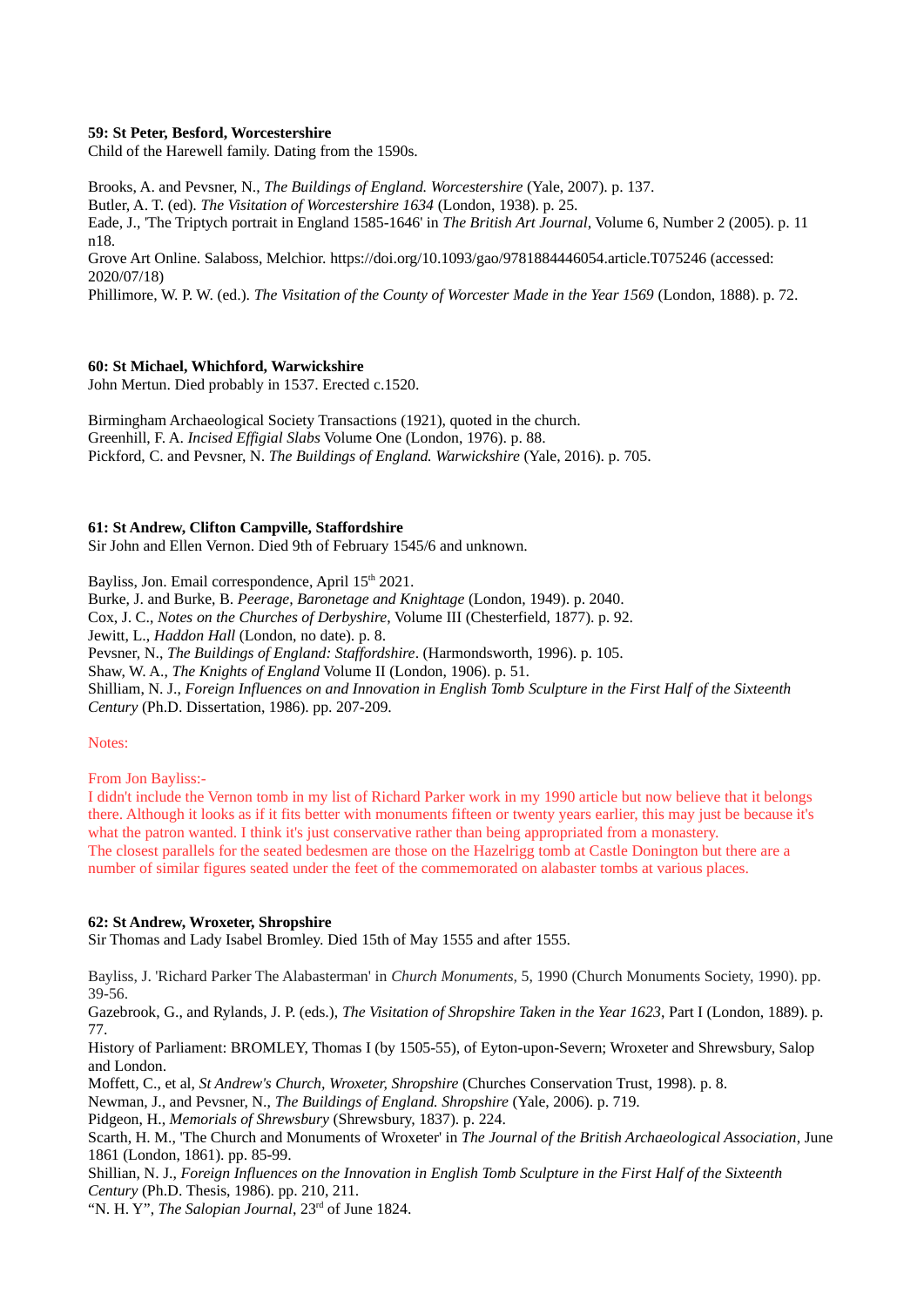## Will of Thomas Bromley: PRO 11/37/463.

## Notes:

The will mentions his wife and the wife's date of death is left blank on the tomb. The Shillian thesis is incorrect in stating she was not in the will and pre-deceased him.

The *Memorials of Shrewsbury* states that the tombs were "beautified" in 1824. This is confirmed in the following newspaper column:

Salopian Journal, 23/06/1824 (from www.lastchancetoread.com/docs/1824-06-23-the-salopian-journal.aspx): *To the Editor of the Salopian Journal. SIR, " Your Correspondent " S. E." has, in my humble opinion, been very judicious in his remarks on the improvement of Wroxeter Church, particularly on the curious and valuable Monuments, which have been restored, we may imagine, to more than their original splendour, principally under the direction of a learned Antiquary.— His remarks induced me to pay a visit to Wroxeter, nor were my expectations, though sanguine, at all disappointed by the event.— Passing by St. Alkmond's Church, " soon after my return, I could not but regret the dilapi dated state of the handsome altar- tomb of the Jones's, standing in the Church Y'ard; which is left to reckless decay. It appears to me that if it had but the same attention bestowed upon it which those I have just adverted to have received, it would afford au equal treat to accidental visitors, aud to those of our Townsmen who have a taste for Antiquities. — Although about twenty years ago considerable expense was munificently bestowed upon it by a representative of the family, it now appears to retain scarce a remembrance of bis zeal. Three of the shields are broken off, and two of them, I perceive, are missing ; the wire screen is completely rotten, and many parts are subject to a more rapid decay than their beauty deserves, or than Time, if restrained iu his silent career by the hand of Care, would be able to effect. I am, Your's &c. N. H. Y. Shrewsbury, June 21st, 1824*

## **63: St Mary, Burford, Shropshire**

Richard, Jenet and Edmund Cornewall. Died 1569, 1547, and July 1585. Erected 1587.

Edmond, M. (2003). Salaboss, Melchior. *Grove Art Online*. Retrieved 29 Apr. 2021, from https://www.oxfordartonline.com/groveart/view/10.1093/gao/9781884446054.001.0001/oao-9781884446054-e-7000075246

Newman, J., and Pevsner, N., *The Buildings of England. Shropshire* (Yale, 2006). p. 186. Reade, C. *The House of Cornewall* (Hereford, 1908). pp. 209-214.

## **64: Holy Trinity, Bosbury, Herefordshire**

John Harford. Died 30th of August 1559. Erected 1573.

Brooks, A., and Pevsner, N. *The Buildings of England. Herefordshire* (Yale, 2012). p. 116. Butler, L., 'John Gildon of Hereford: A Late Sixteenth-Century Sculptor' in *Archaeological Journal*, Volume 129, Part 1 (1972). pp. 148-153. Harford, A. (ed.), *Annals of the Harford Family* (London, 1909). pp. 5-8, 12.

#### **65: St John the Baptist, Kinlet, Shropshire**

Sir George and Lady Constance Blount. Died 20th of July 1581 and 1584. Erected 1584.

Bayliss, J. Email correspondence. 2021/04/29.

History of Parliament: BLOUNT, Sir George (1513-81), of Kinlet, Salop and Knightley, Staffs.

Newman, J., and Pevsner, N., *The Buildings of England. Shropshire* (Yale, 2006). p. 316.

Norcliffe, C. B. (ed.), *The Visitation of Yorkshire in the Years 1563 and 1564*, Part I (London, 1881). p. 311. Norton, E., 'Two Elizabethan Cadaver Tombs in the West Midlands' in *Church Monuments,* XXXIII, 2018 (Church Monuments Society, 2018). pp. 65-84.

Phillimore, W. P. W. (ed.), *The Visitation of Worcestershire Made in the Year 1569* (London, 1888). p. 19. Weyman, H. T., 'Shropshire Members of Parliament' in *Transactions of the Shropshire Archaeological and Natural History Society,* 4<sup>th</sup> Series Volume XI, Part I (1927). pp. 35-36.

Will of Sir George Blount: PROB 11/63/409

Notes:

Jon Bayliss says: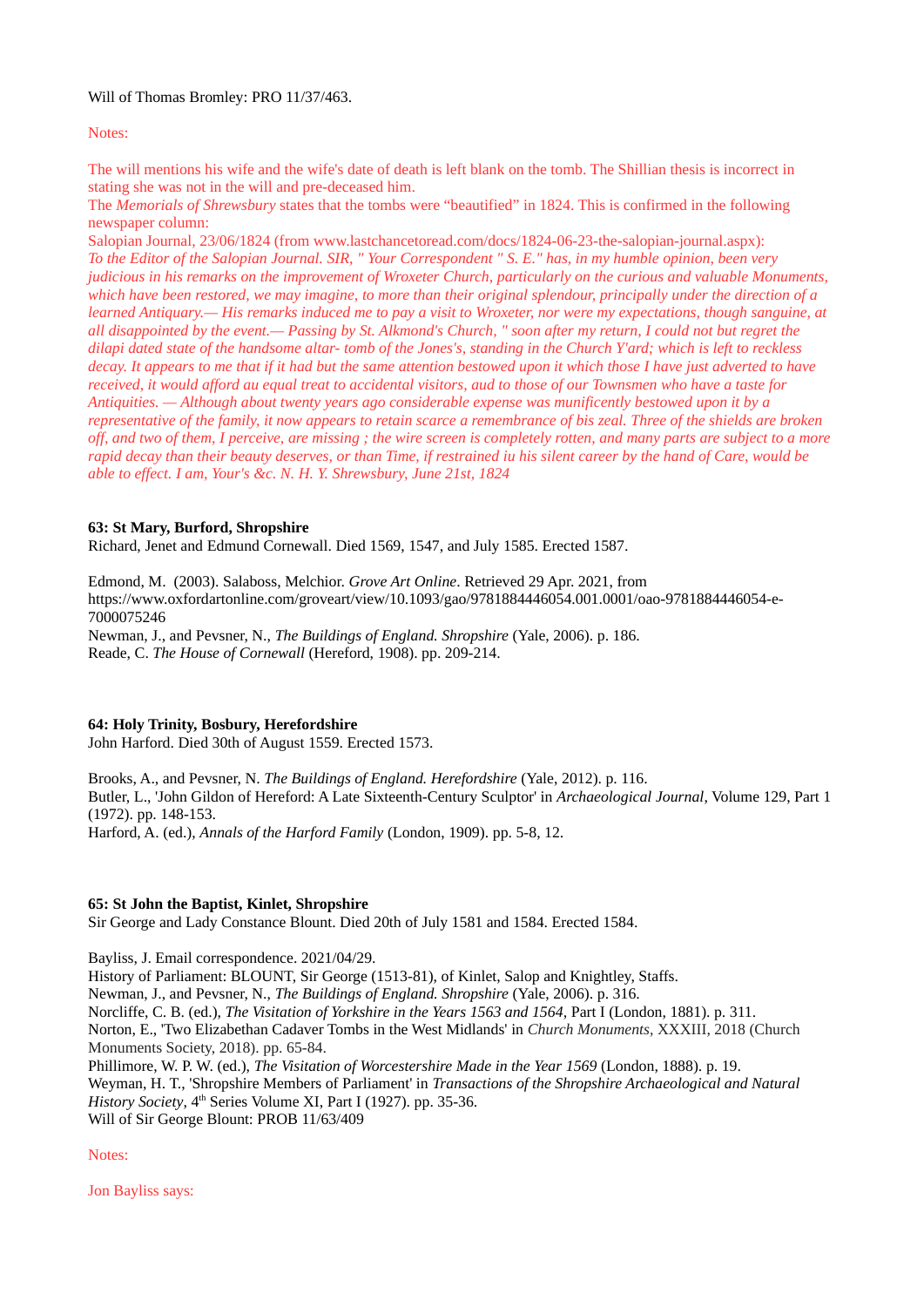"By the way, the Kinlet monument was made by Robert Coxe of Kenilworth, Warwickshire, who left his initials on an inner spandrel along with his rather decorative mason's mark, which also occurs as decoration elsewhere on the monument. The alabaster chimneypiece now in the gatehouse at Kenilworth castle, dated 1571, compares closely."

## **66: St John the Baptist, Ashley, Staffordshire**

Sir Gilbert and Lady Anne Gerard. Died 4th of February 1592/3 and after 1597.

Brooks, C. (2008, January 03). Gerard, Sir Gilbert (d. 1593), judge. *Oxford Dictionary of National Biography*. Retrieved 14 May. 2021, from [https://www.oxforddnb.com/view/10.1093/ref:odnb/9780198614128.001.0001/odnb-](https://www.oxforddnb.com/view/10.1093/ref:odnb/9780198614128.001.0001/odnb-9780198614128-e-10552)[9780198614128-e-10552.](https://www.oxforddnb.com/view/10.1093/ref:odnb/9780198614128.001.0001/odnb-9780198614128-e-10552)

Farrer, W., and Brownbill, J., *The Victoria County History of Lancaster*, Volume 6 (London, 1911). p. 154 n7. History of Parliament: GERARD, Sir Gilbert (d.1593), of Ince, Lancs. and Gerrard's Bromley, Staffs. Pevsner, N., *The Buildings of England: Staffordshire*. (Harmondsworth, 1996). p. 63. Will of Sir Gilbert Gerrard: PROB 11/81/275.

#### Notes:

Anne was living at Little Hoole, Lancashire in 1597. See Farrer and Brownbill.

#### **67: All Saints, Spetchley, Worcestershire**

Rowland and Katherine Berkeley. Died 1st of June 1611 and 1629/30. Erected 1614.

Brooks, A. and Pevsner, N., *The Buildings of England. Worcestershire* (Yale, 2007), p. 598. Cass, F. C., *East Barnet* (London, 1892). p. 58. History of Parliament: BERKELEY, Roland (1548-1611), of Worcester. Will of Catherine Berkeley: PRO 11/157/38. Will of Rowland Berkeley: PRO 11/117/66. Williams, W. R., *The Parliamentary History of the County of Worcester* (Hereford, 1897). p. 93.

#### Notes:

## Translation by Victoria Moul (Twitter):

Here rest in the Lord the bodies, or rather, the [single] body of Rowland etc and Katharine, his wife, who lived together in a single-hearted state of matrimony for the space of 37 years, and to whom, moreover, in that time, [were born] 7 sons and 9 daughters, of whom one small son died in the cradle [i.e. as a baby], but all the others grew to adulthood and have, with the utmost sorrow, left this memorial to celebrate their father, and each of whom individually hopes above all that it should be granted them to take after their father.

To the memory of that man whose body is emtombed here, and who, descended from the ancient stock of the [barons bit unclear here] of Berkeley in the county of Gloucestershire, keenly mindful of death in life, and of life in death, after living out sixty three years soldiery this world with Christ as his commander, on the first day of June 1611, he handed himself back dutifully and gladly to his Lord and commander. Robert Berkeley Knight, "Modernus Vicecomes Com: Wigorn:" (not sure exactly what title this corresponds to) and second son of the deceased, for piety's sake, had this monument made and set up, together with the adjacent chapel to the holy sacred Trinity. Year of our Lord 1614.

#### Translation by Dr Francis Young (Twitter):

'Here lies in the Lord the bodies, or rather the body, of Rowland Berkeley, gent. and Katherine his wife; who in the unanimous state of matrimony lived together for the space of 37 years and more…'

[The Latin gag is the use of the singular for two bodies, reinforcing the closeness of the marriage; furthermore, 'unanimi' has the double meaning of 'unanimous, in agreement' as well as the literal idea of being in a single soul. 'Simul' is a strange choice of preposition too]

#### **68: St Giles, Bredon, Worcestershire**

Giles and Katherine Reed. Died 22nd of April 1611 and 11th of September 1611.

Pevsner, N., *The Buildings of England. Yorkshire. Worcestershire* (Harmondsworth, 1997). p. 97. Richardson, D. *Plantagenet Ancestry: A Study In Colonial And Medieval Families* (Genealogical Publishing Company, 2004). p. 330.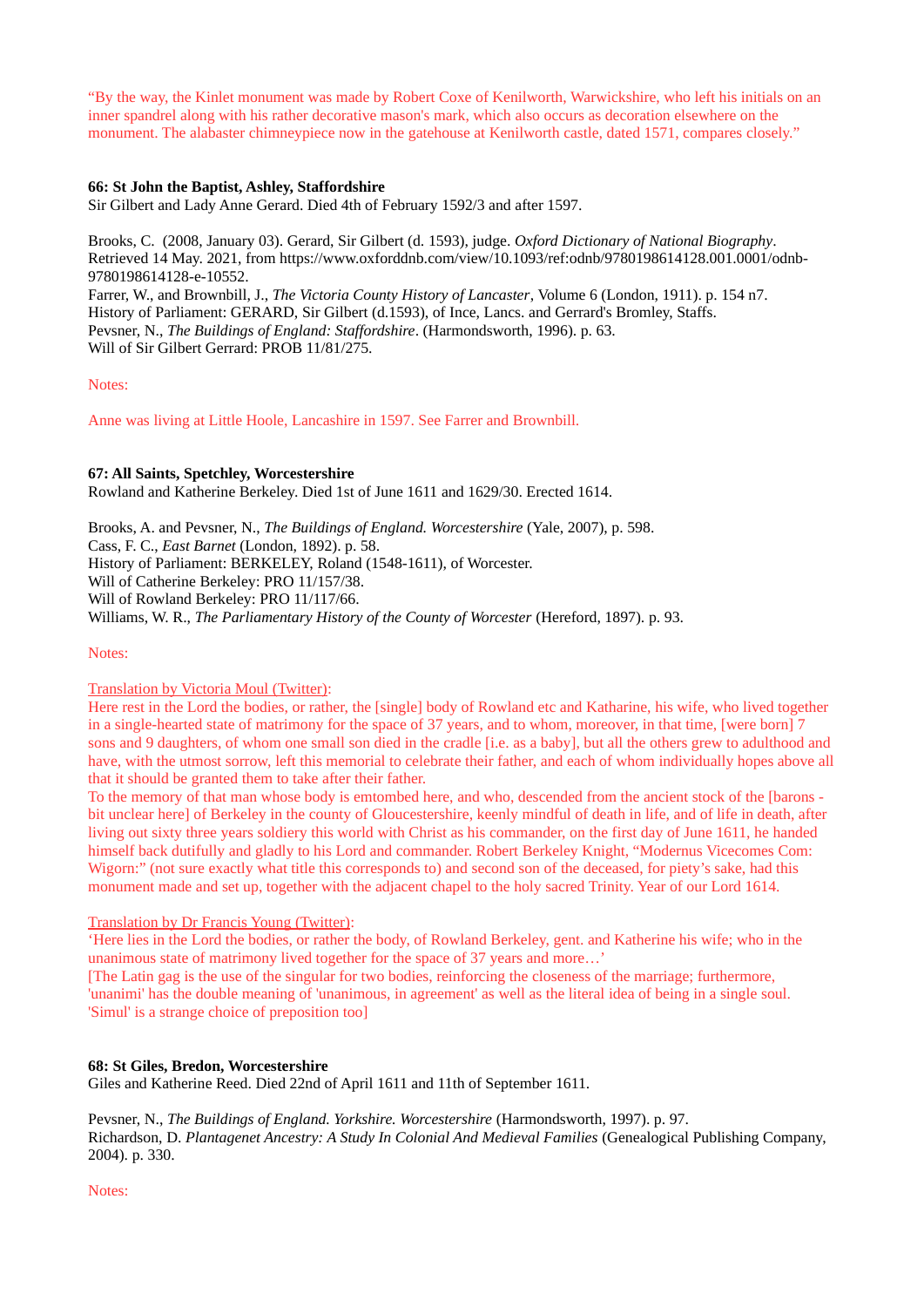Translation of Latin inscription on LH side of tomb (from JMC4/Flickr – origin unknown): *John their most sorrowful son erected this to his most noble, best and most beloved parents, Giles Reed & Katherine Greville.*

## **69: St James, Kinnersley, Herefordshire**

Francis and Susan Smalman. Died 7th of September 1633 and 11th of August 1632. Erected 1635.

Brooks, A., and Pevsner, N. *The Buildings of England. Herefordshire* (Yale, 2012). p. 652. History of Parliament: SMALMAN, Francis I (c.1565-1633), of Kinnersley Castle, Herefs.; formerly of St. John Street, Clerkenwell, Mdx.

## **70: St Mary, Elmley Castle, Worcestershire**

William and Giles Savage. Died 7th of August 1616 and 31st of January 1631/2. Erected c.1632.

Armstrong, G. F. (ed.), *The Ancient and Noble Family of the Savages of the Ards* (London, 1888). pp. 78, 79, 85-87. Brooks, A. and Pevsner, N., *The Buildings of England. Worcestershire* (Yale, 2007), p. 284.

Notes:

Translation:

Here lies William Savage, Esquire, Justice of the Peace and Quorum, father of Giles, who married Anne Knotesford, daughter and one of the co-heiresses of John Knotesford, by whom he had four sons and twin daughters, of which daughters Mary married Thomas Estcourt, soldier, and died  $7<sup>th</sup>$  August, 1616. The souls of the just are in the hand of God.

Here lies Giles Savage, Esquire, son of William Savage, Esquire, of Elmley Castle, Justice of the Peace and Quorum, High Sheriff of the County of Worcester, who died 31<sup>st</sup> January, 1631. In whose memory his most loving wife, Katharine, daughter of Richard Daston, Esq, placed near, together with her four sons, Thomas, William, Giles, and John (of whom John, the youngest, died in the same year with his father), and a beloved little daughter, born after his death, whom she embraces in her arms, had this monument erected as a pledge of her faithfulness and obedience. Reader, build your own monument while you live, unless fortune has given you as good a wife.

## **71: St John the Baptist, Strensham, Worcestershire**

Sir Thomas and Elizabeth Russell. Died 30th of December 1632 and 8th of July 1618.

Brooks, A. and Pevsner, N., *The Buildings of England. Worcestershire* (Yale, 2007), p. 620. Enos, C. C., *Shakespeare's Gloucestershire Connections* (Wheatmark, 2020). (no pagination). History of Parliament: RUSSELL, Thomas (1577-1632), of Strensham, Worcs.

#### **72: St Mary Magdalene, Croome d'Abitot, Worcestershire**

Thomas Coventry, 1st Baron Coventry of Aylesborough. Died 14th of January 1639/40.

Brooks, A. and Pevsner, N., *The Buildings of England. Worcestershire* (Yale, 2007), p. 243. Campbell, J. L., *Lives of the Lord Chancellors and Keepers of the Great Seal of England*, Volume II (London, 1845). p. 537.

Cust, R. (2013, October 03). Coventry, Thomas, first Baron Coventry (1578–1640), lawyer. *Oxford Dictionary of National Biography*. Retrieved 9 May. 2021, from

https://www.oxforddnb.com/view/10.1093/ref:odnb/9780198614128.001.0001/odnb-9780198614128-e-6483. White, A. 'A Biographical Dictionary of London Tomb Sculptors' in *The Walpole Society* Volume 61 (Walpole Society 1999). pp. 125, 126.

#### **73: St Leonard, Charlecote, Warwickshire**

Sir Thomas Lucy. Died 8th of December 1640. Probably erected c.1642.

Chatwin, P. B., 'The Later Monumental Effigies of the County of Warwick' in *Birmingham Archaeological Society Transactions and Proceedings for the year 1933* Volume LVII (OUP, 1935). pp. 147-148.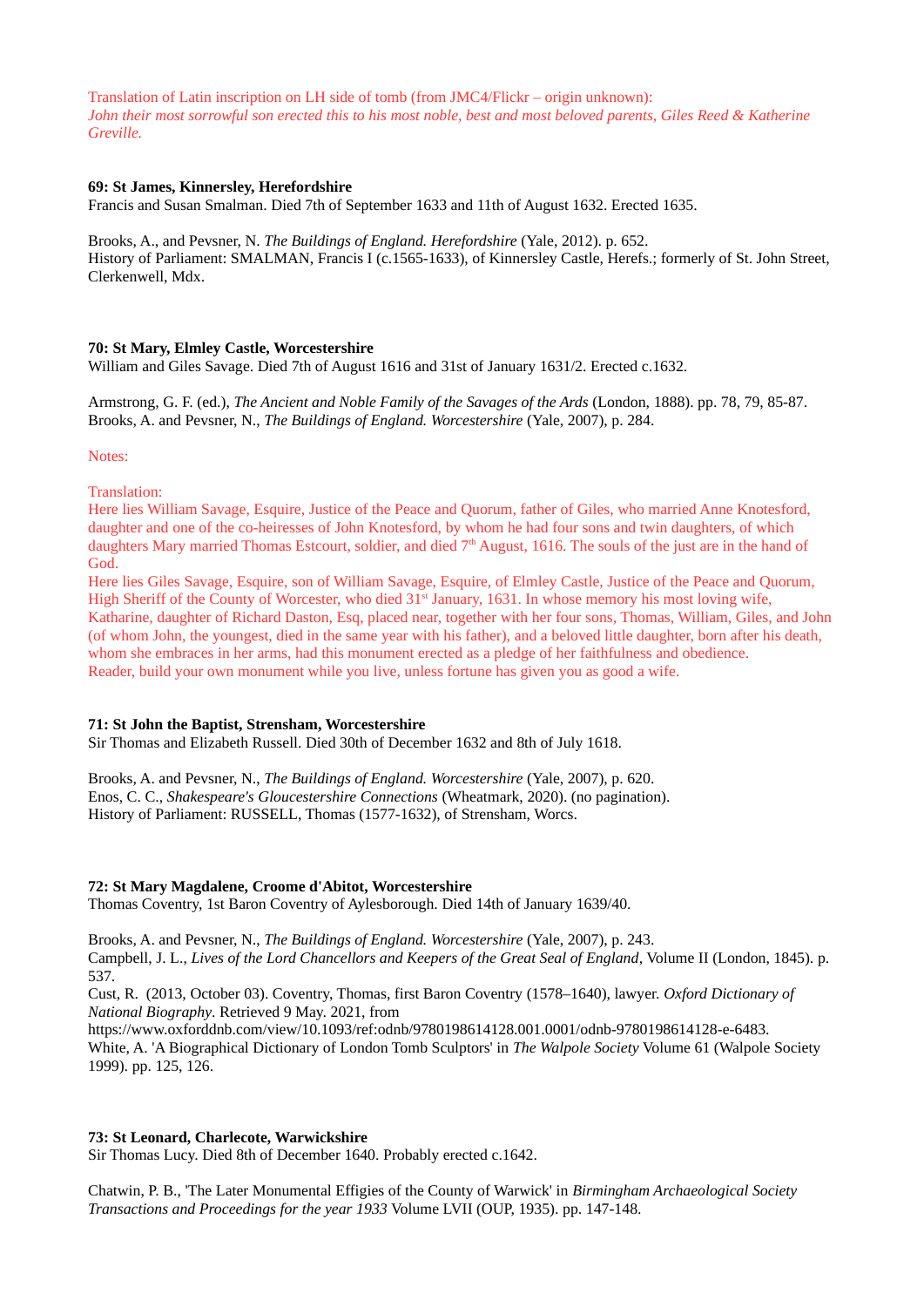Cust, R. (2008, January 03). Lucy, Sir Thomas (1583x6–1640), magistrate and politician. *Oxford Dictionary of National Biography*. Retrieved 22 Feb. 2021, from https://www.oxforddnb.com/view/10.1093/ref:odnb/9780198614128.001.0001/odnb-9780198614128-e-17152. History of Parliament: LUCY, Sir Thomas (1585-1640), of Charlecote, Warws. Pickford, C. and Pevsner, N. *The Buildings of England. Warwickshire* (Yale, 2016). pp. 178-179. White, A. 'A Biographical Dictionary of London Tomb Sculptors c.1560-c.1660' in *The Walpole Society* Volume 61 (Walpole Society 1999). pp. 126-127.

Will of Thomas Lucy: PRO 11/185/287.

## **74: St Mary, Ross-on-Wye, Herefordshire**

Colonel William Rudhale. Died 20th of September 1651.

Brooks, A., and Pevsner, N. *The Buildings of England. Herefordshire* (Yale, 2012). p. 571.

Cooke, W. H., *Collections Towards the History and Antiquities of the County of Hereford*, Volume III (London, 1882). pp. 107, 164, 165.

Easter, C., 'The Development of Roman Military Costume on English Church Monuments' in *The International Journal of Art and Art History*, Volume 8, No. 1 (2020). p. 35-47.

Will of William Rudhale: PRO 11/220/178.

## **75: St Mary, Stoneleigh, Warwickshire**

Alice Dudley, Duchess of Dudley and Alice Dudley. Died 22nd of January 1668/9 and 23rd of May 1621. Erected c.1648 with additions of 1669.

Adams, S. (2008, January 03). Dudley, Sir Robert (1574–1649), mariner and landowner. *Oxford Dictionary of National Biography*. Retrieved 15 Feb. 2021, from

https://www.oxforddnb.com/view/10.1093/ref:odnb/9780198614128.001.0001/odnb-9780198614128-e-8161.

Dugdale, W., *The Antiquities of Warwickshire* (London, 1656). p. 174.

Dugdale, W., *The Antiquities of Warwickshire*, Volume I (London, 1730). pp. 260-1.

Family tree: <https://gw.geneanet.org/pierfit?lang=en&n=sutton&oc=0&p=ferdinando> (there are printed versions but not on-line).

Fisher, G., email correspondence about the lettering.

Pickford, C. and Pevsner, N. *The Buildings of England. Warwickshire* (Yale, 2016). p. 577.

## **76: St Andrew, Quatt, Shropshire**

Mary Wolryche. Died 13th of June 1678.

*City of London Burials 1538-1812 Vol.1. George Elphick's burial.* 14<sup>th</sup> Dec. 1667. Garnett, O., *Dudmaston* (The National Trust, 2005). p. 25. Newman, J., and Pevsner, N., *The Buildings of England. Shropshire* (Yale, 2006). p. 483. Will of George Elphick: PROB 11/326/91

#### Notes:

George Elphick's monument is apparently at Gray's Inn: In the Longe Walk Near Mr Martin's Monument on the Middle Temple Side.

## **77: St Peter and St Paul, Weobley, Herefordshire**

Colonel John Birch. Died 10th of May 1691. Erected 1692-3.

Brooks, A., and Pevsner, N. *The Buildings of England. Herefordshire* (Yale, 2012). p. 652. Clark, A., *The Life and Times of Anthony Wood, 1632-1695 described by Himself*, Volume III (Oxford, 1894). p. 454. History of Parliament: BIRCH, John (1615-91), of The Homme, nr. Leominster and Garnstone Manor, Weobley, Herefs. Key, N. (2004, September 23). Birch, John (1615–1691), parliamentarian army officer and politician. *Oxford Dictionary of National Biography*. Retrieved 9 Feb. 2021, from https://www.oxforddnb.com/view/10.1093/ref:odnb/9780198614128.001.0001/odnb-9780198614128-e-2429. Lancashire Archives: *Dispute as to a monument to Colonel Birch*. DDKE/acc. 7840 HMC/828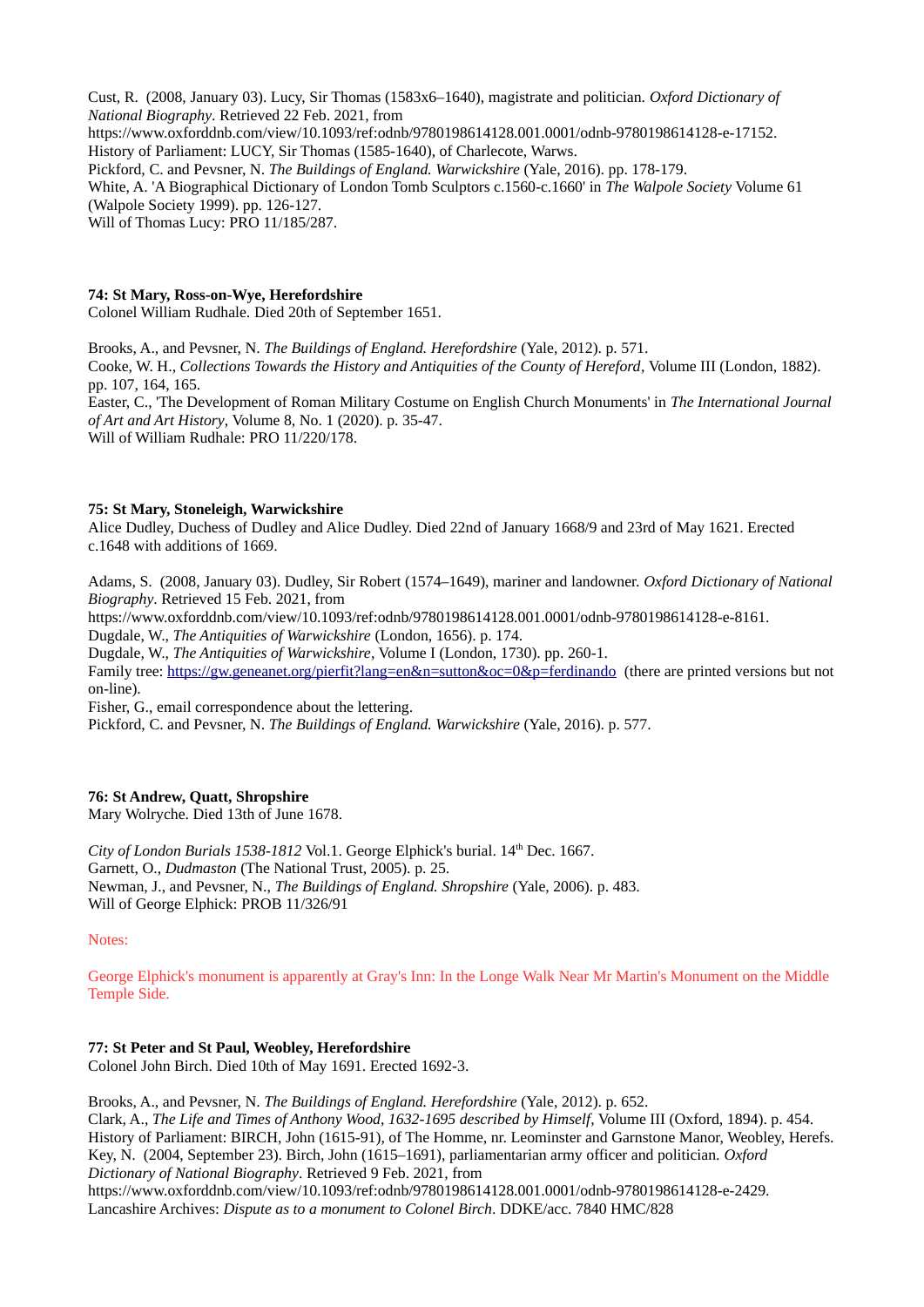Sherlock, P., *Monuments and Memory in Early Modern England* (Aldershot, 2008). p. 193.

Notes:

I have transcribed 7840 HMC/828 and it makes interesting reading in all its gory details. In part:

*... A short time after which the monument wth the inscription on lay ready upon the floor in the chancell before it was to be put up, the minister & churchwardens of Webly came to the Bpp complaining of an encroachment made upon the chancell by meanes of ye monument … Upon this complaint the Bpp sent an order to Mr Birch forbidding him to set it up wth that inscription, Mr Birch took no notice at all of ye order but went on & set up the monumt ...after his Lopp wth 2 or 3 friends, as many servants, & a mason went to Webly, & after morning prayers in the church caused the chancell door to be opened, & viewed the monument & found it to be every way such as set forth in ye presentment. After prayers came into ye churchyard and a great many of ye parish expecting what would be done amongst whom was Richard Birch brother of Esq John Birch, that set up ye monument & all or most of Mt Birch's servants wth clubs in their hands…. After the people were gone out of ye churchyard his Lordpp ordered Mr Page his chaplain & ye mason to go to ye church & deface the inscription; Some persons hearing the mason at work gave notice of it in the town, so yt immediately a great company was gathered together. Mr Birch's servants ran wth their clubs, they climb'd up to the chancell windows and threatened the mason & Mr Page saying if they could come into the church they would hang the mason's guts upon ye iron spikes … Doctor Turner came to him & asked him what hee meant & asked him to forbear & laying his hands upon his shoulders to hinder him from breaking open the door Parker designingly as all thought that saw him threw himself about wth all his force & wth his club struck Dr Turner in the face that the blood came. … In his Lopps ??? home to Hereford Mr Birch's servants laying wait in the streets of Webly (intending?) to set upon the mason, & accordingly as hee rode by my Lord's Gent some distance before the coach they threw stones at him, & then made at him wth their clubs and in the scuffle struck my Lords gent. that endeavoured to defend him.*

## **78: St Cuthbert, Holme Lacy, Herefordshire**

Jane Scudamore. Died 21st of February 1699/1700.

Atherton, I. (2011, May 19). Scudamore family (per. 1500–1820), gentry. *Oxford Dictionary of National Biography*. Retrieved 18 Nov. 2020, from https://www.oxforddnb.com/view/10.1093/ref:odnb/9780198614128.001.0001/odnb-9780198614128-e-71878 Brooks, A. and Pevsner, N., *The Buildings of England. Herefordshire* (Harmondsworth, 2012). p. 366. History of Parliament. Scudamore, Hon. James (1624-68), of Cary Cradock, Sellack, Herefs. Roscoe, I., Hardy, E., and Sullivan, M. G. (eds.), *A Biographical Dictionary of Sculptors in Britain 1660-1851* (Yale, 2009). pp. 1405-1406.

Will of Jane Scudamore: PROB 11/458/68.

## **79: St Mary, Hanbury, Worcestershire**

Thomas Vernon. Died 5th of February 1721/2.

Brooks, A. and Pevsner, N., *The Buildings of England. Worcestershire* (Yale, 2007), pp. 345-346. Handley, S. (2018, November 14). Vernon, Thomas (1654–1721), law reporter and politician. *Oxford Dictionary of National Biography*. Retrieved 28 Jan. 2021, from https://www.oxforddnb.com/view/10.1093/ref:odnb/9780198614128.001.0001/odnb-9780198614128-e-28248. History of Parliament: VERNON, Thomas (1654-1721), of Hanbury Hall, Worcs. Roscoe, I., Hardy, E., and Sullivan, M. G. (eds.), *A Biographical Dictionary of Sculptors in Britain 1660-1851* (Yale, 2009). pp. 642-644, 1175-1179. Will of Sir Thomas Vernon: PROB 11-579-64.

Notes:

From the Will:

*I desire to be Inter'd in the chancell att Hanbury with my ancestors and that my ffuneral may be without unnecessary charge and free from vanity in other matters I leave it to the decision of my Executors herein after named and give them power to lay out any sume not exceeding ffive hundred pounds in a Tomb or Monument for mee and one in memory of my father and mother if not done by mee in my lifetime.*

#### **80: St Michael, Great Witley, Worcestershire**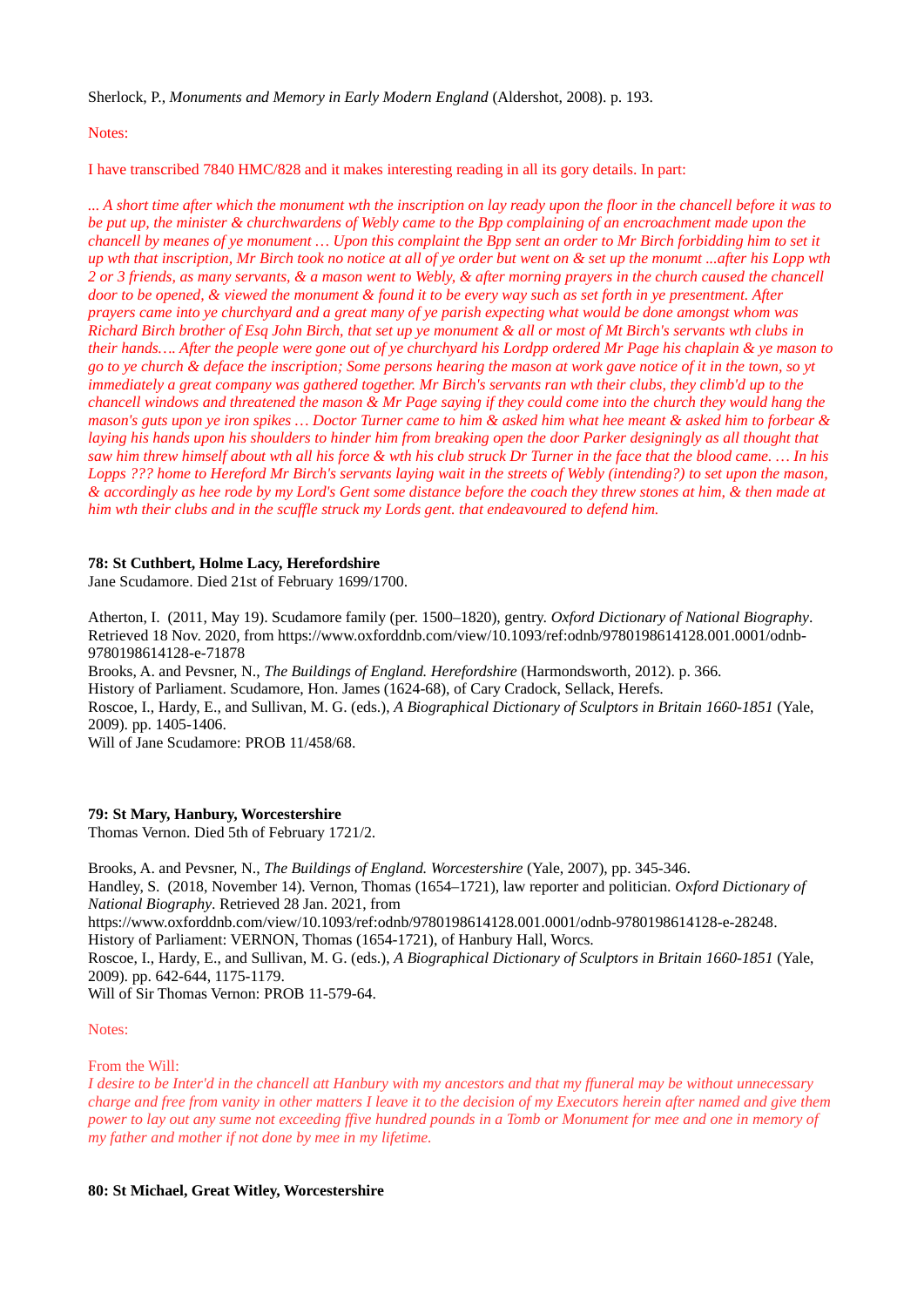Thomas Foley, 1st Lord Foley. Died 22nd of January 1732/33. Erected between 1735-38.

Brooks, A. and Pevsner, N., *The Buildings of England. Worcestershire* (Yale, 2007), p. 325. Handley, S. (2008, January 03). Foley, Thomas, first Baron Foley (1673–1733), politician. *Oxford Dictionary of National Biography*. Retrieved 17 Jan. 2021, from https://www.oxforddnb.com/view/10.1093/ref:odnb/9780198614128.001.0001/odnb-9780198614128-e-9790. History of Parliament: FOLEY, Thomas III (1673-1733), of Witley Court, Great Witley, Worcs. Roscoe, I., Hardy, E., and Sullivan, M. G. (eds.), *A Biographical Dictionary of Sculptors in Britain 1660-1851* (Yale, 2009). pp. 1076-1091. https://www.thepeerage.com/p3528.htm#i35278

## **81: St Mary, Acton Round, Shropshire**

The Acton Family. Erected 1763.

Betham, W., *The Baronetage of England*, Volume II (London, 1802). p. 16. Marriage register, Holy Trinity, Clapham, Surrey. Newman, J., and Pevsner, N., *The Buildings of England. Shropshire* (Yale, 2006). p. 94. The History of Parliament: Acton, Whitmore (1678-1732), of Aldenham Hall nr. Bridgnorth, Salop.

Notes:

The monument claims that the bodies of all three are buried in the chancel of the church, but according to *The Baronetage* he was buried at Moville, where his father was buried. Looking at the registers may solve this. The monument also claims that the "chancel" was built in 1761 – I presume this actually means the chapel, as the chancel of the church was rebuilt by Sir Whitmore in 1714.

#### **82: All Saints, Honington, Warwickshire**

Joseph Townshend. Died 8th of July 1763.

History of Parliament. Townshend, Joseph (by 1704-63), of Honington, Warws. Pickford, C. and Pevsner, N. *The Buildings of England: Warwickshire* (Yale, 2016). p. 368.

#### **83: St John the Baptist, Berkswell, Warwickshire**

Elizabeth Emma Eardley-Wilmot. Died 22nd of March 1818.

Chapman, P. (2008, January 03). Wilmot, Sir John Eardley Eardley-, first baronet (1783–1847), politician and colonial administrator. *Oxford Dictionary of National Biography*. Retrieved 20 Nov. 2020, from https://www.oxforddnb.com/view/10.1093/ref:odnb/9780198614128.001.0001/odnb-9780198614128-e-52438. Michael Roe, 'Eardley-Wilmot, Sir John Eardley (1783–1847)', *Australian Dictionary of Biography*, National Centre of Biography, Australian National University, http://adb.anu.edu.au/biography/eardley-wilmot-sir-john-eardley-2015/ text2471, published first in hardcopy 1966, accessed online 20 November 2020.

Pickford, C. and Pevsner, N. *The Buildings of England. Warwickshire* (Yale, 2016). p. 151.

## **84: St Mary & St Andrew, Condover, Shropshire**

Sir Thomas Cholmondeley / Owen. Died 20th of April or 12th of May 1864. Erected 1867.

Borst, R. R., 'Cholmondeley's Gift to Mrs. Thoreau' in *The Concord Saunterer*, December 1973, Vol. 8, No. 4. (The Thoreau Society, 1973). pp. 1-4. Burke, B., *History of the Landed Gentry* Volume I (London, 1894). p. 332. Gutch, R. E., 'G. F. Watts's Sculpture' in *The Burlington Magazine*, Dec. 1968, Vol. 110, No. 789 (Burlington Publications, 1968). pp 693-699. Hudspeth, R. N., *The Correspondence of Henry D. Thoreau: Volume 2: 1849-1856* (Princeton University Press, 2018). p. 307. Pevsner, N., *The Buildings of England. Shropshire* (Harmondsworth, 1958). p. 209.

*The Edinburgh Gazette*, December 20, 1859. p.1655.

*The London Gazette*, December 16, 1859. p.4741.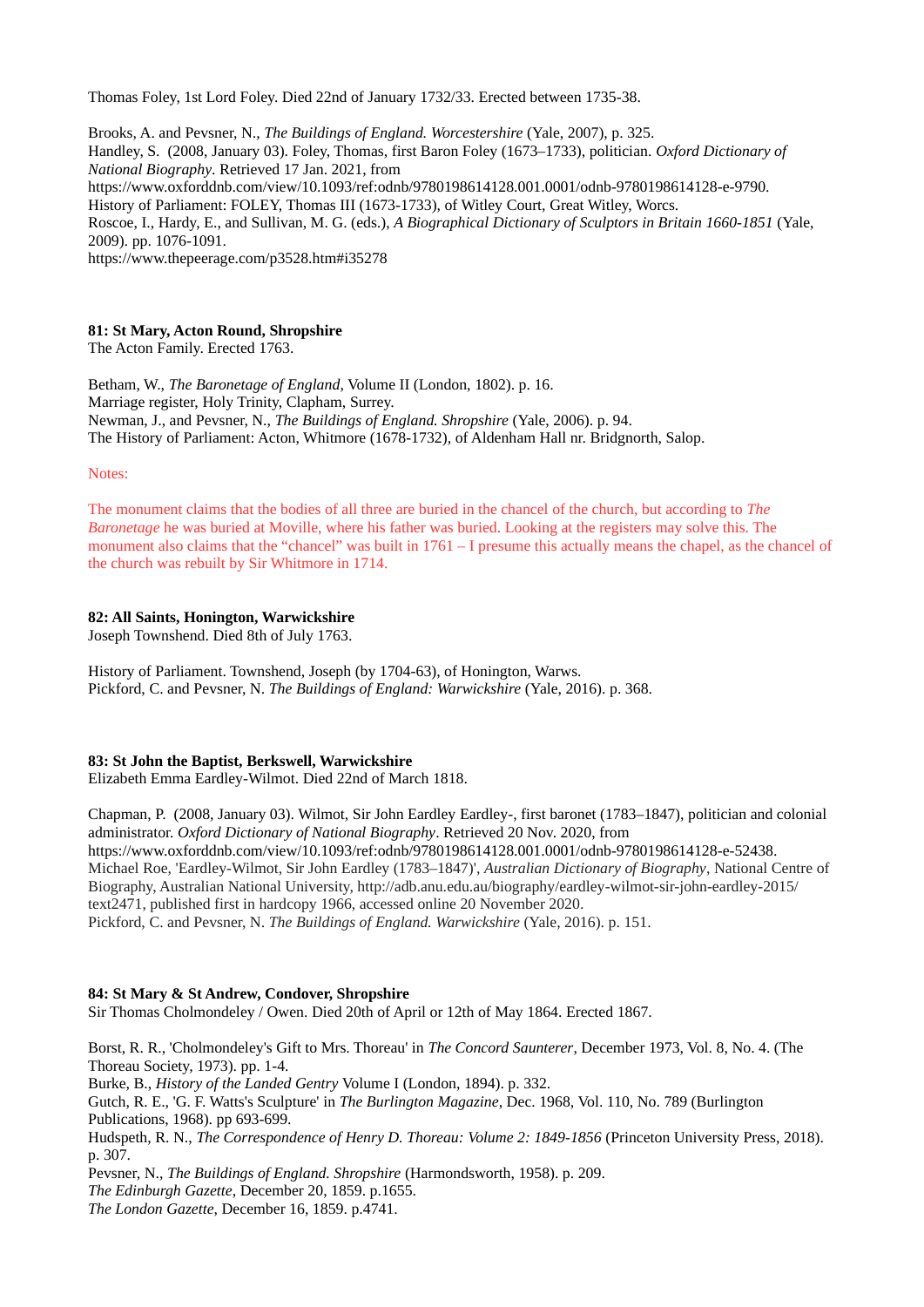Notes:

The date of death is given as  $20<sup>th</sup>$  of April in the probate and  $12<sup>th</sup>$  of May on the monument.

## **85: St Mary the Virgin, Ingestre, Staffordshire**

Charles John Alton Chetwynd-Talbot, Viscount Ingestre. Died 8th of January 1915. Erected 1918.

Burke, J. and Burke, B. *Peerage, Baronetage and Knightage* (London, 1949). p. 1835. Pevsner, N., *The Buildings of England: Staffordshire*. (Harmondsworth, 1996). p. 156.

## **86: St Mary, Lapworth, Warwickshire**

Florence Matilda Bradshaw. Died 1925.

Anonymous Ancestry.com family history entry giving a biography of John Gerald Bradshaw (1860-1931) and the Packwood Haugh school.

BMD records.

Census records for 1881, 1901, 1911.

History of Packwood School: packwood-haugh.co.uk/information/our-history/ Pickford, C., and Pevsner, N., *The Buildings of England. Warwickshire*, (Yale, 2016), p. 408.

## **87: St Mary & St Andrew, Stoke Rochford, Lincolnshire**

Sir John and Elizabeth de Nevill. Erected first quarter of the 14th century.

Antram, N., Harris, J. and Pevsner, N. *The Buildings of England. Lincolnshire* (Harmondsworth, 1998). p. 720. Badham, S. 'The Iconography and Meaning of Semi-Effigial and Related Monuments in Lincolnshire c. 1275–c. 1400' in *The Monuments Man: Essays in Honour of Jerome Bertram* (2020).

Lawrance, H., *Heraldry from Military Monuments before 1350 in England and Wales* (London, 1946). p. 33. Wilson, D. M. and Hurst, D. G., 'Medieval Britain in 1968' in *The Journal of Medieval Archaeology*, Volume 13 (1969). pp. 278-279.

Wilson, D. M. and Moorhouse, S., 'Medieval Britain in 1970' in *The Journal of Medieval Archaeology*, Volume 15 (1971). p. 144.

## **88: All Saints, Holbeach, Lincolnshire**

Sir Humphrey de Littlebury. Died in the Autumn of 1339. Dating from c.1340-60.

Antram, N., Harris, J. and Pevsner, N. *The Buildings of England. Lincolnshire* (Harmondsworth, 1998). p. 384. Luxford, J. M. 'The Monument of Sir Humfrey de Littlebury at All Saints, Holbeach' in J McNeill (ed.), *King's Lynn and the Fens: medieval art, architecture and archaeology. British Archaeological Association conference transactions*, vol. 31 (Maney, 2008). pp. 148-169.

Metcalfe, M. C. (ed.), *The Visitation of the County of Lincoln in 1562–4* (London 1881), pp. 75–77.

## **89: St Helen, West Leake, Nottinghamshire**

Effigy of a Civilian. Dating from the early 14th century.

Badham, S. 'Beautiful remains of antiquity'. The medieval monuments in the former Trinitarian priory church at Ingham, Norfolk. Part 2. in *Church Monuments* Volume XXII 2007. p. 41, note 135. Historic England. Listing Entry Number 1242473, Church of St Helena. Accessed 05-Jul-2020 at 10:16:24. Pevsner, N., *The Buildings of England: Nottinghamshire.* (Yale, 1997), p. 375. Saul, N. *Lordship and Faith: The English Gentry and the Parish Church in the Middle Ages* (OUP, 2017). p. 312.

## **90: Crowland Abbey, Crowland, Lincolnshire**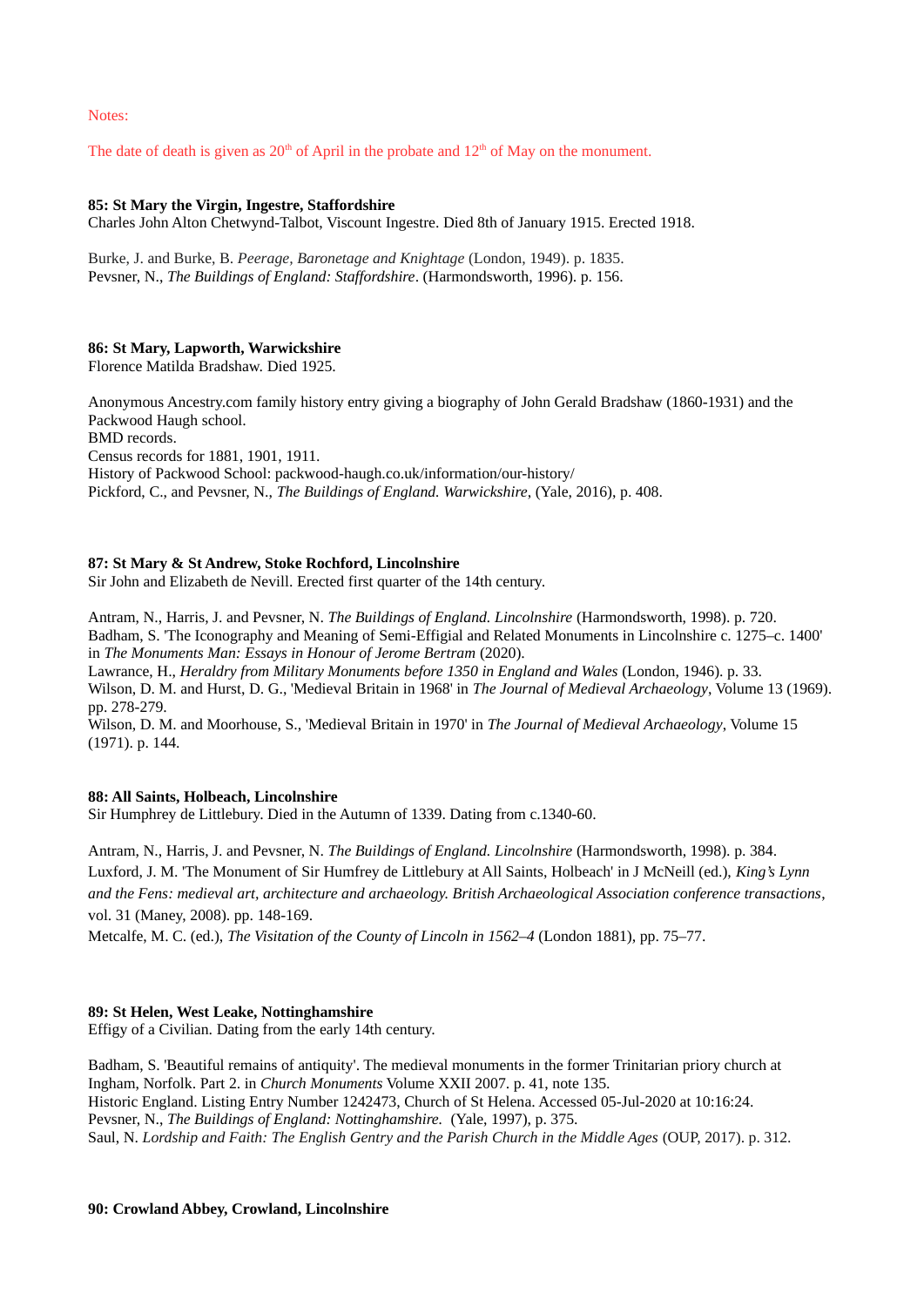William de Wermington. Created 1330s.

'Antiquarian Intelligence' in *Journal of the British Archaeological Association*, First Series, Volume 47, Part 3 (London, 1891). pp. 275-276.

Antram, N., Harris, J. and Pevsner, N. *The Buildings of England. Lincolnshire* (Harmondsworth, 1998). p. 240 Badham, S., 'William de Wermington' in *Portfolio of Brasses* of the Monumental Brass Society (on-line). https://www.mbs-brasses.co.uk/index-of-brasses/william-de-wermington

Greenhill, F. A., *Incised Effigial Slabs*, Volume I (Oxford, 1976). pp. 202, 318.

Sweeting, W. D. (ed.), '337. Memorial Slab at Crowland Abbey' in *Fenland Notes and Queries*, Volume II, Jan. 1892 to Oct. 1894 (Peterborough, 1894). p. 141.

## Notes:

+ICI GIST MESTRE WILLM DE WERMINGTON LE MASON A LALME DE KY DEV LY PAR SA GRACE DOUNE ABSOLUTION

Here lies William de Wermington the Mason, may God grant his soul absolution.

## **91: St Leodegar, Wyberton, Lincolnshire**

Adam and Sybill de Franton. Died 28th December 1325 and after 1325.

Antram, N., Harris, J. and Pevsner, N. *The Buildings of England. Lincolnshire* (Harmondsworth, 1998). p. 816. Badham, S. 'The Use of Sedimentary Marbles for Church Monuments in Pre-Reformation England' in *Church Archaeology* Volume. 11 (2007) pp. 1-18

Notes:

Sally Badham also suggests: Greenhill, F.A, *Monumental Incised Slabs in the County of Lincoln* (Newport Pagnell, 1986), p. 134-35

## **92: All Saints, Bakewell, Derbyshire**

Godfrey and Avena (Anne) Foljambe. Died 29th of May 1376 and 13th of September 1382.

Cox, J. C., *Notes on the Churches of Derbyshire*, Volume 2 (1875). pp. 10-11. Hartwell, C., Pevsner, N. and Williamson, E., *The Buildings of England. Derbyshire.* (Yale, 2016), p. 130. Lyte, MH. C. M., *Calendar of Close Rolls, Edward III*: vol. 2, 1330-1333 (London, 1893). p. 601. Watson, J. *The Early Pedigree of Foljambe*, Parts 1 and 2, in Google Groups soc.genealogy.medieval, April 13<sup>th</sup> and 15<sup>th</sup> 2015. Also written up at:<http://johnmwatson.blogspot.com/2015/04/> Wilson-Lee, K.,. 'Dynasty and Strategies of Commemoration' in *Church Monuments,* 26, 2011 (Church Monuments Society, 2011). pp. 27-43.

## **93: All Saints, Strelley, Nottinghamshire**

Sir Sampson and Lady Elizabeth de Strelley. Died 1390 and 1405.

Hartwell, C., Williamson, E., and Pevsner, N., *The Buildings of England. Nottinghamshire.* (Yale, 2020). p. 635. Southwell & Nottingham Church History Project.<https://southwellchurches.nottingham.ac.uk/strelley/hmonumnt.php> (Accessed 2021/04/08).

## **94: St Mary, Clifton, Nottinghamshire**

Dame Alice Clifton. Died c.1481.

Cox, J. Charles, *The Churches of Nottinghamshire* (London, 1912), p. 62. Pevsner, N., *The Buildings of England: Nottinghamshire.* (Yale, 1997), p. 269. *The English Baronetage*, Volume I (London, 1741), pp 42-3. Throsby, John, *Thoroton's History of Nottinghamshire*, Volume I (London, 1797), p.109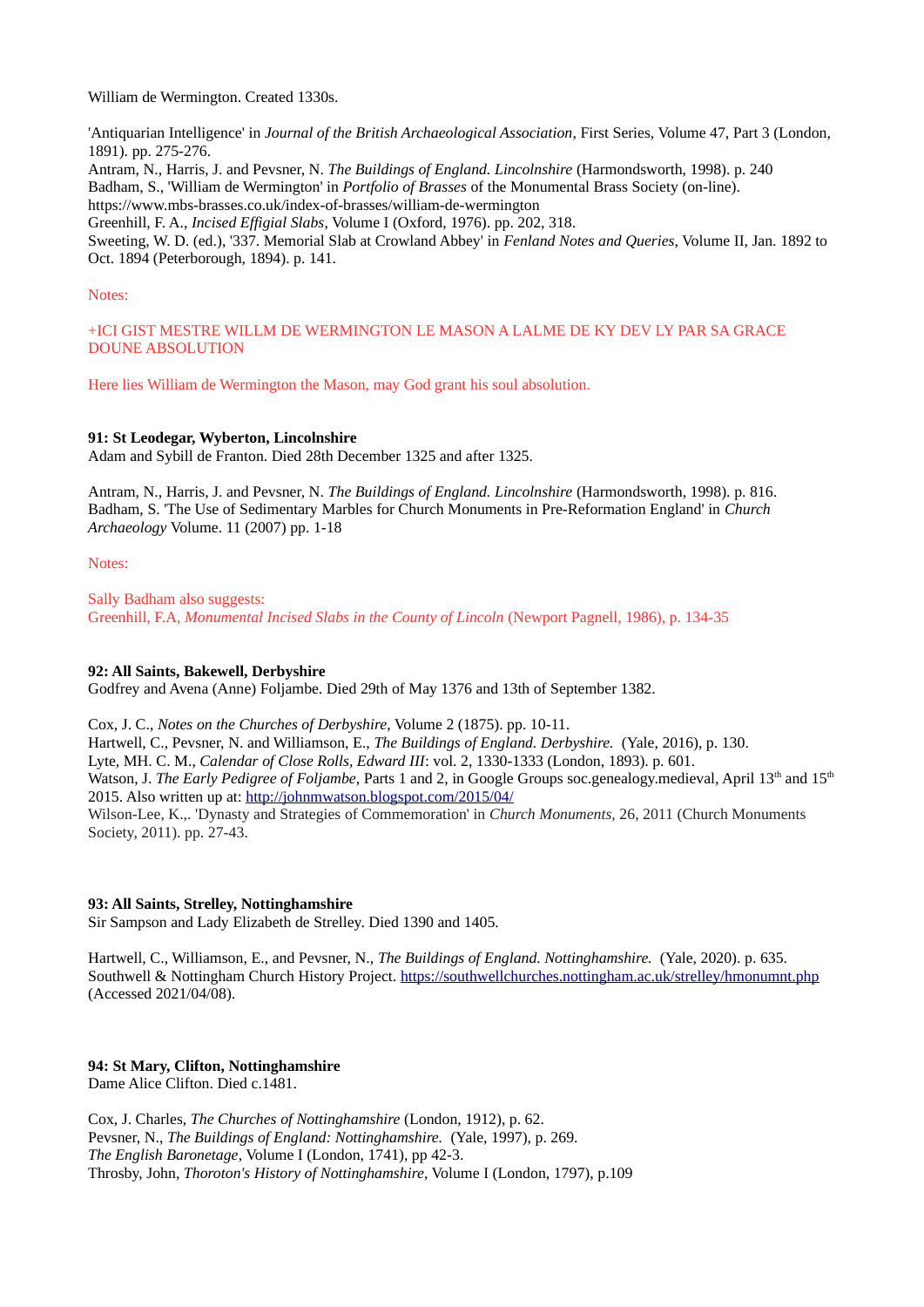## **95: St John the Baptist, East Markham, Nottinghamshire**

Dame Millicent Meryng. Died 17th of September 1419

Markham, Rev. D. F., *A History of the Markham Family* (London, 1854). Marshall, G. W. (ed.), *The Visitations of the County of Nottingham in the Years 1569 and 1614* (London, 1871) Pevsner, N., *The Buildings of England. Nottinghamshire* (Harmondsworth, 1997). p. 116. The History of Parliament: Burdon, Nicholas (d.1403), of Maplebeck, Notts. The History of Parliament: Meryng, Sir William (d.1449), of Meering, Notts.

## **96: St Mary, Bottesford, Leicestershire**

Henry de Codyngton. Died 8th of September 1404.

Foss, E., *The Judges of England*, Volume III (London, 1851). p. 333, 334, 372, 373. Gibbons, A., *Early Lincoln Wills 1280-1547* (Lincoln, 1888). pp. 95-96. Lepine, D., ''Spiritual Gentlemen'?: Rank and status among the late medieval clergy: the evidence of monumental brasses' in *Monumental Brass Society Bulletin* 145, October 2020. pp. 884-885. Phillimore, W. P. W., *Abstracts of the Inquisitions Post Mortem Relating to Nottinghamshire*, Volume 12 (Thoroton Society, 1952). p. 115. Southwell & Nottingham Church History Project (on-line): https://southwellchurches.nottingham.ac.uk/coddington/hhistory.php Trollope, E., 'Wollaton Hall, St. Mary's Church, Nottingham, and other Churches' in *Associated Architectural Societies Reports and Papers*, Volume VII, Part II, MDCCCLXIV. p. 211. Williamson, E., and Pevsner, N. *The Buildings of England. Leicestershire and Rutland*. (Harmondsworth, 1998), p. 106.

#### Notes:

(Henricus) de Codyngtoun, quondam rector istius ecclesie, et prebendarius altius pre . . bendat de Ortounet Crophill in ecclesia collegiata beate Marie de Suthwell, .... qui obiit octavo die Septembris, anno (M) cccc quarto, cujus anime ppicietur Deus. amen.

#### **97: St Matthew, Morley, Derbyshire**

Sir Thomas, Lady Thomasine, and Lady Elizabeth Stathum. Died 27th of July 1470, before 1470, after 1470.

Badham, S., 'Status and Salvation: The Design of Medieval English Brasses and Incised Slabs' in *Transactions of the Monumental Brass Society*, Volume XV, Part 5 (MBS, 1995). p. 444. Hartwell, C., Pevsner, N. and Williamson, E., *The Buildings of England. Derbyshire.* (Yale, 2016). p. 527. Statham, S. P. H., *The Descent of the Family of Statham* (London, 1925). p. 39-40, 97-100.

#### **Notes**

Orate pro animabus Thome Stathum militis nuper domini hujus ville qui obiit xxvii die Julii anno domino Mxxxxlxx et domine Elizabeth uxoris et filie Roberti Langley Armigeri ac Thomasine alterius uxoris et filie Johannis Curzon quorum animabus propicietur deus Amen.

Pray for the souls of Thomas Statham knight late lord of this town who died 27 July, 1470 and Lady Elizabeth, his wife and daughter of Robert Langley Esquire and Thomasine his other wife and daughter of John Curzon, may God bless their souls Amen.

## **98: St Edward, Fenny Bentley, Derbyshire**

Thomas and Agnes Beresford. Died 1473 and 1467.

Caya, A., 'Encountering the Shrouded Effigies of Thomas Beresford and Agnes Hassall at Fenny Bentley' in *Contemporaneity*, Volume 8, Number 1 (2019). On-line.

Frosch, P., 'Mind thee to die: The Beresford monument at Fenny Bentley' in *Church Monuments* 15 (Church Monuments Society, 2000), pp. 31-43.

Hartwell, C., Pevsner, N. and Williamson, E., *The Buildings of England. Derbyshire.* (Yale, 2016). p. 399. Marshall, G. W. (ed.), *The Visitations of the County of Nottingham in the years 1569 and 1614* (London, 1871). p. 169.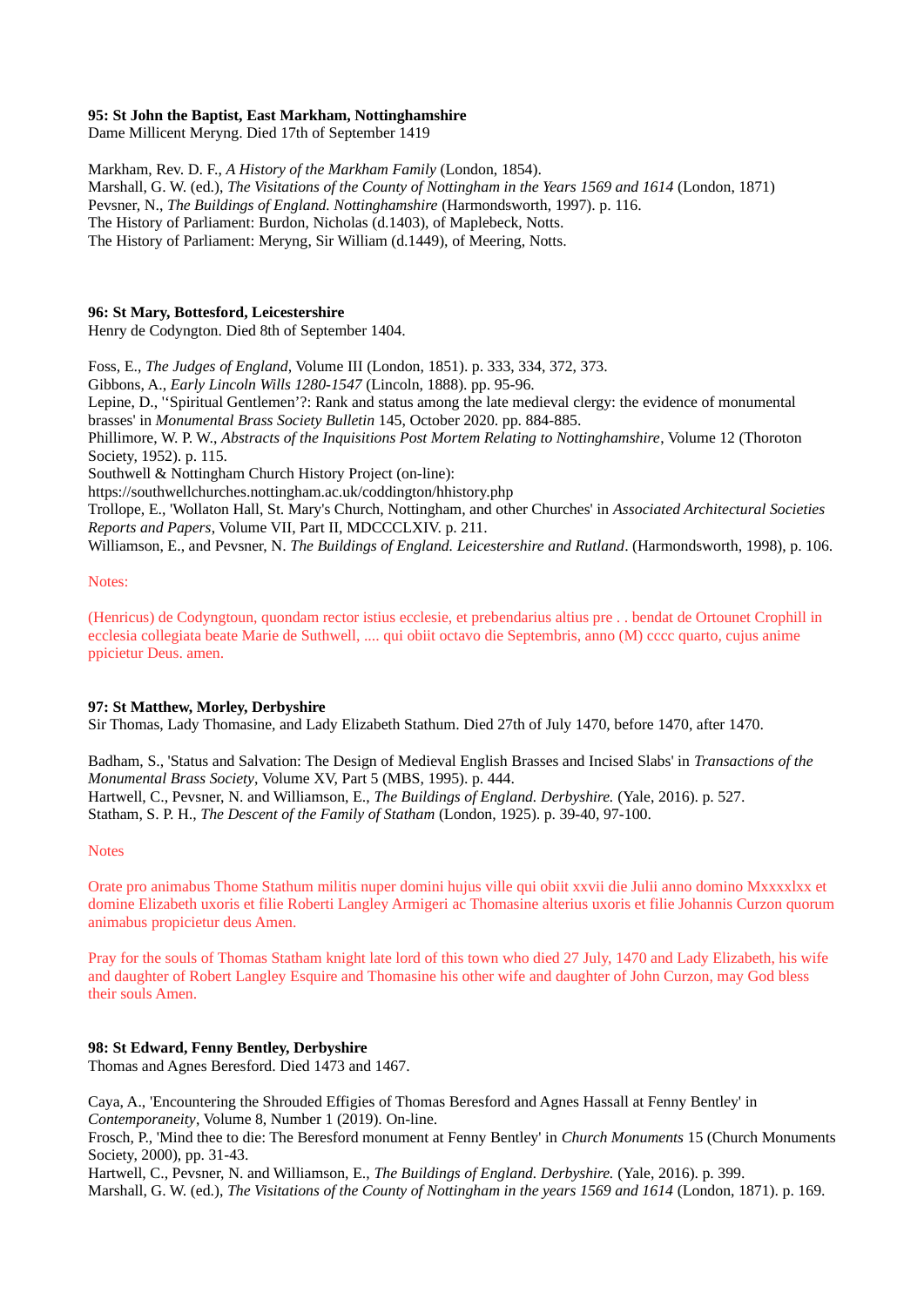#### Notes:

A monument on the chancel wall to John Beresford (d.1607), his father Lawrence (d.1577), and grandfather Hugh (d.1516) has an inscription in the same hand as the inscription on the east panel of the tomb to Thomas and Agnes. The side panels with the shrouded children appear to be mid to late-16th century. It appears that the tomb as seen now is a composite made from parts of different dates. Of some interest is the will to Ade (Aden) Beresford (d.1598. PRO 11-94- 211) who states that he wishes a monument to be made to himself, his father and grandfather, like the monuments to his kinsmen in the chancel of the church. Aden was the son of George, son of Aden, who in turn was a son of Thomas and Agnes and brother of the Hugh mentioned above.

Details about the family may be found in John Lodge's *Peerage of Ireland*. Volume II (1754). pp.210-214.

## **99: St Mary and St Barlok, Norbury, Derbyshire**

Sir Ralph and Elizabeth Fitzherbert, Died 1483 and 1490.

Camm, B. *Forgotten Shrines* (London, 1910), pp. 1-19. Hartwell, C., Williamson, E., and Pevsner, N. *The Buildings of England: Derbyshire* (Yale, 2016), p. 538.

Notes:

Sally Badham also suggests:

Wilson-Lee, K., 'Representations of Piety and Dynasty: Late Medieval Stained Glass and Sepulchral Monuments at Norbury Derbyshire' in *Archaeological Journal,* Volume 131 (2001). pp. 226-244. Ward, M., *The Livery Collar in Late Medieval England and Wales: Politics, Identity and Identity* (Woodbridge, 2016). pp. 133-135.

## **100: St Mary Magdalen, Stapleford, Leicestershire**

Geoffrey and Joyce Sherard. Died May 1490 and 16th of September 1492.

Nicholas, J., *The History and Antiquities of the County of Leicester*, Volume II, Part I (London, 1795), p. 340, 343, Plate LXIII.

Williamson, E., and Pevsner, N. *The Buildings of England. Leicestershire and Rutland*. (Harmondsworth, 1998), pp. 419-20.

#### **101: All Saints, Youlgreave, Derbyshire**

Joan Gylbert. Died 2nd of November 1492.

Alexander, J. S., Hodgkinson, B. W., and Hadock, S. A. 'The Gylbert Monument in Youlgreave Church: Memorial or Liturgical Furnishing?' in *Church Monuments* 21 (Church Monuments Society, 2006), pp. 94-111. Hartwell, C., Pevsner, N. and Williamson, E., *The Buildings of England. Derbyshire.* (Yale, 2016), p. 667.

#### **102: St Giles, Holme, Nottinghamshire**

John and Isabella Barton. Died between January 1490/1 and June 1491. Died after 1491. Erected 1485-1490.

Barton, A. B., '"The sheep hath paid for all": Church Building and Self-Expression in the Late Middle Ages' in *Of Churches, Toothache and Sheep: Selected Papers from the Norwich Historic Churches Trust Conferences 2014 and 2015* (Norwich, 2016). pp. 61-72.

Hartwell, C., Williamson, E., and Pevsner, N., *The Buildings of England. Nottinghamshire.* (Yale, 2020). p. 260, 262. Lee, J., 'This the sheep have paid for all: Merchant Commemoration in Late Medieval Newark' in *Transactions of the Monumental Brass Society*, Volume 19 (2017).pp. 302-327.

Nicolas, N. H., *Testamenta Vetusta*, Volume IV (London, 1869). p. 61, 62.

Southwell & Nottingham Church History Project. https://southwellchurches.nottingham.ac.uk/holme/hmonumnt.php (Accessed 2021/04/19).

#### **103: St Mary, Ashby Folville, Leicestershire**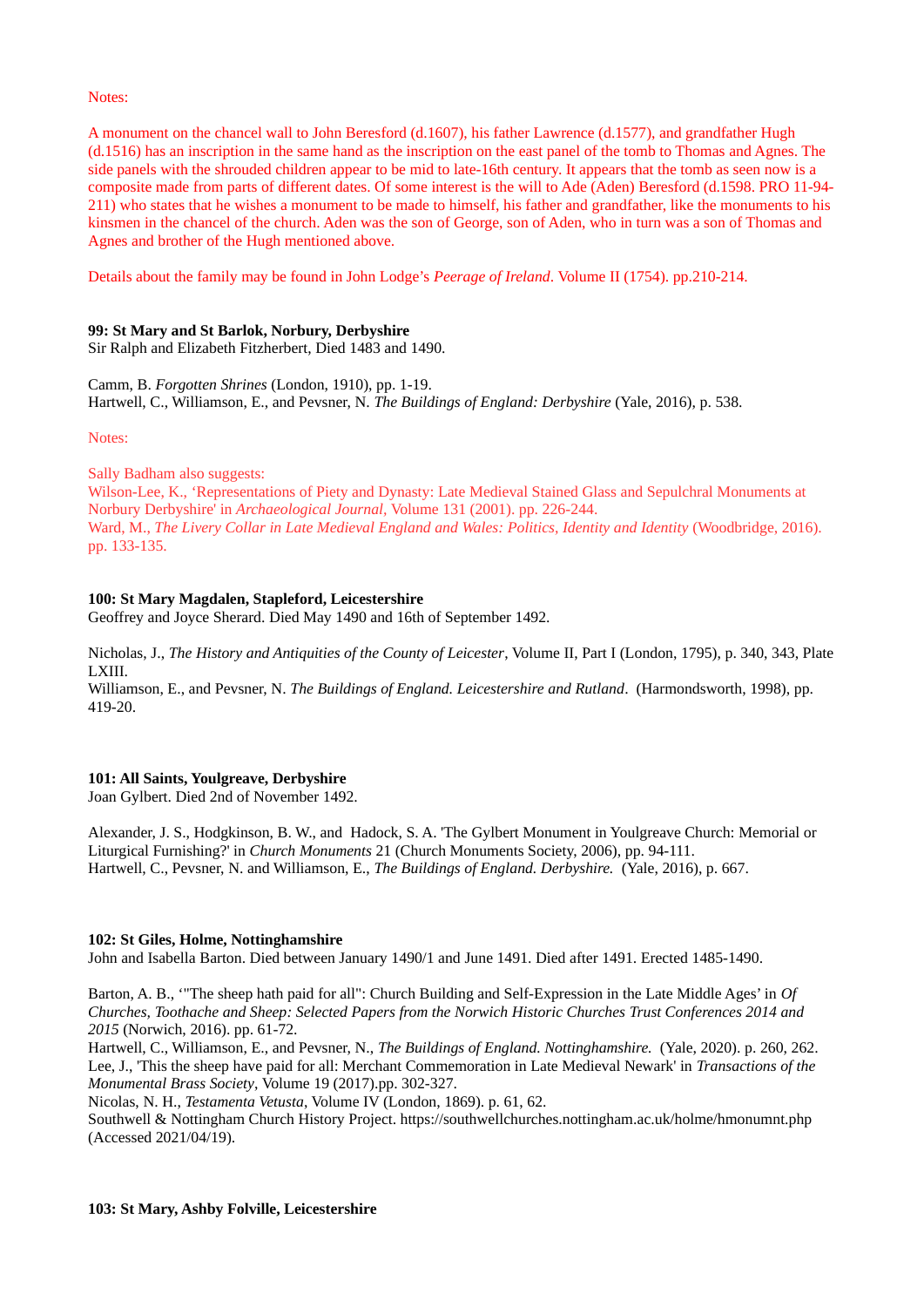Ralph Wodford, Died 4th May 1498. Dating from c. 1485.

Greenhill, F. A. *The Incised Slabs of Leicestershire and Rutland* (Leicester, 1958). pp. 27-28.

King, P. 'Memorials of Ralph Woodford (d.1498) Ashby Folville, Leicestershire: the death of the author?' in *Recording Lives in England in the Later Middle Ages. Proceedings of the 2005 Harlaxton Symposium Harlaxton Medieval Studies* Volume XVII (Donnington, 2008). pp.182-88.

Nichols, J. *The History and Antiquities of the County of Leicester* Volume III Part I (London, 1800). Plate V p. 29, p. 32. Williamson, E., and Pevsner, N. *The Buildings of England. Leicestershire and Rutland.* (Harmondsworth, 1998). p. 86.

## Notes:

Sally Badham also suggests: Badham, S, 'Status and salvation: the design of medieval English brasses and incised slabs', *Transactions of the Monumental Brass Society*, XV (1996), p. 459.

## C B Newham's extra observations:

Nichols, the county historian, writes that the face is missing and the engraving in his book shows it as missing. Greenhill suggests this is because the face was, by mistake, not cut and only the laying out marks were left, leading to the mistaken impression the figure was complete. Over time this was rubbed out, leaving a blank space. The face which exists now was subsequently cut in the  $19<sup>th</sup>$  century. I find the first part of this narrative not particularly credible given that the slab was made 10 to 15 years before Wodford died, and that the finishing of the slab after the pitch was poured into the lines would reveal the mistake. I instead suggest that the face was painted on to the slab. The back-plate was certainly painted (and some of it remains on a shield). The framed blank area at the foot of the plate also looks like it may once have been the setting for a painting – maybe the image of the Virgin as he states in his will. The paint on all of these had disappeared by Nichols' visit.

## **104: St Winifred, Kingston-on-Soar, Nottinghamshire**

The Babington family. Erected 1535-8.

Hartwell, C., Williamson, E., and Pevsner, N., *The Buildings of England. Nottinghamshire.* (Yale, 2020). pp. 281-282. History of Parliament: BABINGTON, Anthony (by 1476-1536), of Dethick, Derbys. and Kingston-on-Soar, Notts. Magill, B., *The Babington Monument* (1993). Will of Lady Katherine Babyngton: PROB 11/27/203.

## Notes:

From the will:

*… I will that my body be buried in the new Chapell of the Churche of Kyngston in the Countie of Nottingham as may be after my decease and that my executor dispenses(?) unto poure people for me at my funerall as he shall think convenient. Also I will that my executor do furnyshe the Chapell which I have begonne to make bothe in ??? of all other thinges. And that he cause to be made our Tombe of Alabaster stone over my said husband and me in the Arche between the Chancell and the said Chapell. And that my said executor do fine one priest to singe for my soule and my said husband in the said Church of Kyngston by the space of one yere next...*

## **105: St Mary, Bottesford, Leicestershire**

Thomas Manners, 1st Earl of Rutland and Countess Eleanor Manners. Died 20th of September 1543 and 1551. Erected 1544.

Bayliss, J. 'Richard Parker The Alabasterman' in *Church Monuments,* 5, 1990 (Church Monuments Society, 1990). pp. 39-56

Esdaile, A., *Esdaile's Rutland Monuments* (Nottingham, 1845). p. 42.

Levin, C., Bertolet, R. A., and Carney, J. E. (eds.), *A Biographical Encyclopedia of Early Modern Englishwomen* (Abingdon, 2017). p. 479.

Manners, V., 'The Rutland Monuments in Bottesford Church' in *The Art Journal*, 1903 (London, 1903). pp. 269-274. Norris, M. (2008, January 03). Manners, Thomas, first earl of Rutland (c. 1497–1543), courtier and soldier. *Oxford Dictionary of National Biography*. Retrieved 14 Apr. 2021, from

[https://www.oxforddnb.com/view/10.1093/ref:odnb/9780198614128.001.0001/odnb-9780198614128-e-17963.](https://www.oxforddnb.com/view/10.1093/ref:odnb/9780198614128.001.0001/odnb-9780198614128-e-17963) Shaw, W. A., *The Knights of England,* Volume I (London, 1906). p. 21.

Williamson, E., and Pevsner, N. *The Buildings of England. Leicestershire and Rutland*. (Harmondsworth, 1998), p. 106.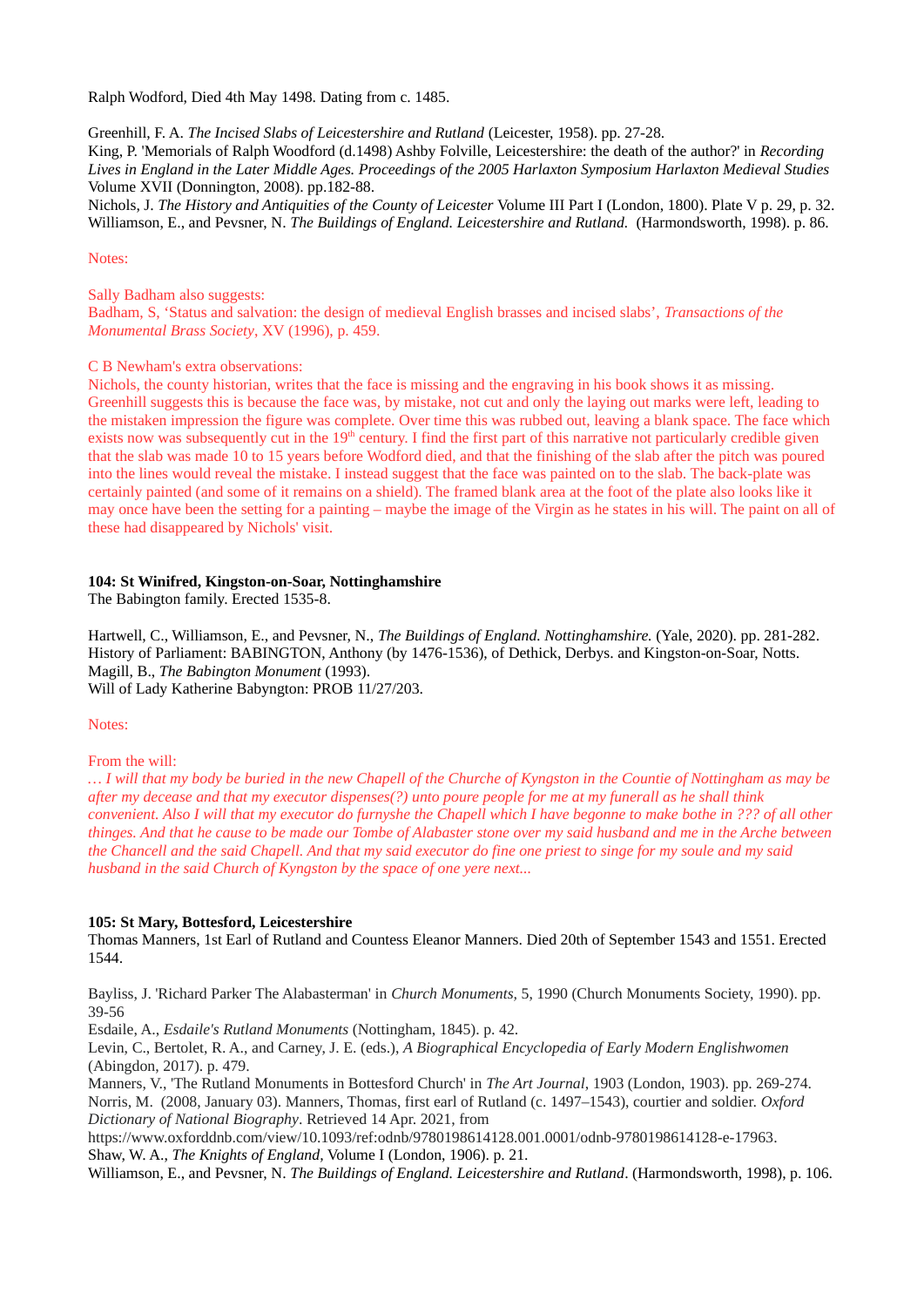## **106: St James, Spilsby, Lincolnshire**

Richard Bertie and Baroness Willoughby de Eresby. Died 9th of April 1582 and 19th of September 1580.

Antram, N., Harris, J. and Pevsner, N. *The Buildings of England. Lincolnshire* (Harmondsworth, 1998). p. 680. History of Parliament: BERTIE, Richard (1517-82), of Grimsthorpe and Stamford, Lincs. Trollope, E., 'St. James's Church, Spilsby.' in *Associated Architectural Societies' Reports and Papers 1865*, Volume VIII, Part I (1865). pp. 11-13.

Wabuda, S. Bertie, Richard (1517–1582), landowner and religious evangelical. *Oxford Dictionary of National Biography*. Retrieved 23 May. 2021, from

www.oxforddnb.com/view/10.1093/ref:odnb/9780198614128.001.0001/odnb-9780198614128-e-2276. White, A., 'The Booke of Monuments Reconsidered: Maximilian Colt and William Wright' in *Church Monuments* IX. (1994).

## Notes:

`

Originally there were two naked boys placed above the cornice. These are noted in Trollope as having been moved into the vault.

## **107: St Mary, Bottesford, Leicestershire**

Henry Manners, 2nd Earl of Rutland and Margaret, Countess of Rutland. Died 17th of September 1563 and 13th of October 1559.

Norris, M. (2008, January 03). Manners, Henry, second earl of Rutland (1526–1563), courtier and soldier. *Oxford Dictionary of National Biography*. Retrieved 13 May. 2021, from https://www.oxforddnb.com/view/10.1093/ref:odnb/9780198614128.001.0001/odnb-9780198614128-e-17955. Williamson, E., and Pevsner, N. *The Buildings of England. Leicestershire and Rutland*. (Harmondsworth, 1998), p. 106.

## **108: St Peter, Barrowden, Rutland**

Rowland Durrant. Died 18th of April 1588.

History of Parliament: DURRANT, Roland (by 1516-88), of Barrowden, Rutland.

Simpson, J. 'Extracts from the Parish Registers of Wakerley, Northamptonshire' in *Miscellanea Genealogica et Heraldica*, Volume I (London, 1874). p. 416.

Simpson, J. 'Leicestershire and Rutland Wills' in *Leicestershire and Rutland Notes and Queries*, Volume III (1895). pp. 276-278.

Williamson, E., and Pevsner, N. *The Buildings of England: Leicestershire and Rutland.* (Harmondsworth, 1998), pp. 454-455.

#### Notes:

The monument gives a DoD as 70, making his birth 1518. However, the IPM (which I have not seen, but is referenced in the HoP biography) indicates Rowland was over 21 at his father's death, making Rowalnd's age at death 72+. I expect the commissioner of the monument (presumably George, his son) didn't know his father's exact age and chose a round number of 70.

The latin inscription along the base translates as:

"Whilst he lived he lived uprightly, now he is dead; both dead therefore and living he is and was to God" (from the parish website on-line: stpeters.wellandfosse.org/?page\_id=2274).

## **109: St Andrew, Langar, Nottinghamshire**

Thomas, 10th Lord Scroope and Lady Philadelphia Scroope. Died 2nd of September 1609 and 3rd of February 1627/8.

Godfrey, J. T., *Notes on the Churches of Nottinghamshire - Hundred of Bingham* (London, 1907). pp. 304-308. Hartwell, C., Williamson, E., and Pevsner, N., *The Buildings of England. Nottinghamshire.* (Yale, 2020). p. 294. History of Parliament: SCROPE, Thomas (c.1567-1609), of Carlisle, Cumb. Thoroton, R., *The Antiquities of Nottinghamshire* (London, 1677, 1790). p. 207.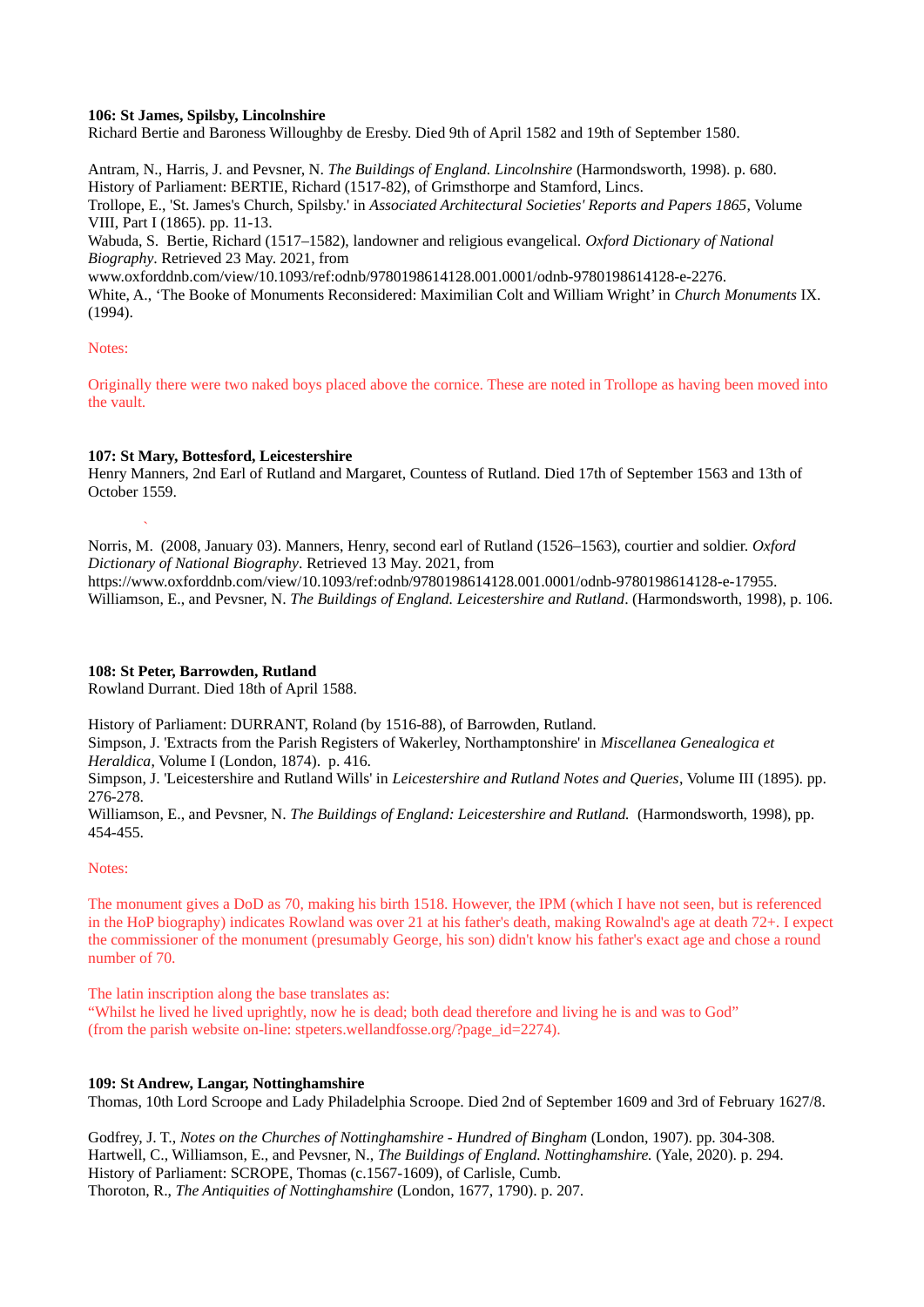## **110: St Mary, Old Bolsover, Derbyshire**

Sir Charles Cavendish. Died 4th of April 1617.

Bayliss, J. Public Twitter and email discussions, August 2020. Cox, J. C., *Notes on the Churches of Derbyshire*, Volume I (Chesterfield, 1875). p. 103. Hartwell, C., Pevsner, N. and Williamson, E., *The Buildings of England: Derbyshire* (Yale, 2016). p. 180. History of Parliament: CAVENDISH, Sir Charles (1553-1617), of Welbeck Abbey, Notts. Hopkins, L, and Rutter, T., *A Companion to the Cavendishes* (Leeds, 2020). p. 108.

#### Notes:

Twitter posts by Jon Bayliss on 2020/08/02:

Designed by John Smythson but executed by Hugh Hall. I intend writing up Hugh Hall when I have finished the article I am currently working on.

1/2 From the mid-1970s onwards, I have been sorting alabaster monuments dating from the period between the reformation and the Civil War in the Midlands into groups that largely appear to come from a limited number of workshops. I assessed them on stylistic grounds.

2/2 I have published my findings over the years but still have those dating from 1600 onward to do. One of the groups I isolated clearly relates to some later work by Richard Hall of Nottingham. 2 are documented by his father Hugh of Ashby-de-la-Zouch. The Bolsover mon't belongs

## **111: St Lawrence, Snarford, Lincolnshire**

Robert Rich. Died 24th of March 1618/9.

Antram, N., Harris, J. and Pevsner, N. *The Buildings of England. Lincolnshire* (Harmondsworth, 1998). p. 240. Dalton, C., *History of the Wrays of Glentworth*, Volume I (London, 1880).

Usher, B. (2008, January 03). Rich, Robert, first earl of Warwick (1559?–1619), nobleman and politician. *Oxford Dictionary of National Biography*. Retrieved 23 Apr. 2021, from

https://www.oxforddnb.com/view/10.1093/ref:odnb/9780198614128.001.0001/odnb-9780198614128-e-61021. Whinney, M. *Sculpture in Britain 1530-1830* (Harmondsworth, 1988). p. 58.

White, A. 'A Biographical Dictionary of London Tomb Sculptors' in *The Walpole Society* Volume 61 (Walpole Society 1999). pp. 52, 55 n.98.

## **112: St Peter, Edensor, Derbyshire**

Henry Cavendish and Sir William Cavendish, 1st Earl of Devonshire. Died 12th of October 1616 and 3rd of March 1625/6.

Hartwell, C., Pevsner, N. and Williamson, E., *The Buildings of England. Derbyshire.* (Yale, 2016), p. 382. History of Parliament: CAVENDISH, Henry (1550-1616), of Tutbury, Staffs.

History of Parliament: CAVENDISH, William II (1551-1626), of Chatsworth and Hardwick, Derbys. Levin, C. (2004, September 23). Cavendish, William, first earl of Devonshire (1551–1626), nobleman. *Oxford Dictionary of National Biography*. Retrieved 10 Apr. 2021, from

https://www.oxforddnb.com/view/10.1093/ref:odnb/9780198614128.001.0001/odnb-9780198614128-e-4944. Trim, D. (2008, January 03). Cavendish, Henry (1550–1616), soldier and traveller. *Oxford Dictionary of National Biography*. Retrieved 10 Apr. 2021, from

https://www.oxforddnb.com/view/10.1093/ref:odnb/9780198614128.001.0001/odnb-9780198614128-e-4935.

## **113: St Mary, Bottesford, Leicestershire**

.

Francis Manners 6th Earl of Rutland, and the Countesses Frances and Cecily. Died 17th of December 1632, 1605 and 1653. Erected before 1623.

Eller, I., *The History of Belvoir Castle* (London, 1841). pp. 61-67, 374-376.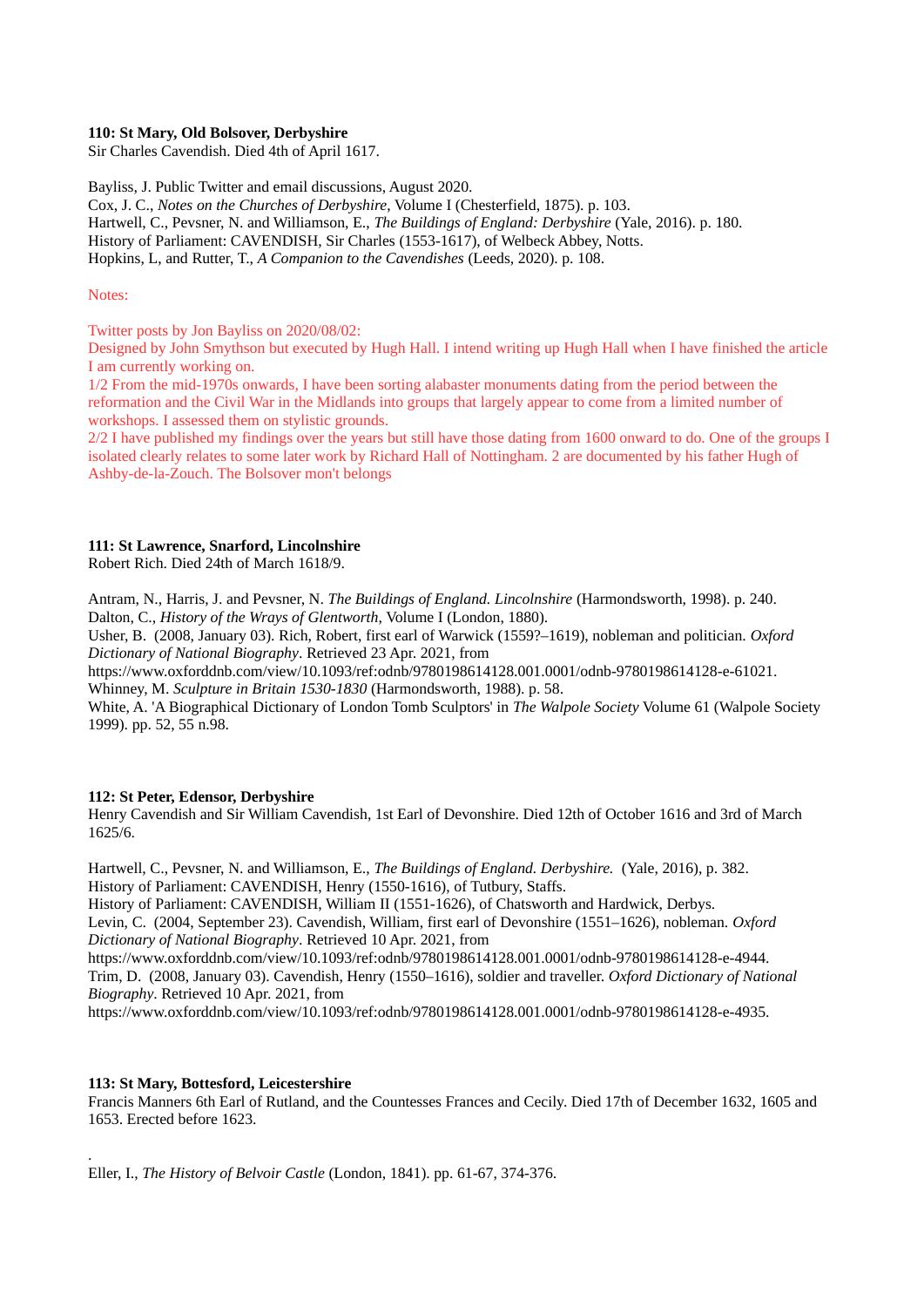Loomie, A. (2014, May 29). Manners, Francis, sixth earl of Rutland (1578–1632), nobleman. *Oxford Dictionary of National Biography*. Retrieved 14 May. 2021, from

[https://www.oxforddnb.com/view/10.1093/ref:odnb/9780198614128.001.0001/odnb-9780198614128-e-17953.](https://www.oxforddnb.com/view/10.1093/ref:odnb/9780198614128.001.0001/odnb-9780198614128-e-17953) White, A. 'A Biographical Dictionary of London Tomb Sculptors' in *The Walpole Society* Volume 61 (Walpole Society 1999). pp. 147-149.

Williamson, E., and Pevsner, N. *The Buildings of England. Leicestershire and Rutland*. (Harmondsworth, 1998), p. 107.

Notes:

On page 376 of Eller:

"On the floor at the base of this monument, is another inscription :-'Francis Earl of Rutland was buried Feb. 20, 1632.' This, with the omission of the date of his death in the principal inscription, confirms what was said in page 66, that the monument was erected in his lifetime.

## **114: St Michael and All Angels, Edmondthorpe, Leicestershire**

The Smith Family. Died between 1599 and 1655. Erected 1658.

Carrington, D., 'The monument to Sir Roger Smith (d.1665) and his two wives, son and grandson.'. Emailed document 2021/02/19 intended for the CMS website Monument of the Month.

Nichols, J. *History and Antiquities of the County of Leicester* Volume 2 Part 1 (London, 1798). pp. 180-181, 185. White, A. 'A Biographical Dictionary of London Tomb Sculptors c.1560-c.1660' in *The Walpole Society* Volume 61 (Walpole Society 1999). pp. 87, 89.

White, A.'A Biographical Dictionary of London Tomb Sculptors c.1560-c.1660: Addenda and Corrigenda' in *The Walpole Society* Volume 71 (Walpole Society, 2009). p. 329.

Williamson, E., and Pevsner, N. *The Buildings of England. Leicestershire and Rutland.* (Harmondsworth, 1998). p. 419-20.

## **115: St Peter and St Paul, Exton, Rutland**

Anne, Lady Bruce of Kinlosse. Died 1628.

Turner, W. H. (ed.). *The Visitations of the County of Oxford Taken in the Years 1566, 1574 and 1634* (London, 1871). p.54.

Vivian, J. L. *The Visitations of the County of Devon in 1531, 1564 and 1620* (Exeter, 1895). p. 174. Williamson, E., and Pevsner, N. *The Buildings of England. Leicestershire and Rutland.* (Harmondsworth, 1998). pp. 468-469.

## Notes:

Anne also appears on the tomb of her father at Pilton, Devon. (Parish Church Photographic Survey Picture Archive) Pevsner's remark comes from the first edition, 1960.

# **116: St Edmund, Holme Pierrepont, Nottinghamshire**

John Oldham, Died 19th of April 1683.

Hammond, P. (2004, September 23). Oldham, John (1653–1683), poet. *Oxford Dictionary of National Biography.* Retrieved 26 Jun. 2020, from https://www.oxforddnb.com/view/10.1093/ref:odnb/9780198614128.001.0001/odnb-9780198614128-e-20687.

Pevsner, N., *The Buildings of England: Nottinghamshire.* (Yale, 1997), p. 269.

## Notes:

'M. S. OLDHAMI poetæ quo nemo sacro fvrore plenior, nemo rebvs svblimior avt verbis felicivs avdax! Cvjvs famam omni ævo propria fatis confecrabvnt carmina qvem inter primos Honoratifsimi GVILIELMI comitis de KINGSTON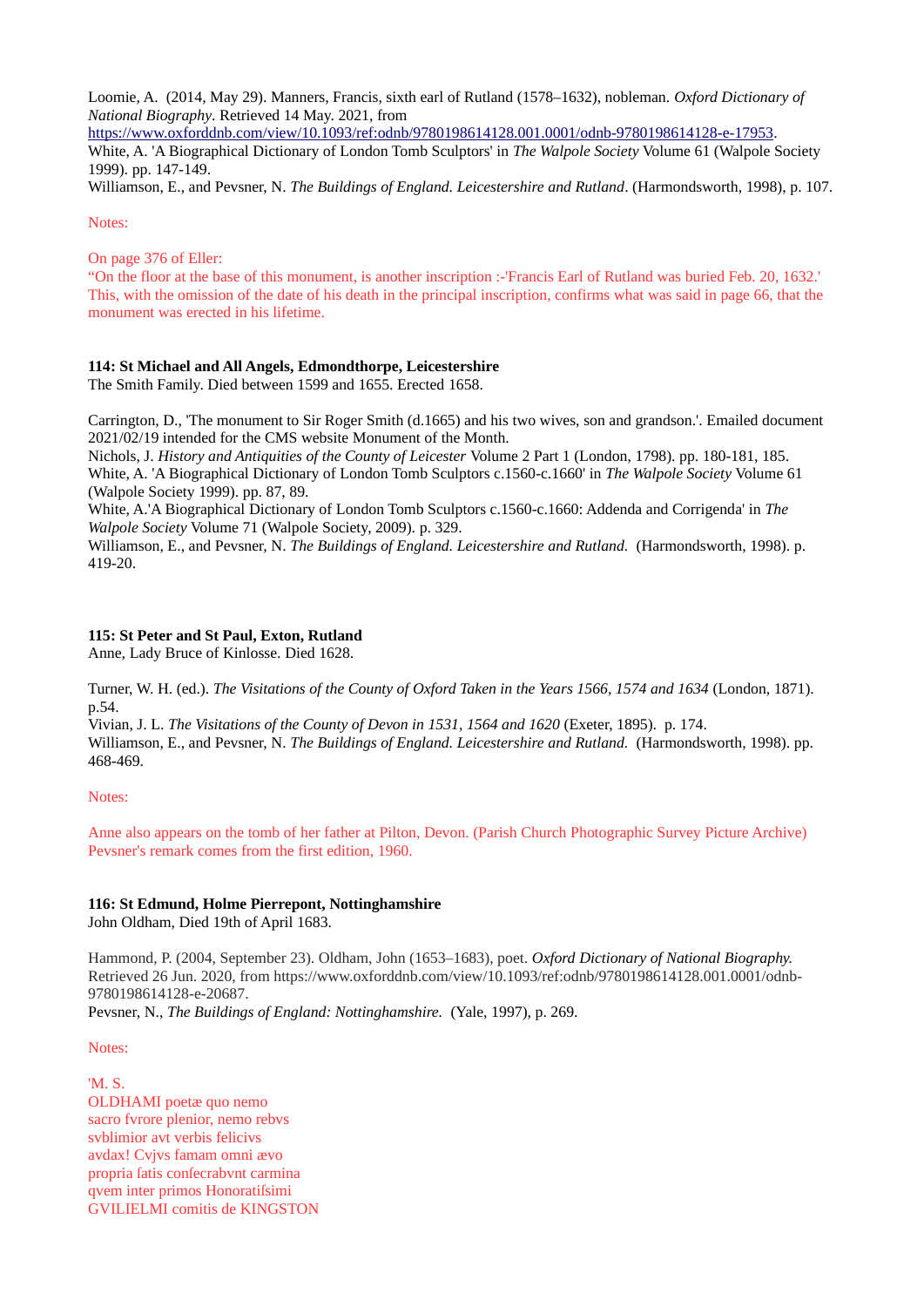amplexvs Variolis correptvm hev! nimis immatvra mors rapvit et in cæleftem tranftvlit chorvm Natvs SHIPTON, in agro GLOU CESTRENSI. in avla Sancti EDMUNDI OXONIÆ gradvatvs Obiit 19 April anni Dom 1683 ÆSTATIS 30.'

Essentially, the translation of the above is that the memorial is dedicated to the daring poet Oldham from Shipton, Gloucestershire, a graduate of St Edmunds Hall, Oxford, who was highly esteemed by William, Earl of Kingston, but who died of smallpox on 19 April, 1683, at the age of 30.

## **117: St Peter and St Paul, Exton, Rutland**

Baptist Noel, 3rd Viscount Campden. Died 29th of October 1682. Erected 1686.

Sadler, S. (2008, January 03). Noel, Baptist, third Viscount Campden (bap. 1611, d. 1682), royalist army officer. *Oxford Dictionary of National Biography*. Retrieved 4 Jan. 2021, from https://www.oxforddnb.com/view/10.1093/ref:odnb/9780198614128.001.0001/odnb-9780198614128-e-20230. Williamson, E., and Pevsner, N. *The Buildings of England: Leicestershire and Rutland.* (Harmondsworth, 1998), pp. 468-469.

## **118: St Peter and St Paul, Brooksby, Leicestershire**

Sir William and Dame Ann Villiers, Died 27th of February 1711/12 and 31st of July 1711.

Easter, C., Email correspondence.

The History of Parliament: VILLIERS, Sir William, 3rd Bt. (1645-1712), of Brooksby Hall, Leics. Williamson, E., and Pevsner, N. *The Buildings of England. Leicestershire and Rutland.* (Harmondsworth, 1998). p. 114.

Notes:

Clive Easter: The files of the Conway Library, Courtauld Institute of Art have this monument listed as possibly the work of William Palmer. I think it could be right.

#### **119: St Mary, Bunny, Nottinghamshire**

Sir Thomas Parkyns. Died March 1741.

Hartwell, C., Williamson, E., and Pevsner, N., *The Buildings of England. Nottinghamshire.* (Yale, 2020). pp. 155-156. Seccombe, T., & Harvey, A. (2007, May 24). Parkyns, Sir Thomas, second baronet (1664–1741), writer on wrestling. *Oxford Dictionary of National Biography*. Retrieved 8 May. 2021, from https://www.oxforddnb.com/view/10.1093/ref:odnb/9780198614128.001.0001/odnb-9780198614128-e-21381. Will of Thomas Parkyns: PRO 11/710/122.

Notes:

Buried 25<sup>th</sup> of March 1741.

## **120: St Wilfrid, Kelham, Nottinghamshire**

Robert Sutton, 2nd Baron Lexington and Margaret his wife. Died September 19th 1723 and April 17th 1703. Erected 1726.

Pevsner, N., *The Buildings of England. Nottinghamshire.* (Yale, 1997). pp. 150-151. Whinney, M. *Sculpture in Britain 1530-1830* (Harmondsworth, 1988). pp. 246,-247. Woodfine, P. (2008, January 03). Sutton, Robert, second Baron Lexington (1661–1723), diplomatist. *Oxford Dictionary of National Biography.* Retrieved 26 Jun. 2020, from https://www.oxforddnb.com/view/10.1093/ref:odnb/9780198614128.001.0001/odnb-9780198614128-e-26805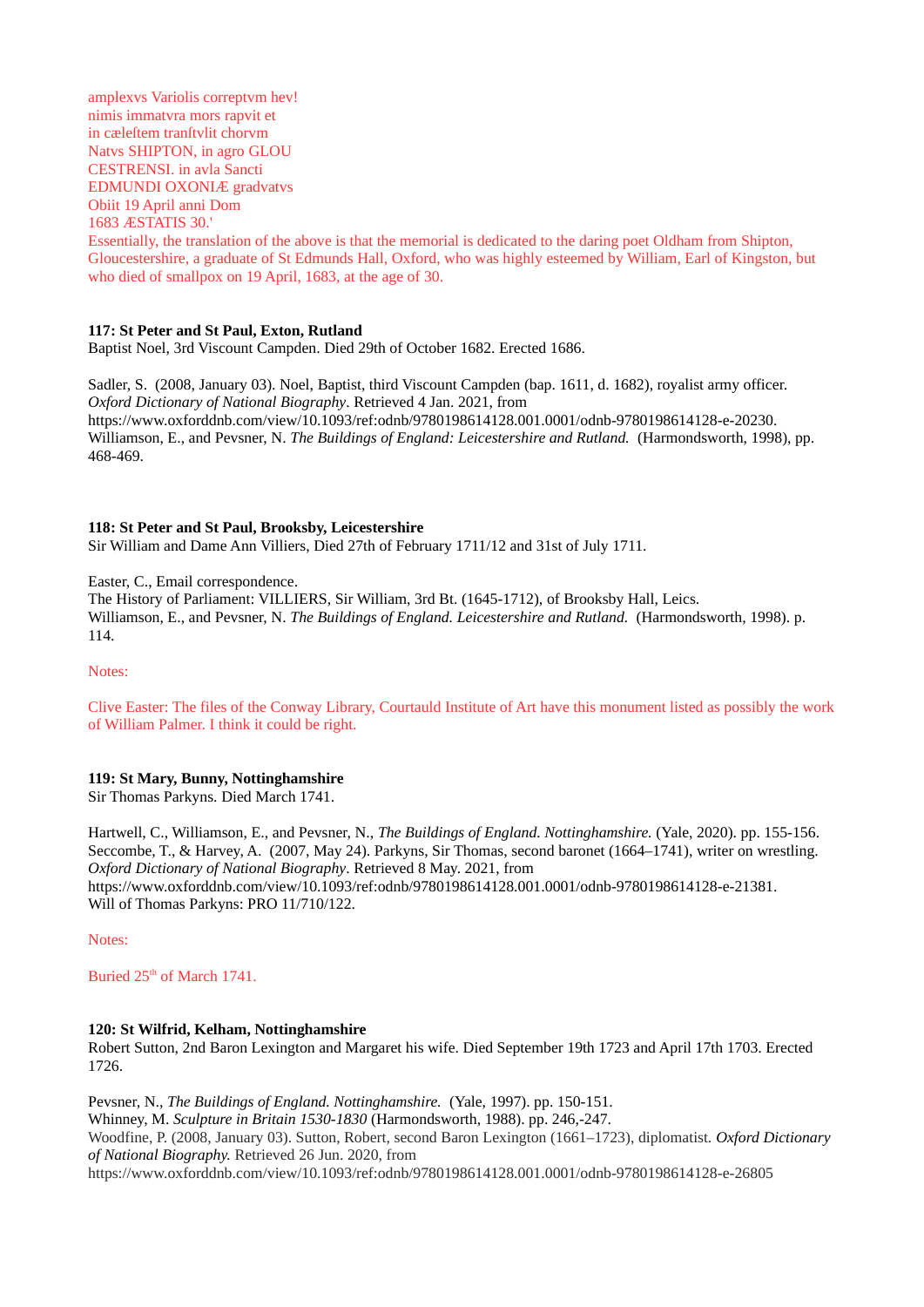## **121: St Andrew, Welham, Leicestershire**

The Edwards Family. Died between 19th February 1728/9 and 25th of February 1838.

Burke, J. and Burke, B. *Genealogical and Heraldic History of the Peerage, Baronetage and Knightage* (London, 1949). p. 803.

Egerton, J. (2008, January 03). Edwards, Mary (1705?–1743), art patron. *Oxford Dictionary of National Biography*. Retrieved 13 Aug. 2020, from https://www.oxforddnb.com/view/10.1093/ref:odnb/9780198614128.001.0001/odnb-9780198614128-e-66538.

Nichols, J. *History and Antiquities of the County of Leicester* Volume 2 Part 2 (London, 1798). p. 866.

Nichols, J. *History and Antiquities of the County of Leicester* Volume 4 Part 2 (London, 1811). pp. 1047-1048.

Roscoe, I., Hardy, E., and Sullivan, M. G. (eds.), *A Biographical Dictionary of Sculptors in Britain 1660-1851* (Yale, 2009). p. 1162.

Williamson, E., and Pevsner, N. *The Buildings of England. Leicestershire and Rutland.* (Harmondsworth, 1998). p. 419-420.

## **122: St Mary Magdalen, Stapleford, Leicestershire**

Bennet Sherard, 1st Earl of Harborough. Died 16th of October 1732.

History of Parliament: SHERARD, Bennet, 3rd Baron Sherard of Leitrim [I] (1677-1732), of Stapleford Hall, Leics. Nicholas, J., *The History and Antiquities of the County of Leicester*, Volume II, Part I (London, 1795), p. 341, Plate LXVI.

Roscoe, I., Hardy, E., and Sullivan, M. G. (eds.), *A Biographical Dictionary of Sculptors in Britain 1660-1851* (Yale, 2009). pp. 1076-1091.

Whinney, M. *Sculpture in Britain 1530-1830* (Harmondsworth, 1988). p. 177.

Williamson, E., and Pevsner, N. *The Buildings of England. Leicestershire and Rutland*. (Harmondsworth, 1998), p. 419-20.

#### **123: St Michael, Edenham, Lincolnshire**

Robert Bertie, Lord Willoughby de Eresby. Died 9th of May 1701. Erected 1738.

Antram, N., Harris, J. and Pevsner, N. *The Buildings of England. Lincolnshire* (Harmondsworth, 1998). p. 269. History of Parliament: BERTIE, Robert I, Lord Willoughby de Eresby (1630-1701).

Notes:

2002 Church Monuments article:

Ten years later , in 1738 according to the inscription , another equally grand memorial was erected at Edenham ( Plate 2 ) . Like the 1st Duke ' s tomb it shares a classicist taste , but one that is now perhaps rather more emphasised , for the seven busts that are included are - leastways for the male ones – more severely Roman in treatment . These seven are members of the Bertie family , and many are brother or sister to the Duke ( and to Charles , who is separately commemorated at Theddlethorpe , and whose monument will be discussed later ) . The father of these children Robert , Earl of Lindsey , is shown with his second wife , Elizabeth ; Arabella , Lady Rivers , a daughter by his first marriage ; and his sons by Elizabeth , Peregrine , Philip , Norreys and Albemarle . Thus the tomb commemorates the Earl , his second wife and his children not commemorated elsewhere. Of these only Albemarle was ...

#### **124: St Mary, Teversal, Nottinghamshire**

Sir Francis and Lady Diana Molyneux. Died 8th of January 1718/19 and 2nd of March 1741/2.

Easter, C., Email correspondence.

History of Parliament: MOLYNEUX, Sir Francis, 4th Bt. (c.1656-1742), of Kneeton and Teversall, Notts. Pevsner, N., *The Buildings of England. Nottinghamshire.* (Harmondsworth, 1997). p. 347.

Notes:

Clive Easter: I wonder if this monument is by Sir Henry Cheere – it looks as though it could be.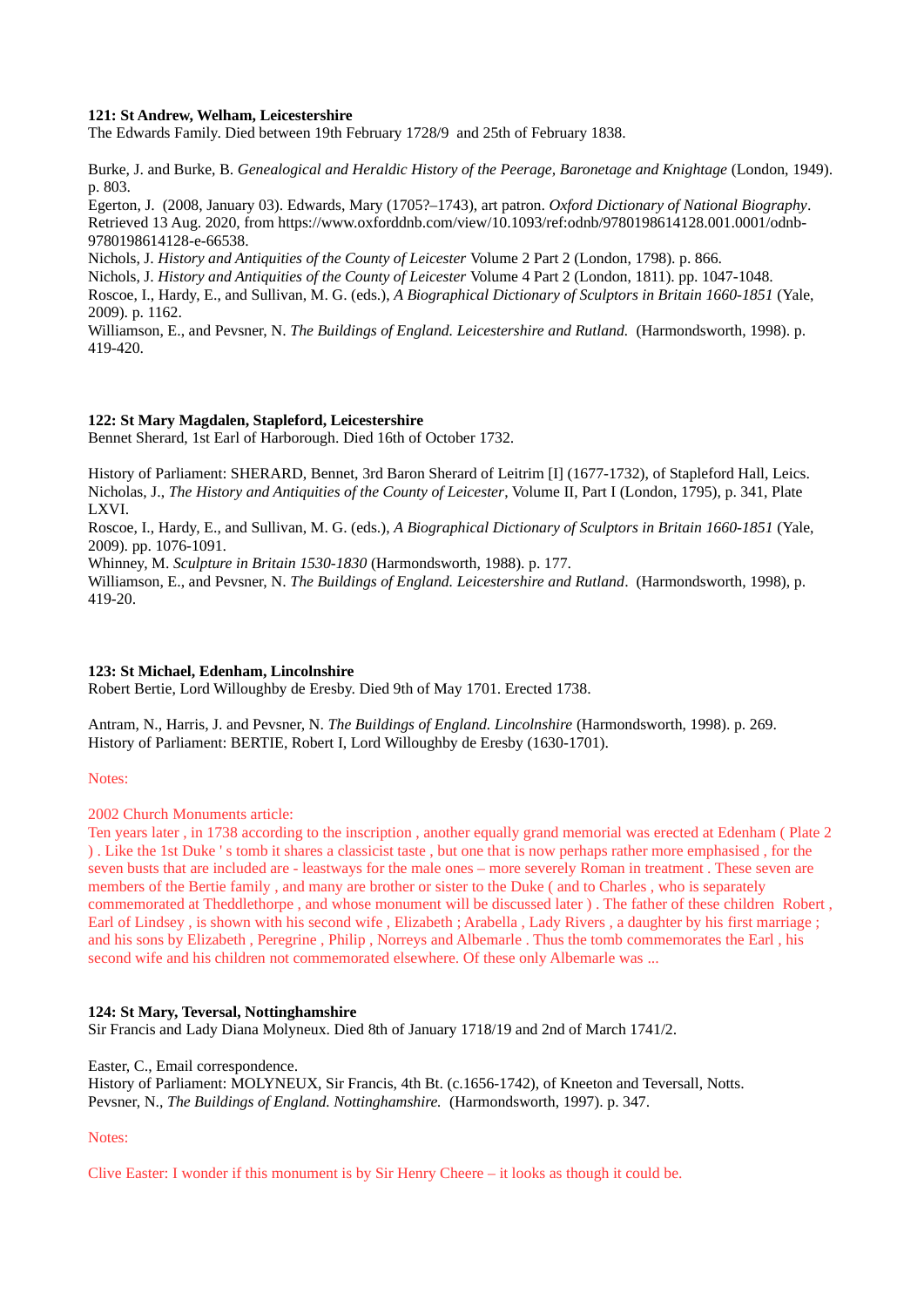#### **125: St Peter & St Paul, Belton (near Grantham), Lincolnshire**

Sir William Brownlow, Viscount Tyrconnel. Died 27th of February 1754.

Antram, N., Harris, J. and Pevsner, N. *The Buildings of England. Lincolnshire* (Harmondsworth, 1998). p. 134. History of Parliament: BROWNLOW, Sir John, 5th Bt. (1690-1754), of Arlington Street, London. History of Parliament: BROWNLOW, Sir John, 5th Bt. (1690-1754), of Humby, and Belton, nr. Grantham, Lincs. Roscoe, I., Hardy, E., and Sullivan, M. G. (eds.), *A Biographical Dictionary of Sculptors in Britain 1660-1851* (Yale, 2009). pp. 256-261.

## **126: St Andrew, Burton-upon-Stather, Lincolnshire**

Charles and Margaretta Sheffield. Died 1774 and 1762. Erected 1776.

Cokayne, G. E. (ed.), *Complete Baronetage 1707–1800,* 5, (Exeter: 1906). p[.102](https://archive.org/stream/cu31924092524416#page/n125/mode/1up) Roscoe, I., Hardy, E., and Sullivan, M. G. (eds.), *A Biographical Dictionary of Sculptors in Britain 1660-1851* (Yale, 2009). pp. 433-439.

## **127: St Peter and St Paul, Exton, Rutland**

The Noel family. Erected 1790.

Burke, J. and Burke, B. *Genealogical and Heraldic History of the Peerage, Baronetage and Knightage* (London, 1949). p. 803.

Roscoe, I., Hardy, E., and Sullivan, M. G. (eds.), *A Biographical Dictionary of Sculptors in Britain 1660-1851* (Yale, 2009). p.901.

Whinney, M. *Sculpture in Britain 1530-1830* (Harmondsworth, 1988). p. 292.

Williamson, E., and Pevsner, N. *The Buildings of England: Leicestershire and Rutland.* (Harmondsworth, 1998), pp. 468-9.

## **128: Holy Rood, Ossington, Nottinghamshire**

William and Robert Denison. Died 11th of April 1782 and 13th of March 1785.

Hartwell, C., Williamson, E., and Pevsner, N., *The Buildings of England. Nottinghamshire.* (Yale, 2020). p. 541. Wilson, R. (2008, January 03). Denison, William (1713/14–1782), merchant. *Oxford Dictionary of National Biography*. Retrieved 5 Jan. 2021, from https://www.oxforddnb.com/view/10.1093/ref:odnb/9780198614128.001.0001/odnb-9780198614128-e-49510.

## **129: St Oswald, Ashbourne, Derbyshire**

Penelope Boothby. Died 13th of March 1791. Erected 1793.

Hartwell, C., Pevsner, N. and Williamson, E., *The Buildings of England: Derbyshire.* (Yale, 2016), p. 113. Mitchell, R. (2011, January 06). Boothby, Penelope (1785–1791), artist's model and subject of poetry. Oxford Dictionary of National Biography. Retrieved 29 Dec. 2020, from https://www.oxforddnb.com/view/10.1093/ref:odnb/9780198614128.001.0001/odnb-9780198614128-e-55391.

## **130: St Mary, Hainton, Lincolnshire**

Frances Anne Heanage. Died 12th of March 1807. Erected 1808.

Antram, N., Harris, J. and Pevsner, N. *The Buildings of England. Lincolnshire* (Harmondsworth, 1998). p. 356. Dictionary of Canadian Biography. Ainslie, George Robert. [http://www.biographi.ca/en/bio/ainslie\\_george\\_robert\\_7E.html](http://www.biographi.ca/en/bio/ainslie_george_robert_7E.html) (accessed 2020/12/22). Roscoe, I., Hardy, E., and Sullivan, M. G. (eds.), *A Biographical Dictionary of Sculptors in Britain 1660-1851* (Yale, 2009). pp. 44-54.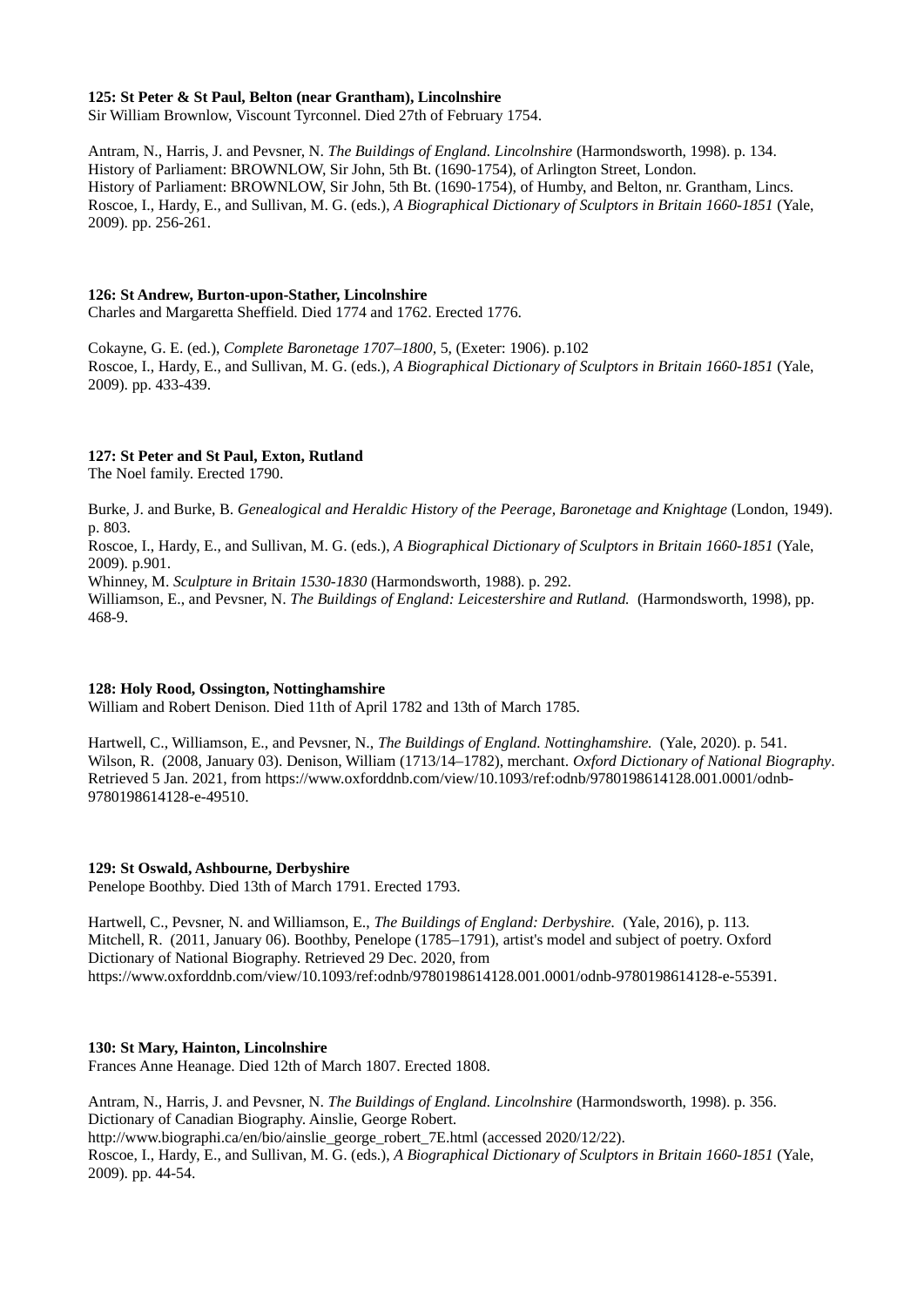## **131: St Luke, Gaddesby, Leicestershire**

Colonel Edward Hawkins Cheney. Died 3rd of March 1848.

Burke, J. and Burke, J. B. *Genealogical and Heraldic Dictionary of the Landed Gentry of Great Britain and Ireland* Volume I (London, 1847). p. 211.

Urban, S. (ed.) *The Gentleman's Magazine* Volume XXIX, January to June MDCCCXLVIII (London, 1848). p. 548. Williamson, E., and Pevsner, N. *The Buildings of England. Leicestershire and Rutland.* (Harmondsworth, 1998). p. 158.

#### **132: All Saints, Kedlestone, Derbyshire**

George Nathaniel Curzon, 1st Marquess Curzon and Mary, Baroness Curzon. Died 20th of March 1925. Erected 1913.

Gilmour, D. Curzon, George Nathaniel, Marquess Curzon of Kedleston (1859–1925), politician, traveller, and viceroy of India. *Oxford Dictionary of National Biography*. Retrieved 23 May. 2021, from https://www.oxforddnb.com/view/10.1093/ref:odnb/9780198614128.001.0001/odnb-9780198614128-e-32680. Hartwell, C., Pevsner, N. and Williamson, E., *The Buildings of England: Derbyshire* (Yale, 2016). p. 470. Stocker, M., 'A monumental agreement: Lord Curzon, Bertram Mackennal and the Curzon Monument at Kedleston' in *Sculpture Journal*, Volume 20, Issue 1 (2011). pp. 71-77.

Notes:

From Stocker:

*The said recumbent figure of Lord Curzon is to be so executed as to be detachable from the main work in order that it may be placed in position after the death of Lord Curzon. 2. The said tomb shall consist of a sarcophagus with the said two recumbent figures placed thereupon and at the head thereof two figures bending over supporting Heavenly Crown also two large panels on the sides and enriched with figures at the four corners and the end of the sarcophagus shall comprise the Arms of Lord Curzon. All the said figures and work shall be designed to the reasonable satisfaction of Lord Curzon. 3. The said tomb shall be executed and completed to the reasonable satisfaction of Lord Curzon according to a sketch model to be approved by Lord Curzon in Serravezza and Verde Ancio [sic] or some other marble to be selected by Lord Curzon.*

*The outcome, at once emotionally affecting and technically remarkable, is a tribute to Mackennal's unsung, unnamed, probably Italian carvers, and the versatility of the pointing machine that they employed. 28 Was Curzon's figure removed after its trial placement, stored in safekeeping – presumably at Kedleston Hall – and then reattached after his death? ... Curzon states that the grille was executed after his designs by the misnamed P.*

#### **133: St Michael, Edenham, Lincolnshire**

Gilbert James Heathcote-Drummond-Willoughby, 3rd Earl of Ancaster. Died 29th of March 1983.

The Peerage. http://thepeerage.com/p2624.htm#i26232 (accessed 2020/12/19) Wikipedia. https://en.wikipedia.org/wiki/James\_Heathcote-Drummond-Willoughby,\_3rd\_Earl\_of\_Ancaster (accessed 2020/12/19)

#### **134: All Saints, Acton, Suffolk**

Sir Robert de Bures. Died September 1331.

Brenner, B. and Brenner, M. H., *Sir Robert de Bures: A Soldier of Edward I* (Privately published, 1981). Druitt, H., *A Manual of Costume as Illustrated by Monumental Brasses* (London, 1906). pp. 148-149. Pevsner, N., *The Buildings of England. Suffolk West* (Yale, 2015). pp. 75-76. Ward, J. C., 'Sir Robert de Bures' in *Transactions of the Monumental Brass Society*, Volume X, Part 3, 1965 (MBS, 1965). pp. 144-150.

#### **135: St Andrew, Fersfield, Norfolk**

Sir Robert du Bois. Died in 1333. Dating from c.1340.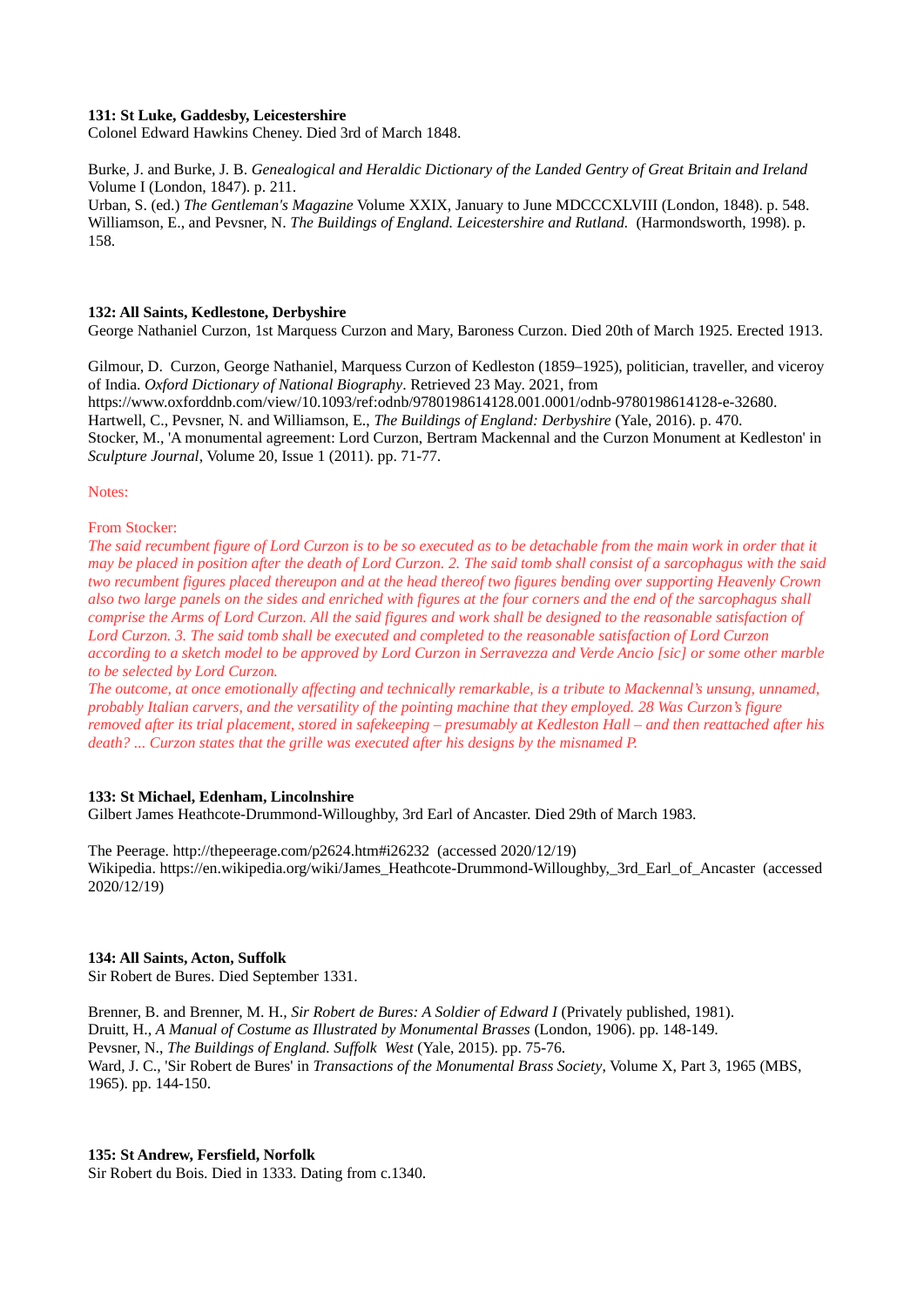Blomefield, F. 'Hundred of Diss: Fersfield', in *An Essay Towards A Topographical History of the County of Norfolk*: Volume 1 (London, 1805), pp. 74-114. *British History Online* http://www.british-history.ac.uk/topographical-histnorfolk/vol1/pp74-114 [accessed 19 July 2020].

Fryer, A. C. *Wooden Monumental Effigies in England and Wales* (London, 1924). pp. 104–5.

Wilson, B. and Pevsner, N., *The Buildings of England. Norfolk 2: North-West and South.* (Harmondsworth, 1999). p. 336.

## **136: All Saints, Conington, Huntingdonshire**

Franciscan Tertiary. Dating from c.1330.

Blair, C. The Conington Effigy: Fourteenth-Century Knights At Conington, Doddington, and Tollard Royal in *Church Monuments* Volume 6. pp. 3-20.

Bloxam, M. H. 'On a Monumental Effigy in Covington Church, Huntingdonshire' in *The Archaeological Journal* 5:1. pp. 146-151.

O'Brien, C., and Pevsner, N. *The Buildings of England: Bedfordshire, Huntingdonshire and Peterborough.* (Yale, 2014), p. 462.

Whitfield, D. W. 'The Third Order of Saint Francis in Medieval England' in *Franciscan Studies* , March, 1953, Vol. 13, No. 1. pp. 53-4

## **137: St Mary, Reepham, Norfolk**

Sir William de Kerdeston, 2nd Baron Kerdeston. Died 14th of August 1361.

Badham, S., 'The medieval monuments in the former Trinitarian priory church at Ingham, Norfolk Part 2: the high tombs' in *Church Monuments*, XXII 2007, pp. 7-42 and 161-74.

Burke, J. and Burke J. B., *The Peerages of England, Ireland, & Scotland* (London, 1846). p. 292.

Martindale, A., 'The Knights and the Bed of Stones: A Learned Confusion of the Fourteenth Century' in *Journal of the British Archaeological Association*, Volume CXII (1989). pp. 66-74, Plates XVI – XIX.

Public Records Office, *Calendar of Inquisitions Post Mortem*, Volume VIII, Edward III (London, 1913). p. 74 Public Records Office, *Calendar of Inquisitions Post Mortem*, Volume XI, Edward III (London, 1935). pp. 72-79. Wilson, B. and Pevsner, N., *The Buildings of England. Norfolk 1: Norwich and North-East.* (Harmondsworth, 2000), p. 646.

## **138: Holy Trinity, Chrishall, Essex**

Sir John and Lady Joan de la Pole. Died March 1379/80 and before 1379.

Bettley, J., and Pevsner, N. *The Buildings of England. Essex* (Yale, 2007). p. 237.

Manning, C. J., 'Notice of an Undescribed Sepulchral Brass' in *The Archaeological Journal*, Volume IV, Part 1 (1847). pp. 338-340.

Saul, N. 'The Will of Sir John de la Pole of Chrishall, Essex' in *Monumental Brass Society Bulletin*, 132, June 2016 (MBS, 2016). pp. 626-628.

Willatts, R. 'Meeting Report. Chrishall, Essex - 9<sup>th</sup> April 2016' in *Monumental Brass Society Bulletin*, 132, June 2016 (MBS, 2016). pp. 624-626.

## Notes:

He is probably depicted on the dexter side because he wished to be buried between his wife and his mother; the brass would have been placed in the south aisle beside the tomb of his mother and thus his effigy would be placed between them.

## **139: Holy Trinity, Balsham, Cambridgeshire**

John Sleford. Died 18th of March 1400/1.

Bradley, S., and Pevsner, N., *The Buildings of England. Cambridgeshire*. (Yale, 2014). pp. 427-428. Girard, W. N. C., *Balsham Church : A Guide to the Brasses* (1998).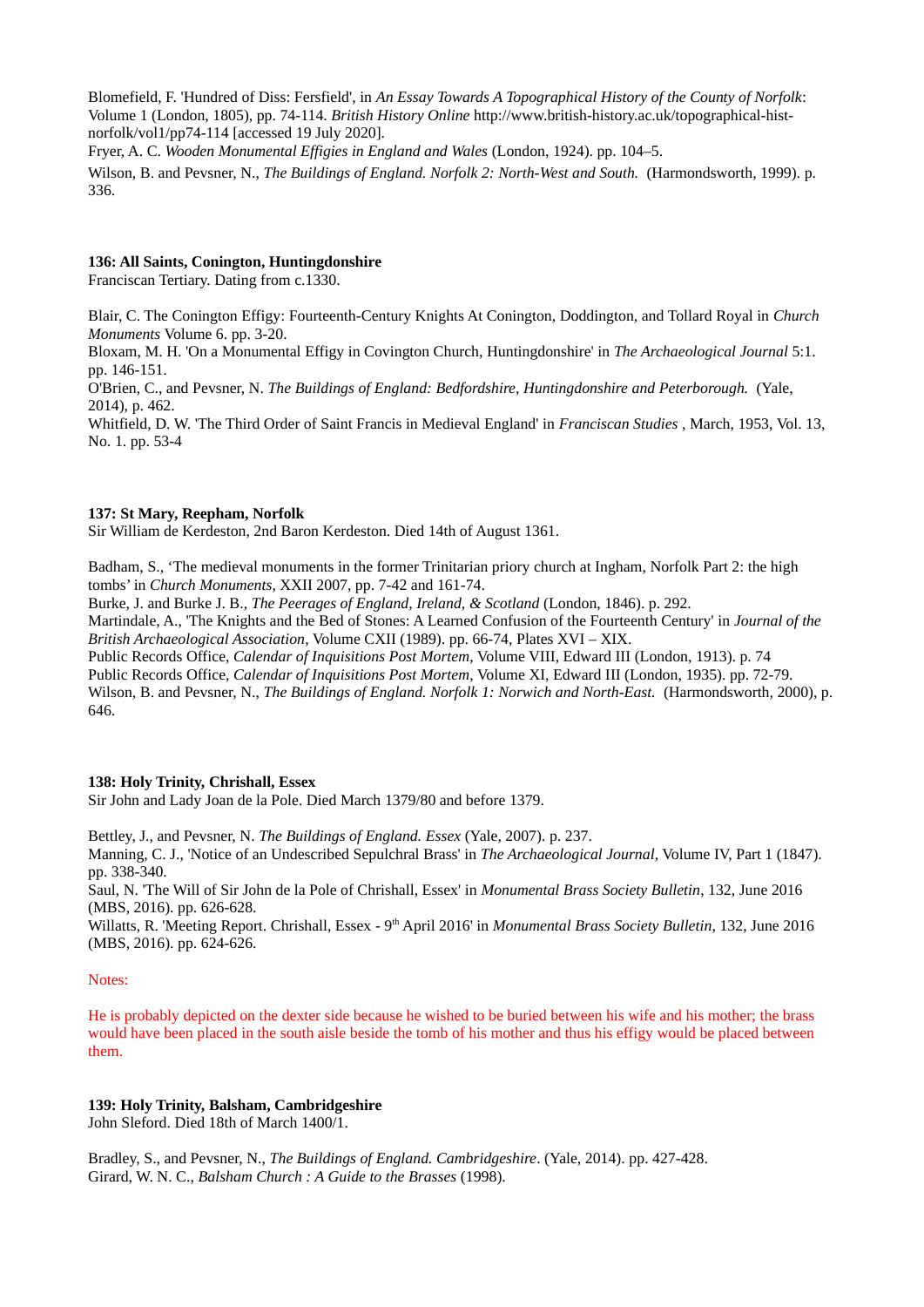Notes:

Jon. Sleford di mu'do q' relict\* Bursa no\* strict\* iacet hie s\*b marmor pict' | ffautor instor constas vltor vicior. I S Que Rex Edward\* : dilexerat ad mala tard\*. I S Garderoba rexit : illi dn bene vixit. Eccli\*am struxit : hac nuqm postea luxit I S Hec fecit stalla\* : large fu'desq' catalla | I S Canonic\* p\*mo : Wellijs Rijppon fuit imo. Edwardi festo : decessit fine nxodesto. IS milleno : quadrigeno quoq\* pleno. Huic addes p\*mu : deductu' corp\* ad imu' I S clemes xpes celos. precor intrt vt iste Nil habeat tristes qr \*ptulit oibz is . . [Brass, marginal, (mutilated) with evangelistic symbols (2 lost), round fine effigy of priest in cope, with saints ; under a triple canopy with soul, &c. (mutil.), shields & 2 roundels with monogram, IS. Chancel Floor] . Jon Sleford dictus rector mundoque relic tus, Bursa non strictus, jacet hie sub marmore pictus, Fautor justorum constans ultor viciorum, Quern Eex Edwardus dilexerat, ad mala tardus, Garderobam rexit illius, dum bene vixit, Ecclesiam struxit hanc, nunquam postea luxit, Hsec fecit stalla, large fundensque catalla, Canonicus primo Wellys, Ryppon fuit imo, 1 Edwardi festo decessit fine modesto, Eegis et Anglorum qui detulit acta reorum, 2 Anno Milleno quadringeno quoque pleno, Huic addens primum, deductum corpus ad imum. clemens Christe, ccelos precor intret ut iste, Nil habeat triste, quia protulit omnibus iste.

Portrayed here, John Sleford lies beneath this stone. He was Rector by appointment, and after the World had abandoned him he opened his purse generously. He protected good men and firmly punished vices. He had been loved by King Edward, who lingered into evil times; while he still prospered he was Keeper of the King's Wardrobe (or: while the King still flourished he was keeper of the Wardrobe). He built this church and never regretted his gifts afterwards. He had these stalls made, and poured out money for them freely. He was first a Canon of Wells, and then of Ripon. He ended his life peacefully, dying on the feast of Edward (King and Martyr) ending his life peacefully at the very end of the year of our Lord 1400. When his body was carried down to the grave it was already the first (year of the new century). 0 merciful Christ, I pray he may enter heaven. May he feel no sorrow, because Christ bore sorrow for the sake of all men. (Above the soul of Sleford)

o Holy Trinity, "I beseech you to receive me at the end.

## **140: St Andrew, Blickling, Norfolk**

Sir Nicholas Dagworth. Died 2nd of January 1401/02.

Cockayne, G. E., *The Complete Peerage*, Volume III (London, 1890). p. 11. *History of Parliament*. Dagworth, Sir Nicholas (d.1402), of Blickling, Norf. Wilson, B. and Pevsner, N., *The Buildings of England. Norfolk 1: Norwich and North-East.* (Harmondsworth, 2000). pp. 399, 400.

#### **141: St Margaret, Felbrigg, Norfolk**

Sir Simon and Lady Margaret Felbrigg. Died 1442 and 27th of June 1416.

Curry, A., *The Battle of Agincourt: Sources and Interpretations* (Woodbridge, 2000). p. 431.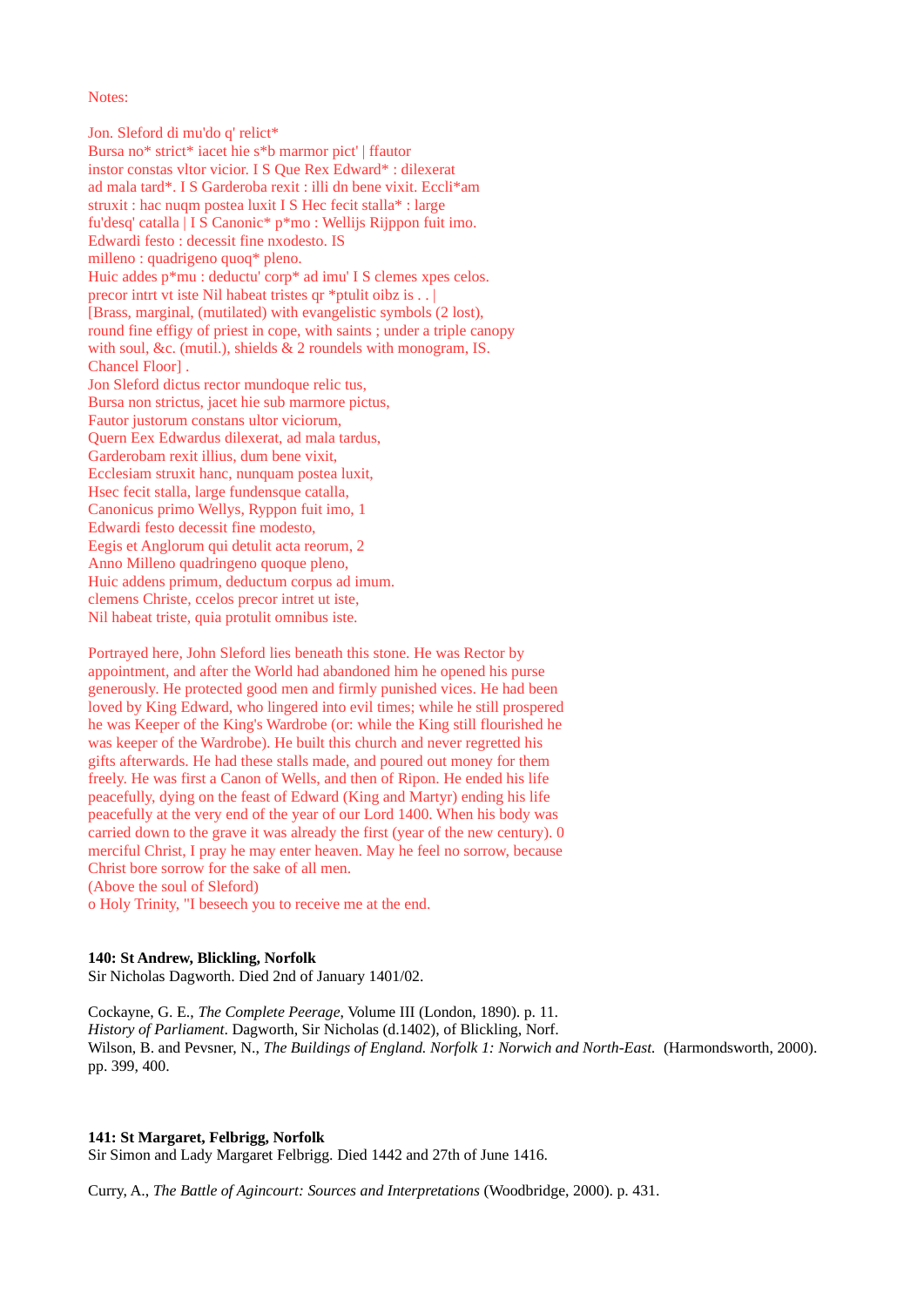Egan, B., 'Conservation of Brasses 1989-1993' in *Transactions of the Monumental Brass Society*, Volume XV, Part 5 (MBS, 1996).. p. 513. History of Parliament: GREEN, Ralph (c.1379-1417), of Drayton, Northants. Ketton-Cremer, R. W., *Felbrigg. The Story of a House* (The National Trust, 2010). pp. 19-20. Wilson, B. and Pevsner, N., *The Buildings of England. Norfolk 1: Norwich and North-East.* (Harmondsworth, 2000), p. 461.

Notes:

Brass conserved in 1991.

Hic jacet Simon Felbrigge miles quandà vexillarì illustrissimi, D 'ni. D 'ni . Regis Richardi Se'di quì obiit - die mensis — Anno D 'ni, m , cccc - et D 'ni Margareta quandà consors sua natione et generosa sanguine Boama, ac olim domicella nobilissime D 'ne D 'ne Anne, qu 'da Anglie regine que obiit , XXVII, die mensis junii . Ao. D 'ni M , ccccxvi, quar à i ab p 'pitictur D 'eus , Amen

Here lie Simon Felbrigg, knight, former Standard bearer to the most illustrious lord, our lord the King Richard the Second. He died on the ...day of the month of ... in the year of our Lord 14.. and the lady Margaret formerly his wife, of the nation and noble blood of Bohemia and formerly maid of honour to the most noble lady Anne, Queen of England; she died on the 27th day of June in the year of our Lord 1416; upon whose souls may God have mercy

## **142: All Saints, Burnham Thorpe, Norfolk**

Sir William Calthorpe. Died 24th of December 1420.

Cotman, J. S., *Engravings of Sepulchral Brasses in Norfolk and Suffolk*, Volume I (London, 1839). p. 16, pl. XVIII. Wilson, B. and Pevsner, N., *The Buildings of England. Norfolk 2: West and South.* (Harmondsworth, 1999). p. 235.

Notes:

Will. Calthorp Miles, quondam Dnus Manerii et Patronus Ecclie. de Brunham omn. Scor. Com. Norff. filius Oliveri Calthorp Militis, et Sibille Uxoris ejus filie - - - - - - - - sub hoc marmore in Ecclia. predicta requiescent obiit xx. quarto die Decembris Anno Dni. m.cccc.xx. quor. animabus propitietur Deus, Amen.

## **143: St Mary, East Horndon, Essex**

Lady Alice Tyrell. Died in 1422. Dating from c.1440.

Bettley, J., and Pevsner, N. *The Buildings of England. Essex* (Yale, 2007), p. 336. Greenhill, F. A. *Incised Effigial Slabs* Volume I. p. 254. History of Parliament: TYRELL, John (c.1382-1437), of Heron in East Horndon, Essex. The Builder Volume LXI October 31<sup>st</sup> 1891. p. 331.

Notes:

Hic jacet humata Alicia filia Willam Cogesale Militis et Antiochie consortia sue quondam uxor Johes Tyrell qui quidem Johes et Alicia habuerunt inter se exitum Filios et Alias quorum noraina hie scripta sunt ex utraque pte istius lapide que obiit anno domini millesimo cccoxxii. cuj. anime propiciet Deus. Amen.

Translation:

Here lieth buried Alice, daughter of William Coggeshall, Knight, and Antioche his wife, formerly the wife of John Tyrell, which said John and Alice had between them issue, sons and daughters, whose names are written on both sides of this stone, who died in the year of our Lord 1422, on whose soul may God have mercy. Amen.

## **144: St Mary, Dennington, Suffolk**

William Phelip, 6th Baron Bardolph and Joan, Lady Bardolph. Died 6th of June 1441 and 12th of March 1446/7.

Castor, H. (2008, January 03). Phelip, William, Baron Bardolf (1383/4–1441), nobleman and soldier. *Oxford Dictionary of National Biography*. Retrieved 29 Mar. 2021, from [https://www.oxforddnb.com/view/10.1093/ref:odnb/9780198614128.001.0001/odnb-9780198614128-e-50244.](https://www.oxforddnb.com/view/10.1093/ref:odnb/9780198614128.001.0001/odnb-9780198614128-e-50244) Gardiner, A., *English Medieval Sculpture* (Cambridge, 1951). p. 334.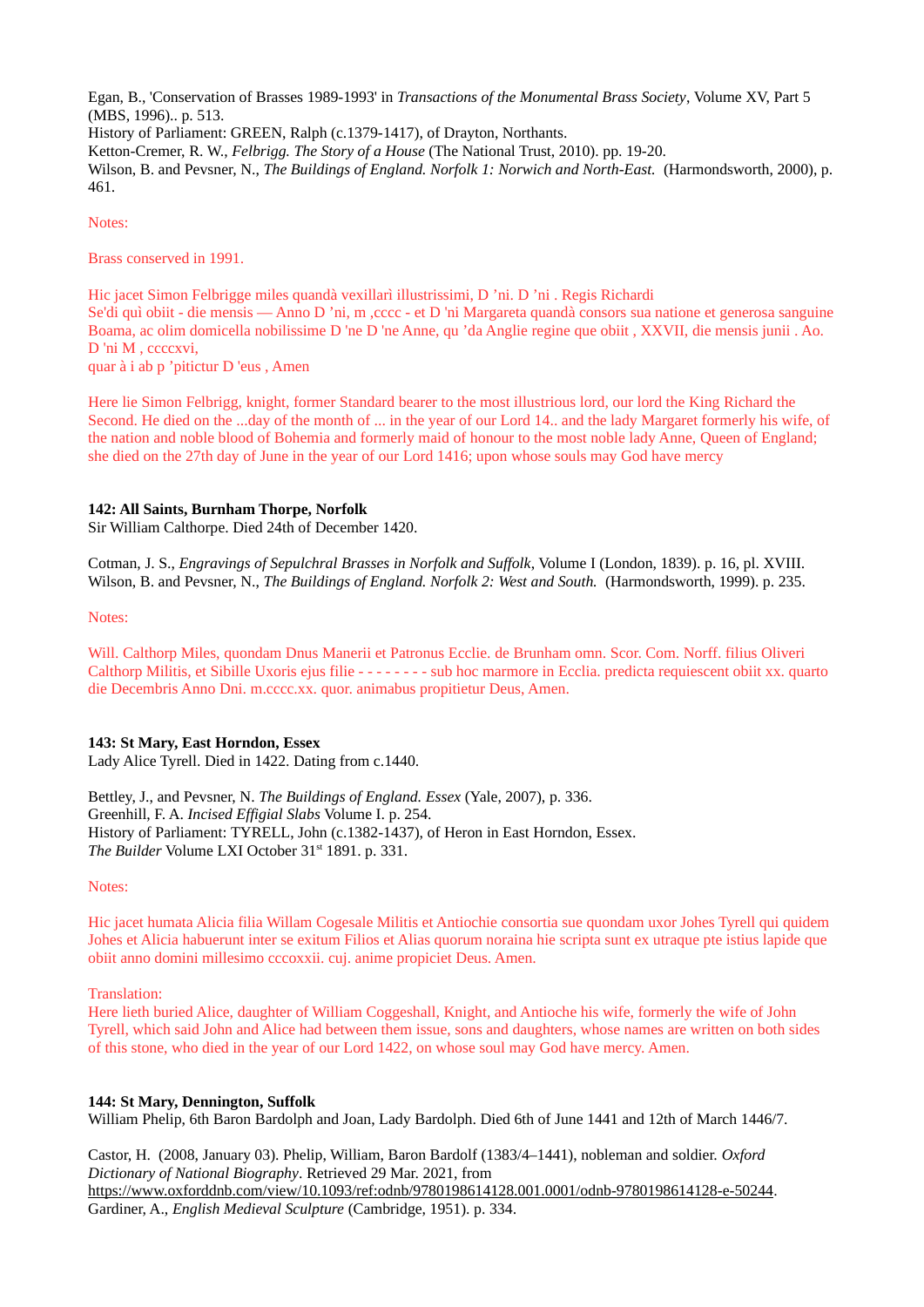History of Parliament: PHELIP, Sir William (c.1380-1441), of Dennington, Suff. Pevsner, N., *The Buildings of England. Suffolk East* (Yale, 2015). p. 194.

## Notes:

The B&W pre-1935 picture on page 334 of Gardiner's book seems to show the effigies in an unpainted state – see especially the Garter on Lord Bardolph and the left shoulder of Lady Bardolph. The sword is mostly a replacement, probably made at the same time as the effigies were painted. Charles Stothard does not indicate any colouring on his drawings made in the early C19.

## **145: Holy Trinity, Balsham, Cambridgeshire**

John Blodwell. Died 16th of April 1462.

Badham, S., Email correspondence. Bradley, S., and Pevsner, N., *The Buildings of England. Cambridgeshire*. (Yale, 2014). p. 428. Girard, W. N. C., 'John Blodwell, Rector of Balsham' in *Transactions of the Monumental Brass Society*, Volume XV, Part 2 (MBS, 1993). pp. 119-136. Girard, W. N. C., *Balsham Church : A Guide to the Brasses* (1998).

## Notes:

Sally Badham: "It was composed by Blodwell himself, who is here shown to be familiar with biblical and classical texts and a poet of considerable ability."

Sally Badham also suggests: Lamp, R, 'The Inscriptions of the Blodwell Brass at Balsham, Cambridgeshire', Monumental Brass Society Transactions, Volume XVIII (2001), pp. 212-26.

The eminent doctor John Blodwell, who stays for a while beneath this stone, was blind for a long time. A little old man, living here, he was an ornament of the Church, a good host; to whom may God be refreshment, rest and light (lit. day) He died on the sixteenth day of the month April, in the year of our Lord 1462; to whom may God, pitying (him) give eternal rest. Blodwell. Wales gave me birth, Bologna taught me the laws; (i.e. both Roman and Canon Law); 1. Rome gave me the practice of law, and five nations (lit: the five each nation) gave me speech. 2. Vox Secunda. This your outward show has become a trouble. 3. Blodwell. Praise, fame, good health, strength, rank, long life, beauty, may be offered to God (or: may come from God) 4. Vox Secunda. You may think them vain, transitory things. Blodwell. What is the flower of life (lit: the flowering age) ? 5. Vox Secunda. All flesh is short lived grass. Not knowing the limits, you are running to the end (or lowest point) of old men. 6. Blodwell. Fate may rain down the things strived for? 7. Vox Secunda. The pious man finds nothing happy in this life on any side, except to love God; 8. whom (may you) beseech in prayer to have mercy on the dead man, and (beseech) that before (lit: not when) you are like him 9 you may become (such a man) that you may know that mindful living men are restrained by this law: he is ashes today who was fire yesterday. 11.

## **146: St Andrew, Isleham, Cambridgeshire**

Thomas Peyton. Died 30th of July 1484.

Bradley, S., and Pevsner, N., *The Buildings of England: Cambridgeshire*. (Yale, 2014). p. 581. Lysons, D., *Magna Britania*, Volume II, Part I (London, 1808). p. 221.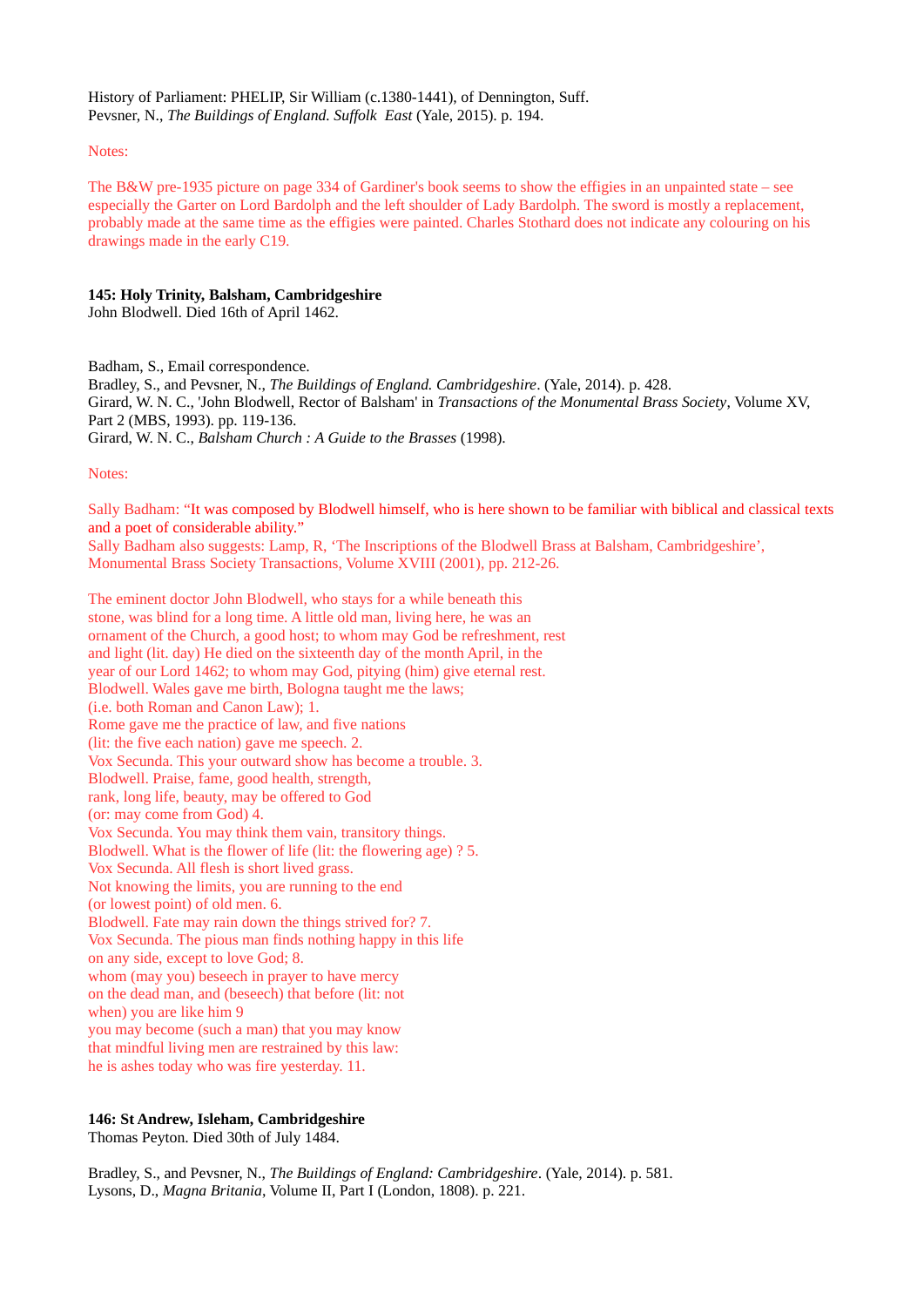Newham, C., 'Fifteen Photographs from Fifteen Years of Church Recording' in *Ecclesiology Today*, Issue 45, January 2012 (2012). p. 72-73.

Newstok, S., *Quoting Death in Early Modern England* (2009). pp. 169-188.

Peyton, J. L., *Memoir of Awilliam Madison Peyton* (London, 1873). pp. 321-323, 351-352.

*The Digital Index of Middle English Verse*: https://www.dimev.net/record.php?recID=1152 (accessed 2021/04/01)

## Notes:

Many websites quote a date off death for Margaret Bernard as "(December) 1442" but I am unable to ascertain where this date originates from.

## **147: St Mary, Hunstanton, Norfolk**

Sir Roger le Strange. Died 7th of October 1506.

Cotman, J. S., *Sepulchral Brasses of the County of Norfolk* (London, 1839). p. 28.

Greenwood, R., 'Wills and Brasses: Some Conclusions from a Norfolk Study' in *Monumental Brasses as Art and History* (Stroud, 1996). p. 92.

Harvey, W., *The Visitation of Norfolk in the Year 1563*, Volume I (Norwich, 1878). pp. 63-64.

Will of Roger le Strange: PROB 11/15/48.

Wilson, B. and Peysner, N., *The Buildings of England. Norfolk 1: North-West and South.* (Harmondsworth, 1999). p. 438.

Wotton, T., *The English Baronetage*, Volume II (London, 1741). p. 145.

## **148: St Andrew, Blickling, Norfolk**

Anne Astley. Died 18th of August 1512.

Betham, W., *The Baronetage of England*, Vol. II (London, 1802). p. 72. Wilson, B. and Pevsner, N., *The Buildings of England. Norfolk 1: Norwich and North-East.* (Harmondsworth, 2000). pp. 399.

## Notes:

Sally Badham also suggests: Page-Phillips, J, Children on Brasses (London, 1970) fig. 31.

## **149: St Mary the Virgin, Layer Marney, Essex**

Henry Marney, 1st Lord Marney. Died 24th of May 1523.

Baggs, A. P., 'Sixteenth-Century Terra-Cotta Tombs in East Anglia' in *The Archaeological Journal*, Volume 125 (1968). pp. 296-301.

Bettley, J., and Pevsner, N. *The Buildings of England. Essex* (Yale, 2007). p. 838.

Carley, J. (2004, September 23). Marney, Henry, first Baron Marney (1456/7–1523), courtier. *Oxford Dictionary of National Biography*. Retrieved 15 Apr. 2021, from

[https://www.oxforddnb.com/view/10.1093/ref:odnb/9780198614128.001.0001/odnb-9780198614128-e-70724.](https://www.oxforddnb.com/view/10.1093/ref:odnb/9780198614128.001.0001/odnb-9780198614128-e-70724) Hayward, C. F., 'Architectural Notes on Layer Marney Hall, Essex; and on the Parish Church Adjoining' in *Transactions of the Essex Archaeological Society*, Volume III (Colchester, 1865). pp. 16-32. Nicolas, N. H., *Testamenta Vetusta*, Volume II (London, 1826). pp. 429, 609-612, 626-628.

Whinney, M. *Sculpture in Britain 1530-1830* (Harmondsworth, 1988). pp. 34-36.

## **150: St John the Evangelist, Oxborough, Norfolk**

Possibly for Sir Edmund and Dame Margaret Bedingfeld. Died late 1496 and January 1513/4.

Baggs, A. P., 'Sixteenth-Century Terra-Cotta Tombs in East Anglia' in *The Archaeological Journal*, Volume 125 (1968). pp. 296-301.

Bedingfeld, K., *The Bedingfelds of Oxburgh* (privately printed, 1912). pp. 10-21.

Nicolas, N. H., *Testamenta Vetusta*, Volume II (London, 1826). p. 628.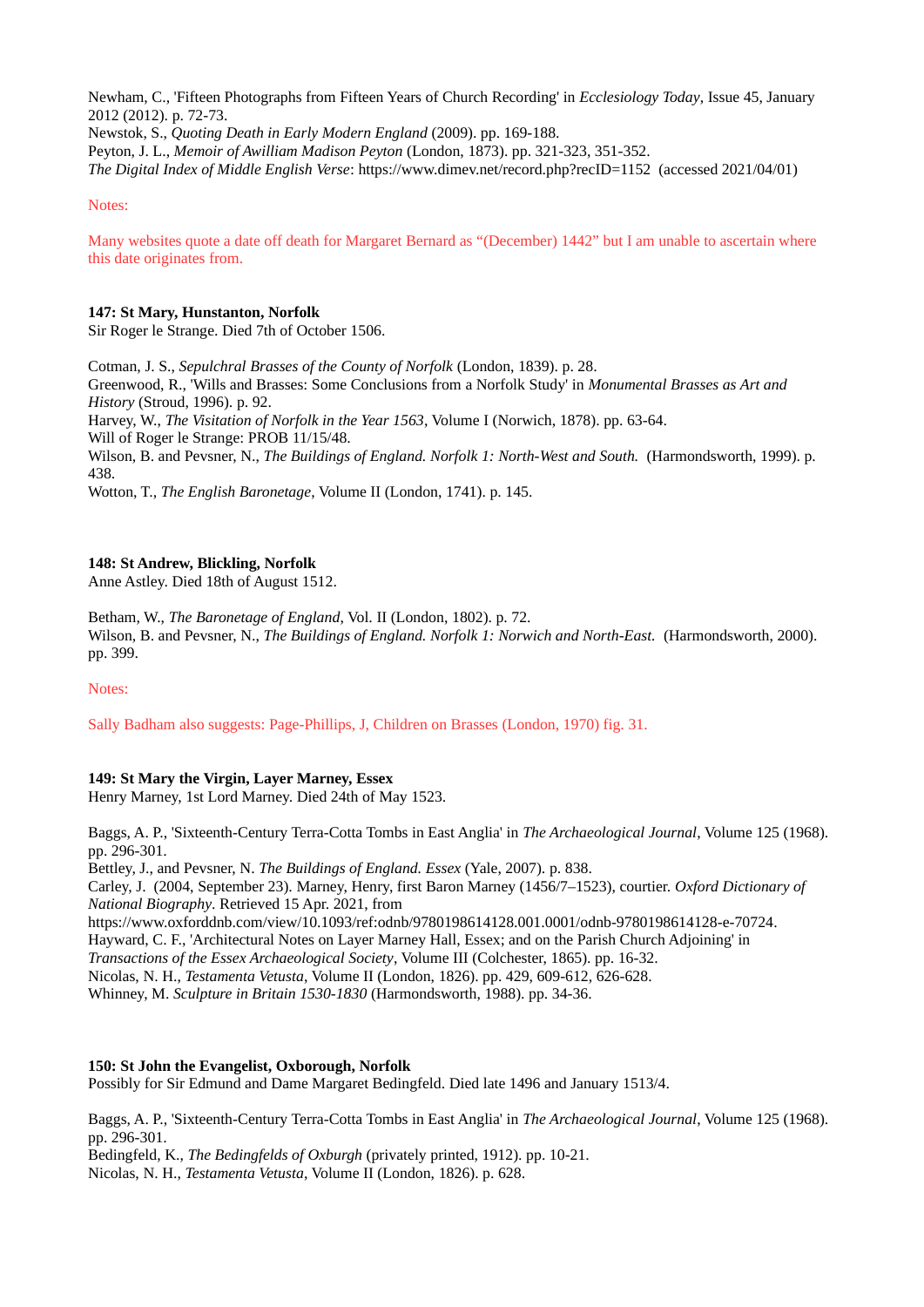Sheils, W. (2009, May 21). Bedingfield [Bedingfeld] family (per. 1476–1760), gentry. *Oxford Dictionary of National Biography*. Retrieved 16 Apr. 2021, from

https://www.oxforddnb.com/view/10.1093/ref:odnb/9780198614128.001.0001/odnb-9780198614128-e-68203. Wilson, B. and Pevsner, N., *The Buildings of England. Norfolk 1: North-West and South.* (Harmondsworth, 1999). pp. 582-583.

### **151: St Michael, Framlingham, Suffolk**

Thomas and Anne Howard, Duke and Duchess of Norfolk. Died 25th of August 1554 and 23rd of November 1511. Erected 1559.

Graves, M. (2008, January 03). Howard, Thomas, third duke of Norfolk (1473–1554), magnate and soldier. *Oxford Dictionary of National Biography*. Retrieved 10 May. 2021, from https://www.oxforddnb.com/view/10.1093/ref:odnb/9780198614128.001.0001/odnb-9780198614128-e-13940. Pevsner, N., *The Buildings of England. Suffolk East* (Yale, 2015). pp. 239-242.

### **152: All Saints, Kirtling, Cambridgeshire**

Roger North, 2nd Baron North. Died 3rd of December 1600.

Bradley, S., and Pevsner, N., *The Buildings of England. Cambridgeshire*. (Yale, 2014). p. 585. Cambridge Antiquarian Society, *Proceedings of the Cambridge Antiquarian Society*, Volumes 87-90 (1998). p. 106. Craig, J. North, Roger, second Baron North (1531–1600), nobleman and administrator. *Oxford Dictionary of National Biography*. Retrieved 12 Jul. 2021, from

https://www.oxforddnb.com/view/10.1093/ref:odnb/9780198614128.001.0001/odnb-9780198614128-e-20312.

### **153: St Andrew, Great Staughton, Huntingdonshire**

Sir George Wauton. Died 1606. Erected 1606-07.

Bayliss, J. Personal communication, May 22<sup>nd</sup> 2020.

Nichols, John. *The Progresses of King James the First*, Volume I (London 1828), p. 456.

O'Brien, C., and Pevsner, N. *The Buildings of England: Bedfordshire, Huntingdonshire and Peterborough.* (Yale, 2014), p. 501.

Page, W., Proby, W., and Ladds, S. I (eds). 'Parishes: Great Staughton', in *A History of the County of Huntingdon: Volume 2* (London, 1932), pp. 354-369.

#### Notes:

Georgius Wauton Eques auratus Egressus ex hac vita quarto nonas Junii Anno parte salutis millesimo sexcentessimo Sexto statis sue septuagesimo secundo Sub spe melioris resurrectionis Hoc est conditus monumento quod Oliverus Cromwell miles de la Bathe Amicus optimus optimo amico in mutui Amoris, vereque gratitudinis Testimonium persolutis ante Justis Funeribus posuit et locavit

Translation:

George Wauton Knight Departed this life on the second of June In the year of our redemption 1606 and of his own age 72 In the hope of a Resurrection to a better life He was buried beneath this monument. This, Oliver Cromwell, Knight of the Bath,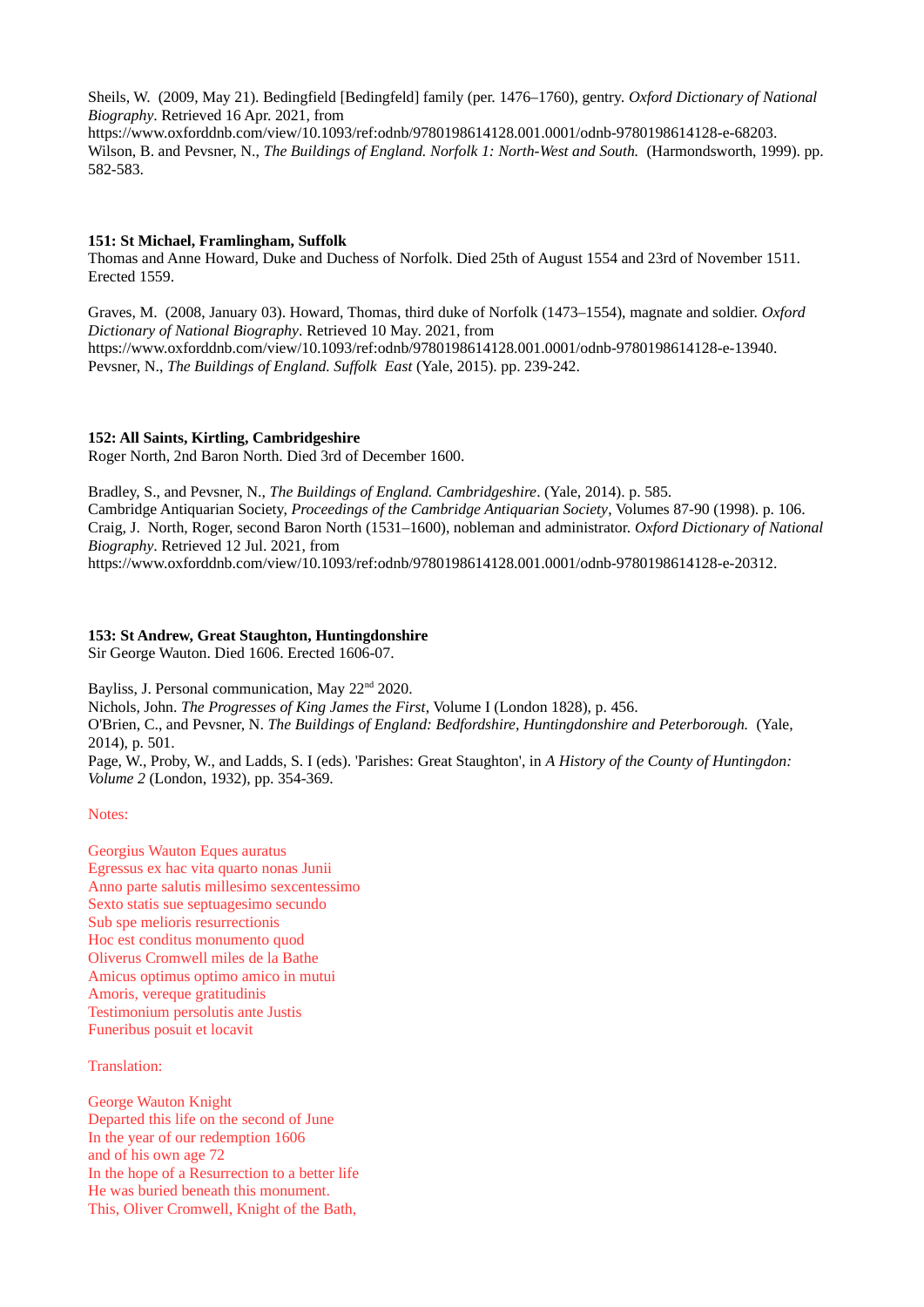A very dear friend to a very dear friend In token of their mutual affection and his sincere gratitude After the funeral ceremonies had been duly performed, Erected and placed here in the aforesaid year. [Note. — "Eques Auratus" in the above inscription might be translated " Gilded Spur Knight" which is only the fuller form for "Knight." The Spurs of Knights were gilded, those of Squires silver.]

# **154: St Mary and St Lawrence, Great Waltham, Essex**

Sir Anthony and Anne Everard. Died 8th November 1614 and 19th December 1609. Erected 1611.

Bettley, J., and Pevsner, N. *The Buildings of England. Essex* (Yale, 2007). p. 425. History of Parliament: EVERARD, Anthony (d.1614), of Great Waltham, Essex. Watercolour painting dated 1866 in the church vestry.

#### Notes:

I don't know who conserved and re-gilded the monument.

### **155: Holy Cross, Felsted, Essex**

Richard and Robert Rich. Died 12th of June 1567 and 27th of February 1581. Erected 1619-1620.

Esdaile, K. A., 'The Monument of the First Lord Rich at Felsted' in *Transactions of the Essex Archaeological Society*, Volume 22, Part 1 (1936). pp. 59-67.

Pevsner, N. *The Buildings of England. Essex* (Yale, 2007). Page 479.

Webb, E. A., 'Sir Richard Rich', in *The Records of St. Bartholomew's Priory and St. Bartholomew the Great, West Smithfield* Volume 1 (Oxford, 1921), pp. 289-297.

White, A. 'A Biographical Dictionary of London Tomb Sculptors' in *The Walpole Society* Volume 61 (Walpole Society 1999). p. 50.

### **156: St John, Elmswell, Suffolk**

Sir Robert and William Gardener. Died 12th of February 1619/20 and circa 1591.

Elmswell Millennium History Group, *Elmswell: A Marker for the Millennium* (Chattisham, 2000). pp. 40-41. History of Parliament: GARDENER, Sir Robert (c.1540-1620), of Elmswell, Suff.; Breckles, Norf. and Serjeants' Inn, Chancery Lane, London.

Nichols, J., *Collections Towards the History and Antiquities of Elmeswell and Campsey Ash, in the County of Suffolk* (London, 1790). pp. 16-17.

Pevsner, N., *The Buildings of England. Suffolk West* (Yale, 2015). p. 224.

White, A. 'A Biographical Dictionary of London Tomb Sculptors c.1560-c.1660' in *The Walpole Society* Volume 61 (Walpole Society 1999). pp. 145-148.

Will of Robert Gardiner: PROB 11/135/27.

#### Notes:

From the will:

"..to be buried in the parishe church of Elmswell in the little aisle there, And in memory of my death and buriall I will be bestowed in the said church, or Chancell, or Isle, so much as shall make some devout and convenient monument there as well in memory of my life, as of my late sonne nowe deceased named William Gardener nowe buried in the Chauncell of Ixworth…"

From "Collections Towards the History and Antiquities of Elmeswell and Campsey Ash, in the County of Suffolk" by John Nichols, part of an article on the erection of the tomb from a manuscript that Tom Martin had: … and gracefully as it is in the Plotte … and beautifull from … as direction shall be given, with twoe pedistalls, inlayed with tutch on each side of the arche, as the maner is in the Plott, and on the top, for strength; and to adorne the worke is to be two pillasters terme wise, of the reddest and richest raunce, and is to be fairly well pullished and galssed, with twoe maskes heads on the freeze thereof, as it is in the Plott. And the spandrells of allabaster. And in it is to be twoe

swellinge rounds of tuche, gracefull, and the corners thereof tryangle wise, of tutche, as it is in the Tutche Plotte, to be well pullished and glassed, with a cherubim in the medle thereof. And a cornishe moulde of allabaster on the same. And on the topp of all, on the cornishe, is to be the cheife coate of armes, with mantle, helme, shield, and creast, with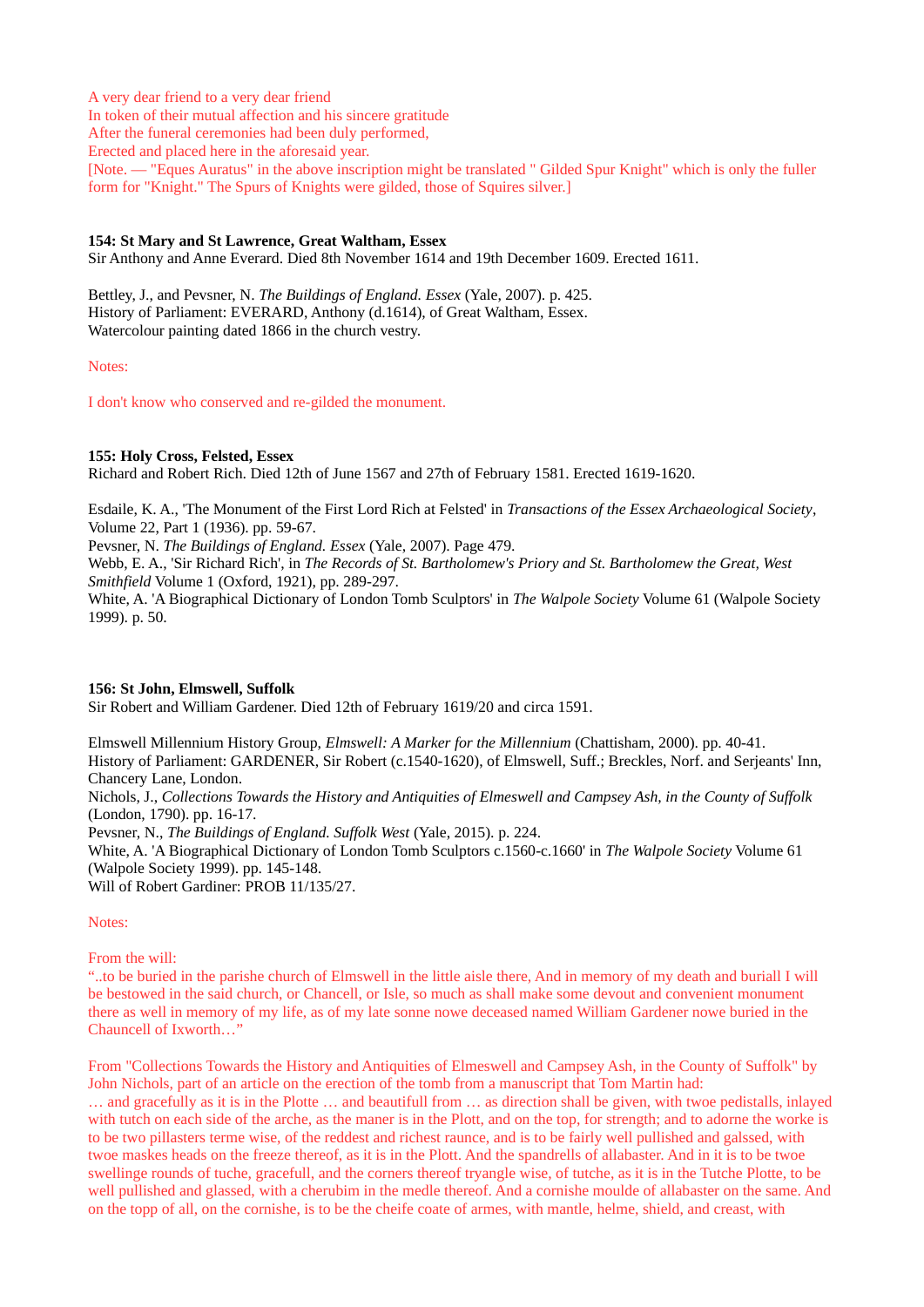deathes heade on the toppe of all, with a crowne, signifyinge his happye immortalitie. The same coate of armes to be from outter compas twoe foote and twoe inches, besids the wings and garnishinge, with two scutchins or shields, to be imb … orth of allabster on each side, as it is in the Plotte, with the impalled matche imb … ein. This worke is to be eight foote wide, besids the sails of the moulds, and eighteene foor highe … and every parte to be well wrought, and of good, and of the best and cheifest … fornamed. And shall as well and fairly guild all the nayles, buckles, of his whole suite of armor, and all that needefully belongeth thereto, as holbarts, helme, chape, pomell, or helve of swords. The filletts and nayles of his gauntletts guilte. The end of the pickes guilte; the two epitaphs over the suite of armor, to expresse the mottowe, or meaninge thereof, guilt. The basses, and capitalls of the pillars here and there, guilt. The budds of the roases in the arche, and the revaylinge about them, guilte, and the face and hands artifycially of the saide Right Worshipfull Sir Robert Gardyner, to be put in fleshly colors, as if he were livinge, and as near as may be to be like to his complection, havor, and simile, with his judge's cappe colored blacke, and his roabe of honor in shewe of scarlett, and his imbrodered cushyon, and the tassells thereof, guilt. And his creast at his feete put into proper colors, and guilt. And soe likewise the garmets of his sonne put into proper colors, according as they shall give advice and direction. And his face and hands to be colored fleshlye like him, and the tassells and morris worke of his cushion guilte also. All the hayre of the cherubins and hayre of the a … scutchins of arms. And …

### From elmswell-history.org:

More explanation of Sir Robert Gardener's tomb in St John's Church, Elmswell Provided by Chloë Cockerill who is the former Regional Development Manager for The Churches Conservation Trust, with special interest in heraldry and fabulous beasts. I have checked up on the arms of Sir Robert Gardener which are:- Gules (red) a chevron between three tigers' heads erased or (gold)

Crest – a rhinoceros passant argent (silver)

(Burke's Armory 1884)

There are many different branches of the Gardener family with different arms and different crests, and so he could well have chosen a rhino to be different from all of them because arms relate to one individual, not a family. It is always difficult knowing why someone chooses a particular animal or other charge for their arms unless there is a pun on their name (e.g. Shakespeare has a spear) or some obvious connection with their history or profession. I have checked Gardener's life and can't see any obvious connection with rhinos and their country of origin: perhaps he just liked the animal and its history and the mystery surrounding the properties of its horn. There is also the point that there were numbers of people applying for grants of arms in the late Tudor period, and as so many knights and others already had chosen lions, these new applicants often turned to the Bestiaries to find more exotic animals, e.g. the griffin. One other explanation could lie in the symbolism of heraldry which is not agreed by all the experts, some say "load of rubbish"! However in "Symbolisms of Heraldry" 1898 by W. Cecil Wade, his entry states "The rhino is of immense size and strength and of great ferocity when roused. It never seeks combat, but in defence of itself or its fellows, will fight at all odds. It may be regarded as denoting this character in heraldry, but it is a very rare bearing. It is borne as a crest by the Colvilles, and by the Wades of Essex, and also as a supporter in the arms of Lord Mountcashell"

Hope this helps, let me know if another explanation comes to light.

Best wishes. Chloë Cockerill, 21st April 2015

#### **157: St Mary, Culford, Suffolk**

Nathaniel Bacon. Died in June 1627.

Burke, J. and Burke, B. *Peerage, Baronetage and Knightage* (London, 1949). p.109. Hearn, K. *Nathaniel Bacon: Artist Gentleman and Gardener*. (Tate, 2005). Pevsner, N., *The Buildings of England. Suffolk* (Harmondsworth, 1974). p. 181.

### **158: All Saints, Writtle, Essex**

Sir Edward Pinchon. Died May 1625. Erected 1629.

Bettley, J., and Pevsner, N. *The Buildings of England. Essex* (Yale, 2007). p. 860. Metcalfe, W. C., *The Visitations of Essex* (London, 1878). p. 470. Nichols, John. *The Progresses of King James the First*, Volume I (London 1828), p. 193. Spiers, W. L., 'The Note-book and Account Book of Nicholas Stone' in *Walpole Society*, Volume 7, 1918-1919 (Oxford, 1919). pp. 56-57, Plate XV(a). Urban, J. (ed.), *The Gentleman's Magazine*, Volume LXV, Part 1 (London, 1795). p.320.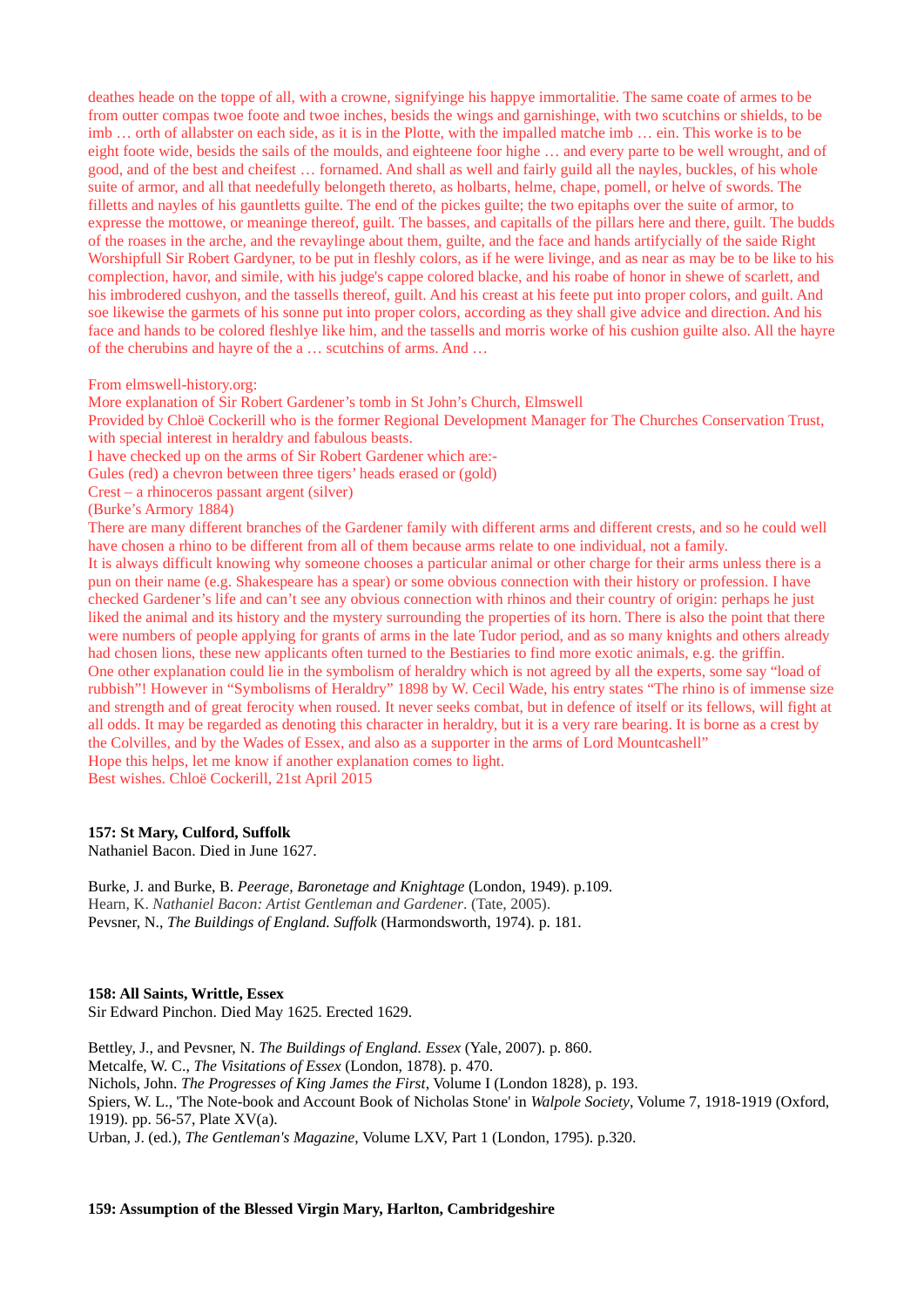The Fryer Family. Died between 1614 and 1631.

'Harlton', in *An Inventory of the Historical Monuments in the County of Cambridgeshire, Volume 1, West Cambridgshire* (London, 1968), pp. 129-136. *British History Online* [http://www.british-history.ac.uk/rchme/cambs/vol1/pp.](http://www.british-history.ac.uk/rchme/cambs/vol1/pp) 129-136 [accessed 14 July 2020]. Bradley, S., and Pevsner, N., *The Buildings of England. Cambridgeshire*. (Yale, 2014). p. 562-563.

Ellis, H. (ed.). *The Obituary of Richard Smyth* (London, 1849). p. 100.

Will of Thomas Fryer. PROB-11-141-449.

Wilson, J. 'The Authorship of the Fryer Monument at Harlton, Cambridgeshire, and the Yelverton Monument at Easton Maudit, Northamptonshire' in *The Burlington Magazine*, Dec., 2002, Vol. 144, No. 1197 (Dec., 2002). pp. 735-739

Notes:

Inscription: [Dexter]: :SALUS.HAEC.MARMORA.INTVENTIB": :M.S: ASCVLAPIO ALTERI THOMAE FRYER :M:D: HENRICI FRYER ARMIGERI OPTIME MERENTIS PATRI **NECNON** ISTI' CONIVGI HUI' MATRI MARIAE PIENTISSIMAE QUORUM ILLE 9 MAII 1623 AETATIS 86 ILLE AUTEM 11 MAII 1614 AETATIS 57 REDDIDERUNT QUAE.COELI.COELO.SOLO.QUAE.SOLI

[Greetings to those who look upon these stones. This monument is raised to Thomas Fryer, Doctor of Medicine, the second Aesculapius, most well-de serving father of Henry Fryer Esquire, and also to Mary, the most devoted wife of Thomas and mother of Henry. The first of these (Thomas) died on 9 May 1623 aged 86. She however on 11 May 1614 aged 57, both vielding up to heaven what was of heaven, returning to earth what was of earth.

[Sinister]:

THIS MONUMENT OF MEMORY IS RAYSED BY Ye EXECUTORS OF HENRY FRYER ESQUIRE, SECOND SONNE OF THE SAYD THOMAS FRYER DOCTOR IN PHYSIQUE WHO DYED Ye 5 OF JUNE 1631 & IS HERE INTERRED LEAVING HIS DEARE WIFE BRIDGET TO LAMENT HIS LOSSE & HIS LARGE ALMES TO Ye POORE TO COMMEND HIS FAITH. INCLOISTERED IN THESE PILES OF STONE THE RELIQUES OF THE FRYER REST WHOSE BETTER PART TO HEAVEN'S GONE, THE POORE MAN'S BOWELS WERE HIS CHEST AND 'MONGST THESE THREE, GRAVE, HEAVEN, POORE HE SHARED HIS CORPS, HIS SOUL, HIS STORE.

# **160: St Andrew, Swavesey, Cambridgeshire**

Anne Kempe Lady Cutt. Died 16th of March 1631/32.

Bradley, S., and Pevsner, N., *The Buildings of England: Cambridgeshire* (Yale, 2014). p. 663. Burke, J. *Genealogical and Heraldic History of the Commoners* Volume II (London, 1835). p. 531. History of Parliament: CUTTS, Sir John (c.1581-1646), of Horham Hall, Thaxted, Essex and Swavesey and Childerley, Cambs.

Spiers, W. L. 'The Notebook and Account Book of Nicholas Stone' in *The Walpole Society* Volume 7 1918-19 (Oxford, 1919), p. 85.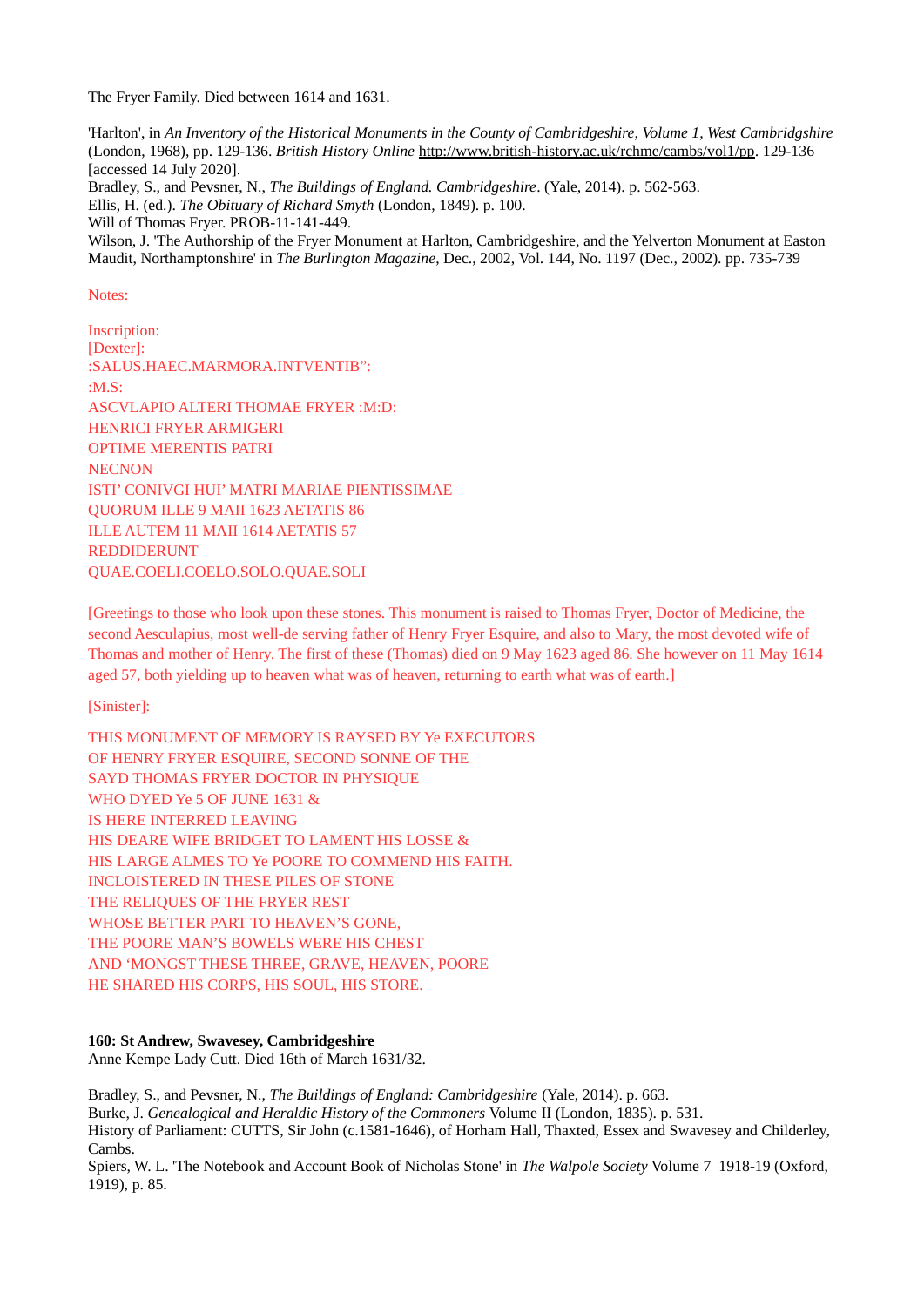### **161: St Michael, Oxnead, Norfolk**

Dame Katherine Paston. Died 3rd of January 1636/7.

Norfolk Museum Collections: *Oxnead Church, mural monument to Lady Catherine Paston 1636* (drawing). 1951.235.27.B73.

Parish registers for Oxnead, Norfolk.

Spiers, W. L. 'The Notebook and Account Book of Nicholas Stone' in *The Walpole Society* Volume 7 1918-19 (Oxford, 1919), pp. 68-69.

Wilson, B. and Pevsner, N., *The Buildings of England. Norfolk 1: Norwich and North-East.* (Harmondsworth, 2000), pp. 635-636.

## **162: St Margaret, Stratton Strawless, Norfolk**

Thomas Marsham. Died 8th of December 1638.

FreeReg parish registers search for burials at Stratton Strawless in 1618/19: Lucy and Alice Marsham. Wilson, B. and Pevsner, N., *The Buildings of England. Norfolk 1: Norwich and North-East.* (Harmondsworth, 2000). p. 680.

### **163: Holy Trinity, Boxted, Suffolk**

Sir John Poley. Died 3rd of December 1638.

Bettley, J., and Pevsner, N., *The Buildings of England. Suffolk West* (Yale, 2015). p. 104.

Bindman, D., 'How the French became frogs: English caricature and a national stereotype.' in *Apollo Magazine* (2003). No pages given.

Bindman, D., Email correspondence.

Boxted parish register: John Poley, buried 6<sup>th</sup> Dec. 1638.

Date of 3<sup>rd</sup> of December 1638 given on frame of portrait at Boxted Hall (Email from Guy Weller-Poley, 22<sup>nd</sup> of March 2021).

Hervey, A., 'Boxsted Hall and Family of Poley' in *Proceedings of the Suffolk Institute of Archaeology, Statistics and Natural History* Volume III (Lowestoft, 1863). pp. 358-374.

Howard, J. J. (ed.), *The Visitation of Suffolke* Volume I (London, 1866). pp. 270-271, Pedigree.

Shaw, W. A., *The Knights of England*, Volume II (London, 1906). p. 96.

Will of Abigail Poley: PRO 11-238-389.

Will of Sir John Poley: PRO 11-179-78.

Notes:

…

From Abigail Poley's will (5<sup>th</sup> of September 1652):

…And my body I comitt to the earth to be buried in decent & Christian buriall, att Boxstead in the County of Suffolk in the chappell there which I lately built and in which is interred the body of Sir John Pooley my late husband.

ITEM I give unto Henry Clifton and Gilbert Wigmore my sonnes in lawe, two hundred pounds for this ende and purpose, That soone after my decease they doe expend the same for the erecting of two monuments of white marble, the one for Sir John Pooley my late husband, the other for my selfe, in the aforesaid chappell of Boxsted And that they doe also pave the said chappell and paynt the roofe thereof wth clouds [???]. And that they also with the same money, buy two marble gravestones, and place them in Clare Chancell upon the grave of William Worsley my late ffather and Ellenor my late mother.

## **164: St Peter, North Barningham, Norfolk**

Sir Austin (Augustine) and Lady Elizabeth Palgrave. Died November 1639 and June 1634. Erected between 1641 and 1649.

North Barningham burial register. Palmer, C. J. and Tucker, S. (eds.), *Palgrave Family Memorials* (Norwich, 1878). pp. 8, 18. Shaw, W. A., *The Knights of England*, Volume II (London, 1906). p. 136.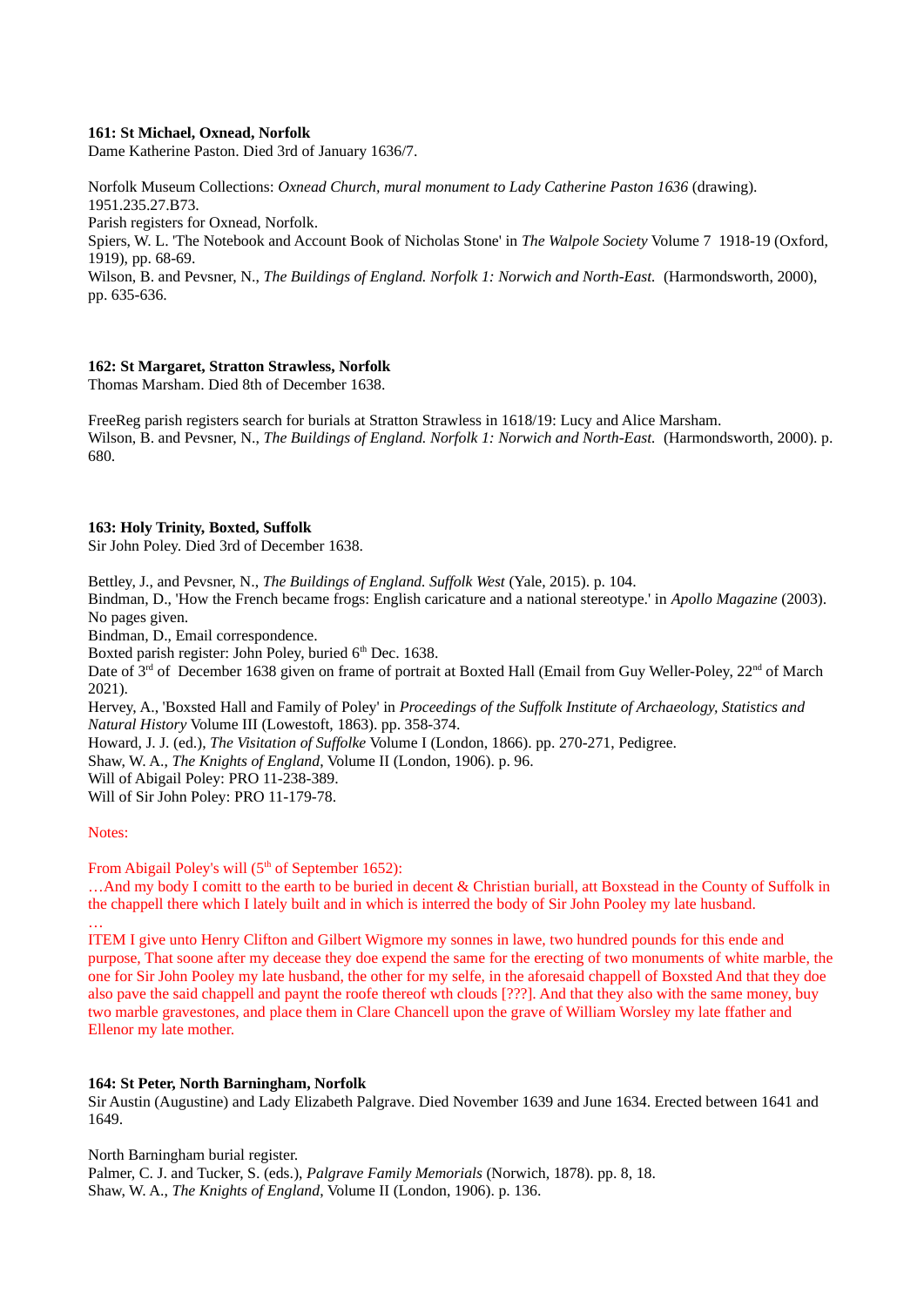Wilson, B. and Peysner, N., *The Buildings of England. Norfolk 1: Norwich and North-East.* (Harmondsworth, 2000). p. 620.

## Notes:

Their son John was created a baronet on  $24<sup>th</sup>$  of June 1641, and the inscription refers to him as a baronet, fixing the earliest date of erection as June 1641. Clement Palgrave Esq., listed on the monument as alive, died  $21<sup>st</sup>$  August 1649, thus the latest date is August 1649.

I have not found the will (presumably at Norfolk RO), but I have found a partial transcription: Sir Austin Palgrave made his Will on 24 November 1637 and this was proved by John Palgrave on 18 January 1639/40 - District Probate Court at Norwich - "Sir Austin Palgrave of Norwood Barningham, co. Norfolk, Knight. To be buried in the grave where by good wife was lately buried, in the Upper End of the North Ile of the Church of Northwood Barningham, my tenants and servants accompanying my body, and a small monument to be built in remembrance of us, what children I have had by my said wife, to whom they were married, my age, and time of death. Whereas I Sir Austin Palgrave by deed dated 17 March, 16 James, have enfeoffed Sir Henry Willoughby of Risley, co. Darby, Barrowe Knight, and others in my manors and lands, &c., Hethersett, Woodhall, Metteshall, Mountneys, Wymondham, Hethesett, and of Teballs in Thuxton, &c., to the use of me the said Sir Austin Palgrave for my life, then to such uses as I should declare by my last will, &c. To my sons Nathaniell and Philip £400 each. To my son John Palgrave. To my daughter Frances Palgrave. To my son William Palgrave. To my son John Palgrave executor. To my sister Frances. To Mrs Goodwyn. To Margaret. To my cussen Anne Palgrave to make up the £4 she had £10. To William King. To William Dixe. To Coke."

## **165: All Saints, East Barsham, Norfolk**

Mary Calthorpe. Died 12th of May 1640.

Blomefield, F. and Parkin, C. *An Essay Towards a Topographical History of the County of Norfolk* Volume 7 (London, 1807). pp. 63-64.

White, A. 'A Biographical Dictionary of London Tomb Sculptors' in *The Walpole Society* Volume 61 (Walpole Society 1999). pp. 21-23.

Wilson, B. and Pevsner, N., *The Buildings of England. Norfolk 1: Norwich and North-East.* (Harmondsworth, 2000). p. 449.

## **166: St Christopher, Willingale Doe, Essex**

Sir Robert, Richard and Mary Wiseman. Died 11th of May 1641, 11th of November 1618, and 10th of October 1635. Erected before 1643.

Bettley, J., and Pevsner, N. *The Buildings of England. Essex* (Yale, 2007). p. 838. Cass, J., and Tottman, P., *A Guide to St Christopher's Church Willingale*. Section 8. English Births and Baptisms 1538-1975: Robert son of Richard Wiseman, London, 8<sup>th</sup> of April 1576. Metcalfe, W. C. (ed.)., *The Visitations of Essex 1552-1634* (London, 1878). p. 528. Shaw, W. A., *The Knights of England* Volume II (London, 1906). p. 158. White, A. 'A Biographical Dictionary of London Tomb Sculptors' in *The Walpole Society* Volume 61 (Walpole Society 1999). p. 150. Will of Richard Wiseman: PROB 11/132/687. Will of Sir Robert Wiseman: PROB 11/186/399.

## Notes:

Partial translation from the church guide:

Sir Robert Wiseman, of Torrels in the County of Essex, first born son and heir of Richard Wiseman, esq. a man of a very good family, well accomplished, both body and mind, pious, sincere, just, peacable, steady to himself and friends, a lover of his brethren and of the muses; an excellent patron of learning and learned men, friendly sociable and hospitable to his neighbours, hospitable and kind to strangers, just to all, having acquired the highest esteem and goodwill for his cheerful disposition, happy memory, pleasant and innocent conversation - having shewn his preference for a life of chastity by his celibacy of 65 years, and having lived in a state of good health, piously and calmly resigned his soul to Jesus Christ his spouse, rests in this tomb (which, when living, he himself provided), in hope of a resurrection to glory. His death is lamented by all good men.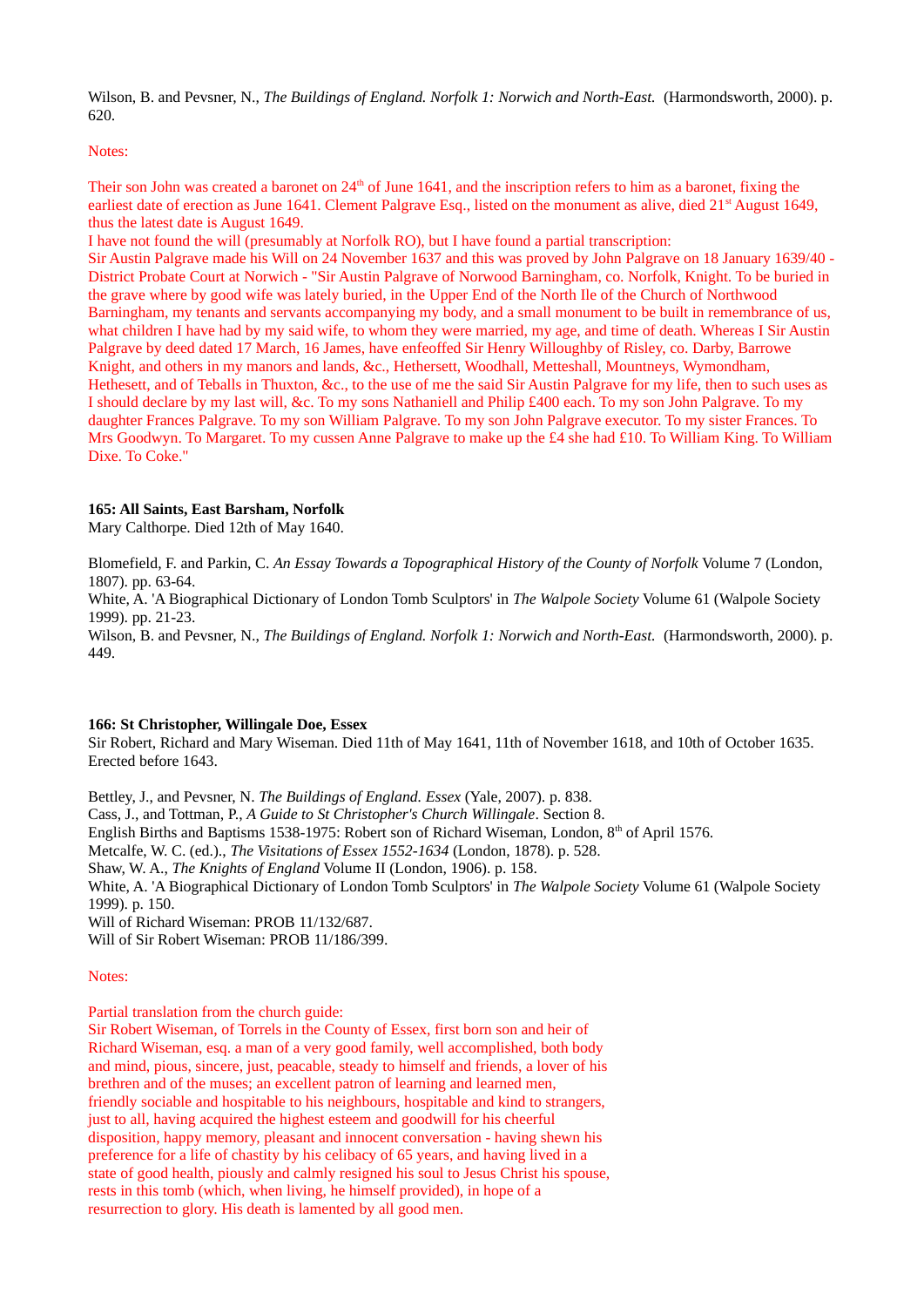He died on the 11th day of May, 1641 aged 65

Extract from will transcribed by CBN:

ITEM I give and bequeath One hundred poundes to be provided for a monument or tombe to be made and sett upp neare the place aforesaid which I have appointed to be buryed, in remembrance of my good father and mother (of pious memory) deceased, with my owne effigies made all att length placed lying underneath them, and some inscription wherein mention to be made of all my father's children, the most p[ar]ticuler (manner), whereof I comend and leave to the care and discretion of my Executor, to whom I have some what imparted my minde therein, same to be fynished and sett upp within one yeare and an halfe after my Decease.

The "place aforesaid" being "...next to the South wall att the East ende of the said chancell...".

#### **167: St Peter and St Paul, Bassingbourn, Cambridgeshire**

Henry Butler. Died 2nd September 1647. Erected after 1648.

Bradley, S., and Pevsner, N. *The Buildings of England. Cambridgeshire* (Yale, 2014). p. 436. FreeReg: Bassingbourn parish registers. (on-line). Toynbee, M., 'The two Sir John Dingleys' in Notes and Queries, October 1953. pp. 417-420. Will of Dame Elizabeth Dingley. PROB 11/341/418. Will of Henry Butler. PROB 11/202/39.

### Notes:

The date of erection can be deduced by the fact that Elizabeth Dingley (nee Butler) was married to Sir John Dingley at St Paul's Wharf on the 28<sup>th</sup> of September 1648 and she is referred to as Lady Dingley on the monument.

## **168: St Mary and St Clement, Clavering, Essex**

Margaret and Mary Barley. Died 1653 (16th of December 1653) and 1658 (9th of March 1658/9).

Bettley, J., and Pevsner, N. *The Buildings of England. Essex* (Yale, 2007). p. 245. Howard, J. J. (ed.). *A Visitation of the County of Essex* (London, 1888). p. 14. White, A. 'A Biographical Dictionary of London Tomb Sculptors' in *The Walpole Society* Volume 61 (Walpole Society 1999). pp. 98-99.

#### **169: Babraham, St Peter, Cambridgeshire**

Richard and Sir Thomas Benet. Died 12th of April 1658 and 28th of June 1667

Bradley, S., and Pevsner, N., *The Buildings of England: Cambridgeshire*. (Yale, 2014). p. 426. *Will of Levinus Munck or Muncke, Clerk of the King's Majesty's Signet*, National Archives, PROB 11/141/627

#### **170: St Mary and St Margaret, Sprowston, Norfolk**

Sir Thomas Adams, Baronet and his wife Anne. Died 24th of February 1667/8 and 16th of January 1641/2.

Lindley, K. (2008, January 03). Adams, Sir Thomas, first baronet (bap. 1586, d. 1668), local politician. *Oxford Dictionary of National Biography.* Retrieved 15 Jul. 2020, from

https://www.oxforddnb.com/view/10.1093/ref:odnb/9780198614128.001.0001/odnb-9780198614128-e-132. Roscoe, I., Hardy, E., and Sullivan, M. G. (eds.), *A Biographical Dictionary of Sculptors in Britain 1660-1851* (Yale, 2009). pp. 219-220.

Wilson, B. and Pevsner, N., *The Buildings of England. Norfolk 1: Norwich and North-East* (Harmondsworth, 2000). p. 672.

## **171: All Saints, Hawstead, Suffolk**

Sir Thomas Culham. Died 6th of April 1664. Erected 1675

Bowett, A., 'New light on Diacinto Cawcy and the Barrow monument' in *The Suffolk Institute of Archaeology and History: Hawstead,* Volume XLII, Part 4 (2012). pp 424-33.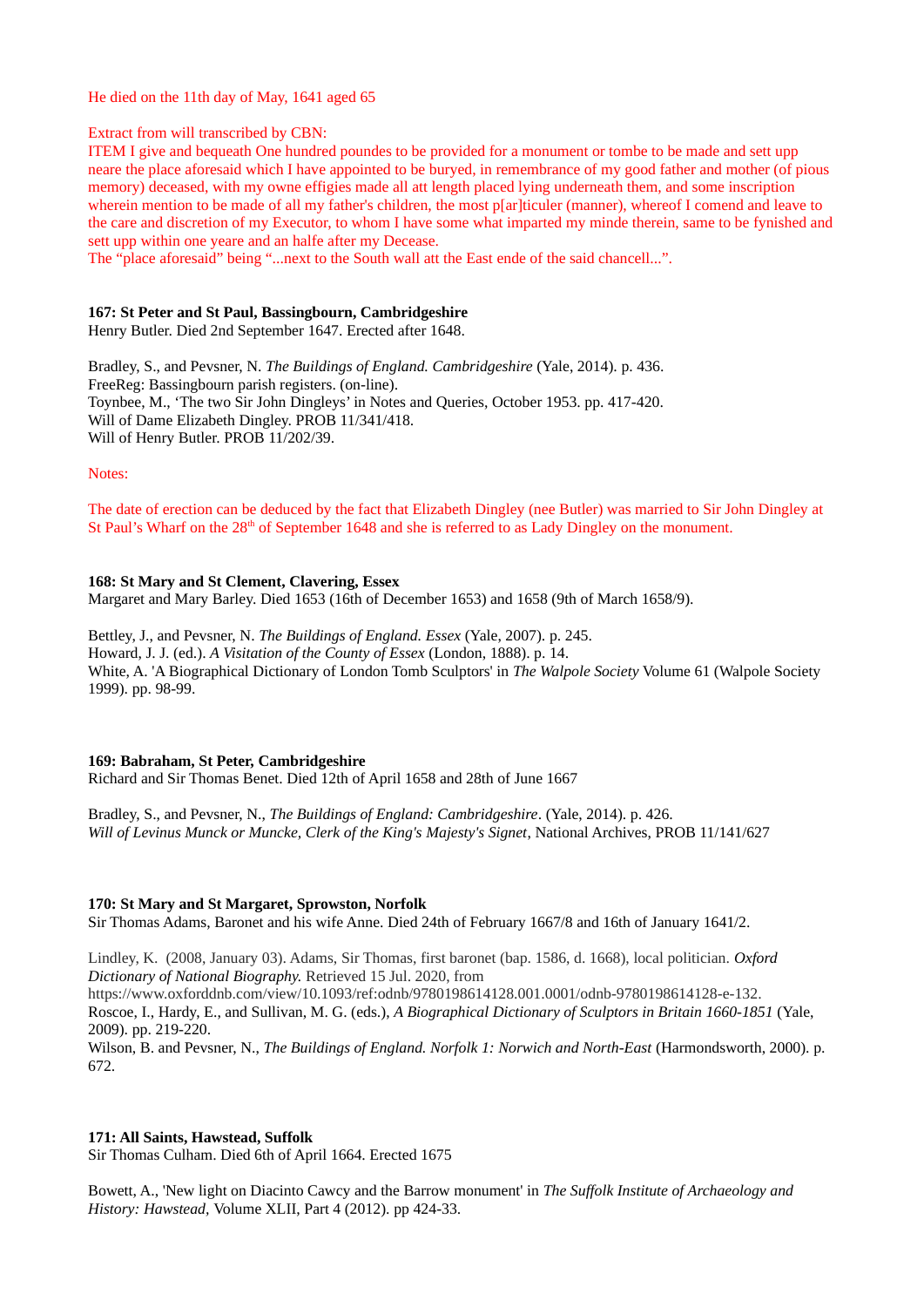Glatchiy, J. and Fisher, G., 'The itinerant Italian Diacinto Cawcy and genesis of the Barrow monument at Westhorpe' in *The Suffolk Institute of Archaeology and History: Hawstead,* Volume XL, Part 4 (2004). pp 443-54. Roscoe, I., Hardy, E., and Sullivan, M. G. (eds.), *A Biographical Dictionary of Sculptors in Britain 1660-1851* (Yale, 2009). p. 226.

# **172: St Mary, Longstowe, Cambridgeshire**

Sir Ralph Bovey, 1st Baronet. Died 15th of September 1679.

'Parishes: Old Warden', in *A History of the County of Bedford*: Volume 3, ed. William Page (London, 1912), pp. 251- 256. British History Online http://www.british-history.ac.uk/vch/beds/vol3/pp251-256 [accessed 11 February 2021]. 'Parishes: Solihull', in *A History of the County of Warwick*: Volume 4, Hemlingford Hundred, ed. L F Salzman (London, 1947), pp. 214-229. British History Online<http://www.british-history.ac.uk/vch/warks/vol4/pp214-229> Fn. 20. [accessed 11 February 2021].

Bradley, S., and Pevsner, N., *The Buildings of England: Cambridgeshire*. (Yale, 2014). p. 607.

Cokayne, G. E., *The Complete Baronetage* (Exeter, 1903). p. 117.

Diane K Bolton, G R Duncombe, R W Dunning, Jennifer I Kermode, A M Rowland, W B Stephens and A P M Wright, 'Parishes: Longstowe', in *A History of the County of Cambridge and the Isle of Ely*: Volume 5, ed. C R Elrington (London, 1973), pp. 120-127. British History Online http://www.british-history.ac.uk/vch/cambs/vol5/pp120-127 [accessed 11 February 2021].

Green, M. E. (ed.), *Calendar of the Proceedings of the Committee for Advance of Money 1642-1656* (London, 1888). p. 164.

History of Parliament: Amersham.

Palmer, W. M., *Monumental Inscriptions and Coats of Arms from Cambridgeshire (Cambridge, 1932). p. 113.* Will of Ralph Bovey: PROB-11-360-599.

### Note:

From the will:

ITEM My will is that my Executrix hereafter in this last Will and Testament Doe cause an arched Vault of Brick of a convenient length [and height with?] Arches in the walls of the length of a Coffin on all the sides with a slate of freestone over each Arch fitting to receive an Inscription in letters inlayed with black marble, whose Remains lye deposited underneath the said vault to be built in my Chapell in Stow Church where my pew is where I intend to be buried. ITEM My will and desire is that there may be a murall monument with an halfe figure of white marble set in a neich of black marble with an Urne over it and Festoons and a plate of black marble at the bottome to receive an Inscription in letters of Gold. The halfe figure to have the right hand erected laying hold of an Anchor commg out of the Clouds, and an arme and hand holding it. The plate of black marble at the bottom to receive an Inscription which I shall annex to my Will in a Codicill And my will and desire is that Mr Bushnell (if hee be living) whose work I have seen very good in that kinde, may p[e]rforme it.

## **173: St Mary, Redgrave, Suffolk**

Sir John Holt. Died 5th of March 1709/10.

Halliday, P. (2009, October 08). Holt, Sir John (1642–1710), judge. *Oxford Dictionary of National Biography*. Retrieved 5 May. 2021, from https://www.oxforddnb.com/view/10.1093/ref:odnb/9780198614128.001.0001/odnb-9780198614128-e-13611.

Pevsner, N., *The Buildings of England. Suffolk West* (Yale, 2015). p. 466.

# **174: St Mary, Steeple Bumpstead, Essex**

Sir Henry Bendyshe. Died 3rd of September 1717.

Bettley, J., and Pevsner, N. *The Buildings of England. Essex* (Yale, 2007). p. 748. Burke, J. and Burke J. B. *Genealogical and Heraldic History of the Extinct and Dormant Baronetcies of England* (London, 1838). p. 56. Cokayne, G. E., *Complete Baronetage*, Volume I (Exeter, 1900). p. 64. Parish records of St James, Piccadilly, London. 2<sup>nd</sup> of October 1710. Public Records Office, *List of Sheriffs for England and Wales* (New York, 1963). p. 46. Roscoe, I., Hardy, E., and Sullivan, M. G. (eds.), *A Biographical Dictionary of Sculptors in Britain 1660-1851* (Yale, 2009). pp. 1184-1185.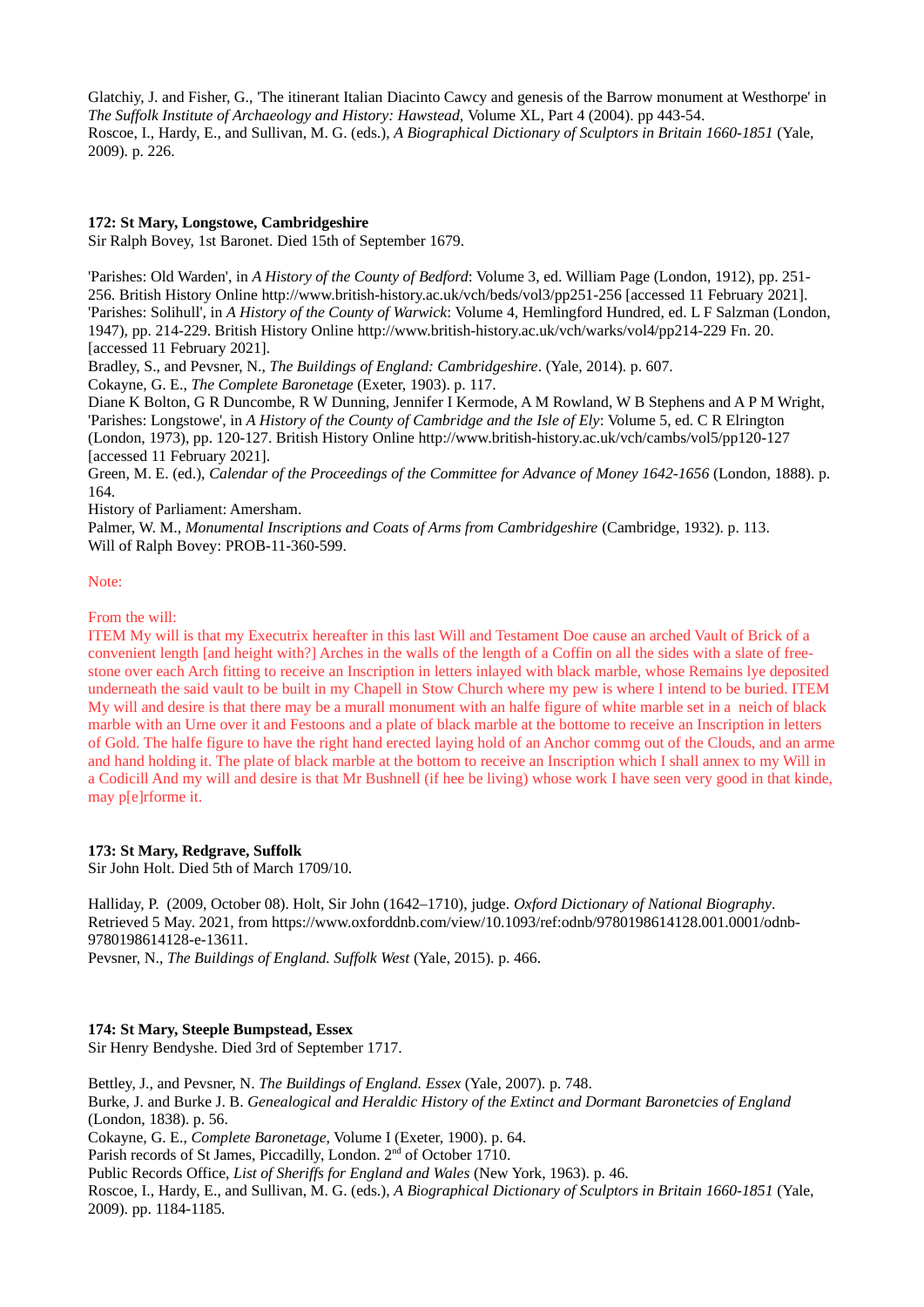## **175: All Saints, Rettendon, Essex**

Edmund Humfrey. Died 12th of June 1727.

Bettley, J., and Pevsner, N. *The Buildings of England. Essex* (Yale, 2007). p. 640. Rogers, A., 'A Masterpiece in Marble' in *Country Life*, Volume 122 (19 Dec. 1957). p. 1371. Roscoe, I., Hardy, E., and Sullivan, M. G. (eds.), *A Biographical Dictionary of Sculptors in Britain 1660-1851* (Yale, 2009). pp. 230-231. Will of Edmund Humfry: PROB 11-616-19

### **176: St Andrew, West Dereham, Norfolk**

Sir Thomas Dereham and Sir Richard Dereham, 3rd Baronet. Died 1697 and 1710. Erected 1722.

Litten, J., Email correspondence. Litten, J., 'A Florentine monument at West Dereham, Norfolk and its patron' in *Church Monuments*, Volume 33 (Church Monuments Society, 2018). p. 85-96. Wilson, B. and Pevsner, N., *The Buildings of England. Norfolk 1: Norwich and North-East.* (Harmondsworth, 2000), p. 763.

Notes:

### Email from Julian Litten on 2021/06/29:

That is indeed the case. The elderly churchwarden informed me in the late 1990s that the stags were of solid silver (which I would have expected of Thomas Dereham), that they were stolen (I think that he said sometime in the 1950s) and that, as they could not afford to replace them in silver, they went for brass.

# **177: Holy Trinity, Stow Bardolph, Norfolk**

Sarah Hare. Died 9th of April 1744.

Dance, M. 'The Saving of Sarah Hare' in *SPAB News*, 1987, Number 14. Will of Sarah Hare. Norfolk Records Office. Hare 5804 226 x 1. Will of Sarah Hare. PRO 11/733/168. Wilson, B. and Pevsner, N., *The Buildings of England. Norfolk 1: Norwich and North-East.* (Harmondsworth, 2000), p. 400.

#### **178: All Saints, Brightlingsea, Essex**

Nicolas and Elizabeth Magens. Died 18th of August 1764 and 30th of August 1779.

Berg, R. (2008, January 03). Magens, Nicholas (1697?–1764), merchant and author. *Oxford Dictionary of National Biography*. Retrieved 13 Jan. 2021, from

https://www.oxforddnb.com/view/10.1093/ref:odnb/9780198614128.001.0001/odnb-9780198614128-e-46371.

Bettley, J., and Pevsner, N. *The Buildings of England. Essex* (Yale, 2007). p. 180.

Butt, J. B., D'Cruze, S. (ed.), *Essex in the Age of Enlightenment*, 2nd Edition (Lulu, 2009). pp. 53-9.

Margaret Whinney, *Sculpture in Britain 1530-1830* (London 1988), p.273.

Marriage Licence, 15<sup>th</sup> of February 1736, Swedish Church, Trinity Lane, London (image of it obtained via Ancestry.com).

Penny, N., *Church Monuments in Romantic England* (London, 1977). pp. 173, 182, p.222 n.8.

Roscoe, I., Hardy, E., and Sullivan, M. G. (eds.), *A Biographical Dictionary of Sculptors in Britain 1660-1851* (Yale, 2009). pp. 1023-1025.

*The Ipswich Journal*, Saturday, November 8, 1766, No. 1447. p. 3.

## **179: St Margaret, Witton, Norfolk**

Elizabeth Norris. Died 1st of December 1769.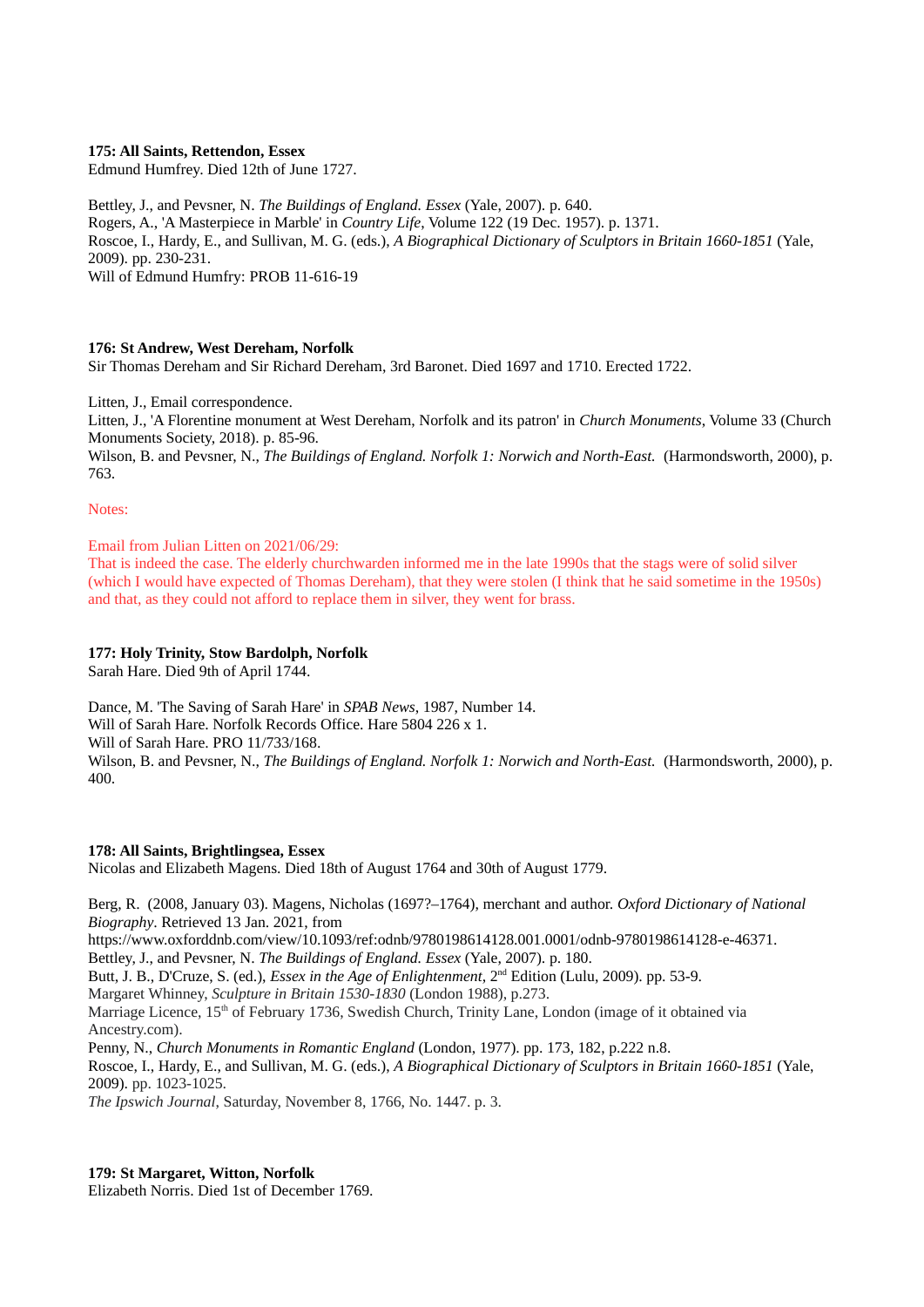'Some Account of the late John Norris Esq., of Witton in Norfolk' in *European Magazine and London Review*, 5 (1784), 333–4

Wilson, B. and Pevsner, N., *The Buildings of England. Norfolk 1: Norwich and North-East.* (Harmondsworth, 2000). p. 727.

Wroth, W., & Pickles, J. (2004, September 23). Norris, John (1733/4–1777), benefactor. *Oxford Dictionary of National Biography*. Retrieved 9 Nov. 2020, from

[https://www.oxforddnb.com/view/10.1093/ref:odnb/9780198614128.001.0001/odnb-9780198614128-e-20279.](https://www.oxforddnb.com/view/10.1093/ref:odnb/9780198614128.001.0001/odnb-9780198614128-e-20279)

### Notes:

The child, John, can be identified by searching on FreeReg. Baptisted at Tombland, Norwich in 1760 (John and Eliz. as parents) and buried at Witton in 1762.

### **180: St Andrew, Wimpole, Cambridgeshire**

John Yorke. Died 4th of September 1801.

Bradley, S., and Pevsner, N., *The Buildings of England. Cambridgeshire*. (Yale, 2014). p. 693. History of Parliament: YORKE, Hon. John (1728-1801), of Sonning, Berks. Roscoe, I., Hardy, E., and Sullivan, M. G. (eds.), *A Biographical Dictionary of Sculptors in Britain 1660-1851* (Yale, 2009). pp. 1356-1366.

Whinney, M. *Sculpture in Britain 1530-1830* (Harmondsworth, 1988). p. 390.

#### **181: St Mary and St Margaret, Sprowston, Norfolk**

Lady Wilhelmina Maria Micklethwait. Died 20th of February 1805. Erected 1807.

Chambers, J. A., *General History of Norfolk* (London, 1829). pp. 945-6.

Roscoe, I., Hardy, E., and Sullivan, M. G. (eds.), *A Biographical Dictionary of Sculptors in Britain 1660-1851* (Yale, 2009). pp. 44-54.

Urban, S., *The Gentleman's Magazine*, Volume 75, Part 1 (London, 1805). p. 285.

Urban, S., *The Gentleman's Magazine*, Volume 77, Part 2 (London, 1807). pp. 1118-9.

Wilson, B. and Peysner, N., *The Buildings of England. Norfolk 1: Norwich and North-East.* (Harmondsworth, 2000), p. 672.

#### **182: St Mary Magdalene, Thornham Magna, Suffolk**

John Henniker Major second Baron Henniker and Emily, Lady Henniker. Died 5th of December 1821 and 19th of December 1819.

Goodwin, G., & Sweet, R. (2004, September 23). Major, John Henniker-, second Baron Henniker (1752–1821), politician and antiquary. *Oxford Dictionary of National Biography*. Retrieved 20 Nov. 2020, from [https://www.oxforddnb.com/view/10.1093/ref:odnb/9780198614128.001.0001/odnb-9780198614128-e-12944.](https://www.oxforddnb.com/view/10.1093/ref:odnb/9780198614128.001.0001/odnb-9780198614128-e-12944) History of Parliament: Henniker (afterwards Henniker Major), John (1752-1821), of Worlingworth Hall, Suff. And Stratford House, Essex.

Pevsner, N., *The Buildings of England. Suffolk West* (Yale, 2015), p. 533.

Roscoe, I., Hardy, E., and Sullivan, M. G. (eds.), *A Biographical Dictionary of Sculptors in Britain 1660-1851* (Yale, 2009). pp. 689-690.

### Notes:

The bird depicted is not a pelican (as one would perhaps expect). It is a cormorant, which is a representation of the Cross (see, amongst other sources, the Wikipedia entry for "cormorant").

#### **183: St Withburga, Holkham, Norfolk**

Juliana, Countess of Leicester. Died 21st of April 1870.

Martins, S. W., *A Great Estate At Work: The Holkham Estate and Its Inhabitants in the Nineteenth Century* (CUP, 1980). pp. 52-6.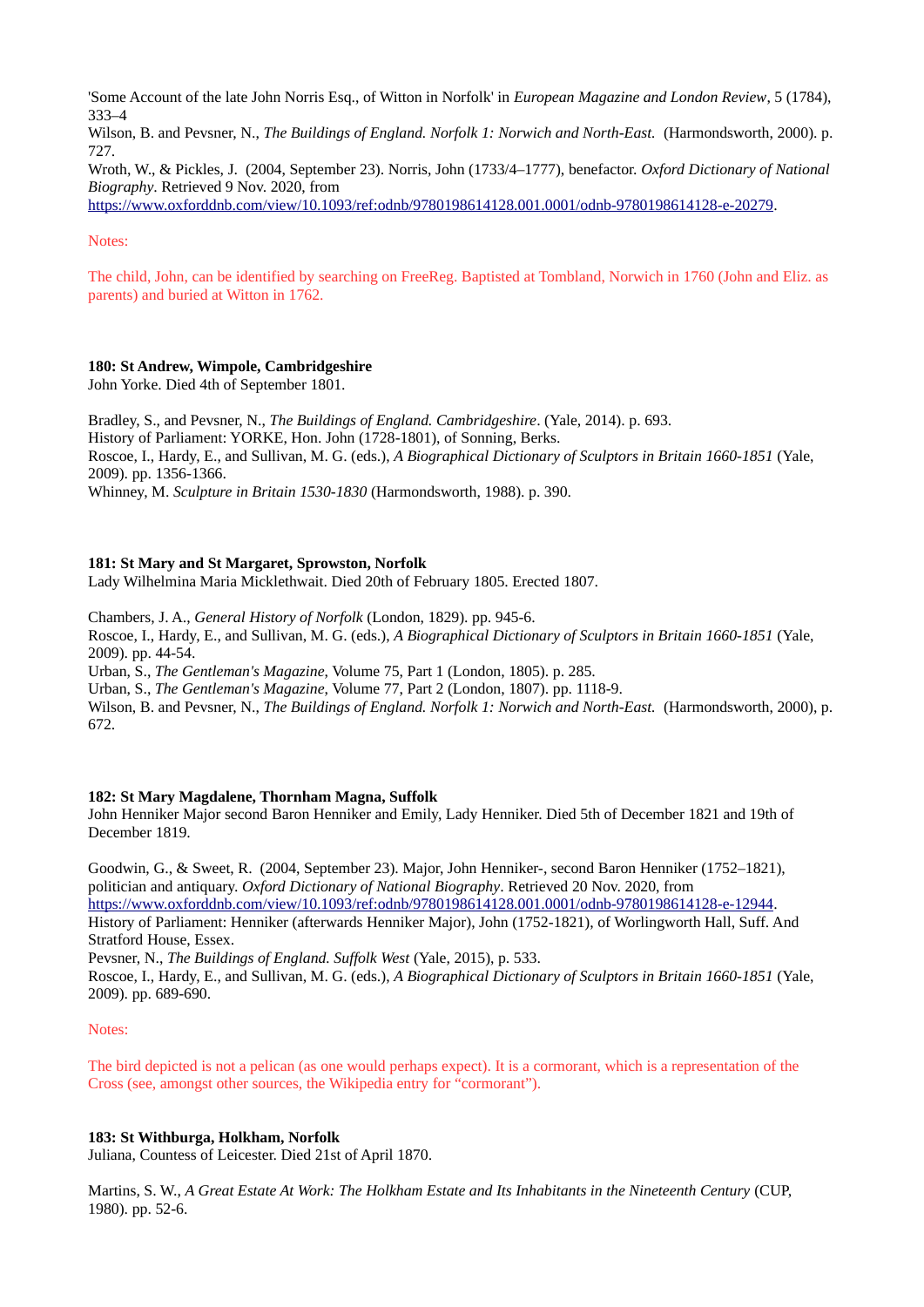Wilson, B. and Pevsner, N., *The Buildings of England. Norfolk 2: North-West and South* (Harmondsworth, 1999). pp. 411-412.

### **184: St Andrew, Blickling, Norfolk**

William Schomberg Robert Kerr, 8th Marquess of Lothian. Died 4th of July 1870. Erected 1878.

On-line references only.

Wilson, B. and Pevsner, N., *The Buildings of England. Norfolk 1: Norwich and North-East.* (Harmondsworth, 2000), p. 400.

### **185: St Mary, St Neots, Huntingdonshire**

George William and Jane Catherine Rowley. Died 1878 and 1886. Erected 1893.

1851, 1861, 1871 Censuses of England.

*Kelly's Directory of Bedfordshire, Huntingdonshire and Northamptonshire*, 1914 (London, 1914). p. 65. O'Brien, C., and Pevsner, N. *The Buildings of England. Bedfordshire, Huntingdonshire and Peterborough* (Yale, 2014). p. 680.

#### **186: St Mary, Culford, Suffolk**

Beatrix Jane Craven, Countess Cadogan. Died 9th February 1907.

Bettley, J., and Pevsner, N., *The Buildings of England. Suffolk West* (Yale, 2015). p. 209. Garrihy, A. (2004, September 23). Gleichen, Lady Feodora Georgina Maud (1861–1922), sculptor. Oxford Dictionary of National Biography. Retrieved 31 Jul. 2020, from https://www.oxforddnb.com/view/10.1093/ref:odnb/9780198614128.001.0001/odnb-9780198614128-e-33423. Wikipedia: George Cadogan, 5<sup>th</sup> Earl Cadogan. https://en.wikipedia.org/wiki/George\_Cadogan,\_5th\_Earl\_Cadogan

### **187: St Mary, Little Easton, Essex**

Frances Evelyn "Daisy" Greville, Countess of Warwick. Died 1938. Erected 1890.

Bettley, J. and Pevsner, N. *The Buildings of England: Essex*. p. 551.

Reynolds, K. (2014, May 29). Greville [née Maynard], Frances Evelyn [Daisy], countess of Warwick (1861–1938), society beauty and socialist. *Oxford Dictionary of National Biography.* Retrieved 7 Jul. 2020, from [https://www.oxforddnb.com/view/10.1093/ref:odnb/9780198614128.001.0001/odnb-9780198614128-e-33567.](https://www.oxforddnb.com/view/10.1093/ref:odnb/9780198614128.001.0001/odnb-9780198614128-e-33567) Stocker, M. (2004, September 23). Boehm, Sir (Joseph) Edgar [formerly Josef Erasmus Böhm], baronet (1834–1890), sculptor. *Oxford Dictionary of National Biography.* Retrieved 7 Jul. 2020, from [https://www.oxforddnb.com/view/10.1093/ref:odnb/9780198614128.001.0001/odnb-9780198614128-e-2762.](https://www.oxforddnb.com/view/10.1093/ref:odnb/9780198614128.001.0001/odnb-9780198614128-e-2762)

## **188: St Mary, Hampstead Norris, Berkshire**

Mounted Military Figure. Dating from the late 13th Century.

N. Saul, *English Church Monuments in the Middle Ages. History and Representation* (Oxford, 2009). pp. 210-15. Page, W. and Ditchfield, P. H. (ed). 'Parishes: Hampstead Norris', in *A History of the County of Berkshire: Volume 4*  (London, 1924), pp. 73-81. *British History Online* http://www.british-history.ac.uk/vch/berks/vol4/pp73-81 [accessed 3 July 2020].

Tyack, G., Bradley, S. and Pevsner, N., *The Buildings of England: Berkshire* (Yale, 2010). p. 319.

#### **189: St Peter and St Paul, Dorchester, Oxfordshire**

Possibly William de Valence the Younger. Dating from c.1280-1310.

Lankester, P. J. 'A military effigy in Dorchester Abbey, Oxon.' in *Oxoniensia* 52 (1987), pp.145-172.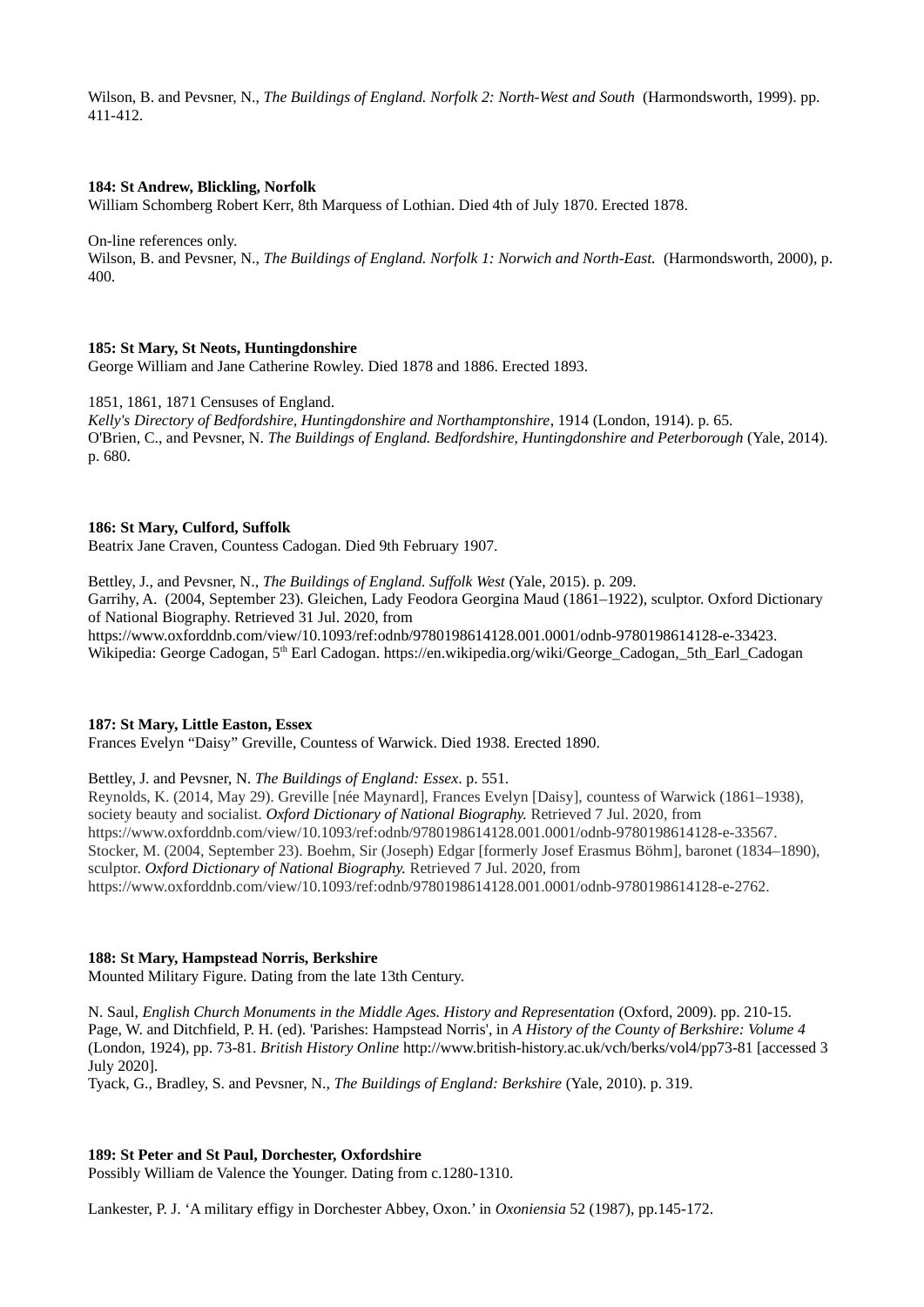Sherwood, J. and Pevsner, N., *The Buildings of England. Yorkshire: Oxfordshire* (Harmondsworth, 1996). p. 581.

## **190: St Nicholas, Asthall, Oxfordshire**

Lady Joan Cornwall. Erected c.1325.

Brooks, A., and Sherwood, J., *The Buildings of England. Oxfordshire: North and West* (Yale, 2017). pp. 91-92. Mair, K. 'The Cornwall Chapel of St Nicholas Church, Asthall' in *Oxoniensia*, Volume LXII (1997). pp. 241-268. Price, E. R., 'Two Effigies in the Churches of Asthall and Cogges in Oxfordshire' in *Oxoniensia*, Volume III (1938). pp. 103-110.

#### **191: St Mary, Higham Ferrers, Northamptonshire** Laurence St Maur. Died in 1337.

Bailey, B., Cherry, B. and Pevsner, N. *The Buildings of England. Northamptonshire* (Yale, 2013). p. 331. Urban, S. (ed.). *The Gentleman's Magazine* Volume CI, January – June 1831 (London, 1831). pp. 497-498. Ward, J. S. M. *Brasses* (Cambridge, 1912). p.32-4.

Notes:

This brass is one of only two surviving in Britain to show a plate-makers mark, stamped into the bottom right of the super-canopy

# **192: St Britius, Brize Norton, Oxfordshire**

John Daubeney. Died 25th of July 1346.

Badham, S., 'An enigmatic semi-effigial monument at Brize Norton (Oxfordshire)' in *Church Monuments*, Volume XXVI (2011). pp. 7-26. Brooks, A. and Sherwood, J., *The Buildings of England. Oxfordshire: North and West* (Yale, 2017), p. 583.

## **193: St Mary, Warkworth, Northamptonshire**

Sir John de Lyons. Died after 1346. Erected after 1350.

Bailey, B., Cherry, B. and Pevsner, N. *The Buildings of England. Northamptonshire* (Yale, 2013). pp. 639-640. Barker, G., *The History and Antiquities of the County of Northampton*, Volume I (London, 1822-1830) p. 739. Hewitt, M., *A Most Remarkable Family: A History of the Lyon Family from 1066 to 2014* (Warrington, 2014). p. 253. Rutherford-Edge, S., *The History of the Villages of Overthorpe and Warkworth in Northamptonshire* (no date). pp. 12, 13, 20.

## **194: St Thomas of Canterbury, Pucklechurch, Gloucestershire**

William and Eleanor de Cheltenham. Died 1371-74 and unknown. Erected 1340-60.

Badham, S., 'The de Cheltenham Chantry Chapel at Pucklechurch (Gloucestershire) and its Associated Effigies' in *Journal of the British Archaeological Association*, Volume 162 , Issue 1 (2009). pp. 125-145.

## **195: St Andrew, Cotterstock, Northamptonshire**

Canon Robert Wyntryngham. Died 4th of July 1420.

Bailey, B., Cherry, B. and Pevsner, N. The Buildings of England. Northamptonshire (Yale, 2013). p. 194. Gibbons, A. Early Lincoln Wills. (Lincoln, 1888). pp. 154-5.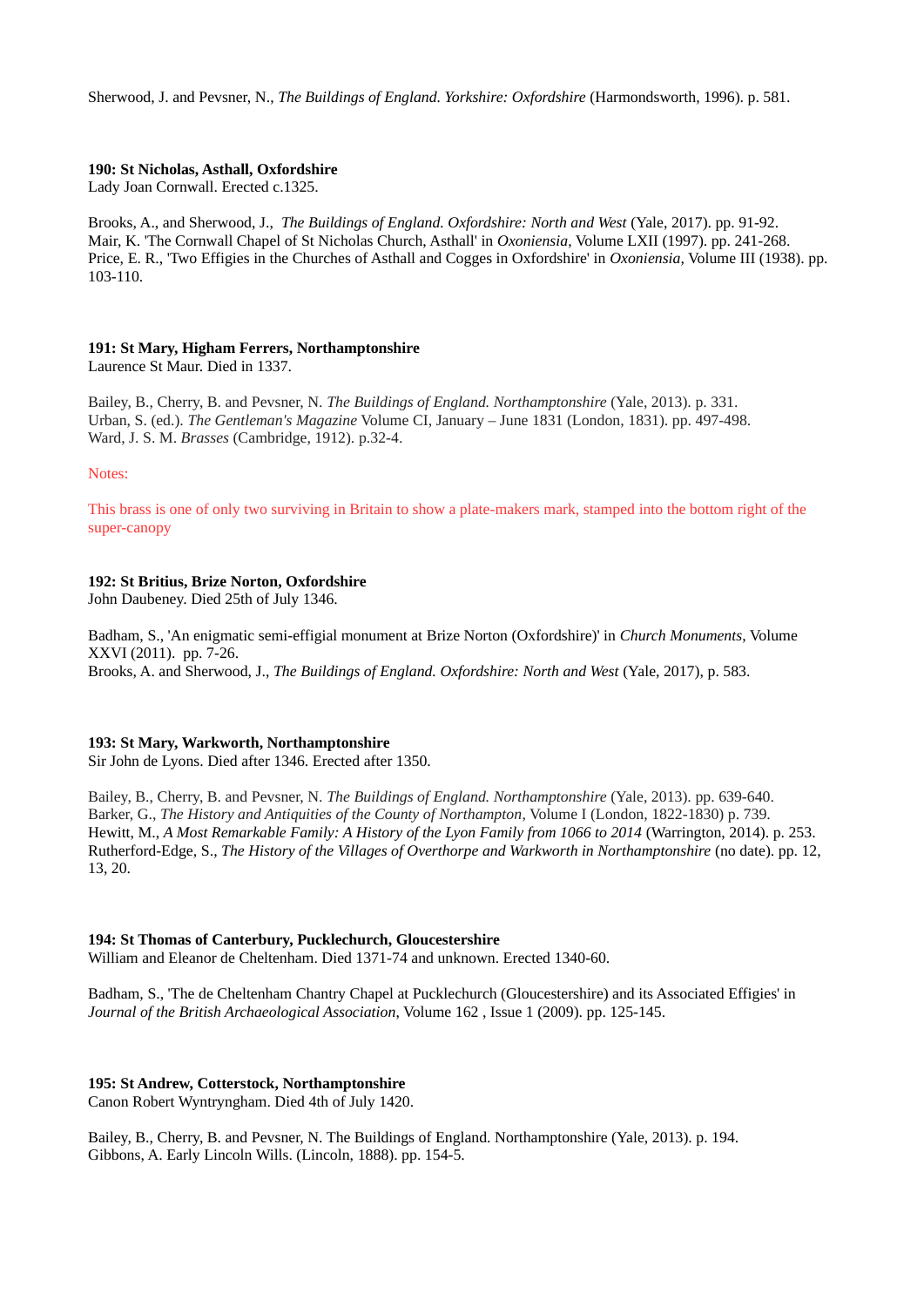### **196: All Saints, Yelvertoft, Northamptonshire**

John Dycson. Died March 1479.

Badham, S. 'A Monument at Yelvertoft (Northamptonshire) to John Dycson (d.1479) and its Context' in *Church Monuments Society Newsletter*, Volume 26 No 2, Spring 2011. pp. 18-21. Bailey, B., Cherry, B. and Pevsner, N. *The Buildings of England. Northamptonshire* (Yale, 2013). p. 694. Doubleday, A. (ed.). *Victoria County History of Northamptonshire* (London, 1902). p. 411.

## **197: St Michael, Thornton, Buckinghamshire**

Robert Ingylton. Died 17th of October 1473.

Milton Keynes Heritage website: http://www.mkheritage.org.uk/wdahs/Thornton/docs/ms1.html (accessed 2021/04/02) Milton Keynes Heritage website: http://www.mkheritage.org.uk/wdahs/Thornton/docs/newingleton.html (accessed 2021/04/02)

Rouse, E. C., 'Restoration of the Ingylton Tomb at Thornton, Bucks.' in *Transactions of the Monumental Brass Society*, Volume VIII, Part VII (1949). pp. 316-319.

Williamson, E. and Pevsner, N. *The Buildings of England. Buckinghamshire* (Harmondsworth, 1994). p. 696.

Notes:

Armiger Ecce pius Jacet Hic tellure Rob(er)t(us) Ingylton  $\cdot$  Domin(us) de Thorneton jur(e) patron(us) / In  $qui(n)$ to decimo · Moriens Octobr(is) ab orbe sSit sibi p(ro)picia · celi Regina · Maria Saluet eum (Christus)a · Matris amore Deus. a xpc [Hic jacet Robertus Ingilton Armiger, quondam Dominus de Thornton, ac ejusdem Ecclesiae patronus, qui quondam erat juris peritus, et totius virtutis amicus, hic eciam tres requiescunt Uxores, Margareta, Clemens, et Isabella, et obiit

Robertus isto xv ° Die mensis Octobris A.D. mill(es)imo cccc lxxii, quorum animabus p(ro)picietur Deus. Amen.] See, here lies a pious squire under the earth, Robert Ingleton, Lord of Thornton and rightly its patron. He died and

passed to heaven from this world on the fifteenth day of October, 1472. May Mary, Queen of heaven, be kindly to him, may Christ who is God save him for the love of his Mother. Here lies Robert Ingleton Esquire, once Lord of Thornton, who was once an expert in the Law, and a friend to all virtue. Here too lie three wives, Margaret, Clemency and Isabel; and Robert died on the 15th of October 1472; may God have mercy on their souls.

Date of death from the IPM is 17th of October 1473 and from the (now missing) tomb edge inscription  $15<sup>th</sup>$  of October 1472. I suspect the latter was probably a misreading. It originated from a source transcription made in the C18 or earlier that no longer exists.

As the History of Parliament draft entry explains, he was never Chancellor of the Exchequer – he was scheduled to be appointed on the expected death of the incumbent due to illness.

## **198: St Mary the Virgin, Ewelme, Oxfordshire**

Alice de la Pole, Duchess of Suffolk. Died 20th of May 1475.

Archer, R. Chaucer [married names Phelip, Montagu, de la Pole], Alice, duchess of Suffolk (c. 1404–1475), noblewoman. *Oxford Dictionary of National Biography*. Retrieved 9 Jul. 2021, from https://www.oxforddnb.com/view/10.1093/ref:odnb/9780198614128.001.0001/odnb-9780198614128-e-54434. Sherwood, J., and Pevsner, N., *The Buildings of England. Oxfordshire* (Harmondsworth, 1974). pp. 596-599.

## **199: St Andrew, Oddington, Oxfordshire**

Ralph Hamsterley. Died 2nd of August 1518.

Brodrick, G. C., *Memorials of Merton College* (Oxford, 1885). pp. 162, 240. Brooks, A. and Sherwood, J., *The Buildings of England. Oxfordshire: North and West* (Yale, 2017), p. 436. Gutch, J. (ed.), *The History and Antiquities of the Colleges and Halls in the University of Oxford: by Anthony Wood* (Oxford, 1786), pp. 26-27, 62.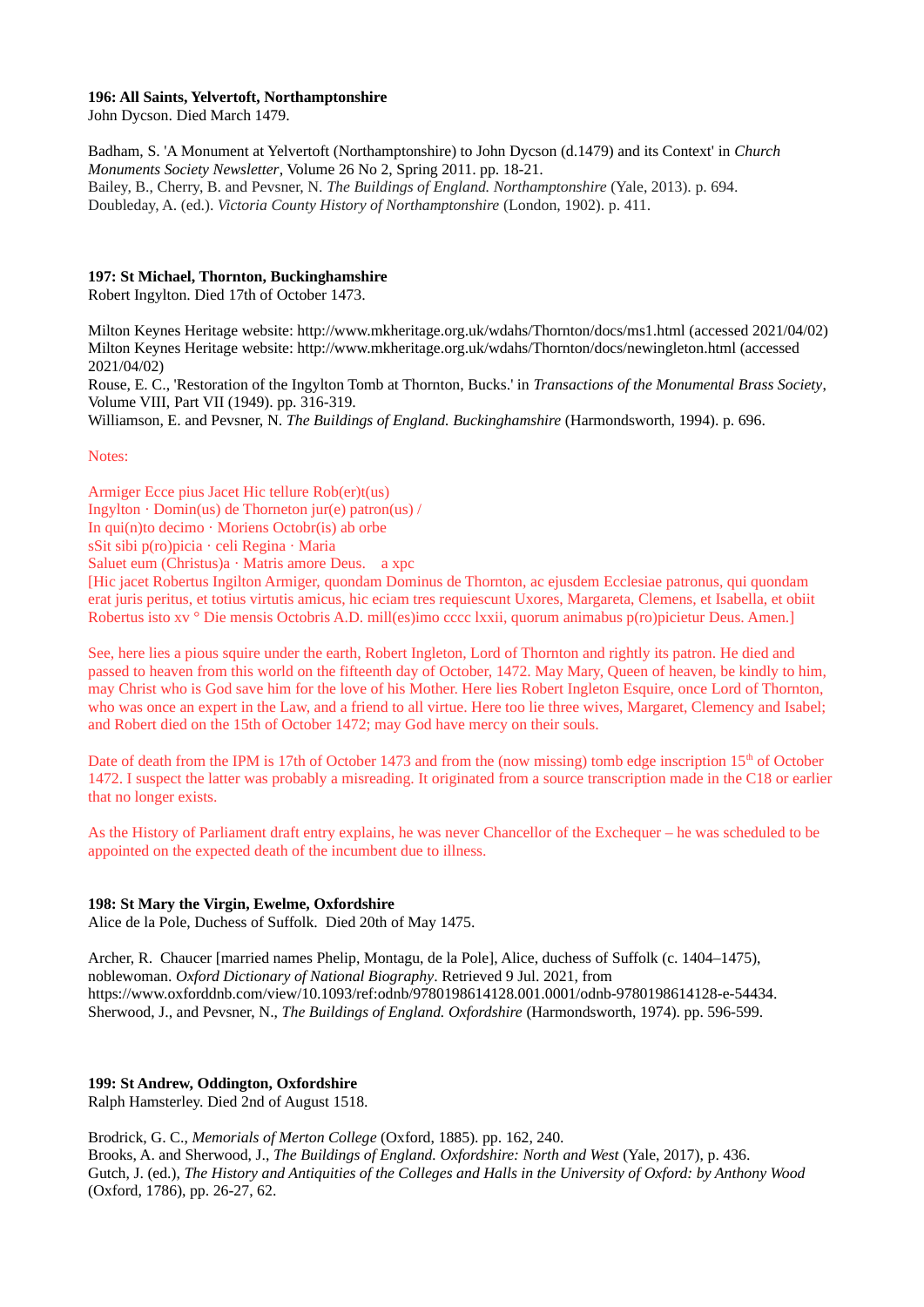Oosterwijk, S., 'Food for worms – food for thought' in *Church Monuments*, Volume XX 2005 (Church Monuments Society, 2005). pp. 56-57.

Torr, V. J. B., 'The Oddington shroud brass and its lost fellows' in *Transactions*, 7:5, 1938 (Monumental Brass Society, 1938). pp. 225-235.

## **200: St Mary, Fawsley, Northamptonshire**

Sir Richard and Lady Jane Knightley. Died 8th of December 1534 and after 1535.

Bailey, B., Cherry, B. and Pevsner, N. *The Buildings of England. Northamptonshire* (Yale, 2013). p. 270. Bayliss, J. 'Richard Parker The Alabasterman' in *Church Monuments,* 5, 1990 (Church Monuments Society, 1990). pp. 39-56. History of Parliament: KNIGHTLEY, Richard (by 1484-1538), of Upton and Fawsley, Northants. Knightley, Lady & Barron, O., 'The Knightleys of Fawsley' in *The Ancestor* Number II July 1902 (Westminster, 1902).

pp. 1-13.

Public Records Office, *List of Sheriffs for England and Wales* (New York, 1963). p. 93. Shaw, W. A., *The Knights of England* Volume II (London, 1906). p. 35.

## **201: St Mary, Cardington, Bedfordshire**

Sir William Gascoigne. Died Summer 1540

History of Parliament: GASCOIGNE, Sir William (by 1485-1540), of Cardington, Beds. O'Brien, C., and Pevsner, N., *The Buildings of England. Bedfordshire, Huntingdonshire and Peterborough* (Yale, 2014). pp 126-128.

## **202: All Saints, Bisham, Berkshire**

Sir Philip and Sir Thomas Hoby. Died May 1558 and 13th of July 1566.

Ashmole, E., *The Antiquities of Berkshire*, Volume II (London, 1719). pp. 464-469.

Bell, G. (2008, January 03). Hoby, Sir Philip (1504/5–1558), diplomat and administrator. *Oxford Dictionary of National Biography*. Retrieved 13 May. 2021, from

https://www.oxforddnb.com/view/10.1093/ref:odnb/9780198614128.001.0001/odnb-9780198614128-e-13413.

Kelly, L. (2004, September 23). Hoby, Sir Thomas (1530–1566), courtier and translator. *Oxford Dictionary of National Biography*. Retrieved 13 May. 2021, from

https://www.oxforddnb.com/view/10.1093/ref:odnb/9780198614128.001.0001/odnb-9780198614128-e-13414.

Tyack, G., Bradley, S. and Pevsner, N., *The Buildings of England. Yorkshire: Berkshire* (Yale, 2010), p. 169.

Whinney, M. *Sculpture in Britain 1530-1830* (Harmondsworth, 1988). p. 41.

White, A. 'A Biographical Dictionary of London Tomb Sculptors' in *The Walpole Society* Volume 61 (Walpole Society 1999). p. 137.

## **203: St Mary, Thame, Oxfordshire**

John Williams, 1st Baron Williams of Thame and Elizabeth, Lady Williams. Died 14th of October 1559 and 25th of October 1556.

Anonymous, *Some Account of Lord Williams of Thame* (Thame, 1873). pp. 19, 22.

Holmes, M. R., and Sitwell, H. D. W., *The English Regalia: Their History, Custody & Display* (HMSO, 1972). p.79. Jack, S. (2008, January 03). Williams, John, Baron Williams (c. 1500–1559), administrator. *Oxford Dictionary of National Biography*. Retrieved 11 May. 2021, from

https://www.oxforddnb.com/view/10.1093/ref:odnb/9780198614128.001.0001/odnb-9780198614128-e-29514. Lee, F. G., *The History, Description, and Antiquities of the Prebendal Church of the Blessed Virgin Mary of Thame* (London, 1883). pp. 103-104, 169-171, 480-482.

Sherwood, J. and Pevsner, N., *The Buildings of England. Oxfordshire* (Harmondsworth, 1974), p. 808. Will of Lord Williams: PROB 11/43/156.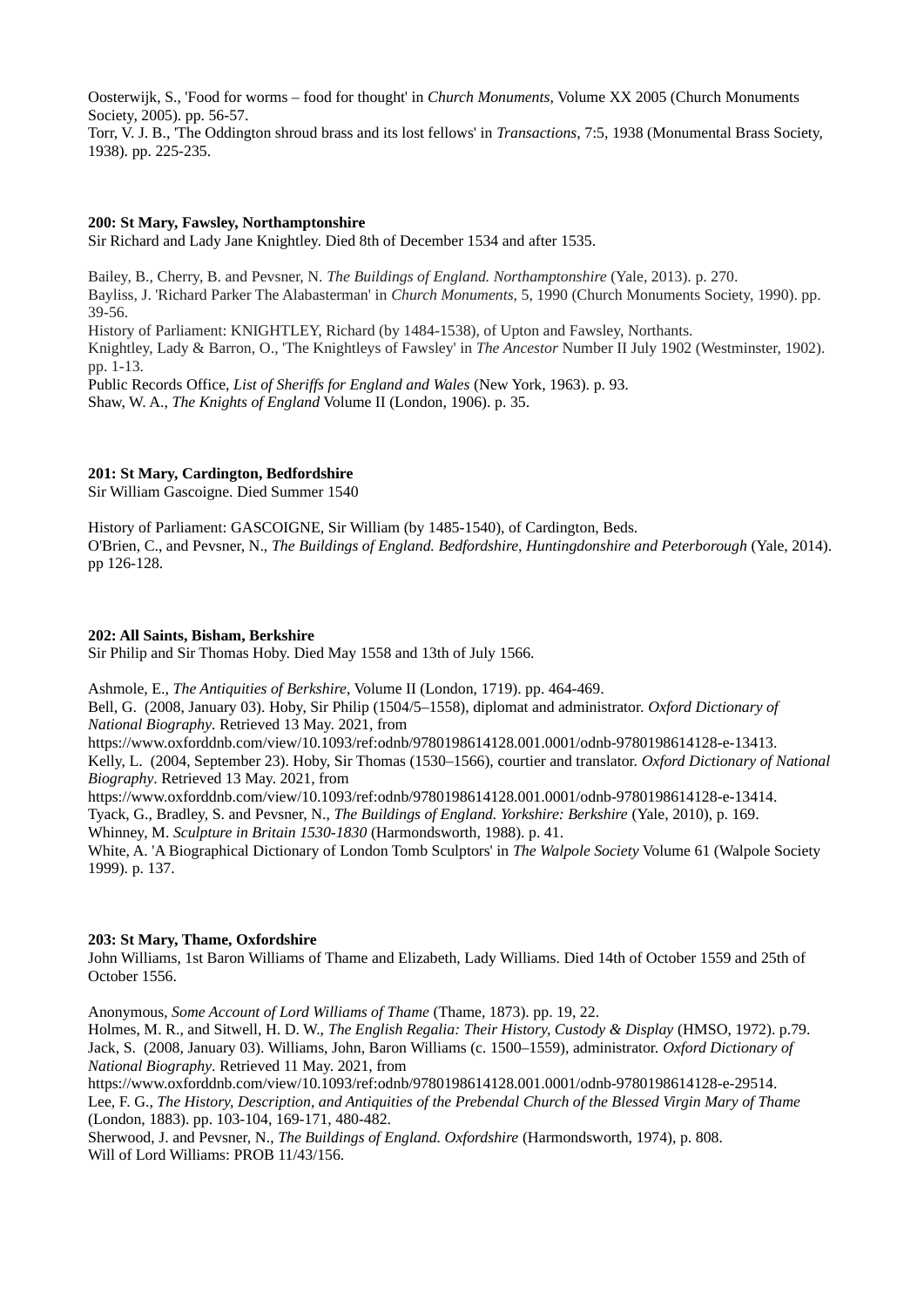### **204: All Saints, Turvey, Bedfordshire**

John Mordaunt, 1st Lord Mordaunt and Elizabeth, Lady Mordaunt. Died 18th of August 1562 and before 1562.

Knighton, C. (2008, January 03). Mordaunt, John, first Baron Mordaunt (c. 1480x85–1562), landowner and administrator. *Oxford Dictionary of National Biography*. Retrieved 5 May. 2021, from https://www.oxforddnb.com/view/10.1093/ref:odnb/9780198614128.001.0001/odnb-9780198614128-e-19166. O'Brien, C., and Pevsner, N., *The Buildings of England. Bedfordshire, Huntingdonshire and Peterborough* (Yale, 2014). pp 316-317.

Will of John Mordaunt: PROB 11/45/213.

## Notes:

The tomb was originally ascribed to "T. Kirby". Possibly a mistake for Thomas Thorpe who built Kirby Hall.

From the will:

*...and my boddie to be buried in the parrish churche of Turvey in the walle next above my fathers tombe. And I will that the boddie of the Ladie Elizabeth Mordaunt my late wief desseased be removed and taken upp and laid and buried againe on my right side … And I will that my executors and administrators within one year after my desseace shall prepare for me and the said ladie Elizabeth a … Tombe of marble with ii pictures of Alabaster th one for my selfe and the other for the saide ladie Elizabeth, both the saide pictures representing the state that God of his infinyte goodnes hath called me ...*

### **205: All Saints, Wing, Buckinghamshire**

Sir Robert and Dame Mary Dormer. Died 8th of June 1552 and 10th of February 1541/2.

History of Parliament: DORMER, Robert (1485/6-1552), of West Wycombe and Wing, Bucks. and London.

Nichols, J. G. (ed.), *The Diary of Henry Machyn* (London, 1848). pp. 22, 325.

Telephone conversation with Adam White.

Will of Sir Robert Dormer: PROB 11/35/330.

Williamson, E. and Pevsner, N. *The Buildings of England. Buckinghamshire* (Harmondsworth, 1994). pp. 751-752.

### Notes:

Here lieth buried Sr Robt Dormer of Winge in ye county of Buck Knight who Maried Jane Dought' of John Nudigat of Herfeld in ye County of Middx Esq'er and of Amphelyce his Wiff, Daughter & heir of John Nevell in Rolleston in ye Counti of Nottingam Esquir. wch Robt had issue by ye said Jane Sr William Dormer Knight, his sone & Heir. wc Sr Robt. died ye 8 day of July. Anno 1552 A second plate has an inscription to his daughter-in-law: Here lieth Dame Mary Dormer, Daugth of Sr Willm Sidney Knight. Firste Wyfe of Sr Willm Dormer Knight, who had Issue by her twoe Dowghters Jane the eldest dowghter maryed unto Dun Gomis Swaris de Figueria Duke de Feria &c in Spayne Anne ye secod dowght' maried to Sr Walter Hungerford Knight sone & heire of ye Lord Hugerford wc Mary Died ye xth of February 1541

## **206: All Saints, Braybrooke, Northamptonshire**

The Griffin Family. Erected c.1570.

Baildon, W. P. *Braybrooke: It's Castle, Manor and Lords* (Privately Published, 1923). p. 59. Bailey, B., Cherry, B. and Pevsner, N. The Buildings of England. Northamptonshire (Yale, 2013). p. 228. Metcalfe, W. C. *The Visitations of Northamptonshire made in 1564 and 1618-19* (London, 1887). pp.23-4. Nichols, J. The History and Antiquities of the County of Leicester Volume II Part II (London, 1800). Plate XCIX p. 589, pp. 588, 592.

Summerson, J. *The Unromantic Castle* (London 1990). p. 26.

## **207: St Mary, Adderbury, Oxfordshire**

Thomas and Mary More. Died 2nd of January 1586 and after 1586.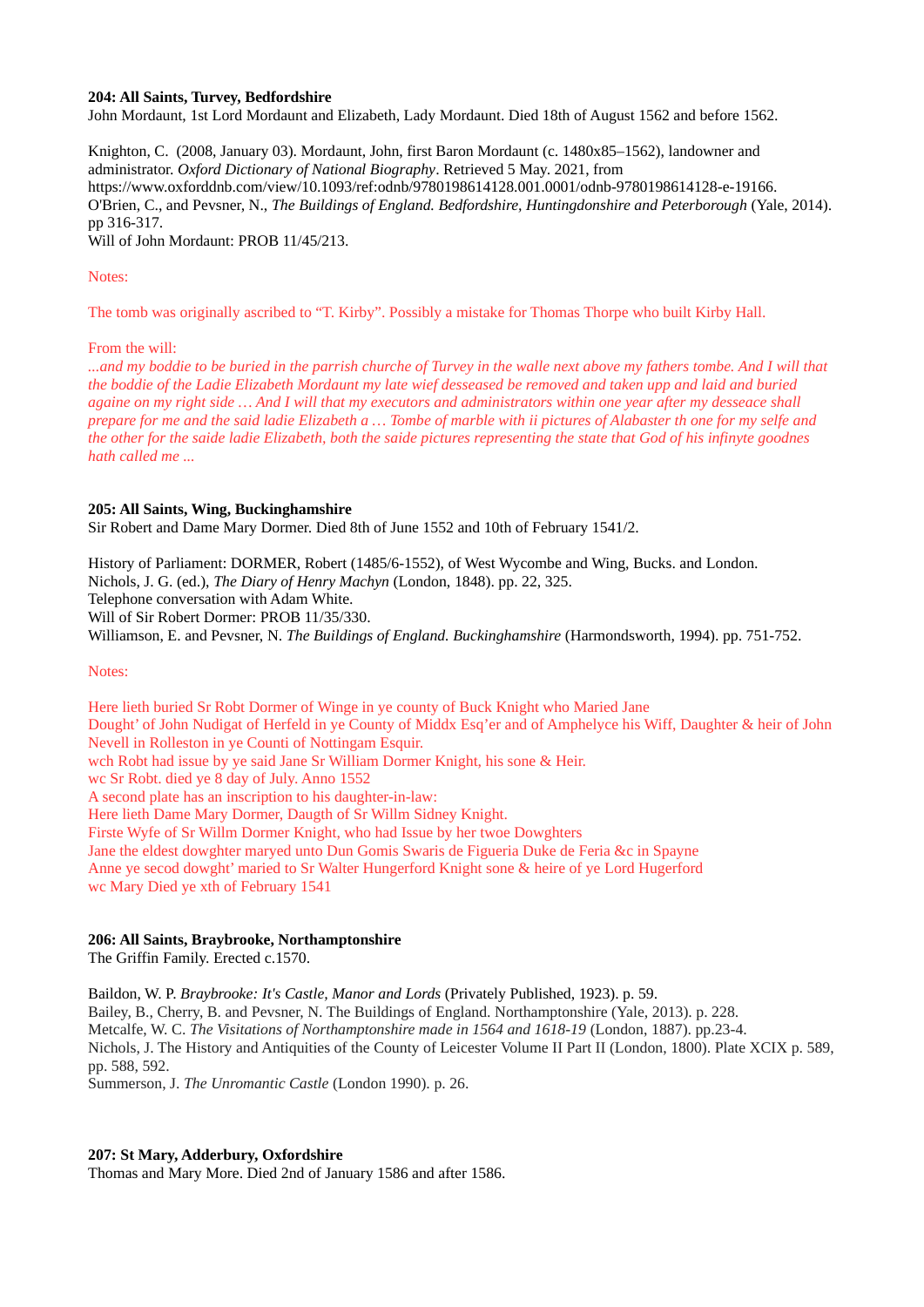Badham, S., 'A painted canvas funeral monument of 1615 in the Society of Antiquaries of London and its comparators' in *Church Monuments* (2009). pp. 89-111. Brooks, A. and Sherwood, J., *The Buildings of England. Oxfordshire: North and West* (Yale, 2017), p. 76. *Proceedings of the Society of Antiquaries of London*, Volume 20, Issue 1, June 1905 (1905). 221-222. *Transactions of the Bristol and Gloucestershire Archaeological Society*, Volume 52 (1930). pp. 62-63. Turner, W. H. (ed.). *The Visitations of the County of Oxford Taken in the Years 1566, 1574 and 1634* (London, 1871). pp. 196-197. Wikipedia: [https://en.wikipedia.org/wiki/Satires\\_\(Juvenal\)](https://en.wikipedia.org/wiki/Satires_(Juvenal) (Accessed 2021/04/12) Will of Anthony Bustard. PRO 11/76/2.

## Notes:

DATA SVNT IPSIS QUOQ[VE] FATA SEPVLCHRIS – The tombs themselves the fates obey OMNIS SCRIBITVR HORA TIBI – Every hour is scored against you VIVE PIVS MORIERE PIVS – Live righteously, die righteously QUASI MORITURUS VIVE – As we die we live MORE FLVENTIS AQUAE – Like flowing water

## **208: All Saints, Bisham, Berkshire**

Lady Margaret Hoby. Died 30th of November 1605.

Adam White: Telephone conversation 2021/04/23.

Knafla, L. (2008, January 03). Hoby, Sir Edward (1560–1617), politician and diplomat. *Oxford Dictionary of National Biography*. Retrieved 21 Apr. 2021, from

https://www.oxforddnb.com/view/10.1093/ref:odnb/9780198614128.001.0001/odnb-9780198614128-e-13410. Tyack, G., Bradley, S. and Pevsner, N., *The Buildings of England. Yorkshire: Berkshire* (Yale, 2010), p. 169.

### **209: St Etheldreda, Hatfield, Hertfordshire**

Robert Cecil, 1st Earl of Salisbury. Died 1612. Erected 1614-1618.

Bettley, J., Cherry, B., and Pevsner, N. *The Buildings of England. Hertfordshire* (Yale, 2019). p. 249. Croft, P. (2008, October 04). Cecil, Robert, first earl of Salisbury (1563–1612), politician and courtier. *Oxford Dictionary of National Biography*. Retrieved 10 May. 2021, from https://www.oxforddnb.com/view/10.1093/ref:odnb/9780198614128.001.0001/odnb-9780198614128-e-4980. White, A. 'A Biographical Dictionary of London Tomb Sculptors' in *The Walpole Society* Volume 61 (Walpole Society 1999). pp. 29-30, p. 34 n42.

## **210: St Mary, Easton Neston, Northamptonshire**

Sir George and Mary Fermor. Died 1st of December 1612 and 12th of October 1628.

Collins, A., and Brydges, E., *Collins's peerage of England*, vol. 4 (London, 1812), pp 202-3. Whinney, M., *Sculpture in Britain 1530-1830* (London 1988), p.63.

## **211: St Nicholas, Stanford-on-Avon, Northamptonshire**

Richard Cave. Died 26th of July 1606.

Bailey, B., Cherry, B. and Pevsner, N. The Buildings of England. Northamptonshire (Yale, 2013). p. 583. Bridges, J. *The History and Antiquities of Northamptonshire* Volume I (Oxford, 1791). p. 579. Collins, A. *The English Baronetage* (London, 1741). pp. 175-6.

## **212: St Leonard, Apethorpe, Northamptonshire**

Sir Anthony and Grace Mildmay. Died 1617 (2nd September 1617) and 1620 (July 22nd 1620). Erected 1621.

Bailey, B., Cherry, B. and Pevsner, N. *The Buildings of England. Northamptonshire* (Yale, 2013). p. 228.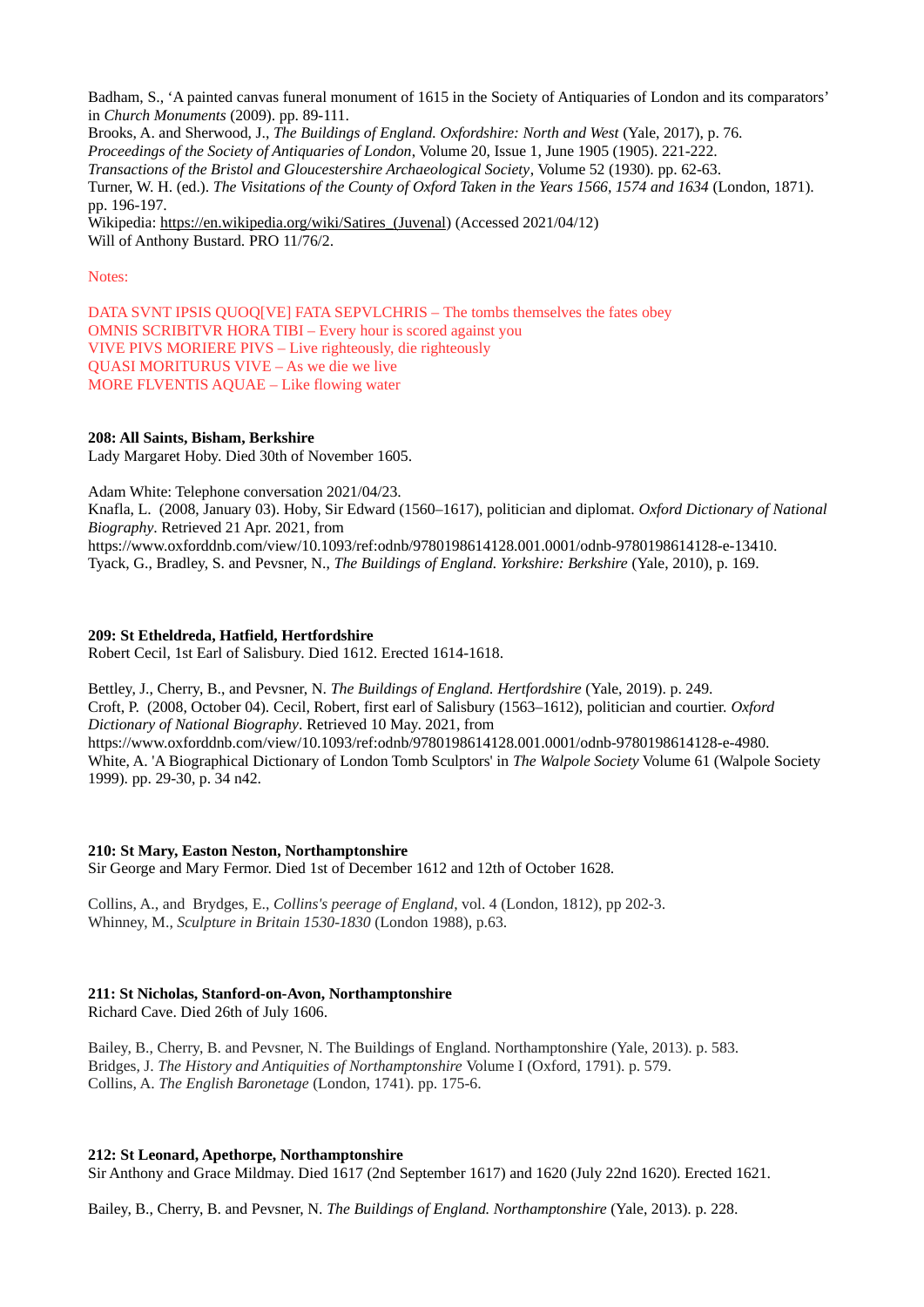Ford, L. (2008, January 03). Mildmay, Sir Walter (1520/21–1589), administrator and founder of Emmanuel College, Cambridge. Oxford Dictionary of National Biography. Retrieved 16 Aug. 2020, from https://www.oxforddnb.com/view/10.1093/ref:odnb/9780198614128.001.0001/odnb-9780198614128-e-18696 The History of Parliament: MILDMAY, Anthony (c.1549-1617), of Apethorpe, Northants. and London.

# **213: St Michael, Stowe-Nine-Churches, Northamptonshire**

Elizabeth Lady Carey. Died 24th of June 1630. Erected 1620.

Aubrey, J., Clark, A. (ed.), *Brief Lives*, Volume 1 (Oxford, 1898). p. 198. Bailey, B., Cherry, B. and Pevsner, N. *The Buildings of England. Northamptonshire* (Yale, 2013). p. 176. Baker, G., *The History and Antiquities of the County of Northampton*, Volume I (London, 1822-1830). pp. 447-448. Macnamara, F. N., *Memorials of the Danvers Family* (London, 1895). pp. 284-293. Spiers, W. L., 'The Note-book and Account Book of Nicholas Stone' in *Walpole Society*, Volume 7, 1918-1919 (Oxford, 1919). pp. 46-47, Plate IX.

# **214: St Peter, Buntingford, Hertfordshire**

Alexander Strange. Died 8th of December 1650.

Bettley, J., Cherry, B., and Pevsner, N. *The Buildings of England. Hertfordshire* (Yale, 2019). p. 161. Urwick, W., *Nonconformity in Herts*. (London, 1884). pp. 756-758.

Notes:

Translations:

I.M.T.D. Has placed this monument of love to Alexander Strange (son of Sir Jo. Or. Strange, LLD, and Master-in-Chancery), Bachelor of Sacred Theology, and formerly Student in St. Peter's College, Cambridge, vicar of Layston, who caused this chapel to be built at the cost of the pious.

Alexander, little of stature, but eminently great in strength and mind, he it was who built this temple for us.

## **215: All Saints, Barnwell, Northamptonshire**

Henry Montagu, Died 28th April 1625. Erected 1627.

Bailey, B., Cherry, B. and Pevsner, N. *The Buildings of England. Northamptonshire* (Yale, 2013). pp. 108-9. Philips, E., *The New World of Words: Or, Universal English Dictionary*. (London, 1720). Under "SC" for "scoop or scoopet".

Phillippy, P. 'Sidney Montagu and the Sacramental Sign: Memorial and Sacred Objects in Post-Reformation England' in *Journal of Medieval and Early Modern Studies*, Volume 44. pp. 549-583. Original manuscript in the church.

## Notes:

Several texts mention an orange being involved in the child's death (he dropped an orange which rolled into the moat and thus he drowned attempting to retrieve it). Indeed, there is a plastic orange thrust into the cup of the monument (which has been there since at least 2000). I was unable to find where this story originated but it is clearly wrong. The manuscript suggests he was playing unsupervised – the "scoopet" (a wooden shovel found with the body) being "supposed" as the reason for him entering the pond. It's fairly obvious that he found the scoopet and was playing with it, scooping water from the pond, when he fell in and drowned. The cup is clearly meant to be a baptismal cup, both by its design, the inscription on it, and the other references to water and baptism on the monument. It is not the "opening of a village pump" (Pevsner) nor a mounting point for a missing alabaster orange!

The plastic orange currently disfiguring the monument should be removed and disposed of in the nearest rubbish bin.

Attribution by Geoffrey Fisher (Pevsner), but incorrectly assigned to Dr. Adam White in Phillippy's article (which is, ahem, full of speculation and errors).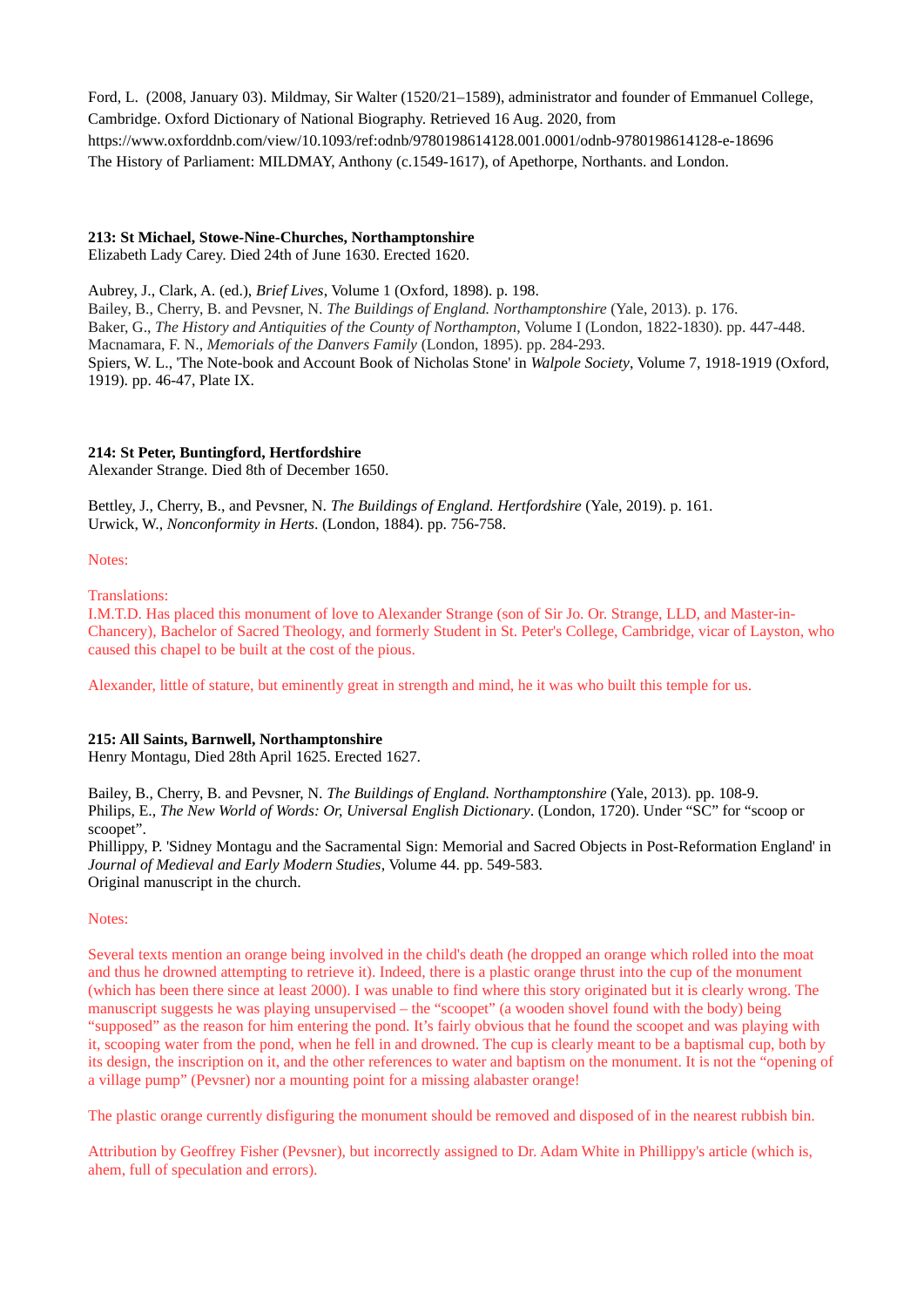### **216: St Mary, Meysey Hampton, Gloucestershire**

James, Edith, and Philip (Phelipe) Vaulx. Died 17th of March 1626/7, August 1617, Buried 5th of June 1631.

'Transactions in the Fairford District' in *Bristol and Gloucestershire Archaeological Society Transactions*, Volume XXII (Bristol, 1899). pp. 29-30.

Marshall, G. W., *The Visitation of Wiltshire 1623* (London, 1882). p. 17.

Marshall, M. L., *The Vaulx Family of England, Virginia, and Maryland* (Privately published on-line, 2012). pp. 10-16. Rudder, S., *A New History of Gloucestershire* (Cirencester, 1779). pp. 544-5.

Sherwood, G. (ed.), *The Pedigree Register* Volume II (London 1910-13). p. 154.

Staunton parish burial register.

Verey, David and Brooks, Alan, *The Buildings of England. Gloucestershire* (Harmondsworth, 1999), pp. 385-6. Were, F., 'Heraldry of the Summer Meeting' in *Bristol and Gloucestershire Archaeological Society Transactions*, Volume XXII (Bristol, 1899). pp. 139-140.

Will of James Voasse, Gentleman of Hampton Massey. PROB 11-152-150.

"Phelipe Horton the daughter of William Horton",  $25<sup>th</sup>$  of September 1596. Staunton, Worcs, parish baptism register. "Philip the son of James Vaux"  $18<sup>th</sup>$  of June 1623. Meysey Hampton register.

"Samuel Baynham m. Mrs Phillip Vaux Widdow", October 21<sup>st</sup> 1629. Cirencester, Glos., parish register.

## **217: St James, Chipping Campden, Gloucestershire**

Sir Baptist Hicks, Lord Campden. Died 18th of October 1629.

The History of Parliament: HICKS (HICKES), Sir Baptist, 1st Bt. (c.1551-1629), of Milk Street, London; Kensington, Mdx. and Chipping Campden, Glos.

Verey, David and Brooks, Alan, *The Buildings of England: Gloucestershire* (Yale, 1999), p. 232.

White, A. 'A Biographical Dictionary of London Tomb Sculptors' in *The Walpole Society* Volume 61 (Walpole Society 1999). pp 124-5.

#### **218: St Peter and St Paul, Easton Maudit, Northamptonshire**

Sir Henry and Mary Yelverton, Died 24th January 1629/30 and 6th May 1625.

Bailey, B., Cherry, B. and Pevsner, N. *The Buildings of England: Northamptonshire.* (Yale, 2013), p. 247-8. Gardiner, S., & Knafla, L. (2008, January 03). Yelverton, Sir Henry (1566–1630), judge and politician. *Oxford Dictionary of National Biography*. Retrieved 6 Nov. 2020, from

https://www.oxforddnb.com/view/10.1093/ref:odnb/9780198614128.001.0001/odnb-9780198614128-e-30214. The History of Parliament: YELVERTON, Henry (1566-1630), of Easton Maudit, Northants., Aldersgate Street and Gray's Inn, London.

White, A. 'A Biographical Dictionary of London Tomb Sculptors: Addenda and Corrigenda' in *The Walpole Society* Volume 71 (Walpole Society 2009). p. 333.

Wilson, J. 'The Authorship of the Fryer Monument at Harlton, Cambridgeshire, and the Yelverton Monument at Easton Maudit, Northamptonshire' in *The Burlington Magazine*, Dec., 2002, Vol. 144, No. 1197 (Dec., 2002). pp. 735-39

## **219: St Mary, Hambleden, Buckinghamshire**

Sir Cope and Dame Martha D'Oyley. Died 4th of August 1633 and buried 23rd of September 1618.

Foster, J. *Alumni Oxonienses 1500-1714* Volume I (Oxford, 1891). p. 421.

Hambleden parish register. 1618.

Kimber, E. and Johnson, R. *The Baronetage of England* Volume II (London, 1771). p. 337.

Lee, R. (Ed.), *The Visitations of the County of Oxford taken in the years 1566, 1574 and 1634* (London, 1871). p. 325. White, A. 'A Biographical Dictionary of London Tomb Sculptors c.1560-c.1660' in *The Walpole Society* Volume 61 (Walpole Society 1999). pp. 148, 150.

Will of Cope D'Oyley: PROB 11/164/532 (English), PROB 11/165/668 (Latin).

Williamson, E. and Pevsner, N. *The Buildings of England. Buckinghamshire* (Harmondsworth, 1994). p. 366.

Notes:

From the will (11/164/532 in English):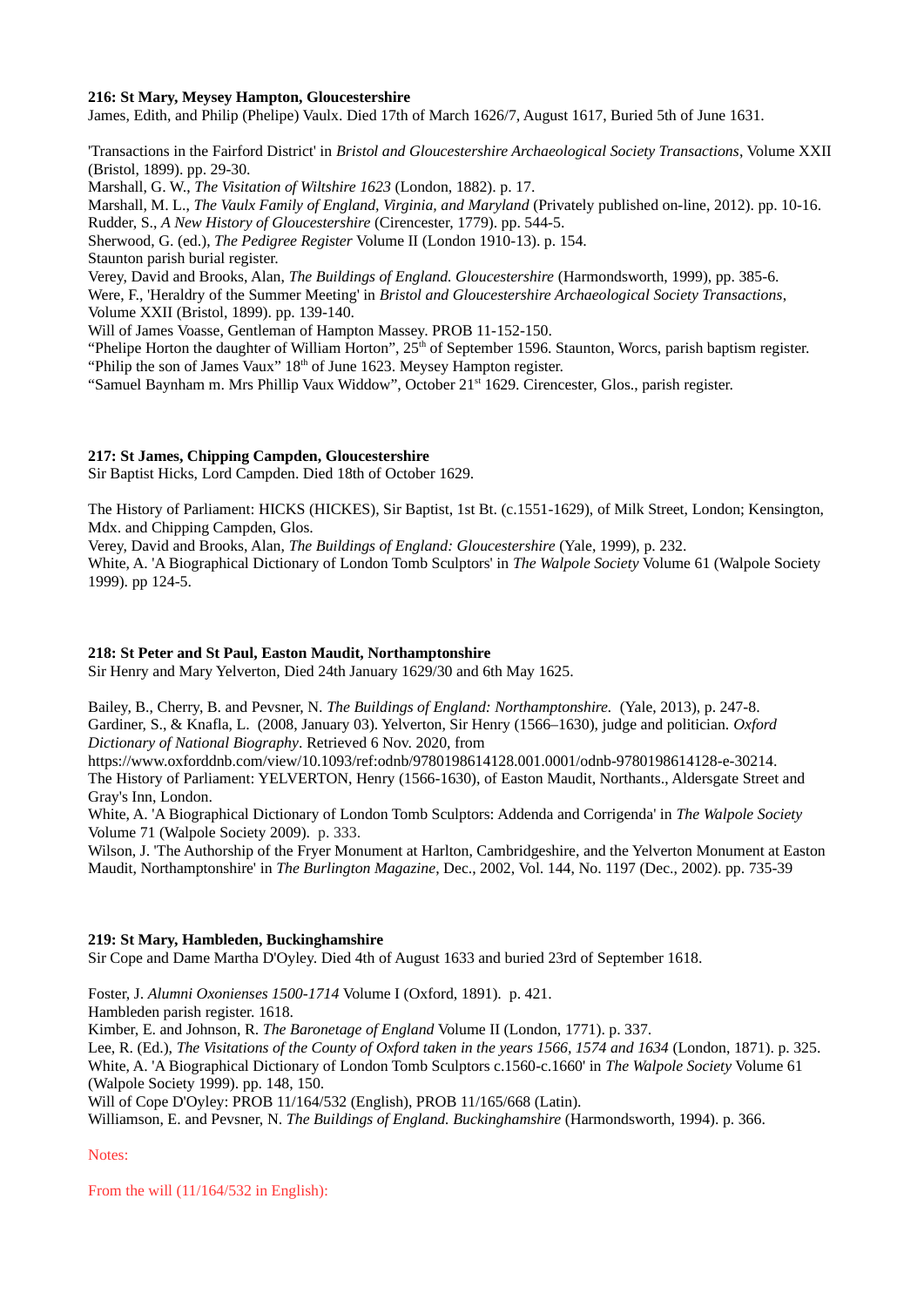ITEM I desire a small monument of such value as my said executors shall thinke fitt may bee sett upp for my selfe and my wife and tenn children in the parish church of Hambledon aforesaid in the ile there belonginge to my family.

# **220: St Mary, Hardmead, Buckinghamshire**

Francis Catesby. Died 3rd of November 1636.

Page, W. (ed). 'Parishes : Hardmead', in *A History of the County of Buckingham: Volume 4* (London, 1927), pp. 362- 366. *British History Online* http://www.british-history.ac.uk/vch/bucks/vol4/pp362-366 [accessed 8 July 2020]. Rylands, W. H. (ed.). *The Visitation of the County of Buckingham made in 1634* (London, 1909). p. 24. Williamson, E. and Pevsner, N. *The Buildings of England. Buckinghamshire* (Harmondsworth, 1994). p. 371.

Notes:

EPITAPHIUM IN MEMORIA MERANCISCI CATESBY AMIGERI QUI DECESSIT DIE 3 NOVEMBRIS ANO DOMINI 1636 HIC DEASHODIE QUAM PREGNANS NUMINE TEMPLUM CORPORIS IN TENUEM QUOD NUNC DEICITUR URNAM : EN JACET ADVITNAM PROPERANS SIMILISO SUPERBA : DUM PREMITURELAMMA, QUO PRONIOR ALTIUS ARCEM : AD CALVNINSTRUXIT : GRANDICOGNO MINE DIGNUS : SANCTIF ALICISTANTOSED NOMINA DESINIT VIRTUT ?? CREDITO QUEM PALMA CORONATIUS TITIAIUSTUM PATREM QUEM SACRA CREAVIT CONCIO MUSARUM TROIANO SANGUINE MATUMOVIS NESCIT VIXIT PATRIA SIC GLORIA GLORIA TRANSTI

## **221: St Mary, Marholm, Soke of Peterborough**

Edward Hunter alias Perry, Died October 9th 1646. Erected 1646-49.

Beaven, A. B. *The Aldermen of the City of London* Volume II (London, 1913). p. 180.

Cokayne, G. E. (ed.). *The Complete Peerage* Volume III (London, 1890). p. 380.

Crisp, F. A. (ed.). *Visitation of England and Wales* Volume II (Privately printed, 1915). p. 74.

McClean, J. and Heane, W. C. (eds.). *The Visitation of the County of Gloucester taken in the year 1623* (London, 1885). pp. 91-92.

O'Brien, C., and Pevsner, N. *The Buildings of England. Bedfordshire, Huntingdonshire and Peterborough.* (Yale, 2014). pp. 559.

White, A. 'A Biographical Dictionary of London Tomb Sculptors' in *The Walpole Society* Volume 61 (Walpole Society 1999). pp. 12-13.

## Notes:

*The Aldermen of the City of London* raises the doubt that Jane Perry was the daughter of the alderman and Sheriff of London, Hugh Hunter Perry, but gives no indication as to why. It's presumably because Jane married a merchant while her three sisters married baronets. However, she herself married the son of a baronet, so it doesn't seem unreasonable to think that she wasn't the daughter of Hugh Hunter Perry.

## **222: St Mary, Middle Claydon, Buckinghamshire**

The Verney Family. Died between 1642 and 1717. Erected 1653.

Stone, L., 'The Verney Tomb at Middle Claydon' in *Records of Buckinghamshire* Volume 16 Part 2 1954-5 (Buckinghamshire Archaeological Society, 1955). pp.66-82.

Whyman, S. (2009, May 21). Verney, Sir Edmund (1590–1642), courtier and politician. *Oxford Dictionary of National Biography*. Retrieved 19 Feb. 2021, from

https://www.oxforddnb.com/view/10.1093/ref:odnb/9780198614128.001.0001/odnb-9780198614128-e-28228.

Williamson, E. and Pevsner, N. *The Buildings of England. Buckinghamshire* (Harmondsworth, 1994). p. 476.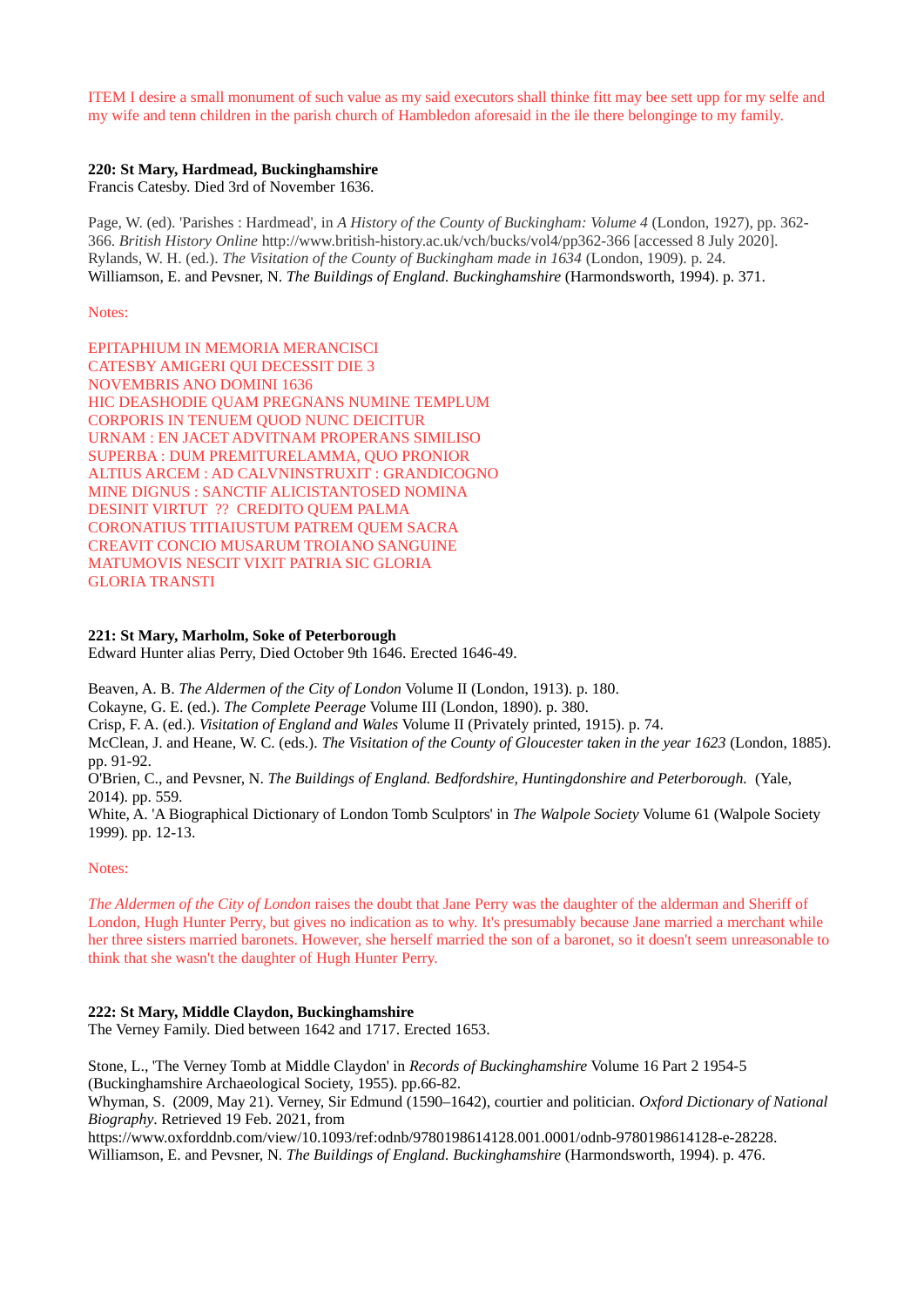## **223: St Mary, Great Brington, Northamptonshire**

Sir Edward Spencer. Died 16th of February 1656.

Alpha. 'The Old Houses of Brentfort' in the *Middlesex Independent*, 17th of January 1885, p. 4. Bailey, B., Cherry, B. and Pevsner, N. *The Buildings of England. Northamptonshire* (Yale, 2013). p. 296. Spiers, W. L. 'The Note-Book and Account Book of Nicholas Stone' in *The Walpole Society 1918-1919*, Volume 7 (Oxford University Press, 1919). p. 142.

Notes:

Idea from St Paul, Corinthians. "Put on the armour of light".

#### Translation of bottom inscription:

"Most dear wife, this monument himself as he described it living of honour and of love therefore to the deceased she erected"

## **224: St Mary, Gilston, Hertfordshire**

Sir John Gore. Died 3rd of November 1659.

'Parishes: Gilston', in A History of the County of Hertford: Volume 3, ed. William Page (London, 1912), pp. 319-323. British History Online http://www.british-history.ac.uk/vch/herts/vol3/pp319-323 [accessed 29 August 2020] Bettley, J., Cherry, B., and Pevsner, N. *The Buildings of England. Hertfordshire* (Yale, 2019), p. 559.

## **225: St Martin, Knebworth, Hertfordshire**

Lady Judith Strode. 9th of March 1662/3.

Bettley, J., Cherry, B., and Pevsner, N. *The Buildings of England. Hertfordshire* (Yale, 2019). p. 342. Knebworth parish burial register, 1663-4 (two separate entries for the daughter Judith). Knebworth parish marriage register, 1657. St Giles in the Field, London, parish baptisms register, 1662.

## **226: St Andrew, Sonning, Berkshire**

Sir Thomas Rich, 1st Baronet and Thomas Rich. Died 15th of October 1667 and 26th of February 1663.

Blacker, B. H. (ed.), *Gloucestershire Notes and Queries* Volume IV (London, 1890). pp. 648-650. History of Parliament: RICH, Thomas (c.1601-67), of Sonning, Berks. Man, J., *The History and Antiquities, Ancient and Modern, of the Borough of Reading in the County of Berkshire* (Reading, 1816). pp. 205-207.

Pearson, H., *Memorials of the Church and Parish of Sonning* (Reading, 1890). pp. 30-31.

Register. Baptisms at St John the Baptist, Gloucester.

Tyack, G., Bradley, S. and Pevsner, N., *The Buildings of England. Yorkshire. Berkshire* (Yale, 2010). pp. 519-520. Will of Sir Thomas Rich: PROB 11/325/39.

# **227: St Bartholomew, Brightwell Baldwin, Oxfordshire**

The Stone Family. Died 1640-1739. Erected c.1670-1680.

"Parishes: Great Stukeley." *A History of the County of Huntingdon*: Volume 2. Eds. William Page, Granville Proby, and S Inskip Ladds. London: Victoria County History, 1932. 230-234. British History Online. Web. 14 February 2021. <http://www.british-history.ac.uk/vch/hunts/vol2/pp230-234>.

'Brightwell Baldwin', in *A History of the County of Oxford*: Volume 18, ed. Simon Townley (Woodbridge, Suffolk, 2016), pp. 89-121. British History Online http://www.british-history.ac.uk/vch/oxon/vol18/pp89-121 [accessed 25 March 2022].

Baker, J. H., *The Order of Serjeants at Law* (1984). pp. 187, 376.

Burke, B. and Burke, J. B., *History of the Landed Gentry of Great Britain and Ireland* Volume II (London, 1846). p. 1310.

History of Parliament: STONE, John (c.1627-1704), of Brightwell Baldwin, Oxon.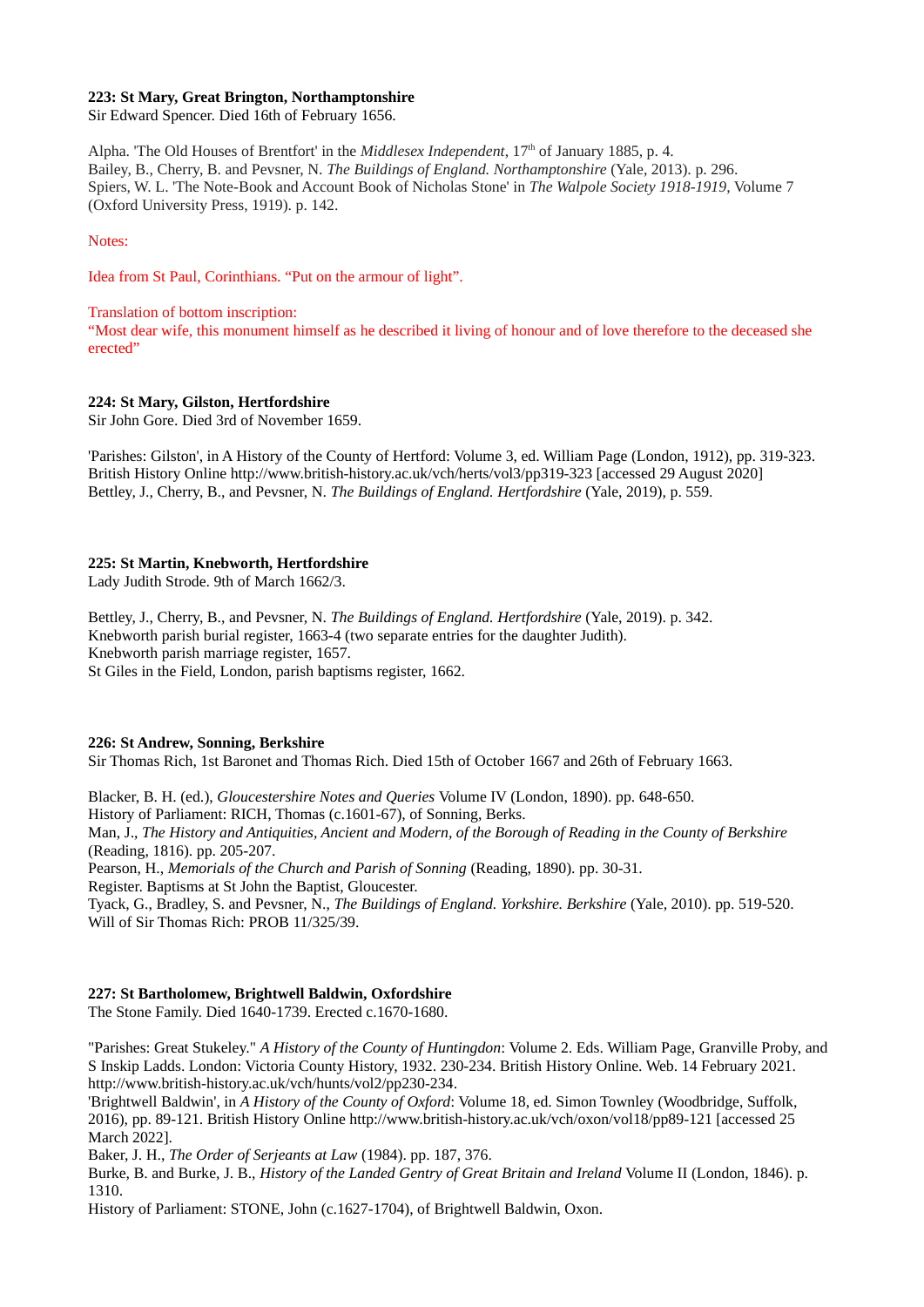Shaw, W. A., *The Knights of England*, Volume II (London, 1906). p. 212. Sherwood, J., and Pevsner, N., *The Buildings of England. Oxfordshire* (Harmondsworth, 1974). p. 484.

## **228: St Peter, East Carlton, Northamptonshire**

Sir Geoffrey and Lady Margaret Palmer. Died 5th of May 1670 and 16th of May 1655. Erected 1660-1.

Bailey, B., Cherry, B. and Pevsner, N. The Buildings of England. Northamptonshire (Yale, 2013). p. 244. Collins, A., *The English Baronetage*, Volume III, Part I (London, 1741). pp. 19-21. Knafla, L. (2008, January 03). Palmer, Sir Geoffrey, first baronet (1598–1670), lawyer and politician. *Oxford Dictionary of National Biography*. Retrieved 13 Feb. 2021, from <https://www.oxforddnb.com/view/10.1093/ref:odnb/9780198614128.001.0001/odnb-9780198614128-e-21182>. White, A. 'A Biographical Dictionary of London Tomb Sculptors' in *The Walpole Society* Volume 61 (Walpole Society 1999). pp. 98-99, 103 n115, n116. Will of Geoffrey Palmer: PROB 11/333/109.

#### Notes:

White, BDLTS gives the spelling of his first name as "Jeffrey", the same as on a memorial to his son (Note 116, page 103). His will (PROB 11/333/109) spells it "Geffrey" and so I have used the modern spelling of that form here.

### **229: St Mary, Therfield, Hertfordshire**

Ann Turner. Died 28th of January 1677/8.

Bettley, J., Cherry, B., and Pevsner, N. *The Buildings of England. Hertfordshire* (Yale, 2019), p. 559. Hopkins, P. (2006, May 25). Turner, Francis (1637–1700), bishop of Ely, nonjuror, and Jacobite conspirator. *Oxford Dictionary of National Biography*. Retrieved 28 Jan. 2021, from https://www.oxforddnb.com/view/10.1093/ref:odnb/9780198614128.001.0001/odnb-9780198614128-e-27849. Newham, C. 'The Turner Monument at Therfield Church (Hertfordshire)' in *Church Monuments* Volume XXVII 2012. pp. 82-9.

## **230: St Bartholomew, Yarnton, Oxfordshire**

Sir Thomas Spencer, 3rd Baronet. Died 6th of March 1684/5. Completed after 1695.

A P Baggs, W J Blair, Eleanor Chance, Christina Colvin, Janet Cooper, C J Day, Nesta Selwyn and S C Townley, 'Yarnton: Church', in *A History of the County of Oxford*: Volume 12, Wootton Hundred (South) Including Woodstock, ed. Alan Crossley and C R Elrington (London, 1990), pp. 475-478, 484-487. British History Online http://www.britishhistory.ac.uk/vch/oxon/vol12/pp484-487 [accessed 11 February 2021].

Brooks, A. and Sherwood, J., *The Buildings of England. Oxfordshire: North and West* (Yale, 2017), p. 583. History of Parliament: SPENCER, Sir Thomas, 3rd Bt. (1639-85), of Yarnton, Oxon.

## **231: St Mary, Swinbrook, Oxfordshire**

The Fettiplace Family. Erected 1686.

Berkshire Baptisms (Childrey): John son of Edmund Fettiplace, 23rd May 1583. (via Find My Past) Brooks, A., Sherwood, J. and Pevsner, N., *The Buildings of England. Oxfordshire: North and West* (Yale, 2017), p. 513. Cole, J. C. 'The Painting or Staining of Marble as Practised by William Byrd of Oxford and Others' in *Oxoniesia*, vol. XVIII (1952), pp. 193-99.

Cole, J. C. 'William Byrd, Stonecutter and Mason' in *Oxoniensia*, vol. XIV (1949), pp. 63-74. Family tree: [http://www.tudorplace.com.ar/FETTIPLACE.htm#Edmund%20FETTIPLACE%20\(Sir\)1](http://www.tudorplace.com.ar/FETTIPLACE.htm#Edmund%20FETTIPLACE%20(Sir)1) The History of Parliament. *FETTIPLACE, John (1583-1658), of Swinbrook, Oxon. and Childrey, Berks.*

## **232: Great St Mary, Sawbridgeworth, Hertfordshire**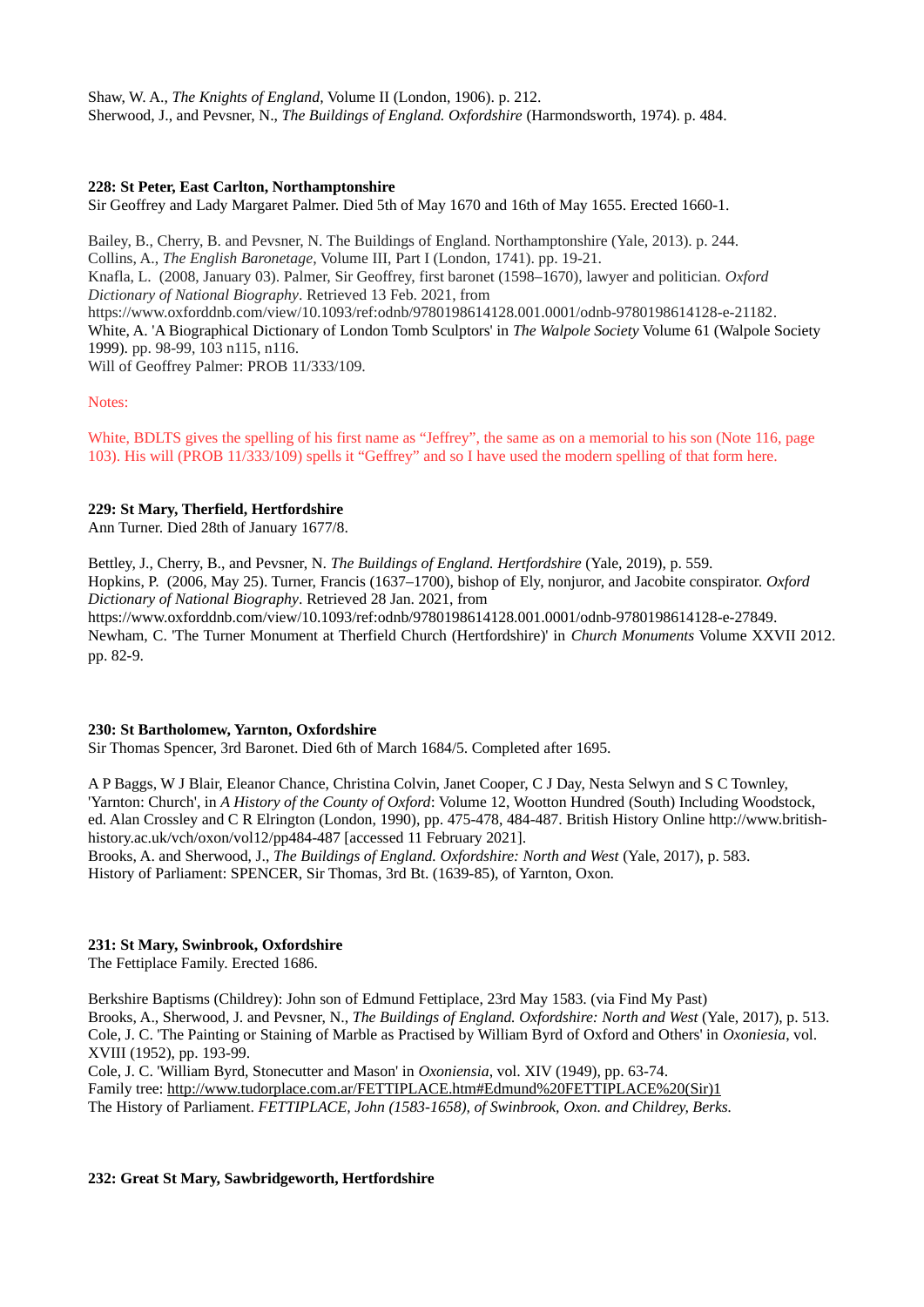George Hewett, 1st Viscount Hewyt of Goran. Died 1st of December 1689.

Bettley, J., Cherry, B., and Pevsner, N. *The Buildings of England. Hertfordshire* (Yale, 2019). p. 518. Chaucey, H., *The Historic Antiquities of Hertfordshire*, Volume I (Bishops Stortford, 1826). pp. 347, 363. Clutterbuck, R., *The History and Antiquities of the County of Hertford*, Volume II (London, 1821). p. 202. Parish church website: http://www.sawbridgeworthchurch.com/museum.htm

### **233: St Martin, Knebworth, Hertfordshire**

Lytton Lytton. Died Late April 1710.

Bettley, J., Cherry, B., and Pevsner, N. *The Buildings of England. Hertfordshire* (Yale, 2019). p. 342. Clutterbuck, R., *The History and Antiquities of the County of Hertford*, Volume II (London, 1821). p. 376. Welsh marriage transcripts. Nannerch, Flintshire. Page 14. Will of Sir William Lytton: PROB 11-480-244.

#### Notes:

From the will of Sir William Strode:

...and Lytton Strode Esq son of my nephew Sir George Strode Executors of my Last Will and Testament the said Lytton Strode altering his surname from Strode to Lytton and for the future shall write in and sett his surname Lytton to all deeds writings and evidences that shall be by him signed and sealed And in case the said Lytton Strode shall not alter his surname from Strode to Lytton as is by my desire then my mind and will is that the Executorship by me to him hereby appointed shall wholy cease and be void as if he never had been named one of the executors of this my will And I do appoint the said George Strode Guardian to the Said Lytton Strode during his minority.

### **234: St Mary, Aspenden, Hertfordshire**

Ralph and William Freman. Died 16th March 1634/5 and 23rd of August 1623. Erected 1702.

Bettley, J., Cherry, B., and Pevsner, N. *The Buildings of England. Hertfordshire* (Yale, 2019), p. 93. Chauncey, H. The Historical Antiquities of Hertfordshire Volume I (London, 1826). p. 250. McGee, C. E. '"Strangest consequence from remotest cause": The Second Performance of "The Triumph of Peace"' in *Medieval & Renaissance Drama in England* , 1991, Vol. 5 (1991), pp. 309-342 Page, W. (ed.). Victoria County History. *A History of Hertfordshire* Volume 4. pp. 17, 24. Power, D. 'Cancer of the Tongue: Abstract of the Bradley Lecture' in *British Medical Journal*, Jan. 11, 1919. p. 37. Will of William Freeman, Hertfordshire Record Office, D/EB2067B/F22.

#### Notes:

#### Translation:

Ralph Freman, who died in the year of his mayoralty of the City of London, 1634, aged 74. By his wife, Joan Crowch, he left an only daughter and heir, Jane, married to George Sondes, K.C.B., afterwards Earl Feversham.

William Freman, who with his brother Ralph was chosen Sheriff of London, died 1623, aged 68. By his wife Elizabeth, sister of the above Joan Crowch, he left three children, Ralph, Joan, and Elizabeth, who married with the knightly families of Hewyt, Soame, and Luke.

The two brothers united by nature and marriage, one in business as in mind, who when living had but one house, so in death were laid in one tomb. His body, originally buried in St. Michael's Church, Cornhill, was removed after the great fire to this place in 1702

<http://www.layston-church.org.uk/FH%20Website/ind52.html>

## **235: St Mary, Titchmarsh, Northamptonshire**

Reverend Theophilus Pickering. Died 20th March 1710/11. Erected 1711.

Bailey, B., Cherry, B. and Pevsner, N. The Buildings of England. Northamptonshire (Yale, 2013). pp. 96, 109, 152, 155- 6, 618-9.

Clayton, E. C. *English Female Artists*, Volume I (London, 1876). p. 39.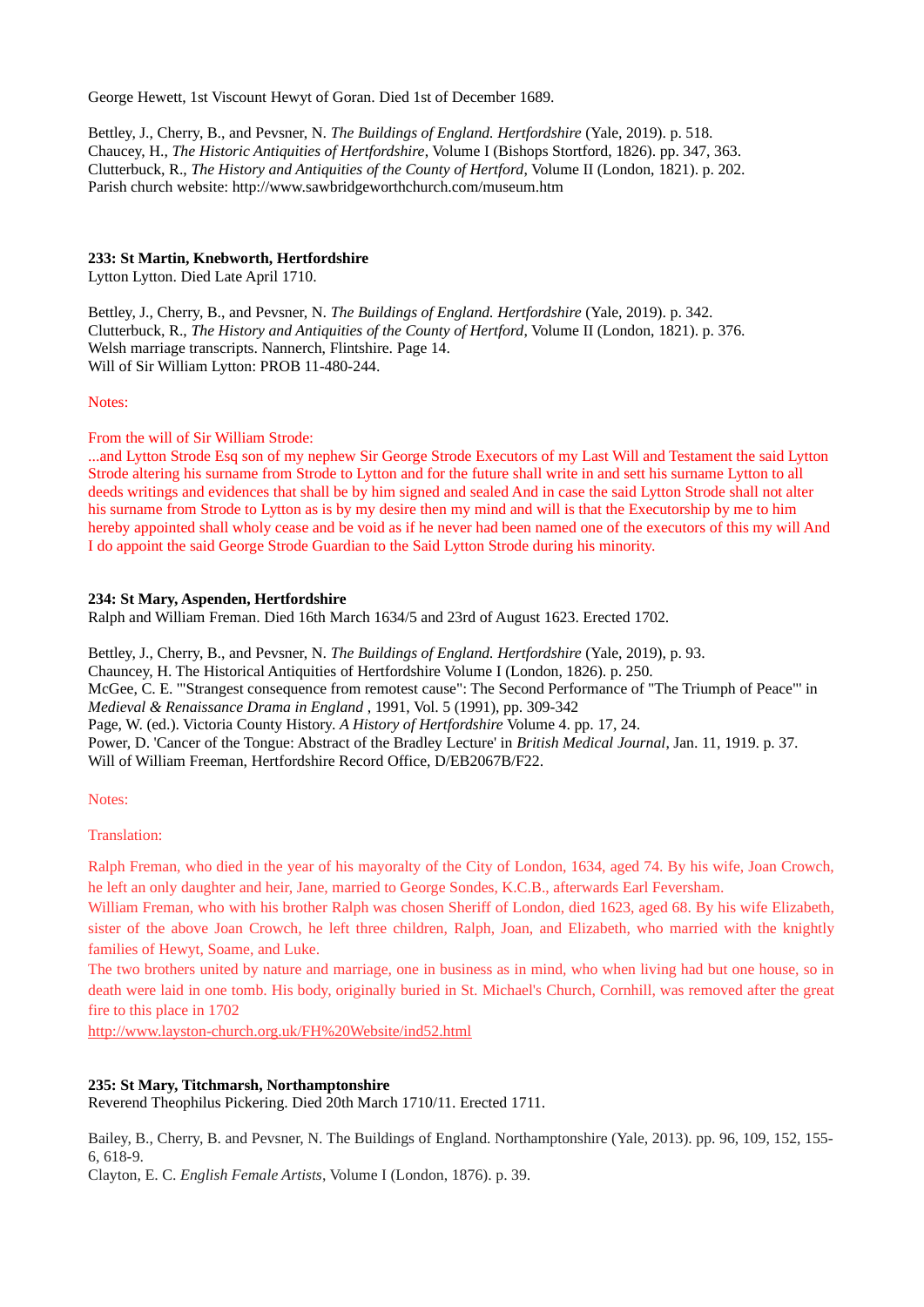Knighton, C. (2008, May 24). Creed, John (d. 1701), naval administrator clerk. Oxford Dictionary of National Biography. Retrieved 14 Aug. 2020, from https://www.oxforddnb.com/view/10.1093/ref:odnb/9780198614128.001.0001/odnb-9780198614128-e-6665.

# **236: St Rumbald, Stoke Doyle, Northamptonshire**

Edward Ward. Died 12th of July 1714. Erected 1723.

Bailey, B., Cherry, B. and Pevsner, N. *The Buildings of England. Northamptonshire* (Yale, 2013). p. 595. Menefee, S., & Handley, S. (2008, January 03). Ward, Sir Edward (1638–1714), lawyer and judge. *Oxford Dictionary of National Biography*. Retrieved 13 Apr. 2021, from https://www.oxforddnb.com/view/10.1093/ref:odnb/9780198614128.001.0001/odnb-9780198614128-e-28681. Roscoe, I., Hardy, E., and Sullivan, M. G. (eds.), *A Biographical Dictionary of Sculptors in Britain 1660-1851* (Yale, 2009). pp. 1076-1091.

# **237: St Mary, North Mymms, Hertfordshire**

John Somers, Baron Somers of Evesham. Died 20th of April 1716.

Bettley, J., Cherry, B., and Pevsner, N. *The Buildings of England. Hertfordshire* (Yale, 2019). p. 559. Handley, S. (2008, May 24). Somers, John, Baron Somers (1651–1716), lawyer and politician. *Oxford Dictionary of National Biography*. Retrieved 28 Apr. 2021, from https://www.oxforddnb.com/view/10.1093/ref:odnb/9780198614128.001.0001/odnb-9780198614128-e-26002.

# **238: All Saints, Pusey, Berkshire**

Jane and John Allen Pusey. Died 10th of January 1742/3 and 14th of November 1753.

Cockayne, G. E. (ed.). *The Complete Baronetage* Volume V (Exeter, 1906). p. 18. Craske, M. J. *The London trade in monumental sculpture and the development of imagery of the family in funerary monuments of the period 1720-1760* (Doctoral thesis, 1992). pp. 292-4. <https://core.ac.uk/reader/30695800> (accessed: 2020-07-30)

Tyack, G., Bradley, S. and Pevsner, N., *The Buildings of England. Yorkshire. Berkshire* (Yale, 2010). p. 432.

## **239: St Mary Magdalene, Sherborne, Gloucestershire**

James Lenox and Jane Dutton. Died 6th of September 1776 and 29th of May 1776. Erected 1791.

Burke, J., and Burke, B, *A Genealogical and Heraldic Dictionary of the Landed Gentry of Great Britain and Ireland* Volume II (London, 1847). p. 915.

Burke, J., and Burke, B. *Genealogical and Heraldic History of the Peerage, Baronetage and Knightage* (London, 1949). p. 1827.

Cokayne, G. E. (ed.). *The Complete Peerage* Volume VII (London & Exeter, 1896). p. 130.

Verey, D. and Brooks, A., *The Buildings of England. Gloucestershire* (Yale, 1999). p. 602.

## **240: St Edmund, Warkton, Northamptonshire**

John, Duke of Montagu and Mary, Duchess of Montagu. Died 6th of July 1749 and 14th of May 1751. Erected 1754.

Bailey, B., Cherry, B. and Pevsner, N. *The Buildings of England. Northamptonshire* (Yale, 2013). p. 637. Lindley, P., 'Peter Mathias Van Gelder's monument to Mary, 3rd Duchess of Montagu, in St Edmund's, Warkton, Northamptonshire' in *The Burlington Magazine*, April 2013, Vol. 155, No. 1321. pp. 220-229.

Lindley, P., 'Roubiliac's Monument for the Second Duke and Duchess of Montagu and the Building of the New Chancel at Warkton in Northamptonshire' in *The Walpole Society*, 2014, Vol. 76 (The Walpole Society, 2014), pp. 237-288. Margaret Whinney, *Sculpture in Britain 1530-1830* (London 1988), p.207.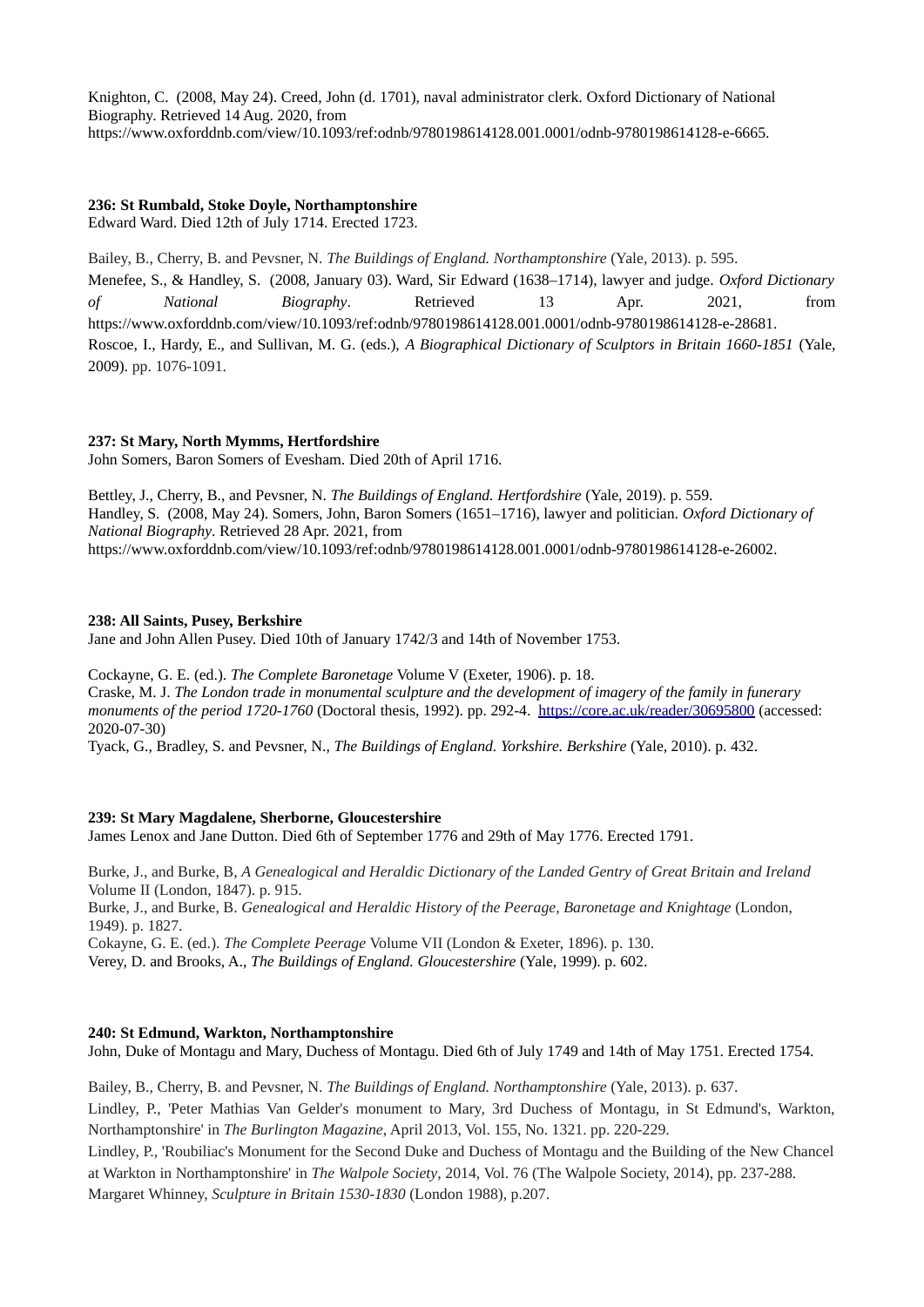Marlborough, S. J. C., *Private correspondence of Sarah, Duchess of Marlborough: illustrative of the court and times of Queen Anne ; with her sketches and opinions of her contemporaries, and the select correspondence of her husband, John, Duke of Marlborough*. (London, 1838). pp. 195-6.

Murdoch, T., 'Roubiliac as an Architect? The Bill for the Warkton Monuments' in *The Burlington Magazine*, January 1980, Vol. 122, No. 922, pp. 40-46.

### **241: St Michael & All Angels, Great Badminton, Gloucestershire**

The Somerset Family. Erected 1754.

Carter, P. (2014, September 25). Somerset, Henry, second duke of Beaufort (1684–1714), politician. *Oxford Dictionary of National Biography*. Retrieved 16 Jan. 2021, from https://www.oxforddnb.com/view/10.1093/ref:odnb/9780198614128.001.0001/odnb-9780198614128-e-26010. Verey, David and Brooks, Alan, *The Buildings of England: Gloucestershire* (Yale, 1999), p. 386.

## **242: St Mary, Southwick, Northamptonshire**

George Lynn. Died 1758 (6th May 1758). Erected 1759.

Bailey, B., Cherry, B. and Pevsner, N. The Buildings of England. Northamptonshire (Yale, 2013). p. 575.

Clerke, A., & McConnell, A. (2004, September 23). Lynn, George, the elder (1676–1742), astronomer and antiquary. *Oxford Dictionary of National Biography*. Retrieved 16 Aug. 2020, from

https://www.oxforddnb.com/view/10.1093/ref:odnb/9780198614128.001.0001/odnb-9780198614128-e-17267.

Roscoe, I., Hardy, E., and Sullivan, M. G. (eds.), *A Biographical Dictionary of Sculptors in Britain 1660-1851* (Yale, 2009). pp. 1062-1069.

## **243: St Peter and St Paul, Kings Sutton, Northamptonshire**

Thomas Langton Freke. Died 4th of November 1769.

Bailey, B., Cherry, B. and Pevsner, N. *The Buildings of England. Northamptonshire* (Yale, 2013). p. 369. Burnage, S., *The Works of John Bacon RA (1769-1799)* (PhD Thesis, University of York, 2007). pp. 154-157. History of Parliament: WILLES, John (?1721-84), of Astrop, Northants. Roscoe, I., Hardy, E., and Sullivan, M. G. (eds.), *A Biographical Dictionary of Sculptors in Britain 1660-1851* (Yale, 2009). pp. 35-44.

*Thomas Langton Freke, esq of Bristol: commission and inquisition of lunacy, into his state of mind and his property*. National Archives: C211/9/F28.

#### Notes:

Indenture for a brewery (fishponds.org.uk/tucker\_street1.html):

This Indenture made this thirteenth day of October in the year of our Lord one Thousand Seven Hundred and Seventy seven and in the Seventeenth year of the Reign of our Sovereign Lord George the Third by the Grace of God of Great Britain France and Ireland King Defender of the Faith and so forth Between John Willes of Astrop in the County of Northampton Esquire and Frances his wife only Sister and Heir at Law of Thomas Langton Freke heretofore of the City of Bristol Esquire deceased who in his lifetime and at the time of his decease was a Lunatic and John Joseph Freke Willes Eldest Son and Heir Apparent of him the said John Willes and also of the said Frances his wife of the one part and James Grimes of the City of Bristol Brewer of the other part Witness that for and in consideration of the sum of five shillings a piece of Good and lawful money of Great Britain to them the said John Willes and Frances his wife and John Joseph Freke Willes in hand well and truly paid by the said James Grimes at or before the sealing and delivery of these presents the receipt of which is hereby acknowledged They the said John Willes and Frances his wife and John Joseph Freke Willes Have and each of them Hath bargained and sold and by these presents do and each of them doth bargain and sell unto the said James Grimes All that one undivided part or share out of Eight of and in all that heretofore Sugar House with Five Several messuages or tenements thereunto belonging with the appurtenances situate in or near Tucker Street in the parish of St. Thomas in the City of Bristol heretofore purchased of Lydia Wiliams Widow and also of and in Two Old messuages or tenements situate in Tucker Street aforesaid and a cellar lying behind the said Two Old messuages and several Rooms or Chambers lying near the said cellar heretofore purchased of and from John Rayner Paper Merchant all which or the greatest part thereof have been pulled down and Destroyed and in the Room thereof of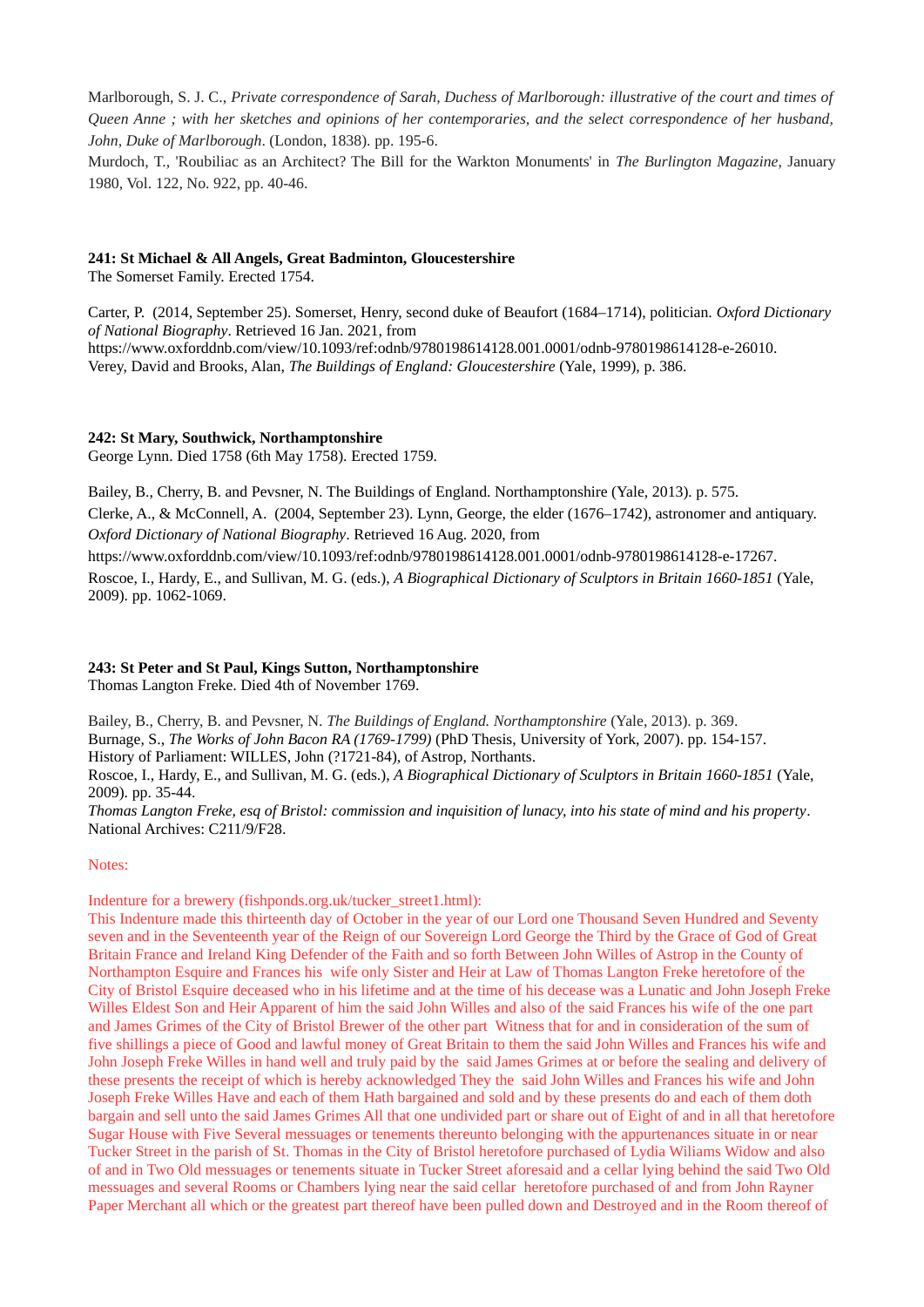Erected and Built a Malthouse Brewhouse Distill House And a Messuage Tenement or Dwellinghouse with proper Warehouses Outhouses and other Conveniences for Carrying on the Arts Mysterys or Businesses of Maltmaking Brewing and Distilling and also all other the Messuages or Tenements and Hereditements whatsoever with the appurtenances by Ezekiel Longman and others purchased of and from the said Lydia Williams and John Rayner and either of them and also of all that heretofore Messuage or Tenement and Garden thereto adjoining and belonging formerly a Garden or void Ground situate In Tucker Street aforesaid heretofore in the tenure of Thomas Ballard Grocer since of Daniel Jones deceased bounded with the Law Ditch there on or towards the west side with a Garden sometime since belonging to the Sugar House towards the East side and extending from a Tenement and Backside sometime since in the Tenure of John James Turner deceased after that of the said John Rayner on or towards the South side and to the River Avon backwards or toward the North side AND also of all Cellars Sollars Chambers Lofts Rooms Buildings Courts Pavements Outletts Easements Wells Lights Ways Waters Commodities Profitts Emoluments Liberties Priviledges and Appurtenances whatsoever to the said premises every or any part or parcell thereof belonging or in any wise appertaining or therewith held used Occupyed or enjoyed or reputed deemed or taken as part parcel or member thereof or of any part thereof All which premises were heretofore and are now in the Occupation of the said James Grimes and the Reversion and Reversions Remainder and Remainders Rents and Services of the same premises and of every part and parcell thereof To have and to hold All and Singular the aforesaid premises hereby Bargained and Sold or intended so to be and every part and parcel thereof with the Appurtenances unto the said James Grimes his Executors Administrators and assigns from the Day next before the Day of the Date hereof for and during and unto the full end and term of one whole year from thence next ensuing and fully to be compleat and ended yielding and paying therefore the rent of one peppercorn on the feast of Saint Michael the Archangel next ensuing the date hereof (if the same shall be lawfully demanded) Which bargain and sale hereby made is so made to this only Intent and purpose That by virtue hereof and by Force of the Statute made for Transferring of Uses into possession If the said James Grimes may be in the Actual possession of all and singular the aforesaid premises herein before particularly mentioned and hereby Bargained and Sold or intended so to be and every part and parcel thereof with the appurtenances And maybe thereby enabled to accept and take a Grant and Release of the Reversion and Inheritance of all and singular the aforesaid premises to him the said James Grimes and his Heirs In Witness to hereof the partys first above named have hereunto set their Hands and Seals the Day and Year first above written.

John Willes Frances Willes John Freke Willes

## **244: All Saints, Spelsbury, Oxfordshire**

George Henry Lee, 3rd Earl of Lichfield and Dinah, Countess of Lichfield. Died 17th of September 1772 and 8th of January 1779.

Brooks, A. and Sherwood, J., *The Buildings of England. Oxfordshire: North and West* (Yale, 2017), p. 481. Draft marriage settlement: https://archiveshub.jisc.ac.uk/search/archives/bfadfdce-13c9-37fa-bec2-b9f75c4d5609? component=d8f6b153-9953-3a04-a4ca-e5626bef0ef0

Roscoe, I., Hardy, E., and Sullivan, M. G. (eds.), *A Biographical Dictionary of Sculptors in Britain 1660-1851* (Yale, 2009). pp. 1293-1296.

Thorne, R. (2006, May 25). Lee, George Henry, third earl of Lichfield (1718–1772), politician. *Oxford Dictionary of National Biography*. Retrieved 13 Jan. 2021, from

https://www.oxforddnb.com/view/10.1093/ref:odnb/9780198614128.001.0001/odnb-9780198614128-e-16286.

#### Notes:

His wife's name is given as "Diana" on the monument inscription and in some BMD records (which may have been transcribed incorrectly) and in a  $19<sup>th</sup>$  century family tree. Given as "Dinah" in many other places including the marriage settlement.

#### **245: St Mary Magdalene, Offley, Hertfordshire**

Sir Thomas and Dame Sarah Salusbury. Died 1773 and 1804. Erected 1777.

Bettley, J., Cherry, B., and Pevsner, N. *The Buildings of England: Hertfordshire* (Yale, 2019), pp. 409-10. Seeley, L. B. (ed.), *Mrs. Thrale* (London, 1891), pp. 19-20.

#### **246: St Edmund, Warkton, Northamptonshire**

Mary, Duchess of Montagu. Died 1st of May 1775. Erected 1779-81.

Bailey, B., Cherry, B. and Pevsner, N. *The Buildings of England. Northamptonshire* (Yale, 2013). pp. 637-8.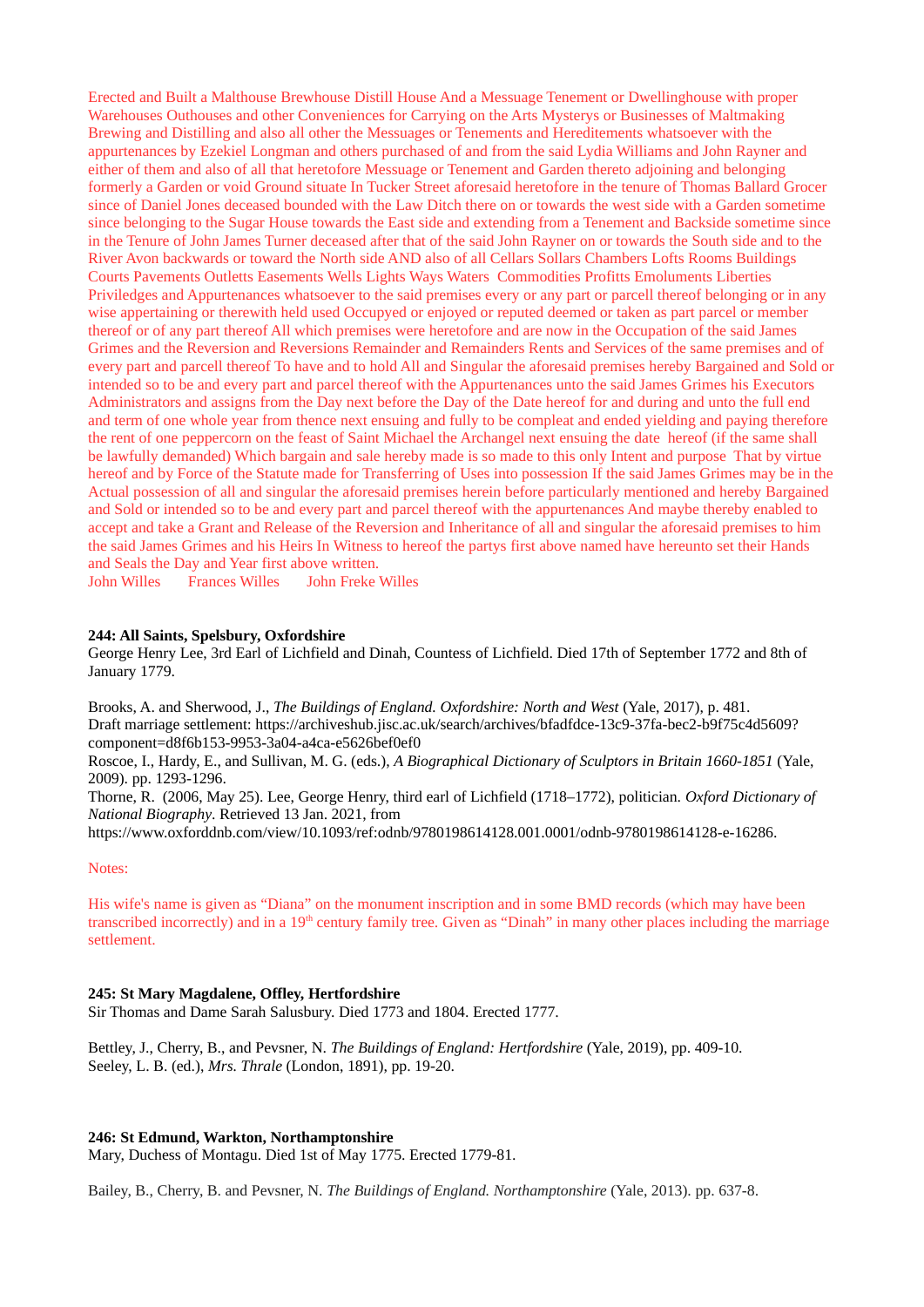Davies, H., 'Van Gelder's monument to the Duchess of Montagu' in *The Burlington Magazine*, August 2013, Vol. 155, No. 1325. p. 552.

Lindley, P., 'Peter Mathias Van Gelder's monument to Mary, 3rd Duchess of Montagu, in St Edmund's, Warkton, Northamptonshire' in *The Burlington Magazine*, April 2013, Vol. 155, No. 1321. pp. 220-229.

## **247: St Giles, Desborough, Northamptonshire**

Mary Pulton. Died 6th of April 1779.

Bailey, B., Cherry, B. and Pevsner, N. The Buildings of England. Northamptonshire (Yale, 2013). p. 228. Foley, S. J. *Records of the English Province of the Society of Jesus* Volume I (Paternoster Row, 1877). pp. 155-165. Kelly, A. *Mrs Coade's Stone* (Upton-upon-Severn, 1990). pp. 245-246, 366. Pedigree of the Poultons of Desborough (PDF file).

## **248: St Mary, Great Brington, Northamptonshire**

John Spencer, 1st Earl Spencer. Died 31st of October 1783.

Bailey, B., Cherry, B. and Pevsner, N. *The Buildings of England. Northamptonshire* (Yale, 2013). p. 296. CIPRIANI, GIOVANNI BATTISTA (1727–1785) in *1911 Encyclopædia Britannica*, Volume 6. History of Parliament: Spencer, John (1743-83), of Althorp, nr. Northampton and Wimbledon Park, Surr. Ingamells, J. (2006, May 25). Cipriani, Giovanni Battista (1727–1785), decorative painter and draughtsman. *Oxford Dictionary of National Biography*. Retrieved 7 Jan. 2021, from https://www.oxforddnb.com/view/10.1093/ref:odnb/9780198614128.001.0001/odnb-9780198614128-e-5421. Milward, R. (2004, September 23). Spencer, John, first Earl Spencer (1734–1783), politician. *Oxford Dictionary of National Biography*. Retrieved 6 Jan. 2021, from

[https://www.oxforddnb.com/view/10.1093/ref:odnb/9780198614128.001.0001/odnb-9780198614128-e-38713.](https://www.oxforddnb.com/view/10.1093/ref:odnb/9780198614128.001.0001/odnb-9780198614128-e-38713) Penny, N., *Church Monuments in Romantic England* (Yale, 1977). pp. 98-100.

Notes:

Roscoe's BDSB does not have an entry for this monument. Oops!

## **249: St Mary, Cardington, Bedfordshire**

Samuel Whitbread. Died 11th of June 1796. Erected 1799.

History of Parliament: WHITBREAD, Samuel (1720-96), of Cardington, Beds. O'Brien, C. and Pevsner, N., *The Buildings of England: Bedfordshire, Huntingdonshire and Peterborough* (London, 2014), pp. 126-128.

Roscoe, I., Hardy, E., and Sullivan, M. G. (eds.), *A Biographical Dictionary of Sculptors in Britain 1660-1851* (Yale, 2009). pp. 35-54.

## **250: St Michael, Farthinghoe, Northamptonshire**

George Rush. Died 26th of July 1803. Erected 1806.

"St Mary le Bone, St Marylebone, Middlesex". FreeREG Parish Register database https://www.freereg.org.uk/search\_records/5818199ce93790eb7f308bc0. Free UK Genealogy (accessed 22 Dec 2020). Bailey, B., Cherry, B. and Pevsner, N. *The Buildings of England. Northamptonshire* (Yale, 2013). p. 268. Burke, B., *History of the Landed Gentry* Volume II (London, 1879). p. 1388. Urban S., *The Gentleman's Magazine*, Volume LXXIII, Part 2 (London, 1803). p. 791.

Notes: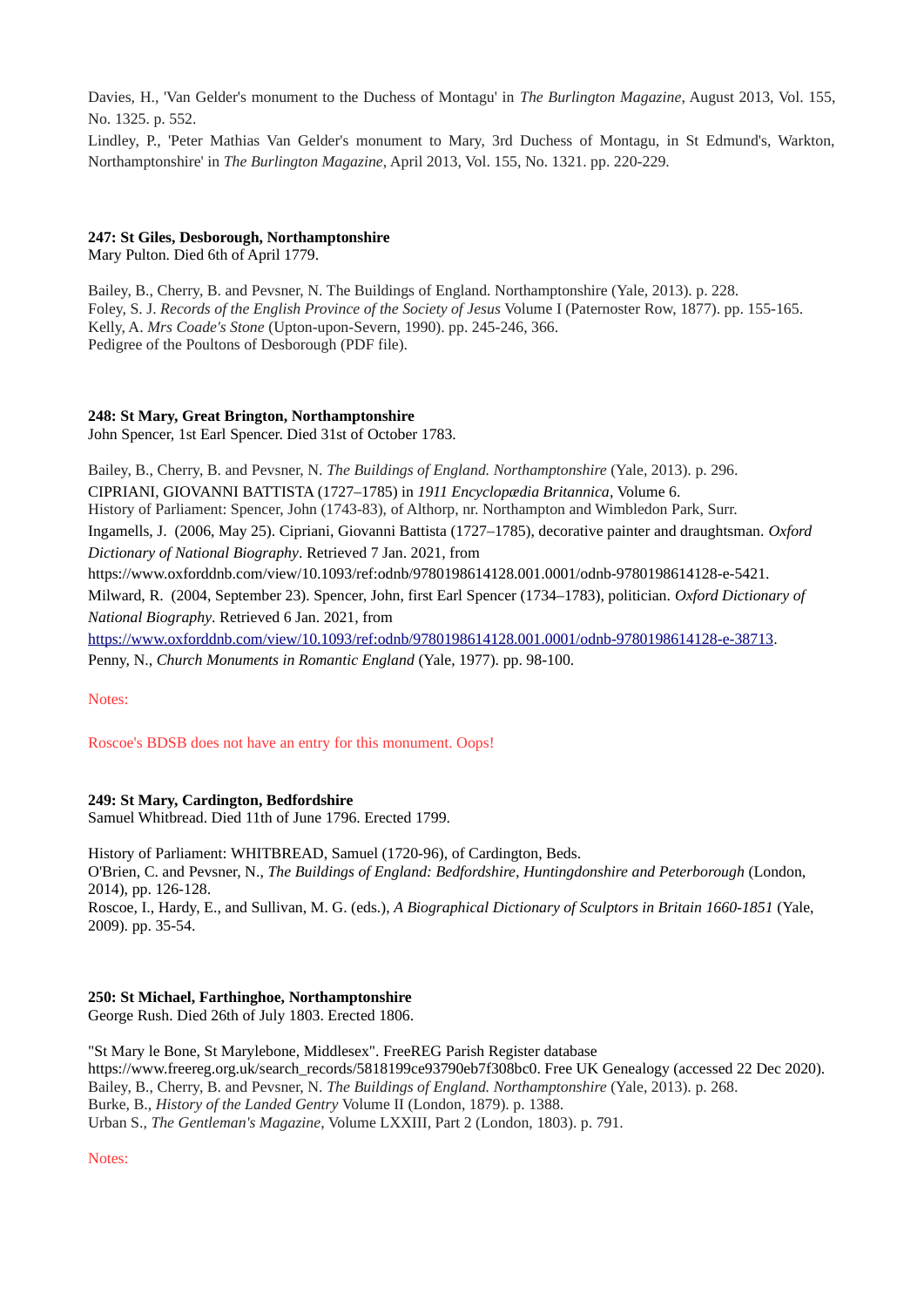He is listed as "widower" in the marriage register. I currently can find no registration of his original marriage. He married Kitty aged 50, which suggests his first wife lived for quite a while.

### From the will (PROB-11-1398-18-2, page 33):

...that my body may be decently interred in my vault in the parish church of ffarthinghoe aforesaid and that the body of my late daughter Kitty may be laid on the right side of mine and the body of my late daughter Henrietta on the left side of mine and direct that any sum not exceeding two hundred pounds sterling be allowed and expended in and about my ffuneral interment and I request the said Alexander Murray to attend and inspect my body in the coffin immediately before it be sealed up and having seen the coffin sealed up to see it placed as by me before directed and I do further direct that a tomb be raised to my memory at the foot of and opposite to the monument I have lately put up in ffarthinghoe church to the memory of my two dear departed children six ffeet long and four ffeet broad or of such other dimensions as may be competent to ??? a full length ffigure of me in marble to be laid on the said tomb and that such figure be accordingly laid there provided always and my will further is and I do hereby further direct...

### **251: All Saints, Cottesbrooke, Northamptonshire**

The Langham Family. Erected 1815.

Bailey, B., Cherry, B. and Pevsner, N., *The Buildings of England. Northamptonshire* (Yale, 2013). pp. 196-7. Burke, J. and Burke, B. *Genealogical and Heraldic History of the Peerage, Baronetage and Knightage* (London, 1949). p. 1163.

### **252: St Michael, Stanton Harcourt, Oxfordshire**

George Simon Harcourt, 2nd Earl Harcourt. Died 20th of April 1809. Erected 1814.

Brooks, A. and Sherwood, J., *The Buildings of England. Oxfordshire: North and West* (Yale, 2017), p. 488. History of Parliament: HARCOURT, George Simon, Visct. Nuneham (1736-1809). Kelly, A. *Mrs Coade's Stone* (Upton-upon-Severn, 1990). pp. 116, 117, 125 n27, 265. Royal Academy Website: George Harcourt, 2nd Earl Harcourt. www.royalacademy.org.uk/art-artists/name/georgesimon-harcourt

## **253: Holy Trinity, Cookham, Berkshire**

Isaac Pocock. Died 8th of October 1810.

Ancestry website. Pocock family tree. (accessed 2020/12/20) Lyte, H. C. M. *List of Sheriffs of England and Wales* (London, 1898). p. 95. Parish Register of marriage: Ann Joye and Isaac Pocock at Southwark Christ Church. 1784. Parish register of marriage: Ann Brown and Peter Joye at Staines. 1768. Tyack, G., Bradley, S. and Pevsner, N., *The Buildings of England. Yorkshire: Berkshire* (Yale, 2010), p. 253. Urban, S. *The Gentleman's Magazine*, volume 80, part 2 (London, 1810). p.396. <https://www.awiatsea.com/> PDF on the *Sturdy Beggar*. (accessed 2020/12/20)

# **254: St Peter and St Paul, Little Gaddesden, Hertfordshire**

John Egerton, 7th Earl of Bridgwater. Died 21st of October 1823.

Bettley, J., Cherry, B., and Pevsner, N. *The Buildings of England. Hertfordshire* (Yale, 2019), p. 371. Cokayne, G. E. (ed.). *The Complete Peerage* Volume II (London, 1889). p. 23. Roscoe, I., Hardy, E., and Sullivan, M. G. (eds.), *A Biographical Dictionary of Sculptors in Britain 1660-1851* (Yale, 2009). pp. 1356-1366. The History of Parliament: Egerton, John William (1753-1823), of Albemarle St, London.

### **255: St Nicholas, Hatherop, Gloucestershire**

Barbara, Lady de Mauley. Died 5th of June 1844. Erected 1848.

Burke, J. and Burke, B. *Peerage, Baronetage and Knightage* (London, 1949). p.567.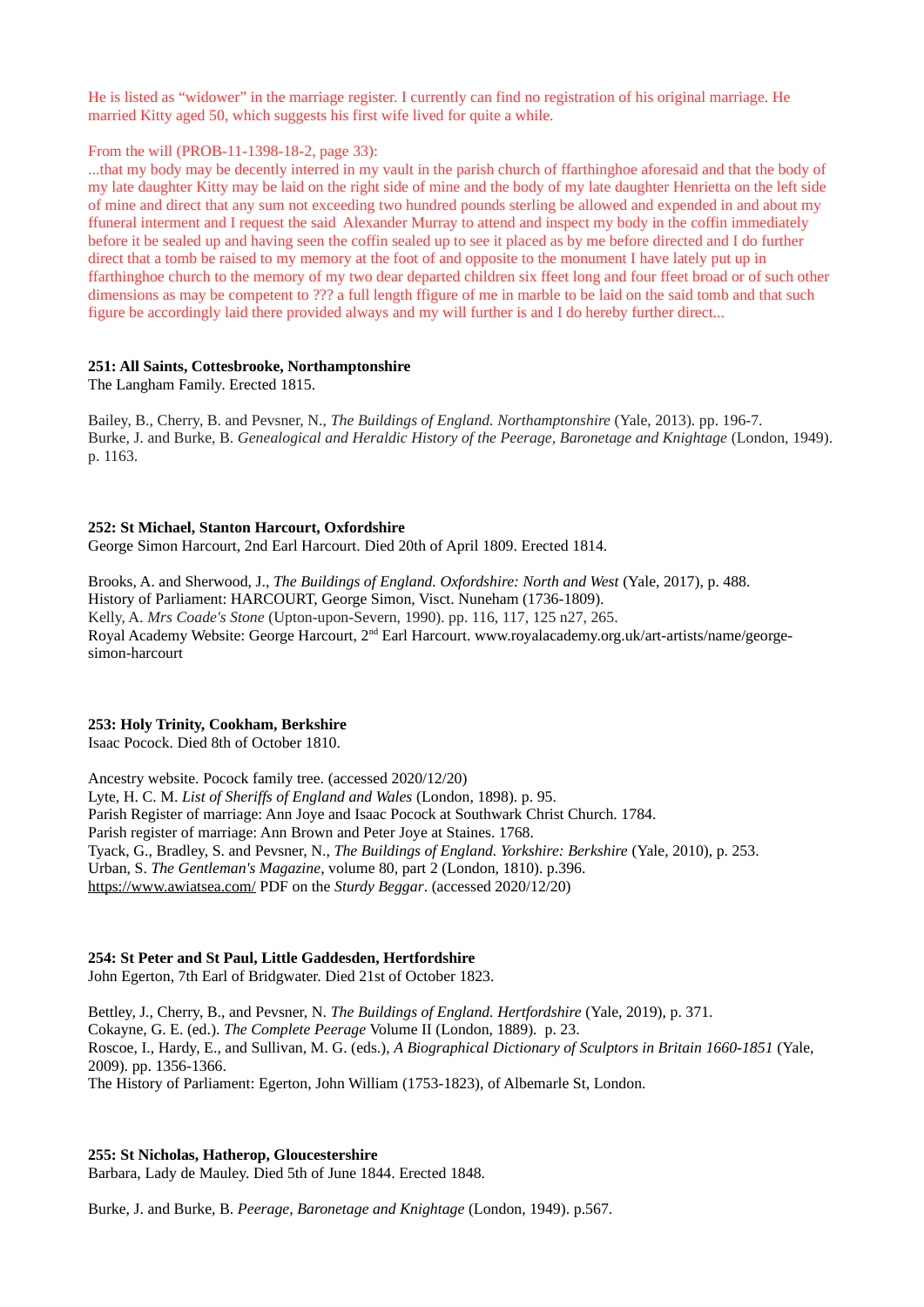Penny, N. *Church Monuments in Romantic England* (Yale, 1977). pp. 131-132. Verey, D. and Brooks, A. *The Buildings of England: Gloucestershire* (Yale, 2014). p.405.

### **256: St Michael, Great Tew, Oxfordshire**

Mary Anne Boulton. Died 7th June 1829. Erected 1834.

Burke, B. *History of the Landed Gentry of Great Britain and Ireland* Volume I (London, 1847). p. 168. Penny, N. *Church Monuments in Romantic England* (Yale, 1977). p. 87. Sherwood, J. and Pevsner, N., *The Buildings of England. Oxfordshire* (Harmondsworth, 1996). p. 626.

### **257: St Nicholas, Stanford-on-Avon, Northamptonshire**

Sarah Otway-Cave, 3rd Baroness Braye. Died 21st of February 1862. Erected 1865.

Bailey, B., Cherry, B. and Pevsner, N. *The Buildings of England. Northamptonshire* (Yale, 2013). p. 583. Burke, J. and Burke J. B. *Genealogical and Heraldic History of the Extinct and Dormant Baronetcies of England* (London, 1838). p. 545. Burke, J. and Burke, B. *Peerage, Baronetage and Knightage* (London, 1949). p. 251.

#### **258: St Peter, Deene, Northamptonshire**

James Thomas Brudenell, 7th Earl of Cardigan. Died 1868.

Bailey, B., Cherry, B. and Pevsner, N. *The Buildings of England. Northamptonshire* (Yale, 2013). p. 219. History of Parliament: BRUDENELL, James Thomas, Lord Brudenell (1797-1868), of Brooksby Hall, Leics. Sweetman, J. (2004, September 23). Brudenell, James Thomas, seventh earl of Cardigan (1797–1868), army officer. *Oxford Dictionary of National Biography*. Retrieved 7 May. 2021, from https://www.oxforddnb.com/view/10.1093/ref:odnb/9780198614128.001.0001/odnb-9780198614128-e-3765.

## **259: St Peter, Sharnbrook, Bedfordshire**

The Magniac Family. Erected 1887.

*Kelly's Directory of Bedfordshire, Hunts and Northamptonshire* (London, 1898). p. 134. Keswick, Maggie; Weatherall, Clara (2008). *The thistle and the jade:a celebration of 175 years of Jardine Matheson*. Francis Lincoln Publishing. ISBN 978-0-7112-2830-6

O'Brien, C., and Pevsner, N., *The Buildings of England: Bedfordshire, Huntingdonshire and Peterborough.* 2014. Page 280.

Sebag-Montefiore, C., & Grace, R. (2004, September 23). Magniac, Hollingworth (1786–1867), merchant and connoisseur of medieval art. *Oxford Dictionary of National Biography*. Retrieved 25 Jan. 2021, from https://www.oxforddnb.com/view/10.1093/ref:odnb/9780198614128.001.0001/odnb-9780198614128-e-37727.

#### **260: St Nicholas, Stanford-on-Avon, Northamptonshire**

Edmund Verney Wyatt-Edgell. Killed 4th of July 1879. Erected 1896.

Ashe, W. and Wyatt-Edgell, E. V. *The Story of the Zulu Campaign* (London, 1880). pp. 348-9. Bailey, B., Cherry, B. and Pevsner, N., *The Buildings of England. Northamptonshire* (Yale, 2013). p. 583. Mackinnon, J. P. and Shadbolt, S. *The South Africa Campaign, 1879* (London, 1880). pp. 48-50. *Northampton Mercury,* Northamptonshire, England, 26 Jul 1879.

Notes:

It is called a "lance cap", not a "lancer's cap". This is not a typo.

#### **261: St Laurence, Wyck Rissington, Gloucestershire**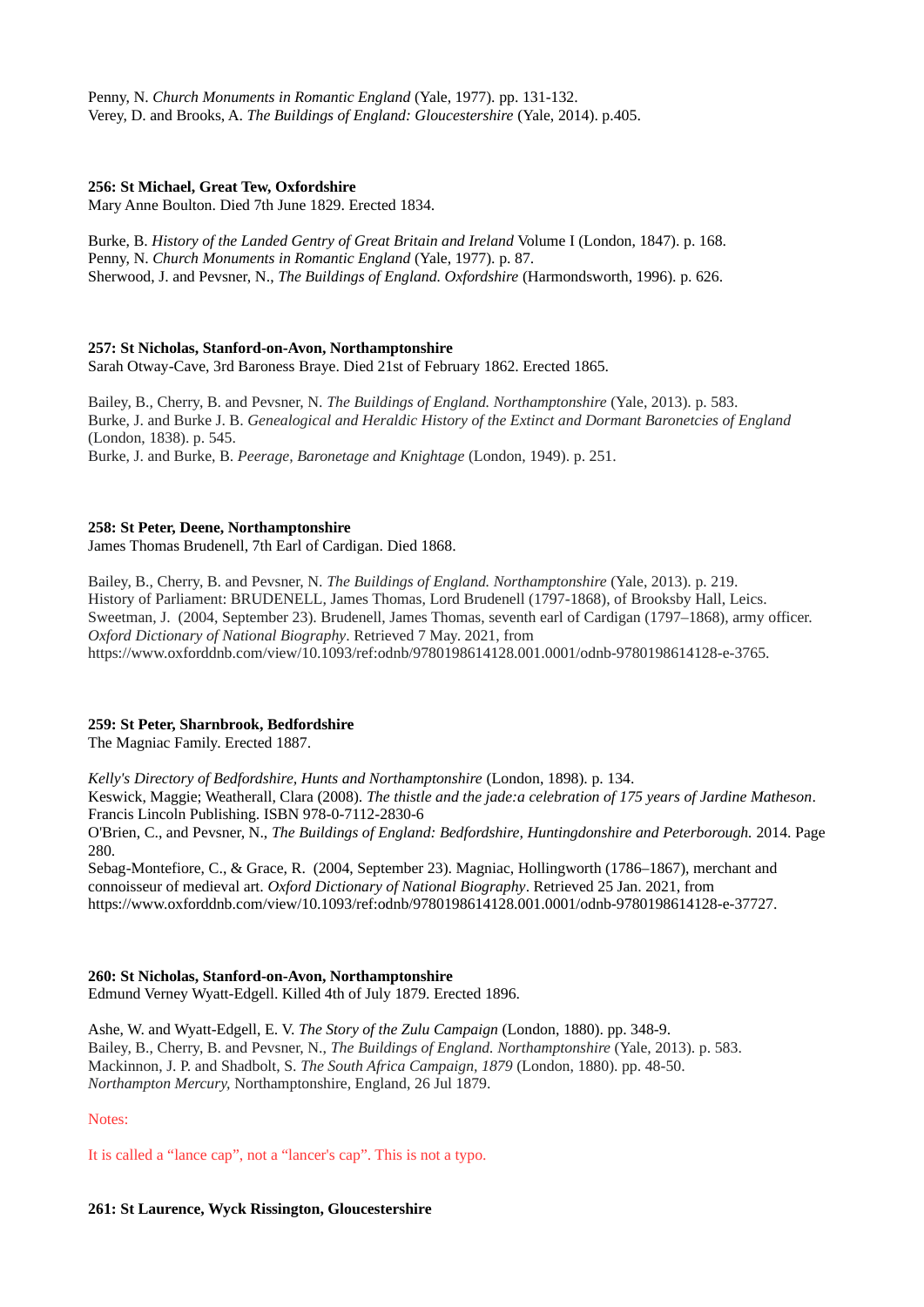The Reverend Henry Cheales. Died 3rd of September 1984.

ATV Today: 11.08.1980: Wyck Rissingtom Maze. Video. [https://www.macearchive.org/films/atv-today-11081980](https://www.macearchive.org/films/atv-today-11081980-wyck-rissington-maze) [wyck-rissington-maze](https://www.macearchive.org/films/atv-today-11081980-wyck-rissington-maze) Verey, D. and Brooks, A. *The Buildings of England. Gloucestershire.* (Yale, 2014). p. 1999.

## **262: St Peter, Ightham, Kent**

Sir Thomas Cawne. Died 26th of September 1374.

'Miscellanea' in *Archaeologia Cantiana*, Volume 4 (London, 1861). pp. 221-225. 'Miscellanea' in *Archaeologia Cantiana*, Volume 5 (London, 1863). p. 324. Minihan, G. L., *Ightham Mote in the Fourteenth Century. The lived experience of Sir Thomas Couen (d.1372)* (PhD Thesis, University of Southampton, 2016). Newman, John, *The Buildings of England: Kent North East and East* (Yale, 2013), p. 283. Vallance, A., 'Ightham Church – Cawne Window and Monument' in *Archaeologia Cantiana*, Volume 28 (London, 1909). pp. 379-380.

### **263: St Peter and St Paul, Lingfield, Surrey**

Sir Reginald Cobham, 2nd Lord Cobham. Died 3rd of July 1403.

Cherry, B., Nairn, I. and Pevsner, N. *The Buildings of England. Surrey* (Harmondsworth, 1971). pp. 348. Flower, J. W., 'Notices of the Family of Cobham of Sterborough Castle, Lingfield, Surrey' in *Surrey Archaeological Collections*, Volume II (London, 1864). pp. 115-194.

Malden, H. E. (ed.), 'Parishes: Lingfield', in *A History of the County of Surrey,* Volume 4 (London, 1912). pp. 302-311. British History Online http://www.british-history.ac.uk/vch/surrey/vol4/pp302-311 [accessed 18 March 2021]. Poffley, M. F., *The de Cobhams of Sterborough* (RH7 History Group, 2008).

Stephenson, M. 'Monumental Brasses in Surrey' in *Transactions of the St. Paul Ecclesiological Society*, Volume III (London, 1895). pp. 186-194.

### Notes:

De Steresburgh domin' de Cobham sic Reginaldus Hic jacet hic validus | miles fuit ut leopardus (Sagax in guēris satis audax oñibz) horis In cunctis terris famam predavit honoris. Dapsilis in mensis formosus moregerosus Largus in expensis imperitu | s generosus. Et quando placuit messie qd moreretur | Expirans obiit in celis glorificetur Mille quadringeno t(erno Julii numeres tres) Migravit celo sit sibi vera quies. Amen. Pater noster.

## **264: St Peter and St Paul, Upper Hardres, Kent**

John Strete. Died 6th February 1405.

Newman, J. *The Buildings of England. Kent: North-East and East* (Yale, 2013). pp 583-4. Rogers, N. Monumental Brass Society, *Brass of the Month for November 2005* (published on-line).

## **265: St Peter and St Paul, Thruxton, Hampshire**

Sir John Lisle. Died 31st of January 1407/8. Made c.1425.

Bullen, M., Crook, C., Hubbuck, R., and Pevsner, N. *The Buildings of England. Hampshire: Winchester and the North*  (Yale, 2010). p. 518.

Lyte, H. C. M., *List of Sheriffs for England and Wales* (New York, 1963). p. 153.

Shaw, W. A., *The Knights of England*, Volume I (London, 1906). p. 128.

Waller, J. G., 'On the brass of Sir John de Lisle' in Journal of the *British Archaeological Association*, Volume III (Covent Garden, 1848). pp. 240-242.

Whitehead, J. L., 'Genealogical and Other Notes Relating to the de Insula otherwise de L'Isle, de Lisle, or Lisle Family' in *Proceedings of the Hampshire Field Club and Archaeological Society*, Volume VI, Part 1 (1907). pp. 130, 136-137. Will of Sir John de Lisle: PROB 11/2A/235.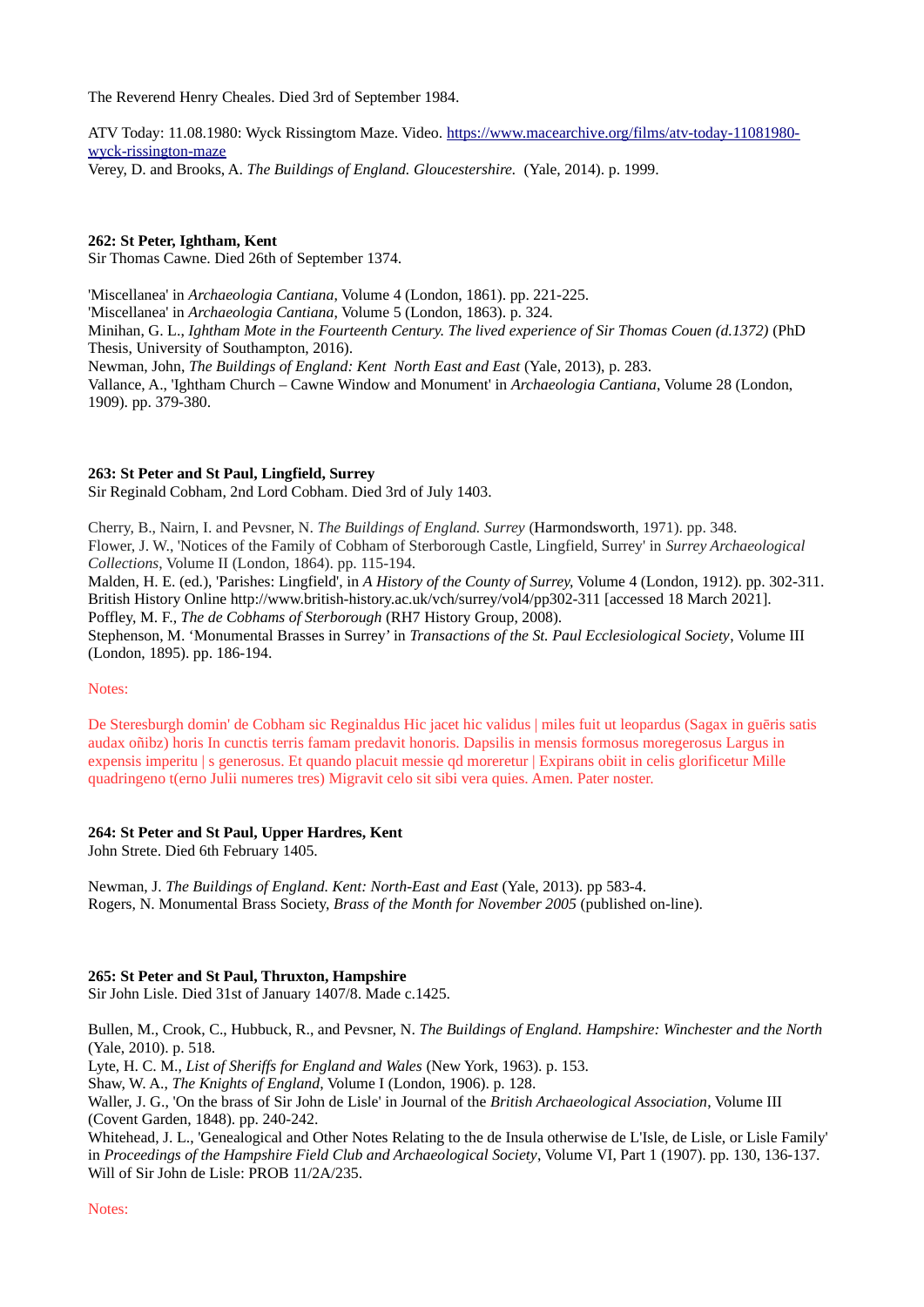Sub lapide isto jacent pie memorie dominus Johannes Lysle miles, dominus de Wodynton in insula Vecta et Domina Elizabeth Lysle uxor ejus. Idem dominus Johannes obiit ultimo die mensis Januarii anno domini millesimo cccc viio Eorum anime pace fruantur eterna Amen

### **266: St George, Trotton, Sussex**

Thomas Lord Camoys and Elizabeth Camoys. Died 28th of March 1421 and before 1st of May 1417.

Capwell, T., 'The 15th century brass at Trotton: A hero of Agincourt as armoured icon' in *Monumental Brass Society Bulletin* 129 June 2015 (MBS, 2015), 570-2.

Leland, J. Camoys, Thomas, Baron Camoys (c. 1350–1420/21), administrator and soldier. *Oxford Dictionary of National Biography*. Retrieved 6 Apr. 2022, from

https://www.oxforddnb.com/view/10.1093/ref:odnb/9780198614128.001.0001/odnb-9780198614128-e-4461. Saul, N., 'The Camoys Family and their Brasses at Trotton' in *Newsletter of the Friends of the Sussex Historic Churches Trust*, Christmas 2002. pp. 8-12.

Williamson, E., Hudson, T., Musson, J., and Nairn, I. *The Buildings of England. Sussex: West* (Yale, 2019). p. 662-664.

#### Notes:

Sally Badham: "It is an unusual instance of a hand-holding monument, symbolising the actual marriage ceremony, the moment when the joining of hands set the seal on the mutual exchange of consent."

### **267: St Nicholas, Arundel, Sussex**

Thomas and Beatrice FitzAlan, 5th Earl and Countess of Arundel. Died 13th of October 1415 and c.1380-23rd of October 1439.

Nicolas, N. H., *Testamenta Vetusta*, Volume 1 (London, 1826). p. 186. Williamson, E., Hudson, T., Musson, J., and Nairn, I. *The Buildings of England. Sussex: West* (Yale, 2019). p. 102. de Oliveira Marques, A. H., 'Lencastre, D. Filipa de (1360-1415)' in *Dicionário de História de Portugal*, dirigido por Joel Serrão, volume III, Porto, Livraria Figueirinhas, 1981. pp, 479-480.

#### **268: St Peter, Cowfold, Sussex**

Thomas Nelond. Died 15th of May 1432.

Cambridge Campden Society, *Illustrations of Monumental Brasses* (Cambridge, 1846). pp. 133-142 Leppard, M. J. and Whittack, C., 'The Nelond family, Lewes Priory and East Grinstead' in *Sussex Archaeological Collections*, Volume 156 (2018). pp. 137-145. Williamson, E., Hudson, T., Musson, J., and Nairn, I. *The Buildings of England. Sussex: West* (Yale, 2019). p. 306-307.

#### Notes:

The scrolls read: Mater sancta Jhu. me serves mortis ab Esu Martir sancta Dei duc ad loca me requiei. Sit Sancti Thome suscepta precatio pro me. Main inscription: Hic terre cumulus Thome Nelond tegit ossa, Est et ei tumulus praesens sub marmore fossa; Virtutum donis hic claruit et rationis, Exemplis que bonis decus auxit religionis. In mundo viguit sederat sibi cella Sophia; In Maii mensis, quarto decimoque kalendas Mundo Martha fuit sed Xro. mente Maria, Ad celi snentis sedes migravit habendas.

**269: St James, Sheldwich, Kent** Joan Mareys. Died 31st of October 1431.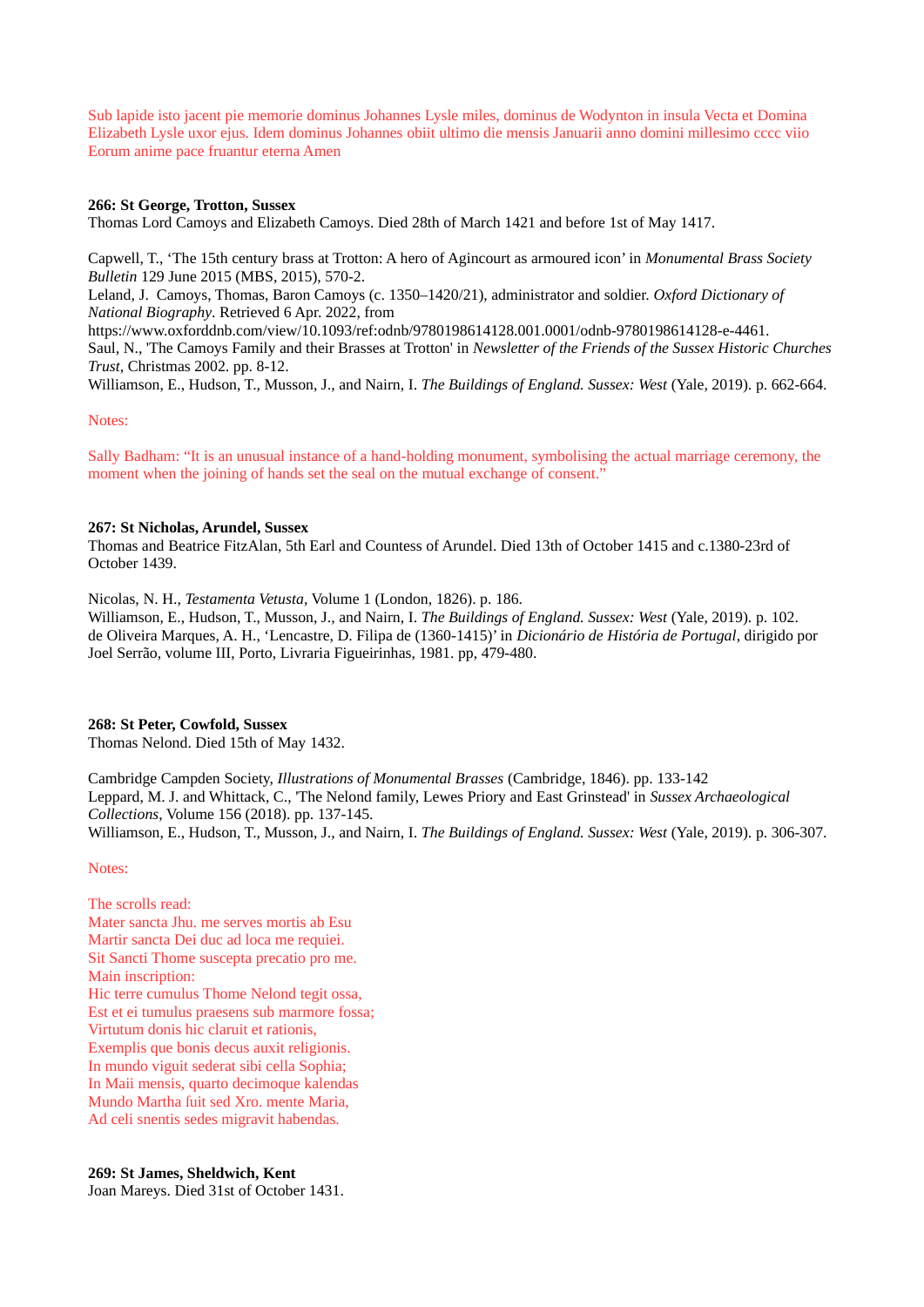Bedo, G., *The Reliquary,* vol. XIII, 1872-3 (London, 1873). pp 95-6. Newman, J. *The Buildings of England. Kent: North-East and East* (Yale, 2013). p. 549. Robertson, Scott. *Archaeologia Cantiana,* vol. 18 (London, 1889). pp 290-1. Steinman, G. S., *The Topographer and Genealogist,* vol. 3 (London 1858). pp 191-2.

### **270: St Nicholas, Arundel, Sussex**

John FitzAlan (Arundel), 7th Earl of Arundel. Died 12th of June 1435.

Curry, A. Fitzalan, John, seventh earl of Arundel (1408–1435), soldier. *Oxford Dictionary of National Biography*. Retrieved 12 Oct. 2021, from https://www.oxforddnb.com/view/10.1093/ref:odnb/9780198614128.001.0001/odnb-9780198614128-e-9532.

Tierney, M. A., 'Discovery of the Remains of John, 17th Earl of Arundel, (obit. 1435)' in *Sussex Archaeological Collections*, 12 (1860). pp. 232-239.

Williamson, E., Hudson, T., Musson, J., and Nairn, I. *The Buildings of England. Sussex: West* (Yale, 2019). p. 102.

### **271: St Nicholas, Arundel, Sussex**

William and Joan FitzAlan, 9th Earl and Countess of Arundel. Died 15th of December 1487 and before September 1462.

Brodrick, A. and Darrah, J., 'The Fifteenth Century Polychromed Limestone Effigies of William Fitzalan, 9th Earl of Arundel, and his Wife, Joan Nevill, in the Fitzalan Chapel, Arundel' in *Church Monuments*, Volume 1 (1986). pp. 65– 94.

Curry, A. Fitzalan, John, seventh earl of Arundel (1408–1435), soldier. *Oxford Dictionary of National Biography*. Retrieved 12 Oct. 2021, from https://www.oxforddnb.com/view/10.1093/ref:odnb/9780198614128.001.0001/odnb-9780198614128-e-9532.

Saul, N., 'The Cuckoo in the Nest: a Dallingridge Tomb in the Fitzalan Chapel at Arundel' in *Sussex Archaeological Collections*, 147 (2009). pp. 125-133.

Williamson, E., Hudson, T., Musson, J., and Nairn, I. *The Buildings of England. Sussex: West* (Yale, 2019). pp. 102-103.

#### **272: St Mary, Clapham, Sussex**

John and Elizabeth Shelley. Died 3rd of January 1526/7 and 30th of July 1513.

Bannerman, W. B. (ed.),'The Visitation of the County of Sussex' in *The Harleian Society*, Volume LIII (London, 1905). pp. 36-37.

Hutchinson, R., 'Notes on Sussex Brasses' in *Transactions of the Monumental Brass Society*, Volume XV, Part 4, 1995 (MBS, 1995). pp. 346-348.

Hutchinson, R., *The Brasses & Monuments in St. Mary the Virgin Church, Clapham, West Sussex* (Hove, 2008). pp. 6-7. Rylands, W. H. (ed.), 'The Visitation of Hampshire' in *The Harleian Society*, Volume LXIV (London, 1913). pp. 6-7. Will of John Shelley: PROB 11/22/38.

Williamson, E., Hudson, T., Musson, J., and Nairn, I. *The Buildings of England. Sussex: West* (Yale, 2019). p. 283.

#### Notes:

Both prayer scrolls translate as "Let everything that hath breath, praise the Lord"

"Pray for the souls of John Shelley esquire and Elizabeth his wife, daughter and heiress of John Michelgrove of Michelgrove, esquire, which Elizabeth died the [penultimo] 30th day of July in the fifth year of the reign of Henry VIII and AD 1513 and the aforesaid John Shelley died the third day of January in the 18th year of the reign of King Henry VIII 1526".

#### **273: St Botolph, Lullingstone, Kent**

Sir John Peche. Died 1st of January 1521/2.

Mann, J. G., 'Two Helmets in St Botolph's Church, Lullingstone, Kent' in *The Antiquarian Journal* Issue 2 ,April 1932. pp. 139-141.

Newman, John, *The Buildings of England. Kent: West and the Weald* (Yale, 2012), p. 376. Robertson, S. 'Peche of Lullingstone' in *Archaeologia Cantiana* Vol. 16, 1886. pp. 227-240.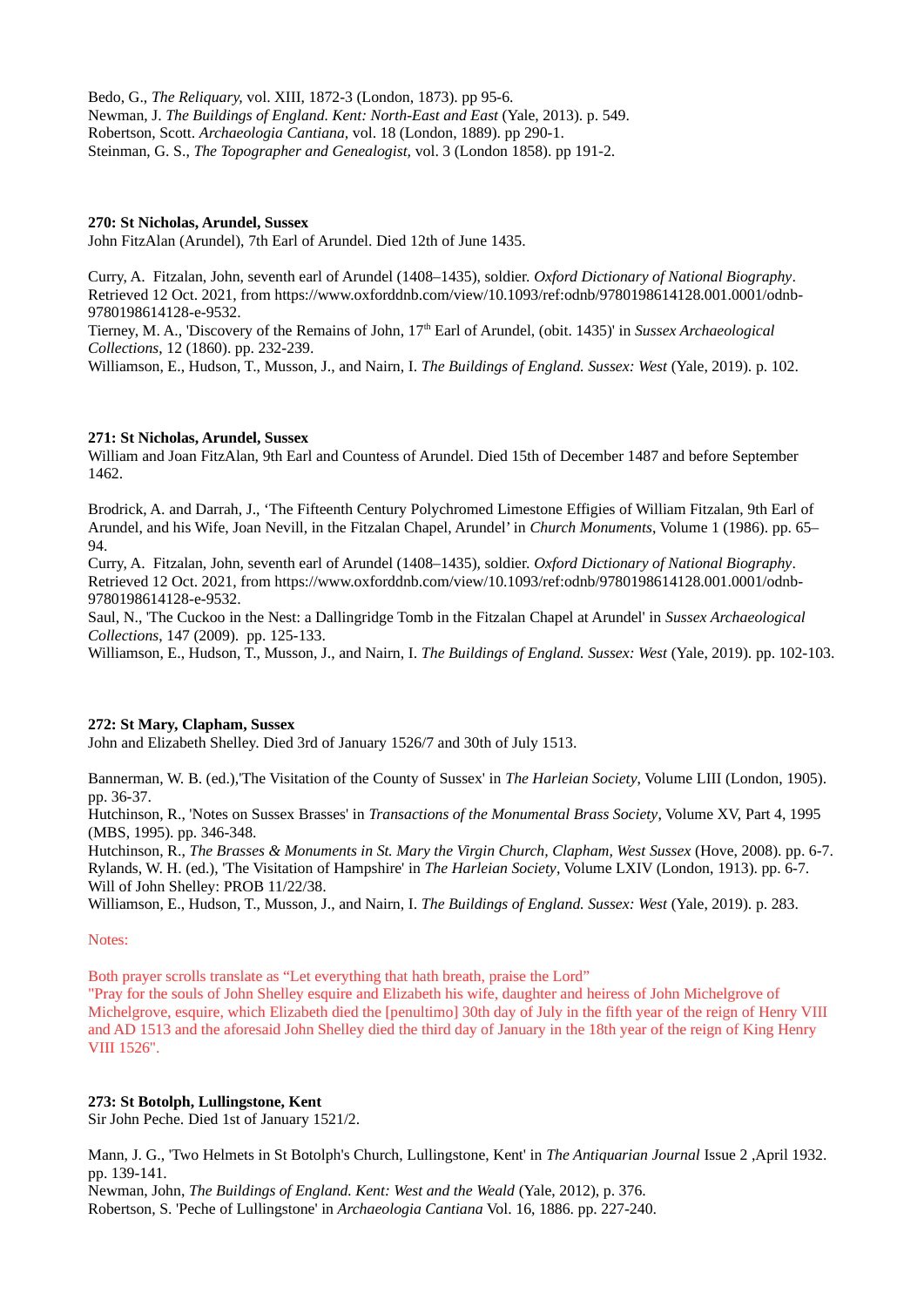Will of Elizabeth Peche (nee Scrope): PROB 11/30/166. Will of Sir John Peche: PROB 11/20/389.

#### Notes:

#### From the will:

… Also I wull that my chapell at Lullingstone aforsaide shalbe made vp and fynysshid of my costes as I haue shewid vnto my frendes ...

#### **274: St Mary, Goudhurst, Kent**

Sir Alexander and Dame Constance Culpeper. Died 1541 and 1542. Erected 1537.

Fleming, P. (2004, September 23). Culpeper family (per. c. 1400–c. 1540), gentry. *Oxford Dictionary of National Biography*. Retrieved 20 Apr. 2021, from www.oxforddnb.com/view/10.1093/ref:odnb/9780198614128.001.0001/odnb-9780198614128-e-52784.

Fryer, A. C., *Wooden Monumental Effigies in England and Wales* (London, 1924). pp. 59, 60, 88, 89 Newman, John, *The Buildings of England. Kent: North East and East* (Yale, 2013). p. 435. Will of Alexander Culpeper: PROB 11/28/527 Will of Constance Culpeper: PROB 11/29/217

#### Notes:

#### Alexanders Will:

The 20 day of Maye 1540, 32 Henry VIII, I ALEXAUNDER COLPEPER of Begeburye wt in the parishe of Goutherst [Goudhurst] in Kent, Knighte.

 To be buried in the Chappell being on the sowthe syde of the churche of Goutherste wherin I have preparide my Tombe for my body therein to be buryde or in some other place afore the blesside Sacrament. My body to be broughte in earthe and to be don for at the day of my buryall and at the day of my mounethe mynde according as shalbe meate for a man of my degre and because that greate multitude of prese of people will resorte and come at the day of my buriall by the wch resorte prese and mulhlude dyners and many parsons mighte therby perishe and also dyners other inconvenyents mighte therby ensure and for avoyding the occasyon therof.

 I bequeth certeyne somes of money particulary to be dispoaside tin dyners and sundry parishes that is to say I will my Knyll to be ronge in Goutherst with the greate bell the day of my buryall and dyrige to be song there the same daye and three masses one of the Trynitie and other of oure Ladye and the thirde of Requiem to be song the next daye after my buryall for the whiche I give and bequethe three poundes to be dealyde at Goutherst in fourme following: To the vycar for his payne and labor yf he be there present 20d., and to the parishe priste for the tyme being 16d., and to euery priste 12d., to the parisshe clarke 8d. to euery singyng man 4d. and to euery childe that singithe in the Queare 2d. and to the Sexlyn for the bell knylle and the grave suche some of money as shalbe thoughte meate by the discretion of myne executrix and the Resydue in almys to pore people of the same parishe in twoo penny dole to pray for my soule my frendes soules and all xpen soules.

 I will my knyll to be Ronge in Cranbroke the day of my buryall and dyrige to be songe there the same daye and 3 mases [as before] and I geve or bequethe fourtye shillinges [same as beofre only "to the Sexten for the bell and knyll suche some as shalbe thoughte mete by my executrix]. [Same at Haulkherste and 20s. but only two masses one of the Trynite and the masse of Requiem]. [Same at Lamberhurst and two masses one of or Ladye and one of Requiem and 13s. 6d.]. [Same at Horsemonden, Merden and Stapleherst with two masses one of Trynitie and the other of Requiem].

 I will myne executrix geve to 12 pore men to euery of them a black goune wt a hood and 4d. and they to stande about the hearse holdinge euery of them a Torche praying all the servyce tyme for my soule my frendes soules and all xpen soules at the day of my buryall and on the morowe all the tyme of the masses and other obsequies to be doon there in lyke manner at the day of my mounethes mynde.

 Also I will that Dame Constance my saide executrixe (Constantia Chamberlayn) shall geve to as many parson or parsonnes blacke gownes and cotes as she shall thinke convenyent.

 All my detts to be fully contentid and paide and restitution to be made of all wornges and miuryes by me done if anny suche cane be duely provide before myne executrix and ouerseers.

 Dame Constance my executrix shall exhibite and fynde one honest seculer priste to sing and pray for my soule within the forsaide Chappell by the space of fyve yeres and my saide executrix geving to the saide priste yerelye for his Sallary and wage £6. 13. 4., the same priste findinge hym selfe waxe, wyne and breade to syng and say masse with.

To the churche of Goutherst £20 wt in 6 yeres towards the Reparacons of the same churche and vestry there.

 To twoo of my doughters Margaret (Margaret Culpeper) & Katherin (Catherine Culpeper) £200 towards theire maryages being not maryed in my life, to either £100.

 To Alyce Colpepper one other of my doughters (Alice Culpeper) one yerely pencon of £3. 6. 8. for 20 yeres but if she be advanced in maryage then the saide pencon to cease and to be utterly voyde.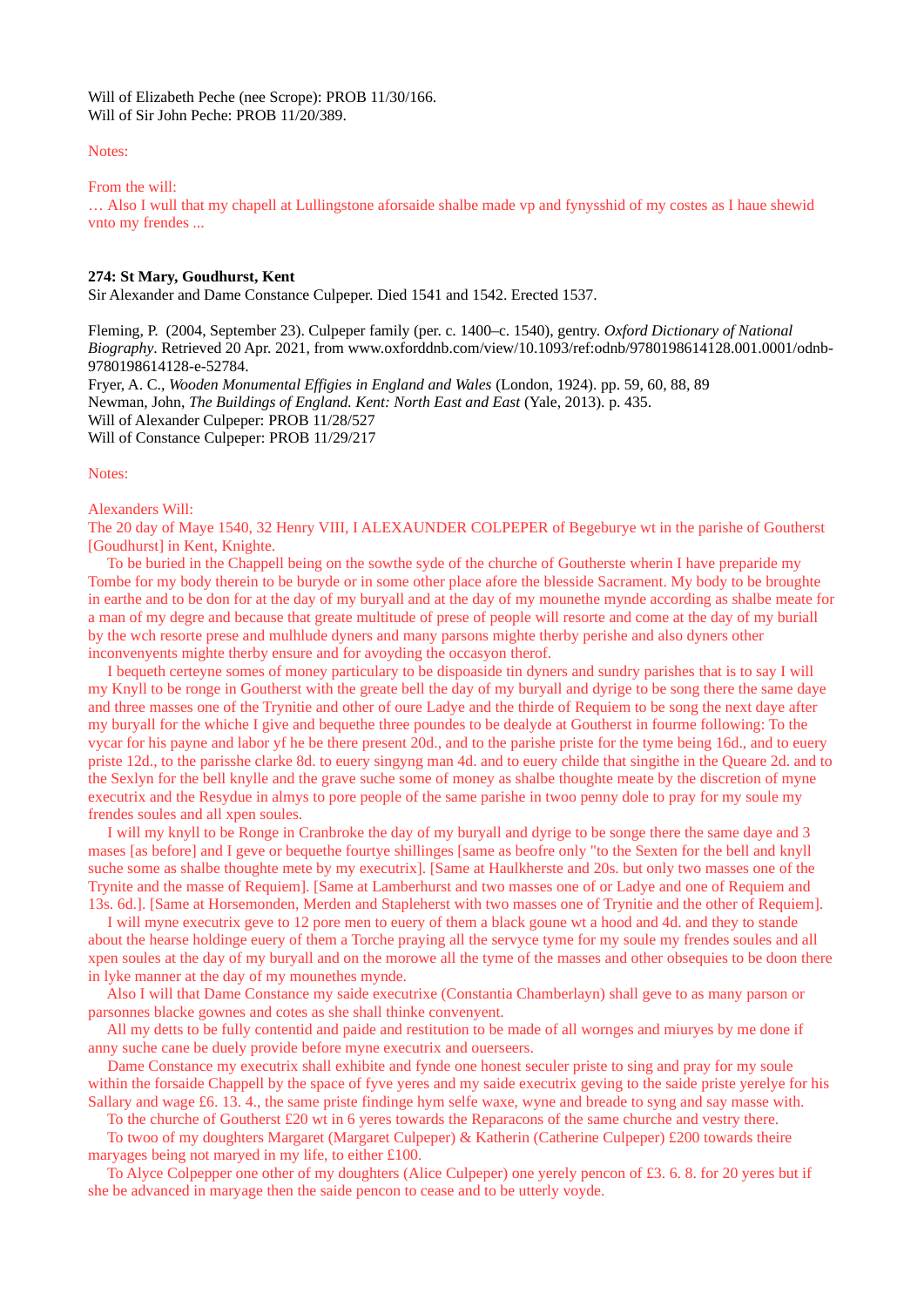I bequethe £10 for to by fyve Vestmentes for pristes to syng masse yn wherof the furst thereof to be for the priste that shall singe masse for me in the saide Chappell where I have prepared my Tombe and the secounde to the churche of Awsteley in the county of Warwyk and the thirde to the churche of Manchester in the saide County of Warwyk and the fourthe to the churche of Fynchingfelde in the county of Essex and the fyfte to the churche of Sainte Marye Bewers in the County of Suffolke.

 An obyte at Goutherste the space of 20 yeres 6s. 8d. Tenne marks to the porist people and inhabitants of Goutherste in almys that is to say yerelye 33s. 4d.

 To Thomas Willenhall 20s., Alexander Dodde 20s., John Browne 20s., Robert Thorpe 20s., Jane Porter 20s., John Dod 13s. 4d., William Haddon 13s. 4d., John Wateman 13s. 4d., Hughe Pecoke 10s., Thomas Arglas 10s., Rycharde Kempe 6s. 8d., George Cots 6s. 8d., John Style 6s. 8d, Rycharde Mose 6s. 8d., John Emery 6s. 8d., Leonarde Larshar 6s. 8d., William Clowte 6s. 8d., John Emery, cooke, 6s. 8d., to all other of my saruauntes as shall happen to be in my servyce at the tyme of my death to euery one of them 3s. 4d.

 Resydue of all my goodes, juells &e to Dame Constance my wife to her owen proper vse, the whiche Dame Constance I doo ordeyne and make my sole executrix and supervysours and Ouersears my brouther Sr. Edwarde Chamberlayne, Knighte (Alexander's brother-in-law, the son of Sir Robert Chamberlayn of Sussex), and John Baker, Esquier, generall attorney to the Kynges highness and to either of them a blacke gowne and 40s.

 In wittness whereof I the saide Sr. Alexander to this my pnt testament and laste will have putt my seale and written this lyne wt myne owen hande by me Ser Alexander Culpeper Knight. By me Thomas Harlakenden ( an unknown person ), by me William Sydenham, William Hyne priste, Henry Rogers, Thomas Willinhall, Symonde Willenhall, Thomas Darell, Henry Sampson, John Wellys curate of Goutherst.

--------------------

This Codyceel made by me Sr. Alexaunder Culpepper Knighte the 5 May 33 Henry VIII. Furste where as Thomas Culpepper myne eldist sonne (Sir Thomas Culpeper of Bedgebury in Goudhurst) with other doo rest and standen bounden vnto the saide Ser Alyxander Culpepper and to other by ther writing oblygatory in the some of £1000 and endorsyd apon certeyne condycons as by the same it doth apeare, whiche condycons be not parfourmde, wherfore the some of £1000 is due to be paide as a verry dett. Yett neuerthelesse I doo declare my will and mynde as followinge:

 If the saide Thomas Culpepper myne eldist sonne doo well and truly paye £300 to myne executrixe, £100 within one monethe after my deceasse in the parishe churche of Goutherst and within one yere £50, of that remaynethe, the same £50 to be delyuerede to the Reparacon of the churche of Goutherst and of the vestrye there, and other £50 parcell of the Resydue to be paide in the saide parishe churche of Goutherst to John my sonne (John Culpeper of St. Stephens) to his exhibicon and findinge, and also fourescore poundes parcell of £100 the last of the saide £300, the same fourescore pounds I will and geve as folowithe: To Anne (Anne Culpeper), John [Johanna] (Johanna Culpeper), Margaret and Katherine my doughters evenly to be shisted and paide, and £20 the hole resydue of the £300 I give to Robert Gaen, Thomas Willenhale, and Symonde Willenhale egally, and if the saide Thomas my sonne well and truly kepe paye and parfourm all the payments, then the writing oblygatory of £1000 shalbe clerly acquited.

 And if not my executrixe to procede in sute of the saide oblygacon and with the £700 resydue my foresaide executrix shall lye and purchase the parsonage of Goutherst with the Advouson therto belongyng, and the same to remayne to one of my sonnes and his heyres whome I t shall happen to have the Maner and Denne of Goutherste.

 And if the £700 will not purchase the saide parsonage then £200 to be bestowed in repayring and amending of the highe waye between the parsonage gate of Goutherst and Begebury Crosse and £100 in the high way from Goutherst Church vnto Iden Crosse and £100 in the highe way from the playne of Goutherst a long and through the Stony lane there and so forthe to Techinghole Mylle and so vpp along to Winshott hill and £100 in the highe way ledyng from Winshot hill vnto the Crosse in Merden Streten. Also £100 in the highe way from Harteley Crosse vnto Cranebroke and £100 Resydue of the £700 vnto 12 parsonnes that shall have the Rule and ouersight of the Repayring and amending of all the highe wayes above written to euery of them £8. 6. 8.

 In wittness wherof to this pnt codycell in paper I the foresaide Ser Alexaunder Culpepper have subscribed my name with myne owen hande. By me Alexaunder Culpeper knighte.

Proved, with codicil 21 June 1541 by relict and executrice. (P.C.C. 30 Alenger.)

#### Constance's Will:

The 4 October 1541, 33 Henry VIII, I DAME CONSTANCE COLEPEPIR, wydow, of Goutherst [Goudhurst] in the countie of Kent. To be buryed in the paryshe churche of Goutherst in the chapell where my husband lyethe. To high aulter 6s. 8d.

I will my body be brought in erthe and to be doon for at the daye of my buryall and at the daye of my mounethes mynde connenyent and according as shalbe mete for a woman of my degree. (Then as in her husabnds will to avoid multitude of people). That is my knyll to be rownge at Goutherst wt the grete bell the daye of my buryall and dirige to be songe there the same daye, three masses, one of Trinytie and other of our Lady and the thyrde of Requiem to be songe the next day after my buryall and £3 there for &e &e (as in her husbands will) and at Cranebroke, Benenden, Lambersherst and Stapleheerst.

 Also my executours do fynde two tapers of waxe to berne upon my herse and as many tapers to bernne about the Chapell as I nowe fynde about the ayd Chapell to contynue one hole yere.

 To 12 poore men a gowne wt a hod and 4d. and thaye to stonde aboute my herce holding euery of theym a Torche praying all the service tyme for my soule, my husbond soule and all xpen soules. Fyve por women to cum ons a weke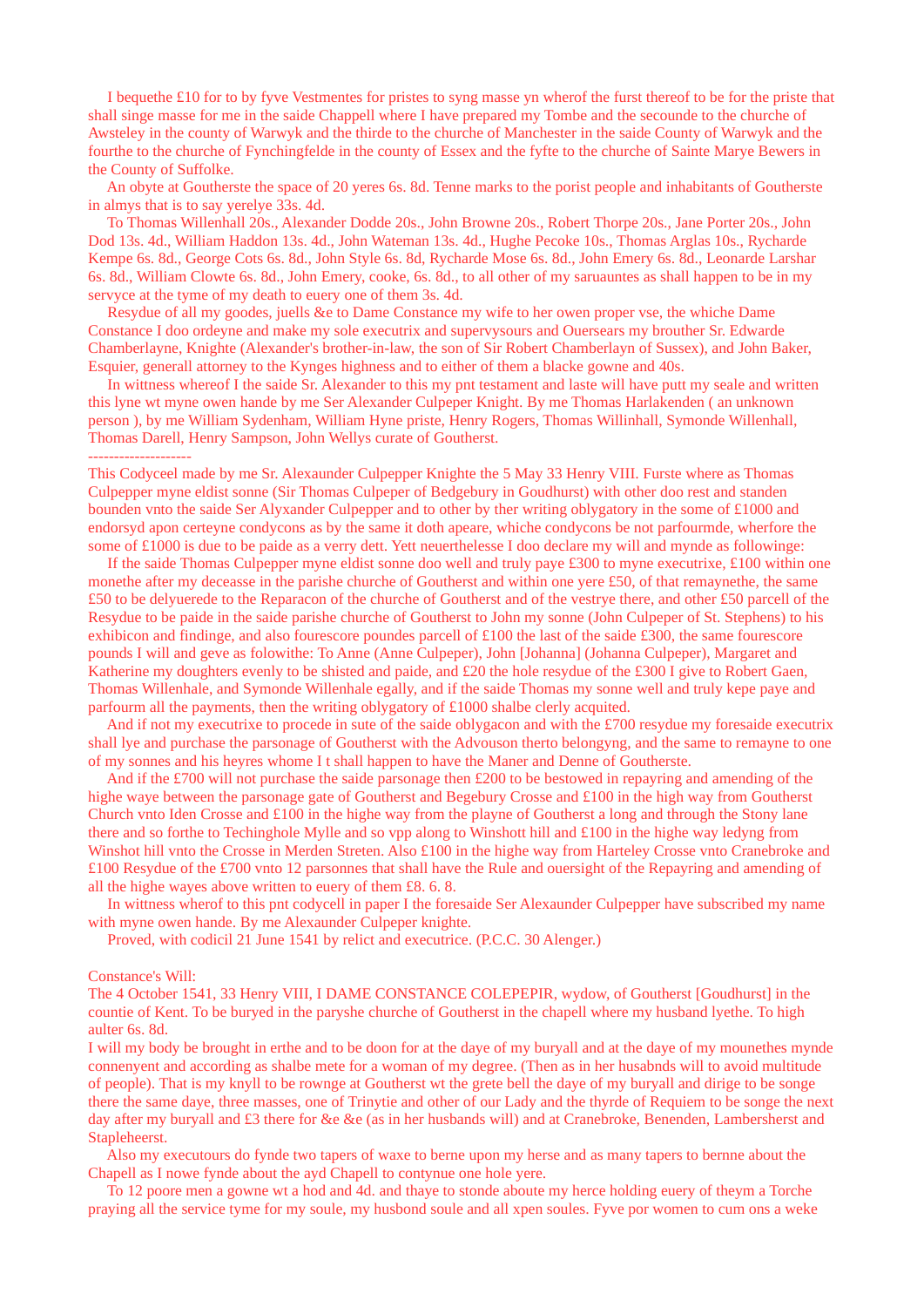vnto the churche on the same daye yet shall happen me to dye and there to here mass wt in my foresayd Chapell during the space of one hole yere to praye for my soule &e and my executors to content and paye vnto euery of the seyd por women quarterly 3s. 4d.

 One honest preest to singe and saye masse and to pray for my soule my husbands soule and all xpen soules wt in the foresayd Chapell by the space of one hole yere and the same prest shall saye dirige euery day in the weke wt in the foresayd chapell from the daye of my decease vntill the morowe after my monethes mynde &e and to have £7 he fynding wax, wyne and brede.

 Also I will that my vestment of blake veluet wt the cresse of clothe of gold lyncell vpon yt now remaynyng in my chapell at Begebury shall remayne and be occupyed in my chapell at Goutherst during one hole yere and remayn to the behoof of the churche of Goutherst for euer.

To the paryche churche of Goutherst £20 towards the Reparacons or byinge of new ornaments.

 Unto my sone Thomas Colepepyr (Sir Thomas Culpeper of Bedgebury in Goudhurst) my basone and ewer of syluer wt his fathers armes and myne graven in them, two grete salts of syluer all gilte with a cover, two syluer quarte potts parcell gilt wt his fathers armes and myn graven on the lyddes of theym, three syluer bolls wt a couer parcell gylte, two of my best dyaper table clothes, two of my best dyaper towells, 12 of my new dyaper napkyns, a garnyshe of my bet pewter vessell, my hanging of areys that hangith in the chambr called the blewe chamber wt the Tester, seelez, curteyns, fetherbed, bolster, pyllowes fustyans and counterpoynte as yt now lyeth and my best cusshyon of clothe of golde wt two carpetts in the foresayd Chambr one ouer the cupborde and the other in the wyndowe a long carpett for a table which ys my best carpett. Also sixe moo fetherbedds for seruaunts to lye on. Also my best aulterclothe, my best vestments of white damaske embrothered, wt all things therto belonging, wt a corporas clothe and a corporas case of blewe clothe of golde, my chaleys, my masse boke and my Ringe that I was maryed wt to his father wt A and C graven in the ynnesyde of the same rynge. And also 12 workinge oxen wt plowes, harrowes, wagnes, corts and all things to them belonging.

 Also vnto my sone John Colepepyr (John Culpeper of St. Stephens) in redy mony £26. 13. 4., 6 syluer spones wt rounde playne knoppis gylte, two lytel gilte salts with a couer, a longe cusshyn of clothe of golde Tyncell and blake veluet wt Trayfoyles of gold vpon ytt embrithered, 6 cusshyns of verder, a garnyshe of new pewter vessell, a tester of ceeler of tawny veluet and tawney damaske paned wt three curteyns of blacke silke, my fetherbed that lyeth in the greate Bedsted in the new parlor, a bolster two pillowes two payre of shets, a payr of blanketts and my best counterpoynte of blewe sylk and golde.

 Also vnto my foresayd two sonnes Thomas and John all my harneys or Armure that is to saye Almayne Ryvetts, splents, brykenders, saletts, aporns of mayle, gorgetts, bowes, shevys of arowes and bylls egally betwene theym to be devyded and shisted.

 To my sone George Harpur (Sir George Harper) my Ringe of golde with a dyamond three square sett therein, a grete boll of syluer wt a couer all gilte, a spone of syluer with a steale gilte wt a forke a thende, my chayre coueryd wt blake veluett, my fetherbed that lyeth in the lytell bed in the newe parloour wt the bolster, pillowes and blanketts to the same wt a couerlett of tawny silke of bawdekyn wt a tester and ceeler of the same silke of Bawdekyn and 5 cusshyns of redd saye embrothered wt silke vpon theym.

 Unto my doughter Margaret Chone (Margaret Culpeper) halfe of my flagon chayne of golde, one of my brasletts of golde, halfe the chayne of golde that I hadd of my brother Sr. Edwarde Chamberlyn, knight, a grete boll of syluer all gilte wt a foote, a chayne of gold that I was wonte to weare two folde aboute my neke, a ryng of gold wt a grete Safewre sett therein which the King dyd gyve my husbond, a cruse of stone that I do vse to drynke in with a couer of syluer and gilte, six playne syluer spones, a browche of gold wt a maydennys hed enamyled, my worser vestment of white damaske wt all things therto belonging wt an aulter clothe halowed, a corporas cloth and a corporas case of crymsyn veluet wt Ihus of gold enbrothered vpon ytt and the auter cloth of grene saten and crymsyn damaske, my cupbord whiche stondith in my chambr which sumtyme seruith for an aulter, my trussing bedsted in the letell parlor wt the Irous therto belonging, a table and a payre of trestells of sypres, a frenche carpet, my best bonet of veluet, my partelet of blake saten poothered, my night gowne of blake saten, my kyrtell of crymsyn saten, the fetherbed that she lyeth on wt the bolster, two pillowes wt a couerlett of sarsenett, a tester, a ceeler, three curteyns all paned russett and yelowe sarsenett, a longe cusshon of white cloth of bawdekyn and blake veluett wt trayfoyles of golde enbrothered vpon yt a square cusshyon of silke wrought with needell worke, 2 grete grene carpet cusshyons, 2 new pewter basons, a litell chaffer of brasse. Also a bay colte, the dam of yt I bought of Luce Harpur and my best sadell with the gilte pomell wt the brydell and harneys therto perteynyng and also my pylion of fustyan of Naples wt brydell, harnes and foote scale therto belonging.

 Unto my doughter Kateryn (Catherine Culpeper) my chayne of gold I dyd weare for a girdell sowen vpon a blake lace, thother half of my flagon chayne of gold, thother half of the chayne of golde that I hadd of my forsayd brother Sir. Edward Chamberleyn Knight, thother of my brasletts of golde and a Rose of golde enamyled white with viij Rubyes and a poynted dyamond sett therein, a grete boll of syluer all gilte wt a foote, six palyne spones of syluer, a stone cruse wt a couer of syluer, a browche of golde wt a crucifix and seynt Jerom graven in ytt. Also my new parlor and the cupbord that standith in the dynyng parlor, a chayre of Sypres, two cusshions wherof one of them ys alonge cusshyon of white cloth of bawdekyn and blake veluet wt trayfoyles of gold enbrothered and thother ys a square cusshyon of silk wrought wt nedellworke and two grete grene carpett cusshyns and my grete grene carpett that I occupye euery daye in the parlour, my worser bonett of veluet, my fruntelett of blak veluet, my best poothered bonett, my parrys and larbes. Also my nyght gowne of tawny damask, my kyrtell of crymsyn veluet, my olde kyrtell of blake veluet, my two aulter clothes of white and grene sarcenet paned, embrothered wt Imagery and flowers. Also my fetherbedd whiche I now lye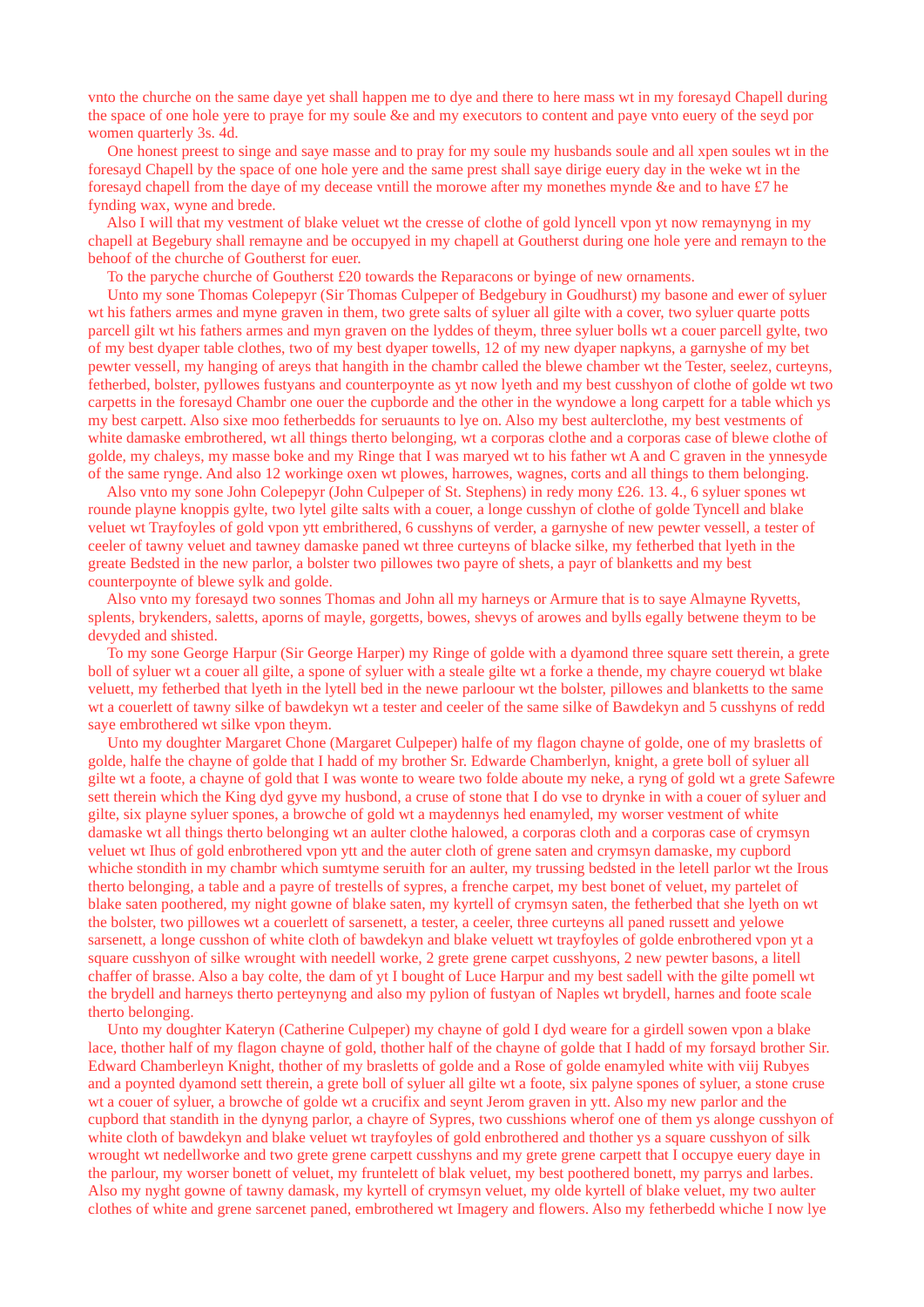on with the bolster, two pillowes, the tester, celler and couerlett as yt now ys with three custens of grene silk wt all other things to the same bed belonging, two pewter basons, a little chaffer of brasse and my sorell Colte that I bought of Bruer the Colyer and my sadell couered wt tawny veluet wt brydell and harnys therto belonging and my pilyon of tawny veluet wt brydell and harnes therto apperteyning. Also my thirde vestment of silk wt all things therto belonging wt the aulter cloth halowed and a corporas cloth with the corporas case of crymsyn cloth of gold and grene tyncellyed wt gold.

 Also unto my foresayd two doughters Margarett and Kateryn my gowne of blak veluet to be departyd betwene theym and also all my sleves of silk and lynen in like maner betwene the same Margarett and Kateryn to be deuyded and shisted.

 Also I bequeth vnto my doughters Anne Molyns (Anne Culpeper) and Johane Fitzyames (Johanna Culpeper) my hole folde of chaynes of gold egally and indifferently betwene them to be deuyded and shysted. Also unto the same Anne a stone pott wt a couer of syluer and gilte wt a rose graven on the lydde therof and also a pece of syluer withoute a foote and sixe spones of syluer wt Lyons gilte on the knoppes. Also my gowne of blake taffata and my best kyrtell of blak veluet. Also vnto the foresayd Johane Fitzyames six spones of syluer wt lyons on the knoppes gilte and a litell pece of syluer all gilte withoute a foote, a stone pott wt a couer syluer and gilte wt a Rose graven vpon ytt, also my gowne of blak damask and my kyrtell of blake damask chekeryd. Also unto my foresayd foure doughters Anne, Johane, Margaret and Katheryn all my dyaper sheets, bordeclothes, cupbordclothes, towells, napkyns and pyllowbeers not before nor hereafter by me wylled.

 Unto my nephew Rafe Chamberleyn my litell gilt pott wt a couer which my brother dyd gyve me, and to my neece his wyf my gilte spone which my brother also dyd gyve me. Unto my nephew George Chamberleyn two syluer spones with flatt knoppes gylte and to my neece his wyfe my Ringe of golde wt a litell turkes in ytt. Unto my nephew Leondard Chamberleyn two syluer spones wt flatt knoppes gilte. My nephew Francis Chamberleyn one spone of syluer wt a flatt knoppe gilte. Unto my neece Marye Ryther my Ring of golde wt a table dyamonde and a browche of golde wt a mans hedd sett therein and sett with redd amell with a wreathe of perle aboute yt.

 Unto my Lady Gray of the Mote in Kent a payre of beades of golde with a tassell of golde athende and 19 grete beade stones, besyds the smale beade stones in the same. Unto my Lady Baker my grete Ringe of golde with a grete Turkes sett in yt and a grete button of golde for a pertelett wt a grete Baleys sett therein.

 Unto my cosyn John Colepepyr (John Culpeper of Ingham, co. Norfolk) the yonger sonne of my cosyn Rycharde Colepepyr of Wakenherst (Richard Culpeper of Wakehurst) in redy money foure pounds. Also my cosyn Jasper Colepepyr (Jasper Culpeper of Penshurst, Kent & Arlington, Sussex) his brother my lytell lantern of syluer.

Unto my sonne Nicholas Clyfford my flagon bottel of syluer to cast swete water wt.

 Also I give unto Alice Colpeper my husband doughter (Alice Culpeper) my gown of blake clothe wt stayte (sic) sleves of my kyrtell of blak Russell worsted, a fetherbed, a bolster, two payre of sheets, 2 blanketts and a couerlett, a tester and ceeler wt three curteyns of white cloth and two kyne.

 Unto Jane Porter my gowne of frenche blake cloth and my kyrtell of blake saten and tenne pounds in redy money and my worste partelett of blacke veluet and also a fetherbed, a bolster, two pillowes, a payr of blanketts, two payre of sheets of bokeram and the tester, ceeler, three curteyns and a counterpoint of Redd and yewlow saye paned.

Unto the foreseyd Alice Colepepyr and Jane porter all my Rayles, Kerchers and Smocks.

 Unto my neece Mary Watno my best wrytten prymer with two clapses of syluer and gilte couered with blake veluet and three pounds in money.

 Also unto my nephew Edward Colepepyr doctor (Unidentified by Culpepper Connections), in redy money foure pounds.

 Unto Elizabeth Ryther a syluer spone wt a flatt knopp gilte. Vnto my cosyn Henry Sampsons wyffe my partelet of tawny veluet poothered.

 Unto my two sonnes in lawe, Aldred Fitzyames (Alfred Fitzjames of Somerset) and Wylliam Nolyns (William Molyns) in redy mony fyve pounds apece.

 Unto Thomas Darells wyf thelder of Scotney a gilte spone with a perle at thende, my lytell penner and ynkehorne of gold enameled with blake and my best partelett of blake veluet.

 Unto Henry Rogers of Westwell my best tablett of golde. Nicholas Fynche my baye horse and 40s. and to Agas hys wyfe 20s. to by her a gowne. Wylliam Syddenham gent 20s. My goddoughter Constance Fynche a cowe. Margarett Curle my matens booke couered with blake veluet harnessed and clapsed wt syluer, wt the letter of A and C, chayned, and my signet of golde with the bies of A and C, chayned, and 40s. and my long blake beades wt fyve peecys of golde on them ,my worser tablett and my dooble gelding. To George Kendall her sone my Iron gray Colte of two yeres ole.

 Unto Robert Gawen 40s. Alexaunder Dence a cowe. Wylliam Asten thelder 6s. 8d. Richard Meryham 6s. 8d. My goddaughter Constance BesByche a cowe. Feythe Coocheman a cowe. My godsone Rycard Brykendennys sone of Cranebrooke, clothyer, a cowe. Thomas Wyllenhale ten poundes and the yonge gelding which I bought of Hugh Pecok and the fetherbed &e whiche he nowe lyeth on and a payre of bokeram sheets.

 Unto Symond Wyllenhale other tenne pounds and the young Roane gelding of my owne brede and the fetherbed &e whiche he nowe lieth on and a payre of bokeram sheets. And for William Pyerson, my chapelyn 20s. To Cristofer Petter 40s. and the gelding that was bought of Hovenden. Alexaunder Dod thre pounds 6s. 8d. and 2 kyne and a fetherbed, bolster payer of shets a payr of blankets and a couerlet.

 nto John Dod 20s. and a cowe. Robert Thorpe 40s. and a cowe. John Browne 40s. and a cowe. John Whatman 20s. and a cowe. Wylliam Hadden 20s. and the gelding called Essex. John Sharpe 20s. and a gelding called Collshawe. Hugh Pecok 20s. and a cowe. Anthony Lyle 13s. 4d. Thomas Arglas 20s. and a cowe. Henry Cooke 13s. 4d. Wylliam Clowte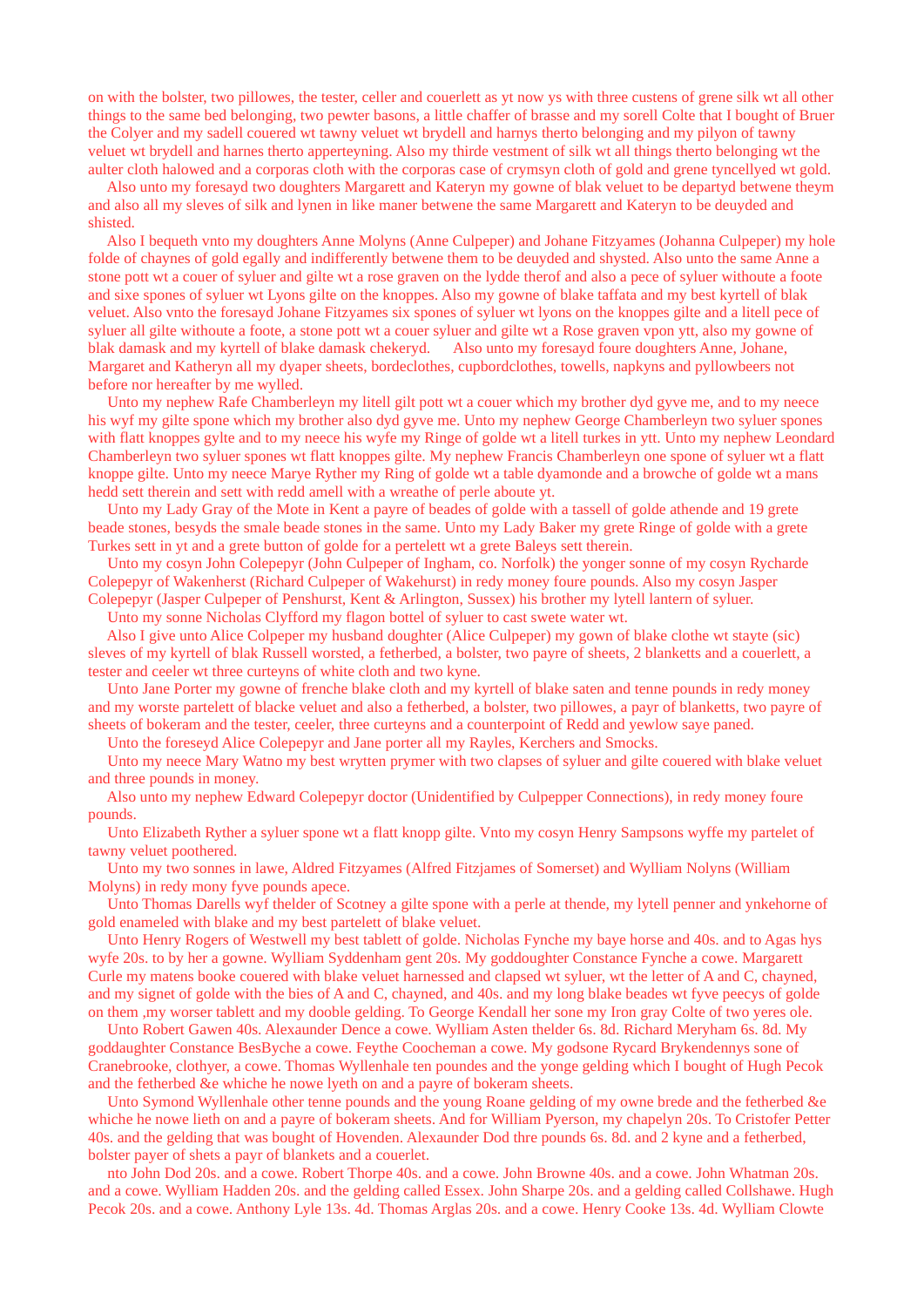20s. and a cowe. Richard Kemp 10s. and a cowe. Anne Basset 10s. and a cowe. Lore Raper 10s. and a cowe. George Cots 10s. and a cowe. And to all other of my seruants as shall happen to be in my service at the tyme of my dethe 6s. 8d. a pece.

 And where Sir Alexaunder Colepepir Knight my late husbande, whose soule God pardon, by his last wyll willed that yf I dye my doughters Margarett and Katheryn being unmaryed that they shall have towards theire gynding yerely £6. 13. 4. a peece out of the manors of Hardyshall and Austeley to me the foresayd Dame Constance by my forsaid husbande wylled and bequethed for the space of 20 yeres and also one hundreth pounds a pece towards their maryage, my wyll mynde and entent ys that my sayd two doughters Margarett and Katheryn shall have the yerely rents and profytts for the space of 9 yeres and a half next aftir my decease which be of the yerely value of £66 sterling deducting oute therof yerely for theyr forsayd annuyties £6. 13. 4. a pece and also an anuyte yerely of £3. 6. 8. vnto Alice Colepeper according to her fathers wyll and 26s. 8d. of my gyfte to her yerely during the same nine yeres.

 Also for my lord Marques fee 20s., for Alexaunder Parker and Mighell Parkers fees 20s., for Wylliam Hylles fee 20s. for his fee that shall gather the rent yerely 33s. 4d. for costs of the Corte 6s. 8d. All whiche deduccioun yerely allowed Remayneth yerely vnto the foresayd Margarett and Katheryn £43 egally betwene theym to be devyded and shysted. The whole yerely value of £43 in nine years and di amounteyth vnto the some of £408. 10s. wherof £200 ys of their fathers bequest towards theire maryages and £208.10 Resydue ys of my gyfte vnto the sayd Margarett and Katheryn.

 If it happen the forsayd Margarett to dye or deceas, whiche God forbyd, unmaryed, at any tyme before the 9 yeres di be fully expyred endyed, lyvyng her syster Kateryn or yf the sayd Kateryn dye then the sum to revert vnto her syster [and then to her other systers Anne and Johane egally and to their children and to her two brothers Thomas Colepepyr and John Colepepyr equally].

 Also I wyll my cosyn John Colepepyr the yonger, one of the sonnes of my foresayd cosyn Richard Colepepyr of Wakeherst shall have out of the rents of the foresayd maners after my sone John Colepepyr be payd his parte and porcion £10. Also my sone George Harpur £40. My goddaughter Constance Colepepyr £20 out of the rents &e of the foresayd maners ymmedyately after my forsayed sone George Harpur be contentyd and payd of hys parte. To my goddaughter Dorothey Fitzyames £20 [after Constance is paid]. Also I wylle that Constance Molyns have £10 [similarly]. To my goddaughter Constance Clyfford £10. To Ursula Clyfford £5 in like maner when her syster Constance ys payd [the will then arranges in case any of these die].

 My executours shall sell so much tymber growing vpon lands of the manor of Hardyshall and Austeley as shall amount vnto £30 wherof I bequeth vnto Sir John Baker, Knight, £20, and £10 of the resydue to Thomas Darell thelder of Skotney esquyer to see my testament and last will truly executyd.

 The obit in last will of my husband Sir Alexaunder Colepepyr to be kept. Also where the same my husbande by his last wyll wylled an honest seculer prest to sing and saye masse for his soule and all xpen soules in the Chapell of Seynt George and Seynt Sebastian wt in the parysshe churche of Goutherst aforesayd during the terme of fyve yeres and the same preest to have £6. 13. 4. and to poore people in almes 33s. 4d. and also yerely towards the reparacions of the same churche £3. 6. 8. during six yeres, whereof my sayd husband dyd wyll and bequeth vnto me all the Rents, revenues &e of his purchased lands and tenements called the Market Place of Goutherst wt the shoppis, fayre and the Tenement and lands called Besshefelds, for the space of fyve yeres which be of the clere yerely value of £5. 7.7. and also his purchased lands and tenement called Paynetts and Tryggs of the yerely value of £9. 12. by yere which be of the yerely vallue of £14. 19. 7. by yere. Whereof deducte and alowe oute for the prests wages £6. 13. 4. and for almes 33s. 4d. for reparacons of the churche of Goutherst £3. 6. 8. and for hym that shall gather the rents and fermes for fyve yeres 20s. – sm. of all the deducions and allowaunces yerely £13. 6. 8. and so remayneth yerely clere vnto me 33s. 9d., the which I geve vnto my sone John Colepepyr.

 Sir John Baker and Thomas Daroll to ordeyn for my soule and all xpen as also to kepe hospitality and howsold ymmedyately after my deceas wt in the maner of Regebury and to fynde all my doughters and other my household and I make them my executours. To the whiche Sir John Baker I do give my Ringe of golde whiche ys edged on euery syde lyke a smale Jenumour and six fatt steeres and to Thomas Darell my ringe of gold wreathed wt a Rubye sett in yet and foure fatt steers.

Supervisors my nevewe John Ryther Esquire and my cosyn Harry Sampson Esquyre.

Witnes: Wylliam Asten thelder, clothier and Richard Meryham.

By me Constance Colepepyr.

\*\*\*\*\*\*

The Codicell of Dame Constance Colepepyr deceased made after the making of her testament and last wyll. In primes to Sr. John Baker, Knight, a bason and an ewer of syluer and percell gylte wt three moryons hedds

enamyled vpon them. Wynes therunto Nicholas Fynche, Thomas Wyllenhale, John Browne and other.

 Item to Verny 40s. Wytnes Mr. Sampson, Nicholas Fynche, Robert Grene and John Browne. To John Rade 40s. Wytnes Nicholas Fynche and Thomas Wellenhale.

 Item she wylled that Sir Wylliam Pyerson clerke should sing for her soule in the chapell of Seynt George and Seynt Sebastyan in Goutherst one yere ouer and above the yere expressyd in her sayd wyll and to have for his labour £7. Wytnes: Nicholas Fynche and Thomas Wyllenhale.

 To Peter 40s. and a gelding called Hovenden. Wytnes Mastres Margart Masteres, Kateryn Colepepyr, Nicholas Fynche and other.

To her doughter Margarett the gray gelding that was bought of Maye, a lytell goblet of syluer wt a cover.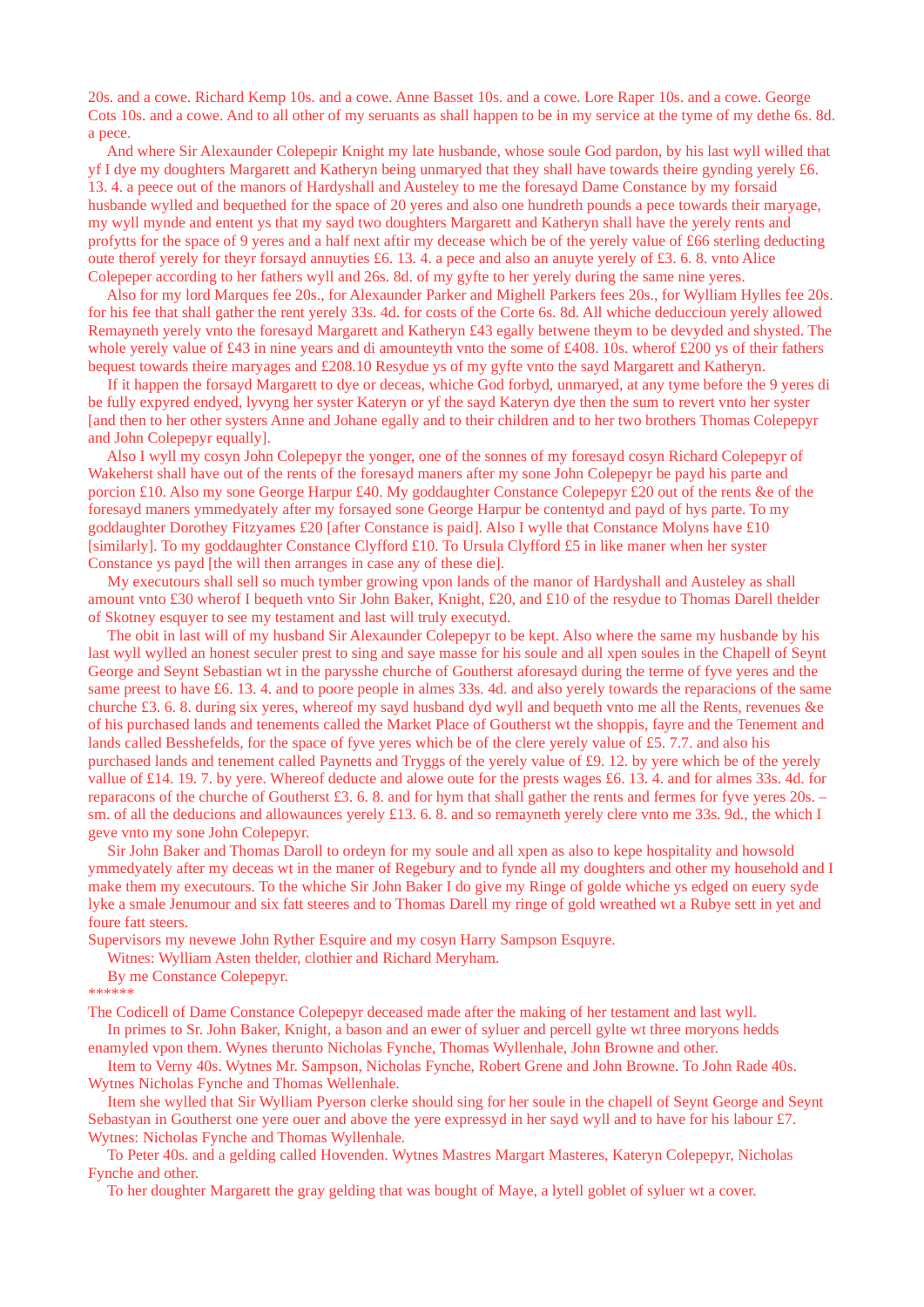To her doughter Kateryn a goblet of syluer wt out a couer and a few saddell of fustyan of Naples with a gylt pomell and a fork of syluer and gylte with a dogge at thende.

To her doughters Margarett and Kateryn fowre grote pecs of golde in a purse of blake veluet.

 To Mayes wyfe, to Chemannys wyfe, Woodes wyfe and Benchekyns wyfe foure elles of lynyn clothe egally devyded and shysted.

 To her doughters Margarett and Kateryn the some of fourtye pounds due to her for woode sale viz £10 due by Burges and £30 due by Dorley and moreover she gave to Margarett and Kateryn £10 due to her by Raaf Chamberleyn esquyer. \*\*\*\*\*\*\*

Proved at London 13 November 1542 by Robert Alen notary public for executors. (P.C.C. 12 Spert.)

## **275: St Peter, Hever, Kent**

Sir Thomas Boleyn (Bullen), 1st Earl of Wiltshire. Died 12th of March 1538/9.

Hughes, J. (2007, October 04). Boleyn, Thomas, earl of Wiltshire and earl of Ormond (1476/7–1539), courtier and nobleman. *Oxford Dictionary of National Biography*. Retrieved 5 Apr. 2021, from https://www.oxforddnb.com/view/10.1093/ref:odnb/9780198614128.001.0001/odnb-9780198614128-e-2795. Newman, John, *The Buildings of England. Kent: West and the Weald* (Yale, 2012), p. 292.

#### **276: St Mary, Slindon, Sussex**

Anthony St Leger. Died in 1539.

Fryer, A. C. *Wooden Monumental Effigies in England and Wales* (London, 1924). pp. 104–105.

Lower, M. A. 'Notes on the Wills Proved at the Consistory Courts of Lewes and Chichester' in *Sussex Archaeological Collections* Volume 3 (London, 1850). p. 111.

Williamson, E., Hudson, T., Musson, J. and Nairn, I. *The Buildings of England. West Sussex* (Yale, 2019). p. 613.

#### **277: St James, East Tisted, Hampshire**

Richard and Elizabeth Norton. Died February 1536/7 and 1530? Erected 1525-1535

Bullen, M., Crook, C., Hubbuck, R., and Pevsner, N. *The Buildings of England. Hampshire: Winchester and the North*  (Yale, 2010). p. 248.

Riall, N., 'Defining the Early Sixteenth-Century Renaissance Experience: The Tomb of Richard and Elizabeth Norton at East Tisted, Hampshire' in *Proceedings of the Hampshire Field Club and Archaeological Society*, Volume 67, Part 2 (2012). pp. 347-365.

Rylands, W. H. (ed.), *The Visitations of Hampshire, 1530, 1575 and 1622-34* (Harleian Society, 1913). pp. 13-14.

#### **278: St Mary Magdalene, Cobham, Kent**

George Brooke, 9th Baron Cobham and Anne Baroness Cobham. Died 29th September 1558 and 1st November 1558. Erected 1561.

D'Elboux, R. H., *Archaeologia Cantiana* Volume 62 (London, 1949), pp 48-56.

Knighton, C. Brooke, George, ninth Baron Cobham (c. 1497–1558), soldier and landowner. *Oxford Dictionary of National Biography*. Retrieved 11 Apr. 2021, from

https://www.oxforddnb.com/view/10.1093/ref:odnb/9780198614128.001.0001/odnb-9780198614128-e-70783.

Newman, J., *The Buildings of England. Kent: West and the Weald* (Yale, 2012), p. 182.

Smith, C. R., *The Gentleman's Magazine*, January-June 1866, (London, 1866), pp 652-4.

*The Gentleman's Magazine*, January-June 1841, (London, 1841), p. 306.

Waller, J. G., *Archaeologia Cantiana* Volume 12 (London, 1878), pp 113-32.

#### **279: St Peter, Titchfield, Hampshire**

Thomas, 1st Earl of Southampton, Mary his wife and their son, Henry 2nd Earl of Southampton. Died 30th of July 1550, 15th of September 1574, and 4th of October 1581. Erected after 1594.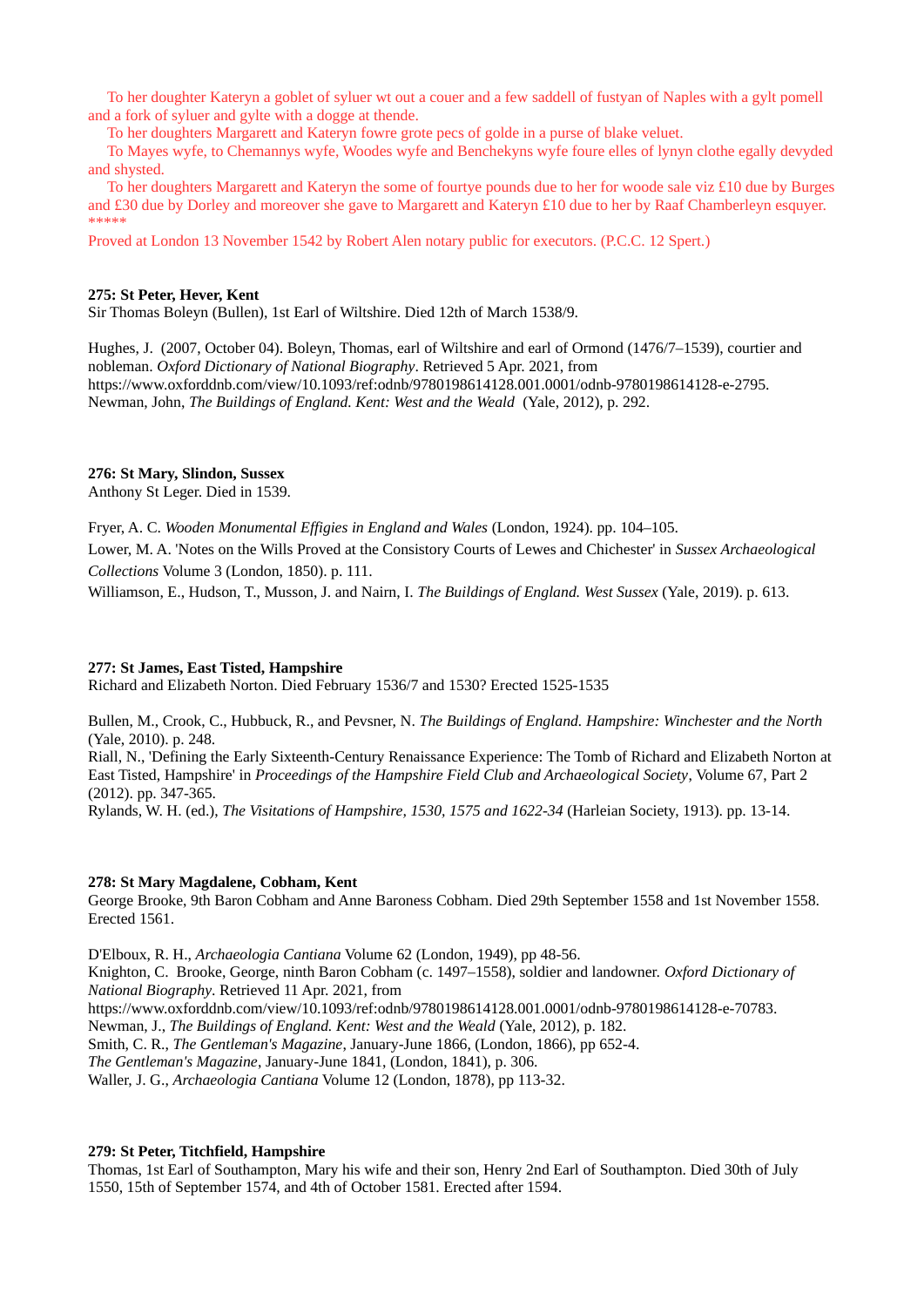Elzinga, J. Wriothesley, Henry, second earl of Southampton (bap. 1545, d. 1581), magnate. *Oxford Dictionary of National Biography*. Retrieved 24 May. 2021, from

www.oxforddnb.com/view/10.1093/ref:odnb/9780198614128.001.0001/odnb-9780198614128-e-30072. Graves, M. Wriothesley, Thomas, first earl of Southampton (1505–1550), administrator. *Oxford Dictionary of National Biography*. Retrieved 24 May. 2021, from

www.oxforddnb.com/view/10.1093/ref:odnb/9780198614128.001.0001/odnb-9780198614128-e-30076. Greenfield, B. W., 'The Wriothesley Tomb in Titchfield Church' in *Papers and Proceedings of the Hampshire Field Club*, Volume I (1890). pp. 65-83.

O'Brien, C., Bailey, B., Lloyd, D., and Pevsner, N. *The Buildings of England. Hampshire: South* (Yale, 2018). pp. 725- 726.

## Notes:

From Henry's will:

"I bequeth my body to be buried in the chapel of the parish church of Titchell, co. Southampton, where my mother lies interred; which chapel I will and direct to be newe altered and fynished by my executors within five years after my decease, in form following, that is to say,—Newe side windowes of stone to be made, the roof plaistered withe pendaunts being sett-full of my Armes, and all the walls plaistered lyke my howse at Dogmers Feilde and the same faire paved and divided with yron gratte from the' church. Also two faire Monuments'there to be made, the one for my Lorde my Father (whose bodye I wqulde have thether to be broughte and there buried), and my Ladye my Mother; the other for mee, with portraitures of white alabaster or such lyke uppon the said Monuments ; and I will to be bestowed thereuppon one Thousande poundes by my foresaide Executors. And I will suche Funerall charges and obsequies to be donrie and bestowed uppon my saide buriall as shall seeme meete and convenient to my executors for myne estate and degree, Soe'that the same exceedenot a Thousand poundes And I will to be- given 100 marks (£66 13s. 4d.) at the time of my burial in charitable Almes according to the executors' discretion. Also to the needy poor within my several lordships the sum of, £200 to pray for the good estate of my soul, the souls of my ancestors and all Christian souls. Also (for the same purpose) £3 to every Alms-house in the City of London and County of Southampton"

# **280: St Lawrence, Otterden, Kent**

Sir Justinian Lewin. Died 28th of June 1620

History of Parliament: LEWIN, William (c.1545-98), of London and Otterden, Kent. Newman, John, *The Buildings of England: Kent North East and East* (Yale, 2013), p. 479. White, A. 'A Biographical Dictionary of London Tomb Sculptors' in *The Walpole Society* Volume 61 (Walpole Society 1999). p. 50. *Will of William Lewin*, National Archives, PROB 11/91/472

# **281: St Peter & St Paul, Lynsted, Kent**

Christopher Roper, 2nd Baron Teynham. Died 16th of April 1622. Erected 1622-1625.

Morgan, F. C., 'Two Hereford 16<sup>th</sup> Century Sculptors, John Gildon and Epiphanius Evesham' in *Transactions of the Woolhope Naturalists' Field Club*, Volume for 1933, 1934, 1935 (Hereford, 1938). pp. 110-118. Newman, John, *The Buildings of England. Kent: North East and East* (Yale, 2013). p. 435. Vallance, A., 'The Ropers and their Monuments in Lynsted Church' in *Archaeologia Cantiana*, Volume XLIV (1932). pp. 147-164.

# **282: St Peter and St Paul, East Sutton, Kent**

Sir Edward Filmer. Died 1629. Created before 1639.

History of Parliament: LEWIN, William (c.1545-98), of London and Otterden, Kent.

Inscription on the monument to Robert Filmer in East Sutton church.

Kilburne, R. *A topographie or survey of the county of Kent* (London, 1659), p. 407.

Newman, J. *The Buildings of England: Kent North East and East* (Yale, 2013), p. 479.

Roscoe, I., Hardy, E., and Sullivan, M. G. (eds.), *A Biographical Dictionary of Sculptors in Britain 1660-1851* (Yale, 2009). pp. 808-810.

Waller, J. G. *A Series Of Monumental Brasses, From The Thirteenth To The Sixteenth Century* (London, 1842) p. 61. White, A. 'A Biographical Dictionary of London Tomb Sculptors' in *The Walpole Society* Volume 61 (Walpole Society 1999). pp. 83-94.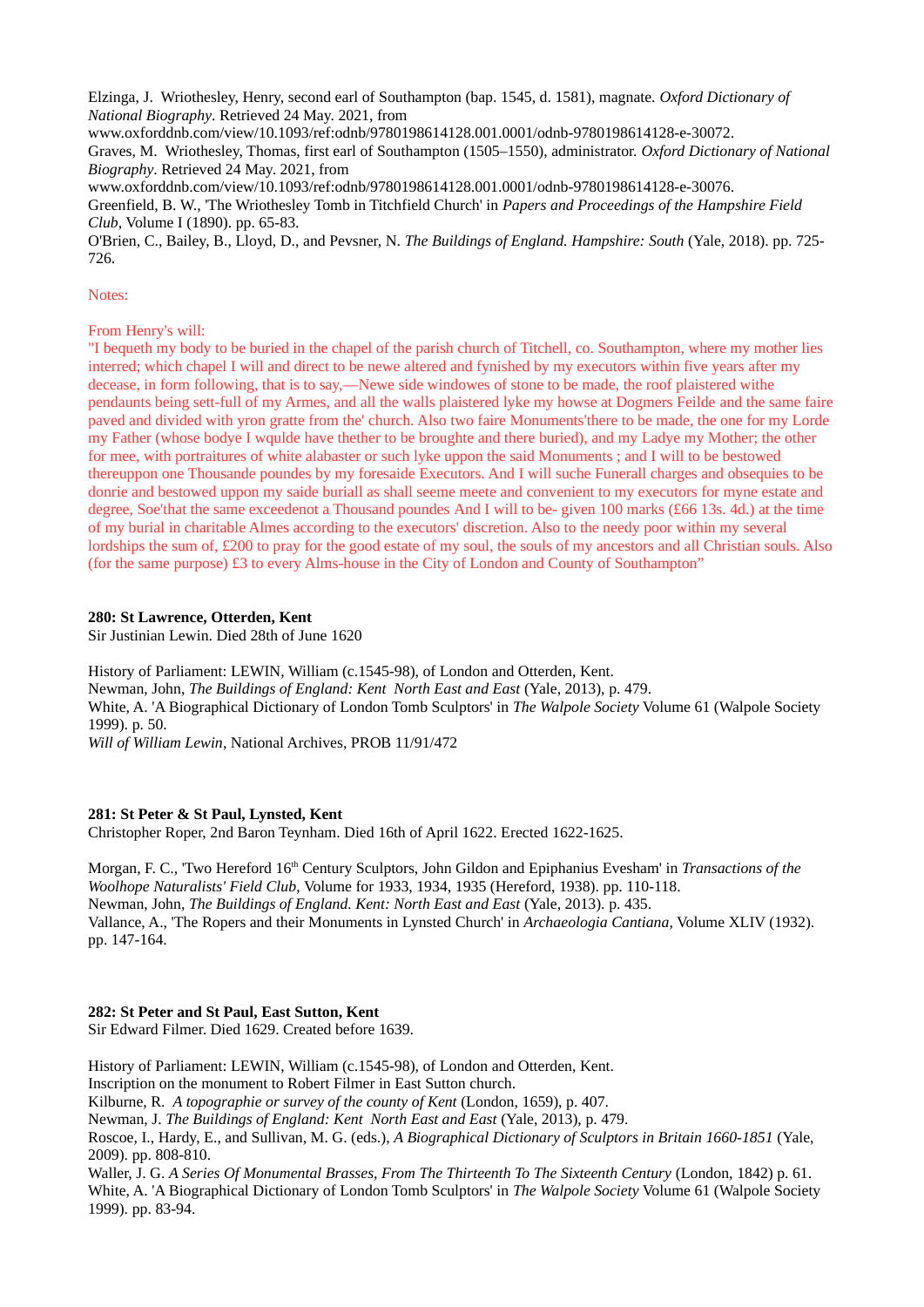# **283: St Mary, Chilham, Kent**

Mary, Lady Digges. Died in 1631. Erected 1631-2.

Newman, John, *The Buildings of England: Kent North East and East (Yale, 2013), p. 283.* Spiers, W. L. 'The Notebook and Account Book of Nicholas Stone' in *The Walpole Society* Volume 7 1918-19 (Oxford, 1919), pp. 85-86.

## **284: All Saints, Hollingbourne, Kent**

Elizabeth Culpeper. Died 27th of October 1638.

Harrison, F., 'The Proprietors of the Northern Neck: Chapters of Culpeper Genealogy.' in *The Virginia Magazine of History and Biography*, vol. 33, no. 3, 1925. pp. 223–67. History of Parliament: Culpeper (Colepepper), Thomas (1575-1662), of Greenway Court, Hollingbourne, Kent and the Middle Temple, London. Newman, John, *The Buildings of England: Kent North East and East* (Yale, 2013), p. 405-6.

## **285: St John the Baptist, Egham, Surrey**

Sir John Denham. Died 6th of January 1638/9.

Aubrey, J., *The Natural History and Antiquities of the County of Surrey* Volume III (London, 1718). pp. 155-156. Bowdler, R., 'The Dry Bones of Sir John Denham' in *Church Monuments,* 35, 2021 (Church Monuments Society, 2021). pp. 129-154.

Nairn, I., and Pevsner, N., *The Buildings of England. Surrey* (Harmondsworth, 1971). pp. 209-210.

Prest, W. (2015, September 17). Denham, Sir John (1559–1639), judge. *Oxford Dictionary of National Biography*. Retrieved 22 Feb. 2021, from https://www.oxforddnb.com/view/10.1093/ref:odnb/9780198614128.001.0001/odnb-9780198614128-e-7480.

Shaw, W. A., *The Knights of England*, Volume II (London, 1906). p. 148.

#### **286: St Peter, Ightham, Kent**

Lady Dorothy Selby. Died 15th of March 1641.

'Proceedings at Meetings of the Archaeological Institute' in *The Archaeological Journal* Volume XIII (London, 1856). pp. 416-417.

Aubrey, J., Clark, A. (ed.), *Brief Lives* Volume II (Oxford, 1898). pp. 218-219.

Harbison, Sir E., 'A note on Dame Dorothy Selby and the Gunpowder Plot' in *Archaeologia Cantiana*, Volume 42 (1930). pp. 177-178.

History of Parliament: SELBY, William III (c.1556-1638), of Branxton, Northumb. and Twizell, co. Dur.; later of Ightham Mote, Kent.

Newman, John, *The Buildings of England: Kent North East and East* (Yale, 2013), p. 283.

Scott, J. O., 'Ightham Mote House and Church' in *Archaeologia Cantiana* Volume XXIV (London, 1900). pp. 189-194. Urban, S (ed.)., *The Gentleman's Magazine* Volume LIX Part I (London, 1789). p. 26.

Walford, E. 'The Mote, Ightham – Part II' in *Once a Week* Volume I, Jan. – Jun. 1866 (London, 1866). pp. 455-458.

#### Notes:

The inscription at the very bottom reads:

*This monument was erected at the charge of Richard Amherst, Esq., Dorothy his wife, and William Amherst, Gent., son and heir- apparent of the aforesaid Richard, executors of the last will and testament of the above-named Dame Dorothy Selby*.

#### **287: St Mary, Brading, Isle of Wight**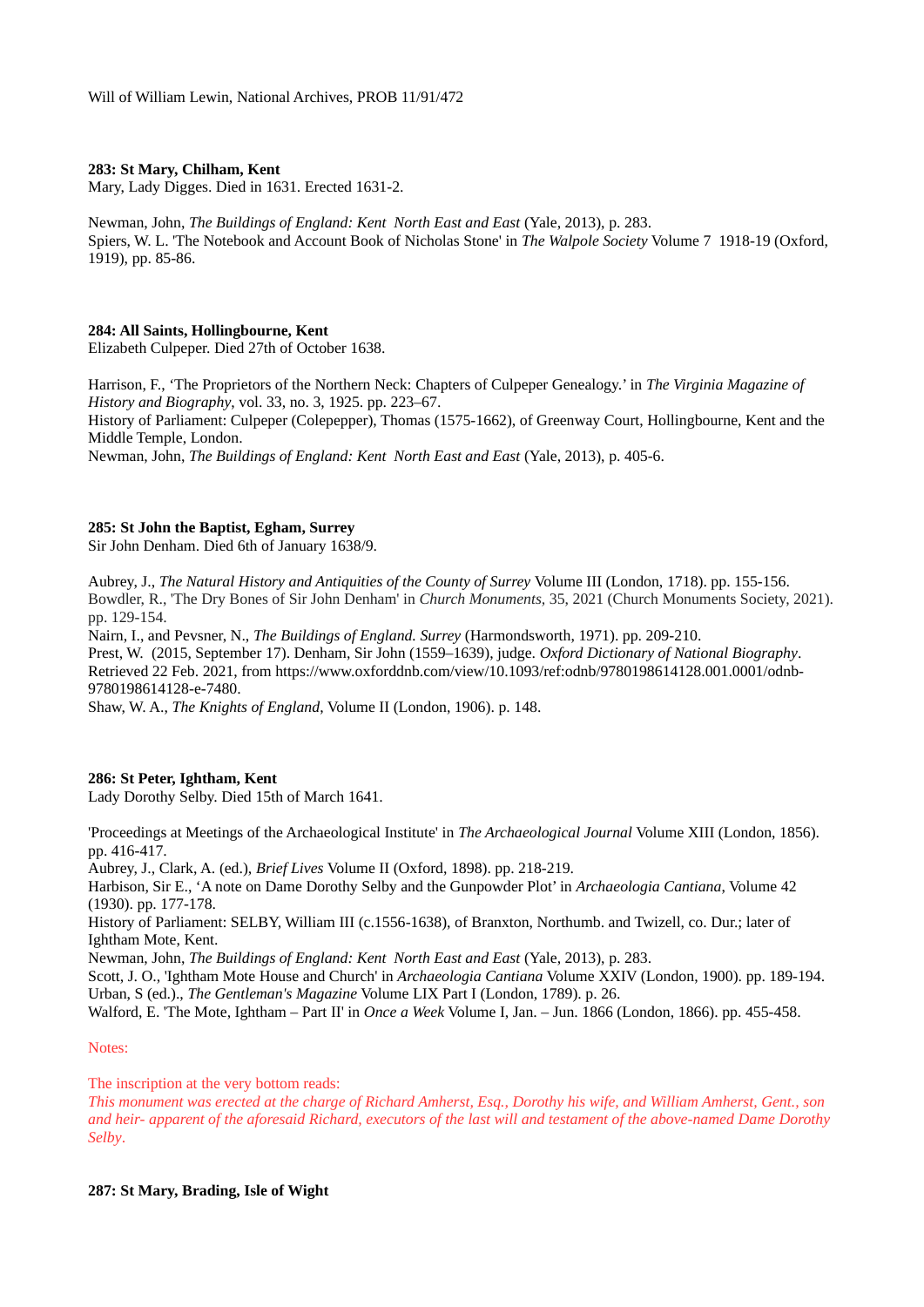Sir John and George Oglander. Died 28th of November 1655 and 11th of July 1632. Erected 1655-1657.

Fryer, A. C., *Wooden Monumental Effigies in England and Wales* (London, 1924). p. 65-66. History of Parliament: OGLANDER, Sir John (1585-1655), of Nunwell, Brading, I.o.W. Long, W. H.,*The Oglander Memoirs* (London, 1888). p. xxvii. Rigg, J., & Kelsey, S. (2008, January 03). Oglander, Sir John (1585–1655), diarist. *Oxford Dictionary of National Biography*. Retrieved 17 Feb. 2021, from https://www.oxforddnb.com/view/10.1093/ref:odnb/9780198614128.001.0001/odnb-9780198614128-e-20604. Shaw, W. A., *The Knights of England*. Volume II (London, 1906). p. 157. Waters, H. F., *Genealogical Gleanings in England* Volume II (Baltimore, 1907). 1430-1431 Will of Sir John Oglander: PROB 11/252/347

Williamson, E., and Pevsner, N. *The Buildings of England. The Isle of Wight.* (Yale, 2007). p. 94.

## Notes:

*Genealogical Gleanings* has a modern English transcription. There is at least one incorrect transcription on-line (Probate Records). My literal transcription of the relevant section of the will:

ITEM I further give towards the erecting a tombe, for my father, Sir William Oglander and my selfe my father's to be placed on the south side of my chancell, to the east of Mr. John Oglander's tombe and my inscription of brasse in my studdy to be sett in it and the statue in my house to be placed thereon. And my owne tombe to be sett at the east end of my greate Grandfather, Oliver Oglander's with the statue allready in my Chancell to be placed theron And an inscription of brasse to be sett on the tombe showinge when my selfe and wife dyed and the command I have had. And my sonne George's statue, who dyed at Cawne in Normandy to be placed in the arch I made over the place I intend to be buryed in, with the frame in my studdy to be new written I made in memory of him with an Inscription in brasse to be sett over it showing whome he was, the time and place he dyed in for all which I give the summe of twenty and five pounds. And I charge my executor not to faile in the sudden doinge of it all things beinge allmost provided by my selfe which if he performes not in two yeares the I give the twenty five pounds to my sonne John and hee to see it done within halfe a yeare.

The brass on the tomb is hard to read. From a transcription (missing a line) in the church, and another transcription (with incorrect parts and added punctuation) and from an image of the brass itself:

Heere lyeth the body of Sir John Oglander of Nunwell Kt., whoe was in his lifetyme Deputy Governour of the Garrison of Portsmouth under Wm. Earle of Pembrooke Lord High Steward of England. Hee was alsoe Deputy Lieutennant of ye Isle of Wight under Lord Viscount Conway & under ye Earle of Portland Lord Treasurer of England and under Jerome Earle of Portland. Hee was a Justice of ye Peace & Coram at 22 years old Hee marryed ffrances ye youngest daughter of Sir George Moore of Loseley in ye County of Surrey Kt. Shee departed this life in London ye12th of June 1644 in ye 52nd yeare of her age & hee departed this life at Nunwell ye 28th of November 1655 in ye 70th yeare of his age. Sic transit Gloria Mundi.

## **288: St Peter, Ashburnham, Sussex**

William Ashburnham and Jane, formerly Countess of Marlborough. Died 9th of December 1679 and March 1672. Erected 1675.

Antram, N. and Pevsner, N., *The Buildings of England. Sussex: East* (Yale, 2013). pp. 94-95.

Brooks, C. (2004, September 23). Ashburnham, William (1604/5–1679), army officer and politician. *Oxford Dictionary of National Biography*. Retrieved 9 May. 2021, from

[https://www.oxforddnb.com/view/10.1093/ref:odnb/9780198614128.001.0001/odnb-9780198614128-e-739.](https://www.oxforddnb.com/view/10.1093/ref:odnb/9780198614128.001.0001/odnb-9780198614128-e-739)

Easter, C., 'The Development of Roman Military Costume on English Church Monuments' in *The International Journal of Art and Art History*, Volume 8, No. 1 (2020). p. 35-47.

History of Parliament: ASHBURNHAM, William (c.1604-79), of Ashburnham House, Little Dean's Yard, Westminster. Whinney, M. *Sculpture in Britain 1530-1830* (Harmondsworth, 1988). pp. 97-100.

#### **289: St Michael, Withyham, Sussex**

Thomas Sackville and Richard Sackville, 5th Earl of Dorset. Died 19th of August 1675 and 27th of August 1677.

Agreement. Draft agreement between Cibber and the Earl. April 1677. Sussex Records Office DLW/550. Agreement. Final agreement between Cibber and the Countess, and a letter from Cibber. October 1677. Kent Records Office U269/E161.

Antram, N. and Pevsner, N., *The Buildings of England: Sussex East* (Yale, 2013). p. 677-678.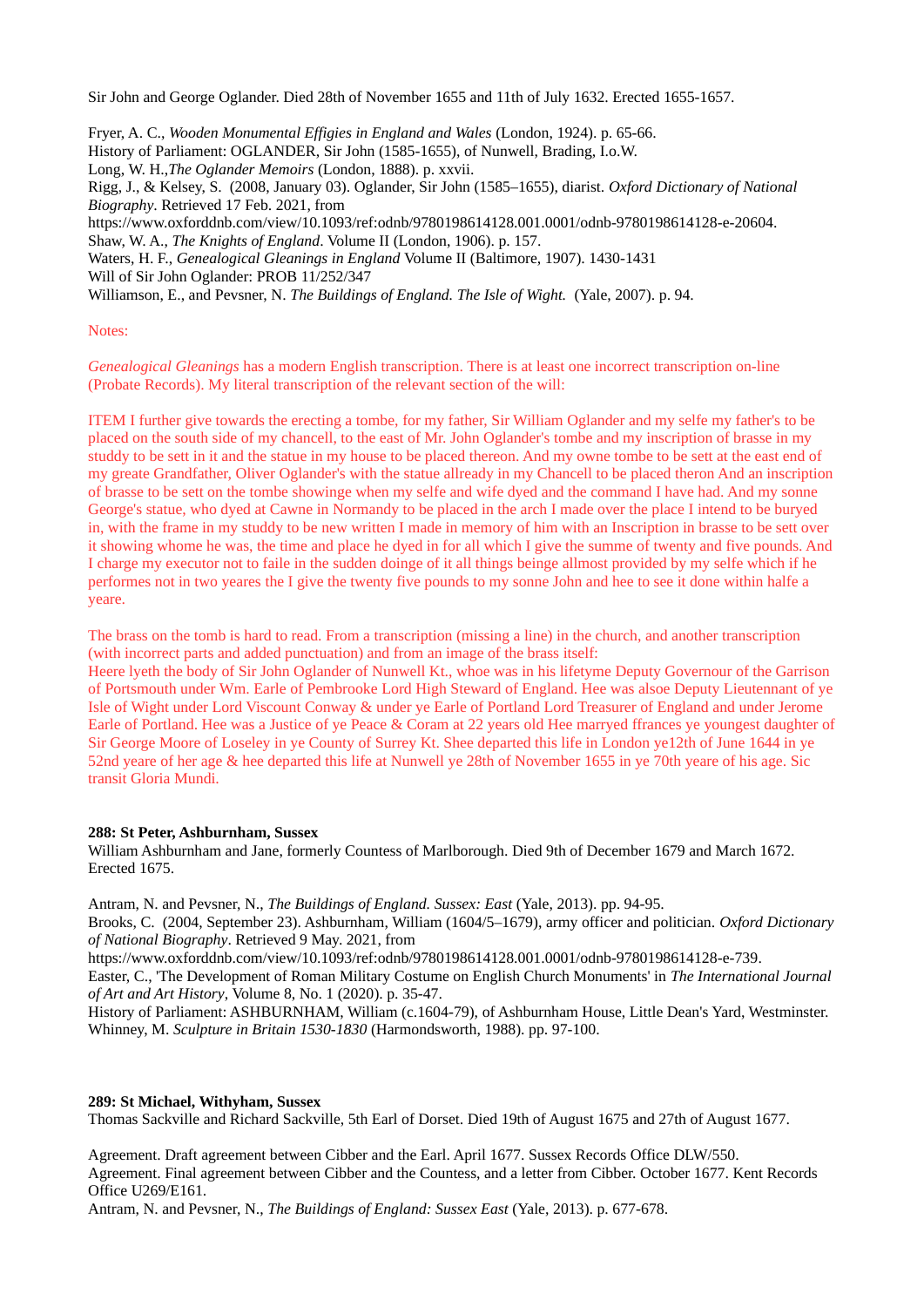Sackville, *History of the Sackville Family*, Volume XVL (Historical Manuscripts Commission, 1881). pp. 386-435. Whinney, M. *Sculpture in Britain 1530-1830* (Harmondsworth, 1988). pp. 112-113.

## **290: St Mary the Virgin, Wingham, Kent**

The Oxenden Family. Erected 1682.

Hasted, E., *The History and Topographical Survey of the County of Kent*, Volume VII (Canterbury, 1797). pp. 81, 84-85. Newman, John, *The Buildings of England. Kent: West and the Weald* (Yale, 2013). p. 258. Physick, J., 'The Oxenden Monument Judgement, 1978' in *Archaologia Cantiana*, Volume 115 (1995). pp. 29-44. Watson, I. (2008, January 03). Oxenden, Sir George (1620–1669), administrator in India. *Oxford Dictionary of National Biography*. Retrieved 8 Feb. 2021, from https://www.oxforddnb.com/view/10.1093/ref:odnb/9780198614128.001.0001/odnb-9780198614128-e-21050. Whinney, M. *Sculpture in Britain 1530-1830* (Harmondsworth, 1988). p. 443 note 32.

# **291: St Nicholas, Great Bookham, Surrey**

The Shiers Family. Erected after 1700.

Baptismal record for George Shiers, 18<sup>th</sup> December 1660, Great Bookham, Surrey.

Burke, J. and Burke J. B. *Genealogical and Heraldic History of the Extinct and Dormant Baronetcies of England* (London, 1838). p. 481.

Cherry, B., Nairn, I. and Pevsner, N. *The Buildings of England. Surrey* (Harmondsworth, 1971). pp. 263-4. Marriage record (banns): St Dunstan in the West. Robert Shieres and Elizabeth Welde of Gedney,  $13^{th}$  Nov,  $7^{th}$  Dec,  $14^{th}$ Dec 1656.

Marriage record: Gedney, Lincolnshire. Robert Shieres and Elizabeth Welde. January 1<sup>st</sup> 1656/7.

Musson, A. 'Visualising Legal History: The Courts and Legal Profession in Image.' in D. Ibbetson, N. Jones, & N. Ramsay (Eds.), *English Legal History and its Sources: Essays in Honour of Sir John Baker*. (CUP, 2019). pp. 203-222. The Inner Temple. Website [https://www.innertemple.org.uk/who-we-are/history/the-inner-temple-history/the-sixteenth](https://www.innertemple.org.uk/who-we-are/history/the-inner-temple-history/the-sixteenth-century/)[century/](https://www.innertemple.org.uk/who-we-are/history/the-inner-temple-history/the-sixteenth-century/) Accessed 2020/11/19.

#### Notes:

From 'Visualising Legal History':

"While books or scrolls were common items included on memorials to lawyers, this seems to be more than just a representation of a barrister/bencher, since Shiers died only a few months after giving the Lent reading in 1668 and the pose and accompanying hand gesture may well depict him in the act of lecturing".

#### **292: St John the Baptist, Penshurst, Kent**

Robert Sidney, 4th Earl of Leicester, and Elizabeth, Countess of Leicester. Died 10th of November 1702 and in 1709. Erected 1704.

Hasted, E., *The History and Topographical Survey of the County of Kent*, Volume II (Canterbury, 1797). pp. 241-2. Newman, John, *The Buildings of England. Kent: West and the Weald* (Yale, 2013). p. 449.

# **293: St Mary the Virgin, Bletchingley, Surrey**

Sir Robert and Dame Martha Clayton. Died 16th of July 1707 and 22nd of December 1705. Erected 1707.

Melton, F. (2020, July 09). Clayton, Sir Robert (1629–1707), banker and politician. *Oxford Dictionary of National Biography*. Retrieved 4 Feb. 2021, from

https://www.oxforddnb.com/view/10.1093/ref:odnb/9780198614128.001.0001/odnb-9780198614128-e-5579.

Nairn, I., and Pevsner, N., *The Buildings of England. Surrey* (Harmondsworth, 1971). pp. 114-115.

Roscoe, I., Hardy, E., and Sullivan, M. G. (eds.), *A Biographical Dictionary of Sculptors in Britain 1660-1851* (Yale, 2009). p. 326.

Whinney, M. *Sculpture in Britain 1530-1830* (Harmondsworth, 1988). p. 106, 107. pl. 69. Will of Robert Clayton. PROB-11-495-372.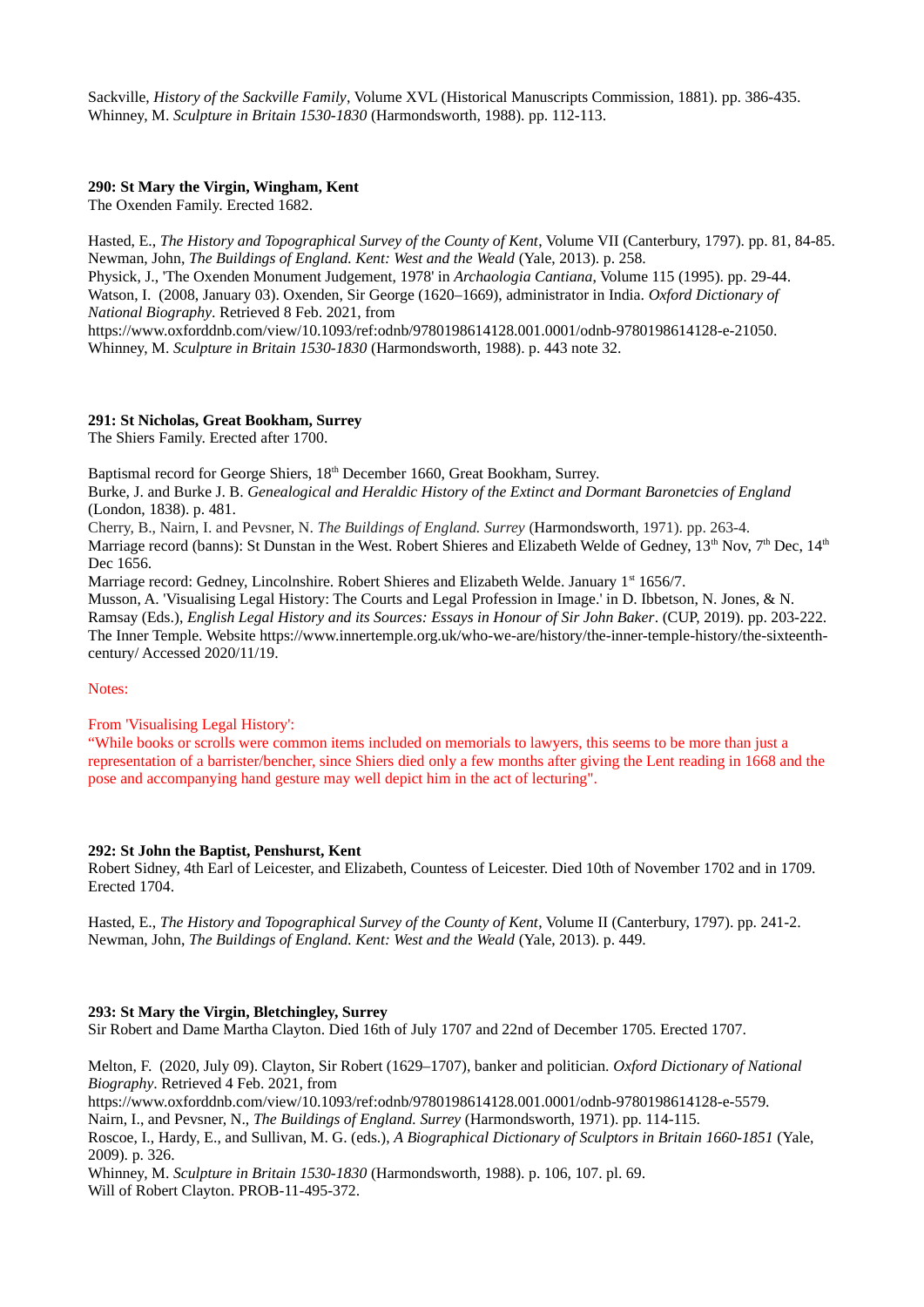## **294: St Peter, Racton, Sussex**

Sir Charles Gounter Nicoll. Died 24th of November 1733.

Easter, C., 'The Three Gunter Family Monuments at Racton, West Sussex' in *Sussex Archaeological Collections*, Volume 156 (2018). pp. 147-158.

Gibbs, J., *A Book of Architecture, containing Designs of Buildings and Ornaments* (London, 1728). Plate 117. History of Parliament: GOUNTER NICOLL, Charles (1704-33), of Racton, Suss. Williamson, E., Hudson, T., Musson, J., and Nairn, I. *The Buildings of England. Sussex: West* (Yale, 2019). p. 569.

#### **295: All Saints, Ockham, Surrey**

Peter King, 1st Baron King of Ockham. Died 22nd of July 1734.

History of Parliament: KING, Peter (c.1669-1734), of the Middle Temple, London and Ockham, Surr. Lemmings, D. (2008, January 03). King, Peter, first Baron King (1669–1734), lord chancellor. *Oxford Dictionary of National Biography*. Retrieved 18 Jan. 2021, from

https://www.oxforddnb.com/view/10.1093/ref:odnb/9780198614128.001.0001/odnb-9780198614128-e-15582. Nairn, I., and Pevsner, N., *The Buildings of England. Surrey* (Harmondsworth, 1971). pp. 393-4. Roscoe, I., Hardy, E., and Sullivan, M. G. (eds.), *A Biographical Dictionary of Sculptors in Britain 1660-1851* (Yale,

2009). pp. 1076-1091.

Whinney, M. *Sculpture in Britain 1530-1830* (Harmondsworth, 1988). p. 177. p. 451 n33.

## **296: St Botolph, Lullingstone, Kent**

Percyvall and Sarah Hart. Died 27th of October 1738 and 6th of November 1720.

Baptism register: Percivall Hart, May  $7<sup>th</sup>$  1666, Lullingstone, Kent. History of Parliament: HART, Percival (1666-1738), of Lullingstone, Kent. Marriage register: Persevall Hart and Anna Say, 9<sup>th</sup> July 1660, Swanscombe, Kent. Newman, John, *The Buildings of England. Kent: West and the Weald* (Yale, 2012), p. 376.

#### **297: St Peter & St Paul, Shadoxhurst, Kent**

Sir Charles and Dame Ellen Molloy. Died 24th of August 1760 and 17th of October 1765.

Birth register, 1674, St Andrew, Holborn, London. Newman, John, *The Buildings of England: Kent West and the Weald* (Yale, 2012), p. 535.

#### **298: St James, Bramley, Hampshire**

Bernard Brocas. Died 8th of November 1777.

Arborfield Local History Society. Transcription of parish registers. http://www.arborfieldhistory.org.uk/Registers/Marriages\_1700-1837.htm Bentall, K., 'Historic Bramley' in *The Bramley Magazine*, April 2016 (Bramley, 2016). p. 24. Bullen, M., Crook, C., Hubbuck, R., and Pevsner, N. *The Buildings of England. Hampshire: Winchester and the North*  (Yale, 2010). p. 193. Burrows, M. *The Family of Brocas of Beaurepaire and Roche Court* (London, 1886). p. 473. Musgrave, W., *Obituary Prior to 1800*, Volume I (London, 1899). p. 264.

## **299: St Nicholas, Great Bookham, Surrey**

The Andrewes Family. Erected after 1833.

Cherry, B., Nairn, I. and Pevsner, N. *The Buildings of England. Surrey* (Harmondsworth, 1971). pp. 264.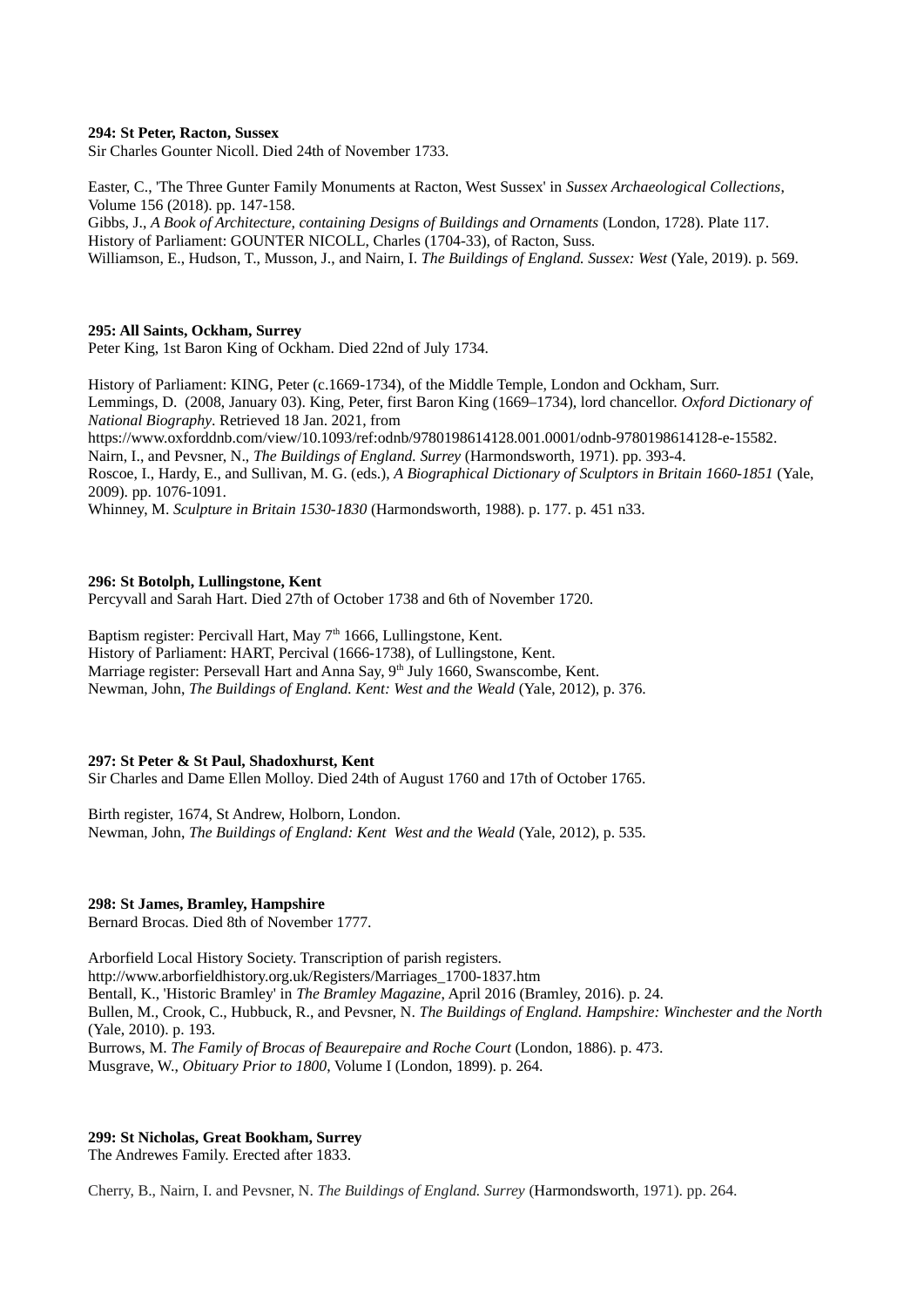Hole, R. (2004, September 23). Andrewes, Gerrard (1750–1825), Church of England clergyman. *Oxford Dictionary of National Biography*. Retrieved 19 Nov. 2020, from https://www.oxforddnb.com/view/10.1093/ref:odnb/9780198614128.001.0001/odnb-9780198614128-e-519.

# **300: St John the Evangelist, Northington, Hampshire**

The Baring family. Erected 1848.

Bullen, M., Crook, C., Hubbuck, R., and Pevsner, N. *The Buildings of England. Hampshire: Winchester and the North*  (Yale, 2010). p. 417.

Orbell, J. (2008, January 03). Baring, Alexander, first Baron Ashburton (1773–1848), merchant and banker. *Oxford Dictionary of National Biography*. Retrieved 29 Apr. 2021, from https://www.oxforddnb.com/view/10.1093/ref:odnb/9780198614128.001.0001/odnb-9780198614128-e-1380.

# **301: St Mary, Chilham, Kent**

Arthur Bainbridge and John Edmund Hardy. Died 22nd of October 1858 and 23rd of October 1858. Erected 1862.

Hardy family history site:<http://www.beanweb.net/ft/bean/pafg361.htm> (accessed 2020/12/01) Newman, John, *The Buildings of England: Kent North East and East* (Yale, 2013), p. 283.

# **302: St Michael & All Angels, Lyndhurst, Hampshire**

Anne Frances Cockerell. Died 11th of September 1880. Erected 1882.

1881 Census: Samuel P. Cockerell.

1896 Probate Calendar of England and Wales.

O'Brien, C., Bailey, B., Lloyd, D., and Pevsner, N. *The Buildings of England. Hampshire: South* (Yale, 2018). p. 374. Painter and Sculptor whose gentle generous spirit deeply endeared him to all his friends. He passed away quietly on March 12th 1921 at his residence 35 Phillimore Gardens, Kensington in his 77th year. d. March 12<sup>th</sup> 1921.

<https://billiongraves.com/grave/Samuel-Pepys-Cockerell/21582262?referrer=myheritage>

# **303: All Saints, Hollingbourne, Kent**

Duppa Family. Erected c. 1890.

'The Late Mr George Duppa' in *Press*, Volume XLV, Issue 7020, 23 March 1888 (New Zealand, 1888). Death certificate of Archie Duppa. England and Wales Civil Divorce Records. 1887. 01809:Duppa. MacDonald, G. R., Biography of George Duppa on a card index (D552) written for the Canterbury Biography Project (1952-1964), New Zealand. Nelson Provincial Museum, Tyree Studio Collection, ref. 24706 / Papers Past. Newman, John, *The Buildings of England: Kent North East and East* (Yale, 2013), p. 283.

# **304: St Katherine, Exbury, Hampshire**

John and Alfred Forster. Killed 14th of September 1914 and Died 10th of March 1919. Erected 1924.

O'Brien, C., Bailey, B., Lloyd, D., and Pevsner, N. *The Buildings of England. Hampshire: South* (Harmondsworth, 2018). p. 356.

## Notes:

The bronzes on the rear wall are a general war memorial and a memorial to Harold Fox Pitt Lubbock.

# **305: St Katherine, Winterbourne Bassett, Wiltshire**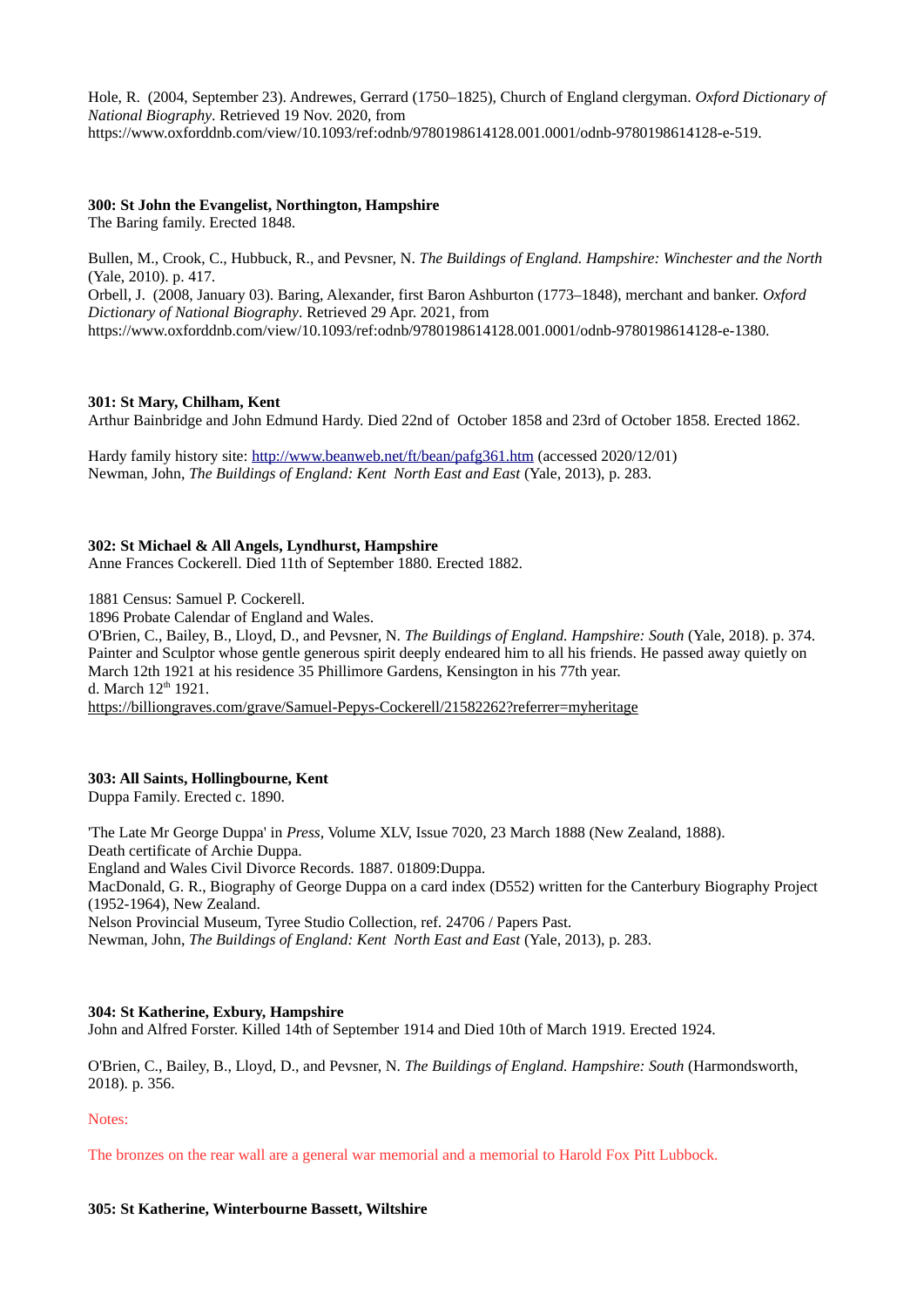Unidentified couple. Created 1280s.

Orbach, J., Cherry, B. and Pevsner, N. *The Buildings of England. Wiltshire* (Yale, 2021). pp. 810-811.

## **306: St Roch, Pendomer, Somerset**

Sir John Domer. Died after 1321.

Bond, T., 'Pendomer' in *Proceedings of the Somerset Archaeological and Natural History Society*, 1871, Volume XVII (Taunton, 1872). pp. 91-115. Collinson, J., *The History and Antiquities of the County of Somerset*, Volume II (Bath, 1791). p. 349. Fryer, A. C., 'Monumental Effigies in Somerset, Part II' in *Proceedings of the Somerset Archaeological and Natural History Society*, 1916, Volume LXII (Taunton, 1917). pp. 80-81. Orbach, J., and Pevsner, N. *The Buildings of England. Somerset: South and West* (Yale, 2014), pp. 516-517.

# **307: St Mary, Puddletown, Dorset**

Probably Sir Thomas Martyn. Died 14th of September 1485.

Hill, M., Newman, J. and Pevsner, N., *The Buildings of England. Dorset* (Yale, 2018). p. 499. Email correspondence with Toby Capwell and Sally Badham.

## **308: St Dubricius, Porlock, Somerset**

John, 4th Baron Harington and Elizabeth, Lady Harington. Died 11th of February 1417/8 and 28th of October 1471. Erected in the 1440s.

Capwell, T., Email correspondence, 1<sup>st</sup> of April 2021.

Halliday, M., *A Description of the Monument & Effigies in Porlock Church, Somerset* (Torquay, 1882). History of Parliament: Harrington family.

Orbach, J., and Pevsner, N. *The Buildings of England. Somerset: South and West* (Yale, 2014), p. 527.

Notes:

Toby Capwell comments: *The Porlock effigies have to have been carved in the 1440s really. Really no earlier or later*.

# **309: All Saints, Long Ashton, Somerset**

Sir Richard and Lady Margaret Choke. Died 5th of July 1483 and before 22nd of September 1484.

Colby, F. T., *The Visitation of Somerset in the Year 1623*, Harleian Society, Volume XI (London, 1876). p. 22. Doe, N. (2004, September 23). Choke, Sir Richard (d. 1483), justice. *Oxford Dictionary of National Biography*. Retrieved 12 May. 2021, from https://www.oxforddnb.com/view/10.1093/ref:odnb/9780198614128.001.0001/odnb-9780198614128-e-5339.

Foyle, A., and Pevsner, N. *The Buildings of England. Somerset: North and Bristol* (Yale, 2011), p. 547. Fryer, A. C., 'Monumental Effigies in Somerset, Part VIII' in *Proceedings of the Somerset Archaeological and Natural History Society*, 1922, Volume LXVIII (Taunton, 1922). pp. 51-52.

McKelvie, G. and Hicks, M., *Calendar of Inquisitions Post Mortem and other Analogous Documents preserved in The National Archives XXXV: 1 Edward V to Richard III (1483-1485)*. (London, 2021). pp. 69-71, 147.

Rosenthal, J. T., 'Sir Richard Choke (d.1483) of Long Ashton' in *Somerset Archaeology and Natural History*, 127 (1982–3), pp. 105–121.

Wadley, T. P., *Notes on the Wills in the Great Orphan Book and Book of Wills in the Council House at Bristol* (Bristol, 1886). p. 132.

Weaver, F. W. (ed.), *Somerset Medieval Wills (1385-1500)* (Somerset Record Society, 1901). pp. 238-245. Will of Ricardi Chokke: PROB 11/7/131.

Notes:

Born before 1416. See page 107 of Rosenthal which gives earliest records of him in 1437 and 1438.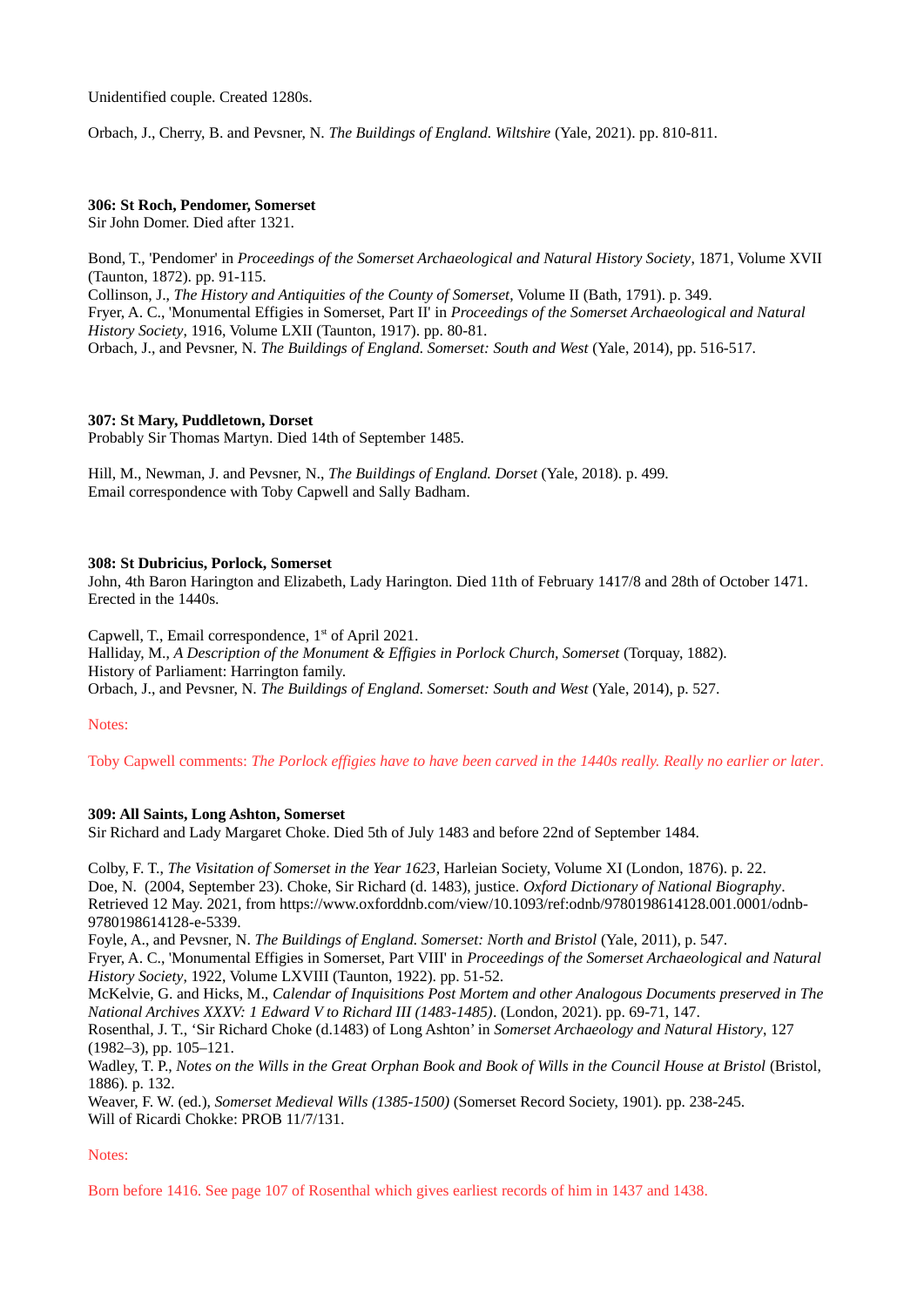From Rosenthal and Weaver (for Elizabeth). From the will: *My body to be buried if God woll in the parissh Chirch of Asshton in the counte of Somersett in my chapell there And that there be made a scuptnr making mencion of the day moneth and yer of my decesse Also I woll that myn expenses funeralx be don honestly wloute pompe or bost after the sadde discrecion of myn executors underwretyn And that ther be gevyn to every pour man and woman comyng to the seid chirch of Aishton the day of my burying ]ct to pray for my soule.*

Joan probably died before 1461 as she is not mentioned in her father's will (Will of William Pavey – extracts in Weaver, above). He died between 23<sup>rd</sup> of April 1461 (date of will) and 5<sup>th</sup> of October 1466 (will proved). Richard Chokke was executor.

# **310: St Andrew, Feniton, Devon**

Probably a member of the Malherbe family. Erected second quarter of the 15th century.

Cherry, B. and Pevsner, N. *The Buildings of England. Devon* (Harmondsworth, 1999). p. 449. King, P. *Contexts of the Cadaver Tomb in Fifteenth Century England*, Volume 1 (PhD Thesis, 1987). Reeves, G., 'The Westcountry Malherbes: the Settlement and Integration of an Extended Norman Family During the 12th to 16th Centuries' in *Transactions of the Devonshire Association*, 145 (2013). pp. 199-232.

# **311: St John the Baptist, Glastonbury, Somerset**

John Cammell. Died November 1487.

Dunning, R. W., *Somerset Monasteries* (Tempus, 2001). p. 101.

Fryer, A. C., 'Monumental Effigies in Somerset, Part VIII' in *Somersetshire Archaeological & Natural History Society Proceedings*, Volume 68 (1923). pp. 27-63.

Orbach, J., and Pevsner, N. *The Buildings of England. Somerset: South and West* (Yale, 2014), p. 320.

Richardson, D., *Magna Carta Ancestry* (2011). pp. 46-47.

Weaver, F. W. (ed.), *Somerset Medieval Wills (1385-1500)* (Somerset Record Society, 1901). pp. 270-271, 372-373.

Will of John Camel: PRO 11/8/100

Will of Sybil Camel: PRO 11/11/655

Wright, G. W. *Goodall's Guide to Glastonbury* (Glastonbury, 1917). p.76.

# **312: St Petroc, Bodmin, Cornwall**

Thomas Vivian. Died 1st June 1533.

Beacham, N. and Pevsner, N. *The Buildings of England. Cornwall* (Yale, 2014). p. 110. Boase, G. C. and Courtney, W. P., *Bibliotheca Cornubiensis*, Volume II (London, 1878). p. 835-836. Maclean, J., *The Parochial and Family History of the Deanery of Trigg Minor*, Volume I (London, 1879). pp. 133, 158. Orme, N. (2012, October 04). Vivian, Thomas (d. 1533), prior of Bodmin and suffragan bishop. *Oxford Dictionary of National Biography*. Retrieved 21 Apr. 2021, from https://www.oxforddnb.com/view/10.1093/ref:odnb/9780198614128.001.0001/odnb-9780198614128-e-104432.

Smith, L. T. (ed.), *The Itinerary of John Leland*, Volume I (London, 1907). p. 180.

# Notes:

Hic tumulatus venera'dus pater Tomas Vivian Megarensis Epus bujusq domus prior, qui obiit anno D'ni M.D.XXXIII primo die Junii, cujus animae propitietur Deus, Amen.

# **313: St James, Ludgershall, Wiltshire**

Sir Richard and Lady Jane Bridges. Died 1st of August 1558 and 29th of September 1593.

Brown, F., *Abstracts of Somersetshire Wills* (1890). pp. 52, 52 n3, 53.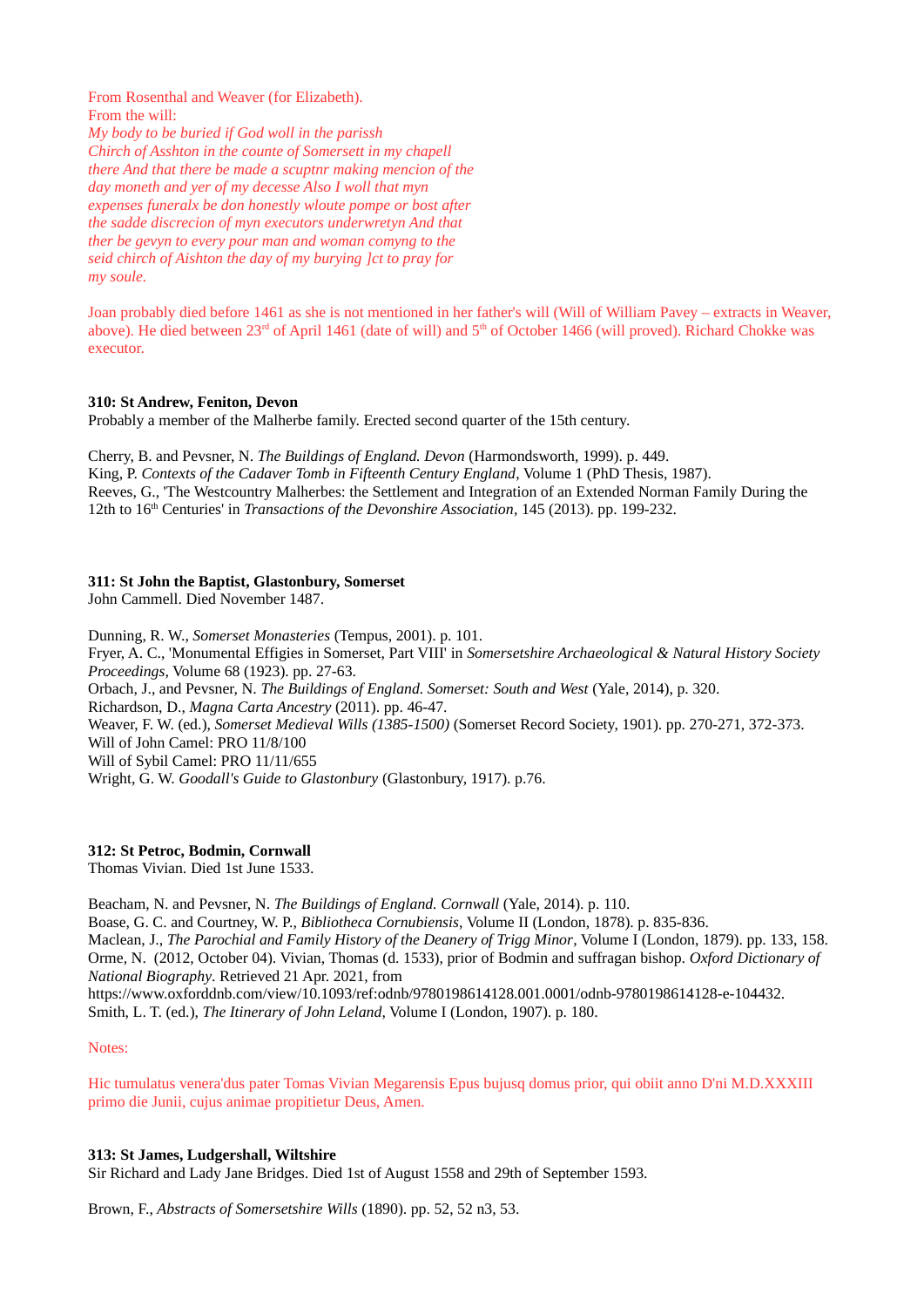History of Parliament: BRYDGES, Richard (c.1500-58), of West Shefford, Berks. Norris, M. (2008, January 03). Brydges, John, first Baron Chandos (1492–1557), landowner and soldier. *Oxford Dictionary of National Biography*. Retrieved 28 Apr. 2021, from https://www.oxforddnb.com/view/10.1093/ref:odnb/9780198614128.001.0001/odnb-9780198614128-e-3807. Orbach, J., Cherry, B. and Pevsner, N. *The Buildings of England. Wiltshire* (Yale, 2021). p. 428.

# **314: St Peter, Church Knowle, Dorset**

John, Millicent, and Susan Clavell. Died 5th of January 1609, 1571, 1618. Erected 1572.

Hill, M., Newman, J. and Pevsner, N., *The Buildings of England. Dorset* (Yale, 2018). p. 212. The History of Parliament, *CLAVELL, John (1541-1609), of Barneston and Wareham, Dorset*.

# **315: St Mary, Berry Pomeroy, Devon**

Seymour Family, Died 1593-1613.

Cherry, B., and Pevsner, N. *The Buildings of England. Devon* (Harmondsworth, 1999). p. 667. The History of Parliament, *SEYMOUR, Edward I (c.1563-1613), of Berry Pomeroy, Devon.*

# **316: St Mary, Ilminster, Somerset**

Nicholas and Dorothy Wadham. Died 20th of October 1609 and 16th of May 1618. Erected c.1610.

Davies, C. (2004, September 23). Wadham [née Petre], Dorothy (1534/5–1618), founder of Wadham College, Oxford. *Oxford Dictionary of National Biography*. Retrieved 22 Apr. 2021, from https://www.oxforddnb.com/view/10.1093/ref:odnb/9780198614128.001.0001/odnb-9780198614128-e-46470. Davies, C. (2008, January 03). Wadham, Nicholas (1531/2–1609), benefactor of Wadham College, *Oxford. Oxford Dictionary of National Biography*. Retrieved 22 Apr. 2021, from [https://www.oxforddnb.com/view/10.1093/ref:odnb/9780198614128.001.0001/odnb-9780198614128-e-28387.](https://www.oxforddnb.com/view/10.1093/ref:odnb/9780198614128.001.0001/odnb-9780198614128-e-28387) Orbach, J., and Pevsner, N. *The Buildings of England. Somerset: South and West* (Yale, 2014), p. 377. Rogers, W. H. H., *Memorials of the West* (London, 1888). pp. 163-166. Will of Dorothy Wadham: PROB 11/131/660. Will of Nicholas Wadham: PROB 11/114/482.

# Notes:

Translations:

Here lies Wadham, well known to the Western English, whose splendour departs with the lamp of Phoebus. Yet he does not altogether descend into the earth ; he still shines with much brilliant light in the Eastern regions. Do you not see? look at the towers set on the other side of Isis ; what habitations he built for the Muses, what temples for God.

Unless you behold the rays of Wadham in those parts, a thicker mist has been shed over your own mind. As to many to gain is life, and to lose is death, so you think it your loss to live, your gain to die. Forsooth, those riches which you think little of on earth, heaven restores to you m death with much interest. Great in her father Petre, great in her husband Wadham, here lies a Founder's daughter and wife. Equal to either of them in her own titles to distinction, to her father and her husband, great in herself, here lies the lady Wadham, a Foundress.

Noble in her beginnings, her progress, her end, she becomes illustrious by the rays of her parent, her consort, and her own.

Address to the Reader.

Do you ask how many years she lived ? she lived long.

Do you regard the wishes of good men ? she lived too short a time.

Do you look to the buildings which she raised with a pious hand? she will live for ever.

Nor ever will there ages to come so late, a world so old, but that this most beautiful work shall remain ; and in it shall live the name of this most famous lady older than the latest old age.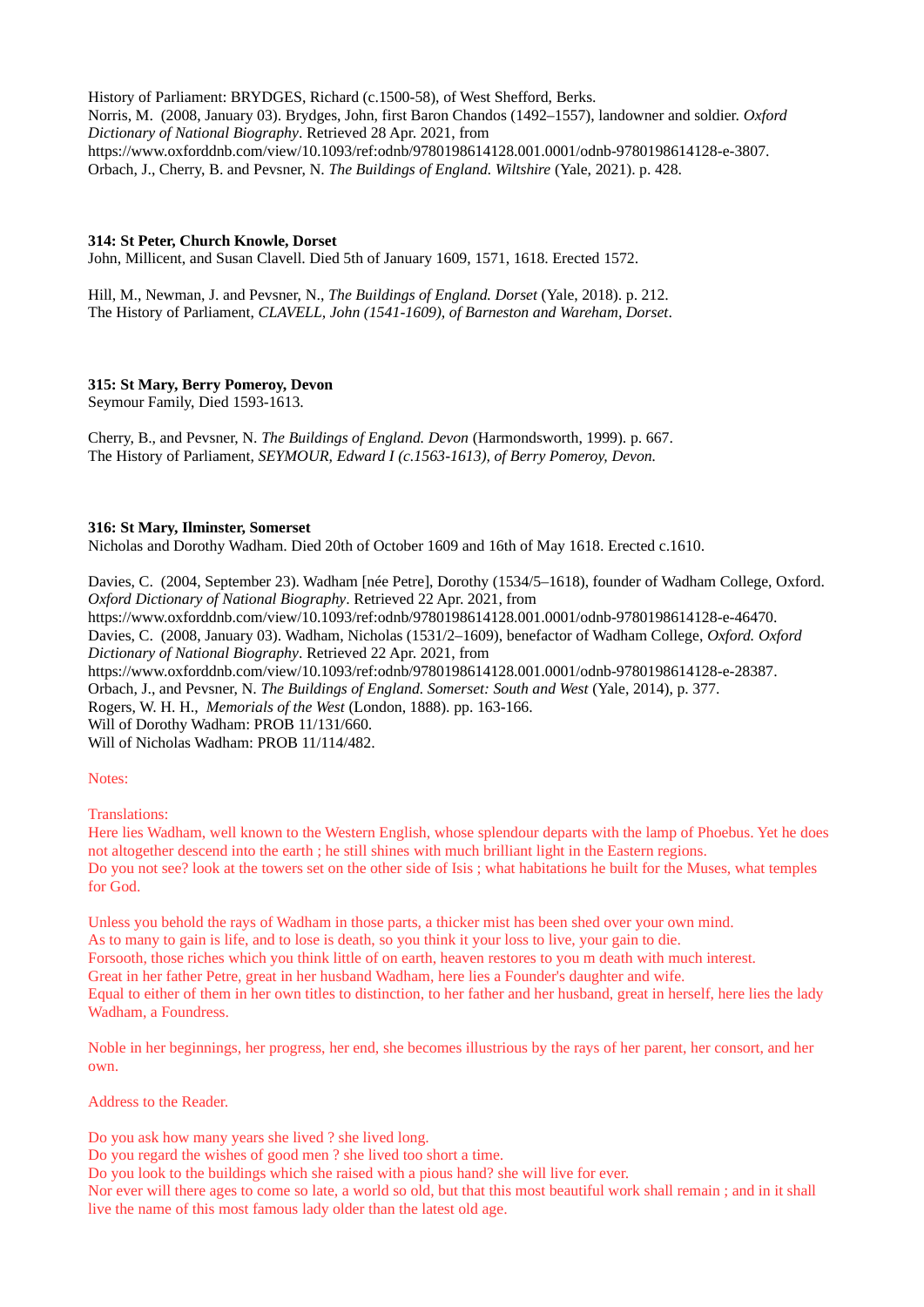This monument, fallen to ruin with age, was restored at the expense of Sir Edward Wyndham, Baronet, and Thomas Strangeways, Esquire, two of the Co-heirs of the said Nicholas Wadham, 7 September, a.d. 1689.

## **317: St Mary, Lydiard Tregoze, Wiltshire**

The St. John family. Erected 20th of July 1615.

Eade, J., 'The Triptych portrait in England 1585-1646' in *The British Art Journal*, Volume 6, Number 2 (2005). pp. 3-11. Orbach, J., Cherry, B. and Pevsner, N. *The Buildings of England. Wiltshire* (Yale, 2021). p. 431.

## **318: St Manarck and St Dunstan, Lanreath, Cornwall**

Charles and Agnes Grylls, Died 2nd March 1611/12 and 13th June 1607. Erected 1623.

Bizley, A. C. 'The Grylls Monument at Lanreath' in *The Journal of the Royal Institution of Cornwall* Volume VII Part 3 1975/6. pp. 211-219.

Radcliffe, E. and Pevsner, N., *The Buildings of England. Cornwall* (Harmondsworth, 1970). p. 92. Vivian, J. L. and Drake, H. H. *The Visitation of the County of Cornwall in the Year 1620* (London, 1874). p. 88.

#### **319: St Peter, Tawstock, Devon**

William Bourchier, 3th Earl of Bath, Died 12th July 1623.

Cherry, B., and Pevsner, N. *The Buildings of England: Devon* (Harmondsworth, 1999). p. 790. Easter, C., Email correspondence. White, A., Email correspondence. Will of William Bourchier: PROB 11/142/325. Wilson, J. 'The Authorship of the Fryer Monument at Harlton, Cambridgeshire, and the Yelverton Monument at Easton

Maudit, Northamptonshire' in *The Burlington Magazine*, Dec., 2002, Vol. 144, No. 1197 (Dec., 2002). p. 739 note 21.

#### Notes:

#### Inscription:

Ae(ternae) S(acrum). Lege viator quae magnatum saxa rarissime loquuntur: vir probus et nobilis uter(que) hic situs est. Guilielmus Bourgchier Comes Bathoniensis aeternitatem apud mortales meritus. Suavissimo connubio conjunxit nobilitatem et virtutem utranq(ue) dignitatem in omnibus constanter retinuit et ornavit. Vixit in hac ipsa Devonia cui datus est praefectus et provinciam triginta plus minus annis integerrime administravit. Deum tam privatis quam publicis officiis religiosissime coluit. Magnificum exemplum beneficentiae et hospitalitatis pauperumq(ue) et oppressorum acerrimus patronus. Deniq(ue) cum inoffensae foelicitatis cursum ad senium usq(ue) produxisset decessit e vivis incens et aeternum Devoniae suae desiderium 12.o Julii anno salutis 1623 aetatis vero suae 65.o. Uxorem duxit lectissimam foeminam sociam huius sepulchri D(omi)nam Elizabetham Francisci Comitis Bedfordiensis filiam ex qua genuit Joh(an)em Robertum et Edwardum filios et Franciscam filiam e quibus Edwardum modo Comitem Bathoniensem solum reliquit superstitem ipsum clarissimae familiae suis quoq(ue) virtutibus et foelicissimo conjugio futurum ornamentum. Hoc fac et Vives

#### Translation:

Sacred to eternity. Read O Traveller what (grave)stones of the great very seldom speak: Here lies a man both upright and noble, William Bourchier Earl of Bath, deserving of eternal memory amongst men. By a most pleasing marriage he joined virtue to nobility and in everything unswervingly preserved and adorned the dignity of both. He lived in this very county of Devon of which he was given the prefecture and for more or less thirty years he administered his province with the greatest integrity. He honoured God most religiously as well in private as in public duties. He was a great example of benificence and hospitality and a most keen patron of the poor and oppressed. At last when he had led on his life even to old age he departed from the living, to the great and lasting sorrow of Devon, on the twelfth of July in the year of Redemption 1623 and indeed in the 65th of his age. As wife he married the most select woman, his companion in this sepulchre, Elizabeth, daughter of Francis, Earl of Bedford, with whom he begat sons John, Robert and Edward and Frances a daughter, out of whom he left behind him only Edward, late Earl of Bath, himself about to be an ornament to his most famous family also in his virtues and from his most happy marriage. This do and thou shalt live.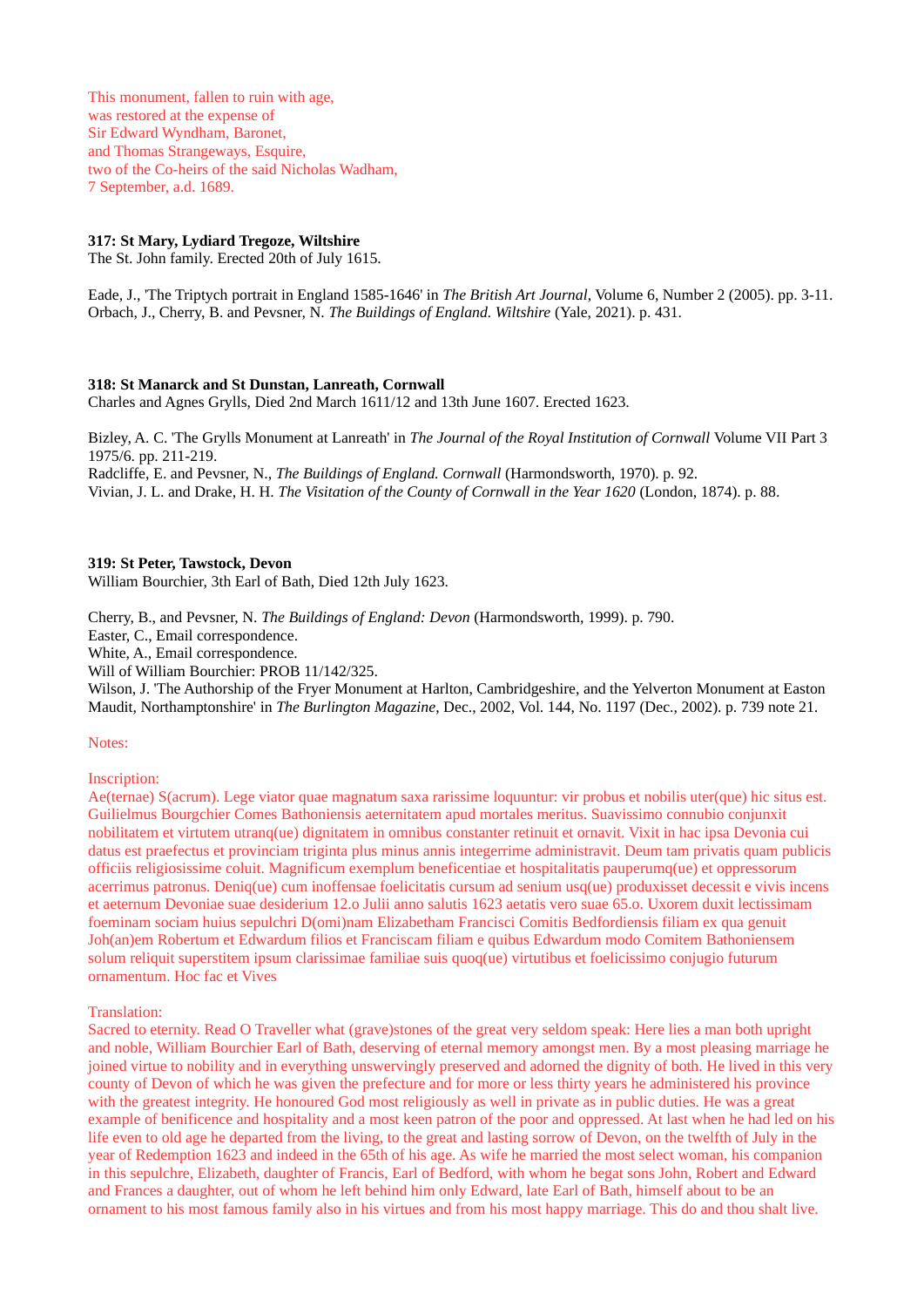Clive Easter: In his will it is clear that he expected a grand monument as he set a limit of £500 'or between that and  $£300'$ .

Adam White: This attribution fits the effigies and the tomb chest but not the rather ponderous and heavy canopy which could be the work of Hans Weller, an obscure sculptor who worked for William Cure the Younger, the king's master mason at the time.

## **320: St Andrew, Brympton, Somerset**

Sir John Sydenham. Died in 30th of November 1625. Erected 1626.

Burke, J. and Burke J. B. *Genealogical and Heraldic History of the Extinct and Dormant Baronetcies of England* (London, 1838). p. 516.

Head, H. S. 'Sydenham of Brympton' in *Miscellanea Genealogica et Heraldica* Volume III Second Series (London, 1890), pp. 323-7.

Orbach, J., and Pevsner, N. *The Buildings of England. Somerset: South and West* (Yale, 2014), p. 162. Sydenham, H. *Nature's Overthrow and Death's Triumph* (London, 1626 and republished 1636).

Notes:

Precise day and month of death are from Geni.com and I haven't been able to find the source. The funeral sermon was preached on  $16<sup>th</sup>$  of December, so it sounds reasonable.

## **321: St Bartholomew, Cadeleigh, Devon**

Sir Simon and Lady Katherine Leach. Died 1637 and before 1636. Erected before 1636.

Cherry, B. and Pevsner, N. *The Buildings of England. Devon* (Harmondsworth, 1999). p. 241. Lysons, D. and Lysons, S., 'Parishes: Cadbury - Clawton', in *Magna Britannia*: Volume 6, Devonshire (London, 1822), pp. 92-102. British History Online http://www.british-history.ac.uk/magna-britannia/vol6/pp92-102 Sinclair, E., and Katkov, M., *Church of St Bartholomew, Cadeleigh, Devon, Diocese of Exeter. Monument to the Leach Family (1660) Polychromy investigation, September 2008*. White, A., Email correspondence.

Will of Sir Simon Leach: PROB 11/173/559.

#### Notes:

From the will:

The fyfteenth day of ffebruary in the yeare of our Lord god one thousand six hundred thirty and six.... to be buried and layed by the Lady Katherine Leach my late wife in that monumentfull vault wch is erected in the north east side of the parish church of Cadeleigh aforesaid.

The Latin inscription translates as:

"Bowed down by the fate of my wife I am going to her tomb, her partner in life, in death I will be her companion." The window is described as being rebuilt and the glazing re-done in the bill for the work of 1903, suggesting that it was already open by then.

Adam White: It certainly looks to me as if the inscription recording Simon Leach's death in 1660 has been added at a later stage. The window tracery does not look old and the glass certainly not. I'd say the monument is a homogeneous creation of c.1637 which originally blocked the window and that the window was re-opened during the 1903 restoration.

## **322: St Mary and St Katherine, Edington, Wiltshire**

Sir Edward Lewys and Anne, Lady Beauchamp. Died 10th of October 1630 and 25th of September 1664. Erected after 1630.

Easter, C., Email correspondence.

Orbach, J., Cherry, B. and Pevsner, N. *The Buildings of England. Wiltshire* (Yale, 2021). pp. 316-317.

Ponting, C. E., 'Edington Church' in *The Wiltshire Archaeological and Natural History Magazine*, Volume XXV (Devizes, 1891). p.224.

Sherlock, P. *Monuments and Memory in Early Modern England* (Ashgate, 2008). p. 65.

The History of Parliament: LEWIS, Richard (c.1627-1706), of Edington Priory, Wilts. and The Van, Glam.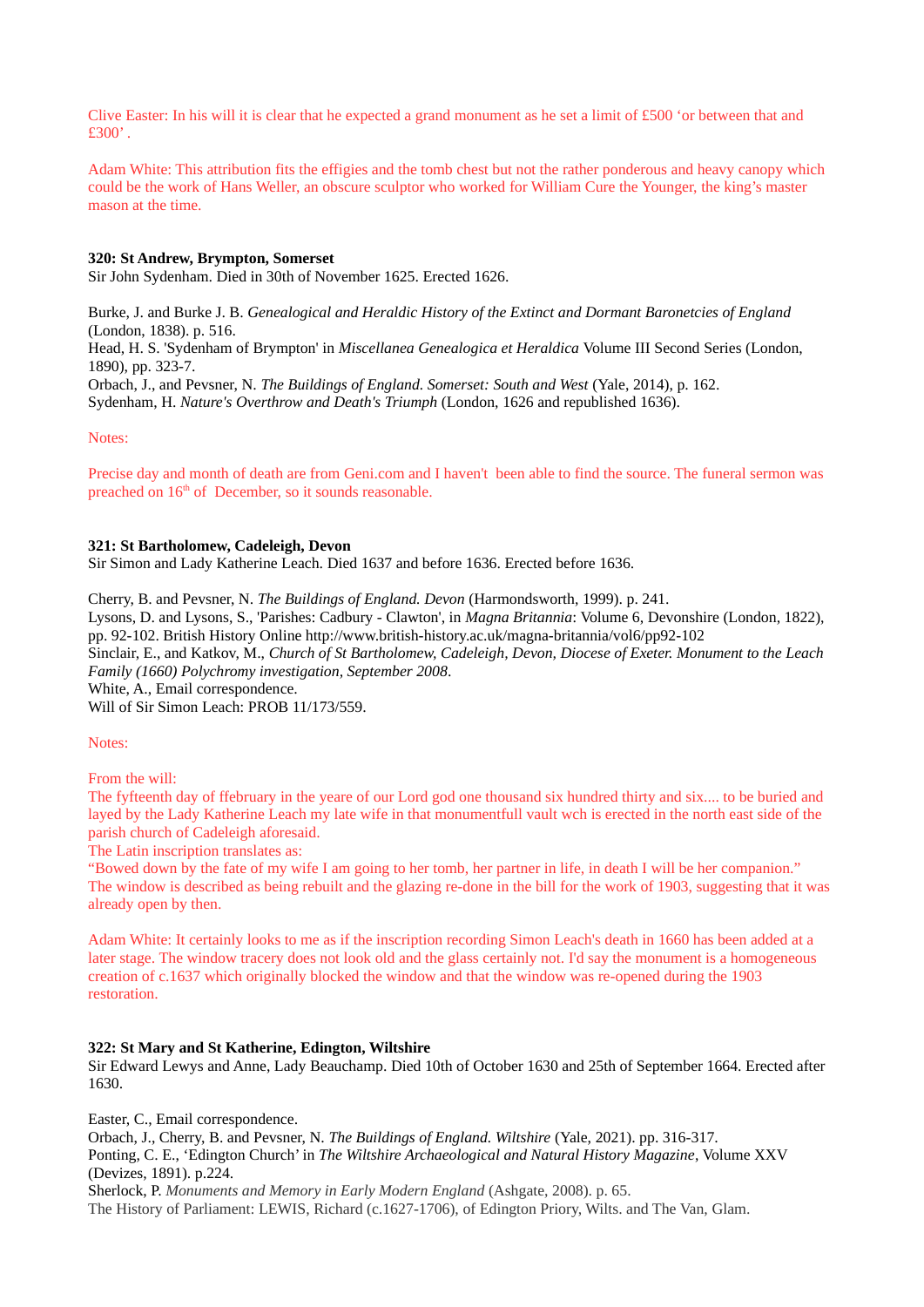Notes:

Clive Easter: The crown is a sign of the gift of immortality. The maker is unknown but is not Marshall or Gerard Christmas. Probably London work.

## **323: St Edward King and Martyr, Goathurst, Somerset**

Sir Nicholas and Dame Bridget Halswell. Died 1st of May 1633 and 28th of July 1627.

History of Parliament: HALSWELL, Sir Nicholas (1566-1633), of Halswell, Goathurst, Som. Orbach, J., and Pevsner, N. *The Buildings of England. Somerset: South and West* (Yale, 2014), pp. 330-331.

## **324: St Cyriac and St Julitta, Newton St Cyres, Devon**

Northcote Family. Probably erected 1640.

Easter, C., Email correspondence.

Cherry, B., and Pevsner, N. *The Buildings of England: Devon* (Harmondsworth, 1999). p. 597. Vivian, J. L. *The Visitations of the County of Devon in 1531, 1564 and 1620* (Exeter, 1895). p. 581.

Notes:

Conjectured erection based on the fact there are 6 children of Sir John and Grace shown on the monument: Arthur (1628 s+h), John (1629 2<sup>nd</sup> son), Susanna (1632), Lewis (3<sup>rd</sup> son), Elizabeth (1638) and Halswell (1639, 4<sup>th</sup> son). Later children were: Grace (1640), William (1642-43), and William (1648).

Clive Easter: Another unusual feature of the monument is the use of French in the inscription to describe the virtues of Sir John's wife while other family members are commemorated in English and Latin.

# **325: St Peter ad Vincula, Broad Hinton, Wiltshire**

Lieutenant-Colonel Francis Glanville. Killed 20th of July 1645.

Bray, A. E., *Traditions, Legends, Superstitions, and Sketches of Devonshire* (London, 1838). p. 342. Broom, J., 'Samuel Baldwin: Carver of Gloucester' in *Church Monuments*, Volume 10 (Church Monuments Society, 1995). p. 37-54.

Glanville family notes: PR/Broad Hinton St Peter ad Vincula/1505/1

Orbach, J., Cherry, B. and Pevsner, N. *The Buildings of England. Wiltshire* (Yale, 2021). p. 188. Transcript and translation of the inscription on the memorial to Lt.Col. Francis.. Reference: 212B/744

# **326: St Mary, Lydiard Tregoze, Wiltshire**

Edward St. John. Died 12th of April 1645.

Friends of Lydiard Park: *Report 4*. Friends of Lydiard Park: *Report 6*. Orbach, J., Cherry, B. and Pevsner, N. *The Buildings of England. Wiltshire* (Yale, 2021). pp. 431-432.

Notes:

Translation:

Sacred to pious memory.

Know ye, whose concern is our human lot, and who trace words on the

unyielding stone, that it is just to grieve especially [et] for one

unwilling to die.

Edward St.John: using his natural good fortune to win quick glory, he lived but briefly, a shining example among men; nay, he strove for everything great, to lack nothing but years.

For scarcely had he embellished his luck with courage and his family with good repute than he was bidden to pass through those shades, not dry shod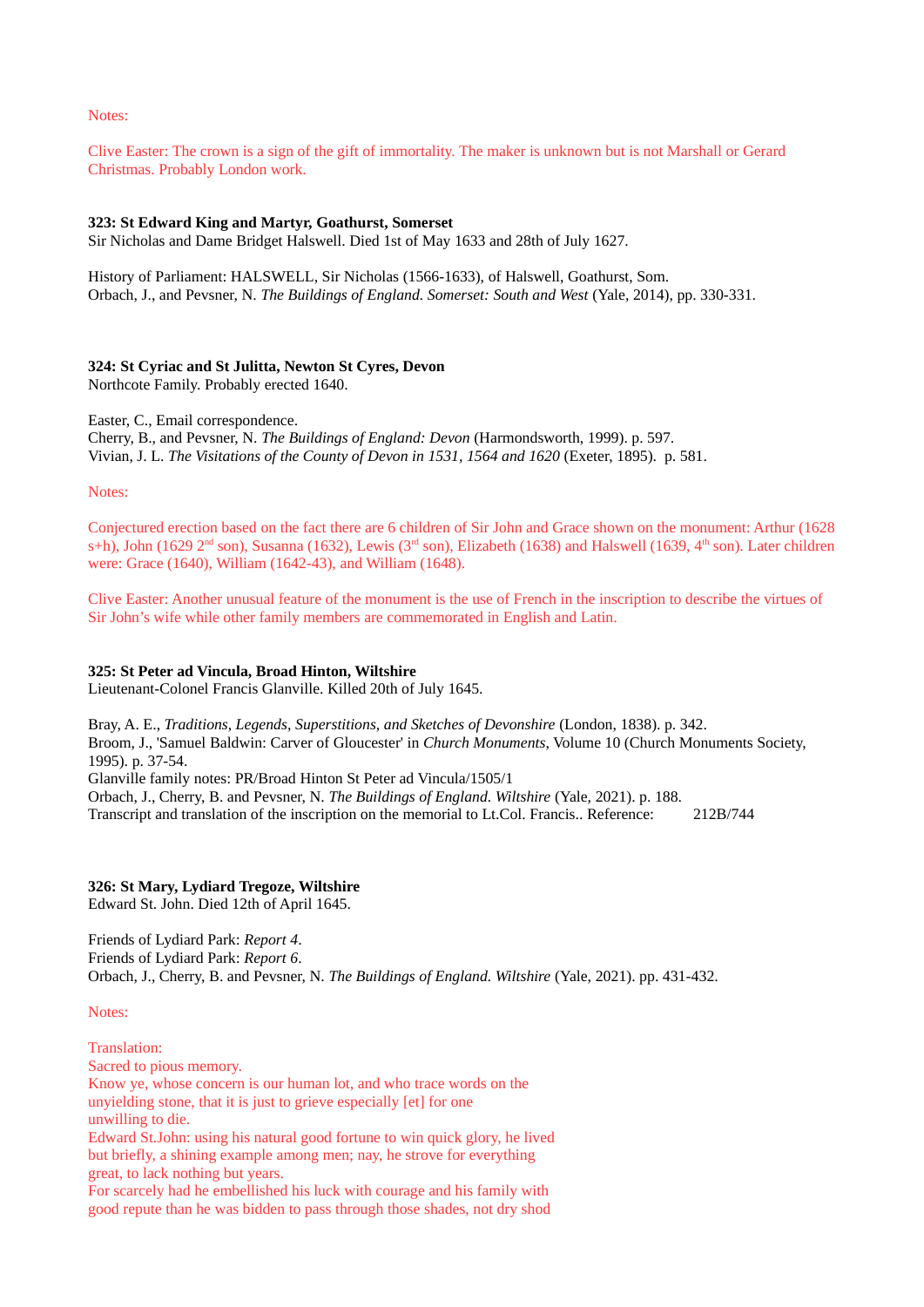[and cross the river of death].

Alas, too quickly yet calmly, he sent his mortal remains, in the full flower of youth, to mingle with the ashes of his ancestors; as to the rest, to be sure, he is caught up to Heaven.

How much [of him] is left in this lofty memorial; see for yourselves, who were his friends when in full vigour, mourned him when he still had life to come, and indeed who may miss him now that he is dead.

Thus he once stood, as this statue now stands upright, against the onslaught of horrid war, and bore the affrighting threats of embattled death with calm expression and trusting heart; for he fell in such a manner that you would have thought him still standing, firm too in resolve.

Nay, the love of his good father wanted him to survive beyond death for his friends to weep over and good men to remember: that father's noble love set up this eloquent monument. He died on the 12th April, 1645.

# **Expanded text**:

Piae Memoriae Sanctum Scitote Vos quorum interest humanitatis, Iustem esse dolorem et nolentem mori, Qui per difficilem lapidem verba quaeritis, Edoardus St. John Felicissima natura usus ad repentinam gloriam, Brevi vixit speciosum inter homines exemplar Immo ad omne magnificum contendens, Annorum tantum sit egenus. Non enim citius virtute fortunam, fama bona Ornaverat familiam, quam per istas iubertur umbras Transire haud sicco pede. Eheu, festine satis reliquias mortales, maiorum cineri promiscuas florida iuventate (sed placide) misit, caetera scilicet in Coelum raptus. Quantus in hoc elato marmore relinquitur, vos videte Qui vigentem colebatis, victurum lugebatis. Et vos etiam qui vita functum Desideretis. Sic ille stetit olim ut erecta iam imaginatio est Adversum impetus incivilis belli, et rigidas minas Armatae mortis, honesto vultu, fidentique pectore tulit: Sic enim ille cecidit, ut stantem putes, et mente saltem immobilem. Quin immo superstitem voluit amicorum subinde lachrymis Proborumque memoriae, Amor Parentis optimi, Cuius igeniosa pietas hunc lapidem fecit eloquentum. Obiit pridie Iduum Aprilium: Anno MDCXLV

# **327: St Decuman, Watchet, Somerset**

Sir John and Lady Joan Wyndham. Died 1st of April 1645 and 13th of September 1633. Erected 1637.

Collinson, J., *The History and Antiquities of the County of Somerset*, Volume III (Bath, 1791). p.490. D'Elboux, R. H., 'Nicholas Stone's Monument to Sir John Wyndham at St. Decuman's, Watchet' in *Proceedings of the Somersetshire Archaeological and Natural History Society*, Volume XCII (1946). pp. 88-92. Orbach, J., and Pevsner, N. *The Buildings of England. Somerset: South and West* (Yale, 2014), p. 651. Parish register of Portman Orchard: John Windham and Joan Portman, 3<sup>rd</sup> Sept 1582. Parish register of St Decuman (Watchet): Dame Joan Windham the wife of Sir John Windham. Parish register of St Decuman (Watchet): Sir John Windham. 23<sup>rd</sup> of April 1645. White, A. 'A Biographical Dictionary of London Tomb Sculptors' in *The Walpole Society* Volume 61 (Walpole Society 1999). pp. 122, 134 n209 and n210. Wyndham, H. A., *The Wyndhams of Norfolk and Somerset* (OUP, 1939). pp. 109, 157-159. An absolutely hopeless, badly researched book.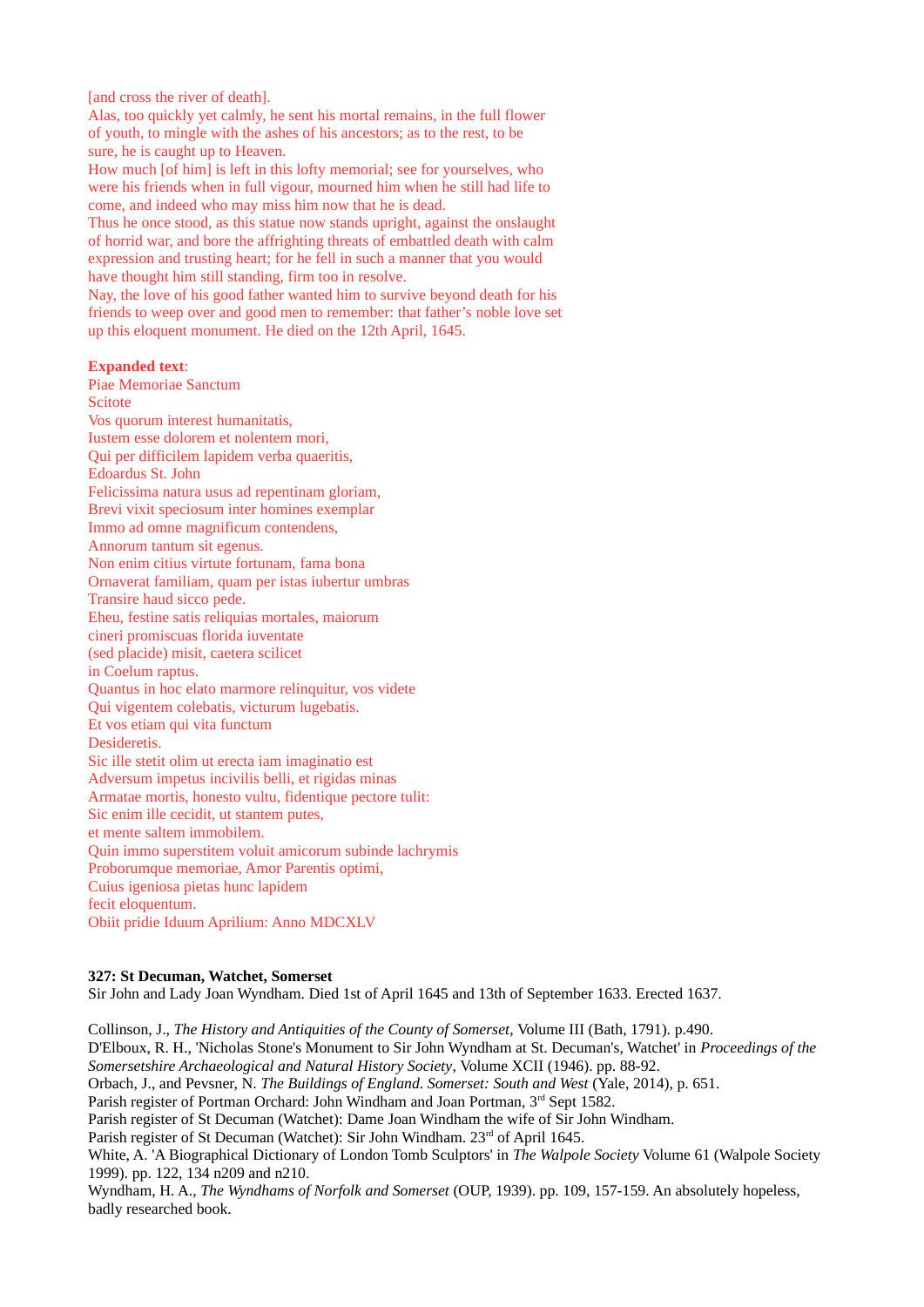#### Notes:

The Wyndham book is probably the most badly researched document I have had the misfortune to use while writing this book. No references are given. The author hardly says anything about Sir John and doesn't mention his knighthood. No dates are given – he hasn't bothered to look in parish registers, such as for John's marriage, and gives, in a footnote, the marriage date based on the birth of Sir John's first son. Wyndham calls him "John of Orchard" in the text when he is quite clearly knighted. Yet he is shown as "Sir John" in the rather poor pedigree at the end of the book. There is no mention made of his monument.

## **328: St Peter, Tawstock, Devon**

Henry Bourchier, 5th Earl of Bath. Died 16th August 1654.

Cherry, B., and Pevsner, N. *The Buildings of England. Devon* (Harmondsworth, 1999). p. 790. Stater, V. (2006, May 25). Bourchier, Henry, fifth earl of Bath (c. 1587–1654), politician. *Oxford Dictionary of National Biography*. Retrieved 7 Nov. 2020, from https://www.oxforddnb.com/view/10.1093/ref:odnb/9780198614128.001.0001/odnb-9780198614128-e-66562. White, A. 'A Biographical Dictionary of London Tomb Sculptors' in *The Walpole Society* Volume 61 (Walpole Society 1999). pp. 14-15.

## **329: Borbach Chapel, West Dean, Wiltshire**

Robert Pierrepont. Died 26th of April 1669.

Grundy, I., *Lady Mary Wortley Montague* (OUP, 1999). pp. 10-12. Master, G. S., 'Collections for a History of West Dean' in *The Wiltshire Archaeological and Natural History Magazine*, Volume XXII (Devizes, 1885). pp. 239-317.

Orbach, J., Cherry, B. and Pevsner, N. *The Buildings of England. Wiltshire* (Yale, 2021). p. 772. Tong (Shropshire) Parish Register: Born and baptised  $27<sup>th</sup>$  of September 1634 to William and Elizabeth Peripoynt (of Tong Castle).

#### Notes:

The date of birth found in numerous places on-line  $(30<sup>th</sup>$  of August 1636) is wrong and does not accord with the age of 35 as given on the tomb.

Born and Baptised September 27<sup>th</sup> 1634, Son of William and Elizabeth Peripoynt. (Tong parish register, Page 4, The register of the parish of Tong beginning the 19<sup>th</sup> of May ann. Domin. 1629, Volume I, Lichfield Diocese Volume 4. www.familysearch.org/ark:/61903/3:1:3Q9M-CSFC-7QBX-4?i=7&cc=3155854).

Upper inscription: To YOV Yt READE & YOV Yt HEARE (for Here's Enough for EYE & EARE) wc VAVLTS have YOICEs , & d . . . . H All ORTH Or, if not All ye later ENDS of All In ME (then know) - Some soul - below This TREASURE ly.

Left hand door: **OF** ROBERT PIERRPONT Eldest son of ye Ho ble WILLIAM Esqr & Heire to the whole Familie The BODIE Which yet, as One of Her worst Enemies The SOULE ye dwelt in't did as twere Despise At THIRTY FIVE when grown full Ripe for Action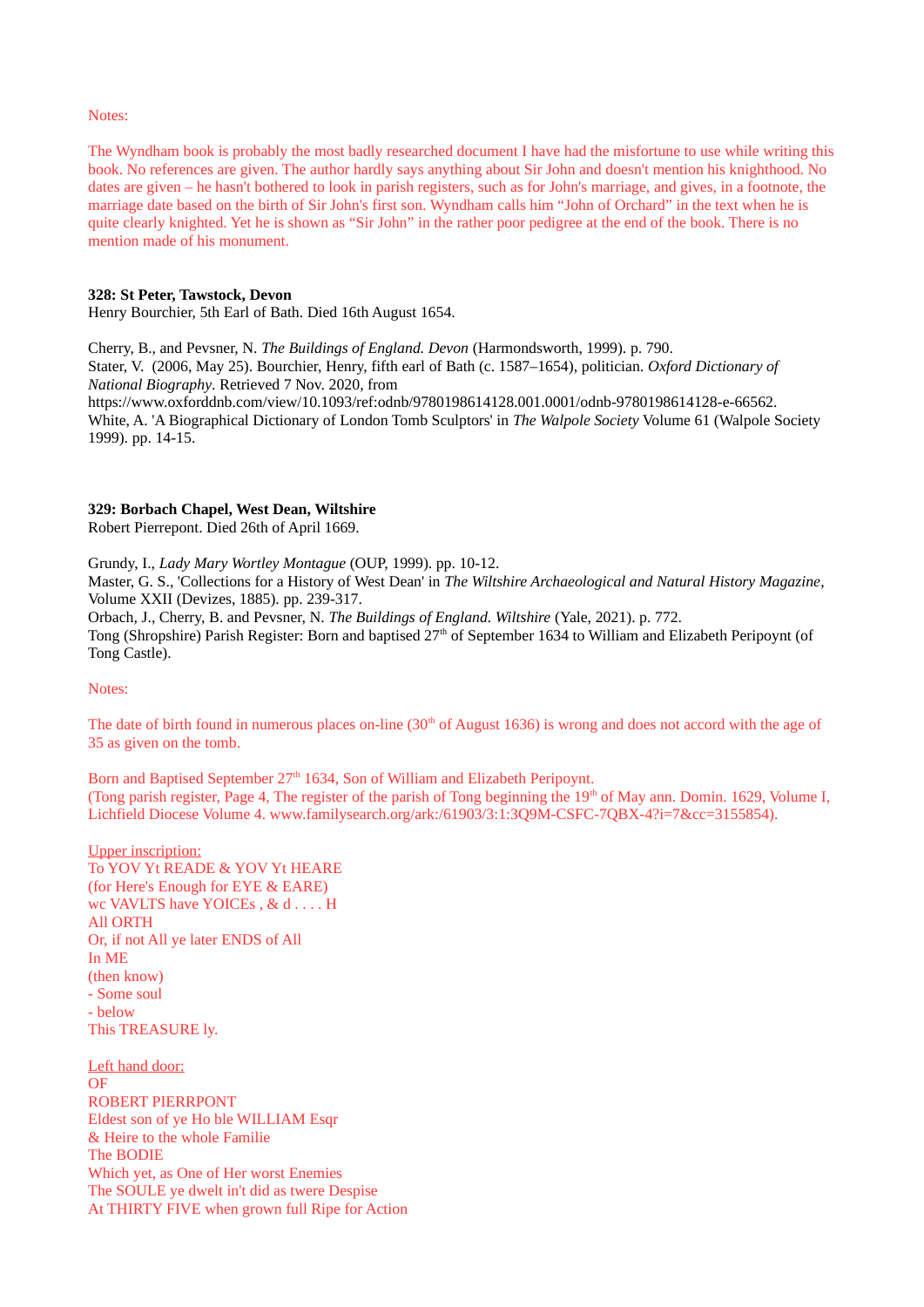Then She forsooke It, if not Unkindly — Saye Untimely too Readily — too Soone So some SUNS are Overcast at NOONE

Yet Twas Deriued from Highe & Noble STOCKE Crownd wth an EARLEDOME on Eyther Side There of SHREWSBURY of KINGSTON here stood HEIRE Apparent unto This had in Its Veines Beside ye BLODD of Both Their Seminal Their Bullion VERTUES too readie Coynable Into Exploits as greate as Eyther ANCESTORS Had but occasion Call'd wch was (& was The Only Thing yt was) Here Wanting

Healthie & Sound It Passd thro ITALIE & FRANCE & SPAINE, Un-mutilated, Un-Diseasd Without ye Marks of SIN or CHANCE Returnd Matchd wth a LADYE — Of Whom Though All Good might, Nothing must Here be said St VAULTS speake not ye Living but ye DEAD Yet This To Parte with HER alone I Over-Heard was Th' Expiring Grone Both Great EXAMPLES Never to Refuse In Matches What Wise PARENTS Chuse

Blest with FIVE Hopeful CHILDREN Eache enough T' Enrich ye Future Age, & To Invite A BODY's longer Staye in This if ought Might doe't But Thus It was— Too big for It The SOULE was grown, & SOULES Once fitt To Mount at Heaven's Call Soone let ye Mantle of ye BODIE Fall So Was, & So Did THIS.

Right hand door:

## A SOULE

That had Great PARTS, & Many very Singular Of a NATVRE in All most Sweete & Obliging Of a very Generous and Cleare TEMPER Perfectly Loyal to's Prince in all Sub & Supra Drences ever Pre-Judging for AUTHORITIE Of Greate Reueverence & Pietie to's PARENTS Of a most Intire Affection to's WIFE Of great Indulgence unto his CHILDREN Of Vnmou'able Constancy to his FREIND LEARNED, much beyond ye Gentleman of This Age in Languages & Arts chiefly Mathematical Spake little, but to Purpose Could not Chide Sufferd in Its Displeasure more then Did Observ'd Things well ; Not to find Fault but Praise Look'd thorough Men yea NATIONS quickly spid The TALENT uppermost in Eache Got that. Religion It had plac'd in highest Top o' th SPIRIT, & having Many Seene The Best reserving yet Inferior Observances for Any Person, Thing, or Rite yt shewed like SACRED, prizing so All about DEVOTION as Not to slight Its SHADOWE. A most Candid Intepeter of all Mens Actions hardly Speaking Ill of Any, though Ill deseruing Infirmities It had ; (Who Not?) Of Malice None Of Frailtie Some, wch Still It Selfe did Own wthout Disguise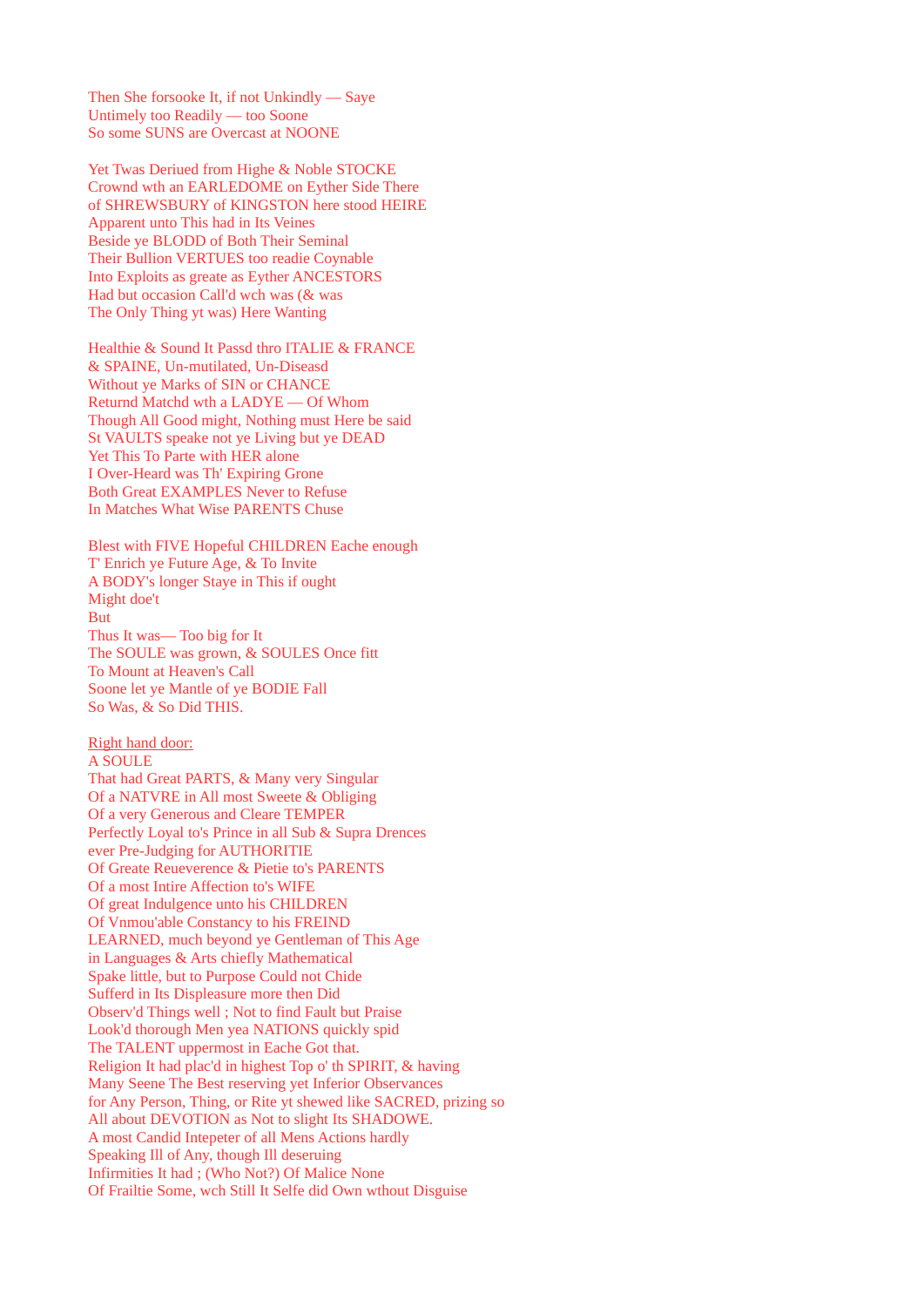without Defense, but never wthout Reuenge upon It Selfe in Penances of greate Retirm ts — Prayer — Study — & Spare Dyet, &c. Whom Nothing could prevaile with to Speake an UNTRUTH nor any Advantage engage in an Unhandsome ACTION Would Doe no Wrong ; None, if foreseen SVFFER, being guarded wth a PRVDENCE often to Prevent It euer a Courage, yt dared to be Honest agt all Terrors. Above Feares, Greifes, or any Cowing Passion, Fac'd DEATH familiarly, and Unconcernd Discours'd of It ; Shew'd such Patience & Passive Valo' i' the Cutting off his LEGG, as was to Admiration.

A SOVLE (in fine) Of QVALITIES, as well as MAKE, DIVINE Wh soaring Thus, up to These skirts of GLORY Was quickly caught up Higher, & left Here The Yet Unperfect FLESH, to be Matur'd For GLORY too, gainst a (Hop'd) joint Glorious RESVRRECTION.

On the base: For This Then : (quitting other Tendernesses) Darte a Prayer— Drop a Teare, You yt Reade, & you yt Heare : And neuer thinke yt Long Life Here is All SHRVBS Stand, Contemnd when CEDARS for Vse, fall DECEASED April ye xxvi In ye yeare of Our Lord MDClxix His Age xxxv. — Nec Vilius IPSVM Lugeri voluit CONJUX moestissinia E. P.

## **330: St George, Hinton St George, Somerset**

John, 1st Baron Poulett, Died 29th of March 1649 and John, 2nd Baron Poulett, Died 15th of September 1669.

Barnes, T. (2008, May 24). Poulett, John, first Baron Poulett (1586–1649), local politician and royalist army officer. *Oxford Dictionary of National Biography*. Retrieved 10 Nov. 2020, from

https://www.oxforddnb.com/view/10.1093/ref:odnb/9780198614128.001.0001/odnb-9780198614128-e-22632 Bowett, A., 'New light on Diacinto Cawcy and the Barrow monument' in *The Suffolk Institute of Archaeology and History: Hawstead,* Volume XLII, Part 4 (2012). pp 424-33.

Glatchiy, J. and Fisher, G., 'The itinerant Italian Diacinto Cawcy and genesis of barrow monument at Westhorpe' in *The Suffolk Institute of Archaeology and History: Hawstead,* Volume XL, Part 4 (2004). pp 443-54. Information at the church on the conservation work.

Orbach, J., and Pevsner, N. *The Buildings of England. Somerset: South and West* (Yale, 2014), p. 361.

Shaw, W. A., *The Knights of England*. Volume II (London, 1906). p. 203.

## **331: St Peter, Tawstock, Devon**

Lady Rachael Fane, Countess of Bath and Middlesex. Died 11th November 1680

Bowden, C. (2006, May 25). Fane, Lady Rachael [married namesRachael Bourchier, countess of Bath; Rachael Cranfield, countess of Middlesex] (bap. 1613, d. 1680), estate manager and benefactor. *Oxford Dictionary of National Biography*. Retrieved 7 Nov. 2020, from

https://www.oxforddnb.com/view/10.1093/ref:odnb/9780198614128.001.0001/odnb-9780198614128-e-93575. Cherry, B., and Pevsner, N. *The Buildings of England. Devon* (Harmondsworth, 1999). p. 790.

Notes:

Inscription: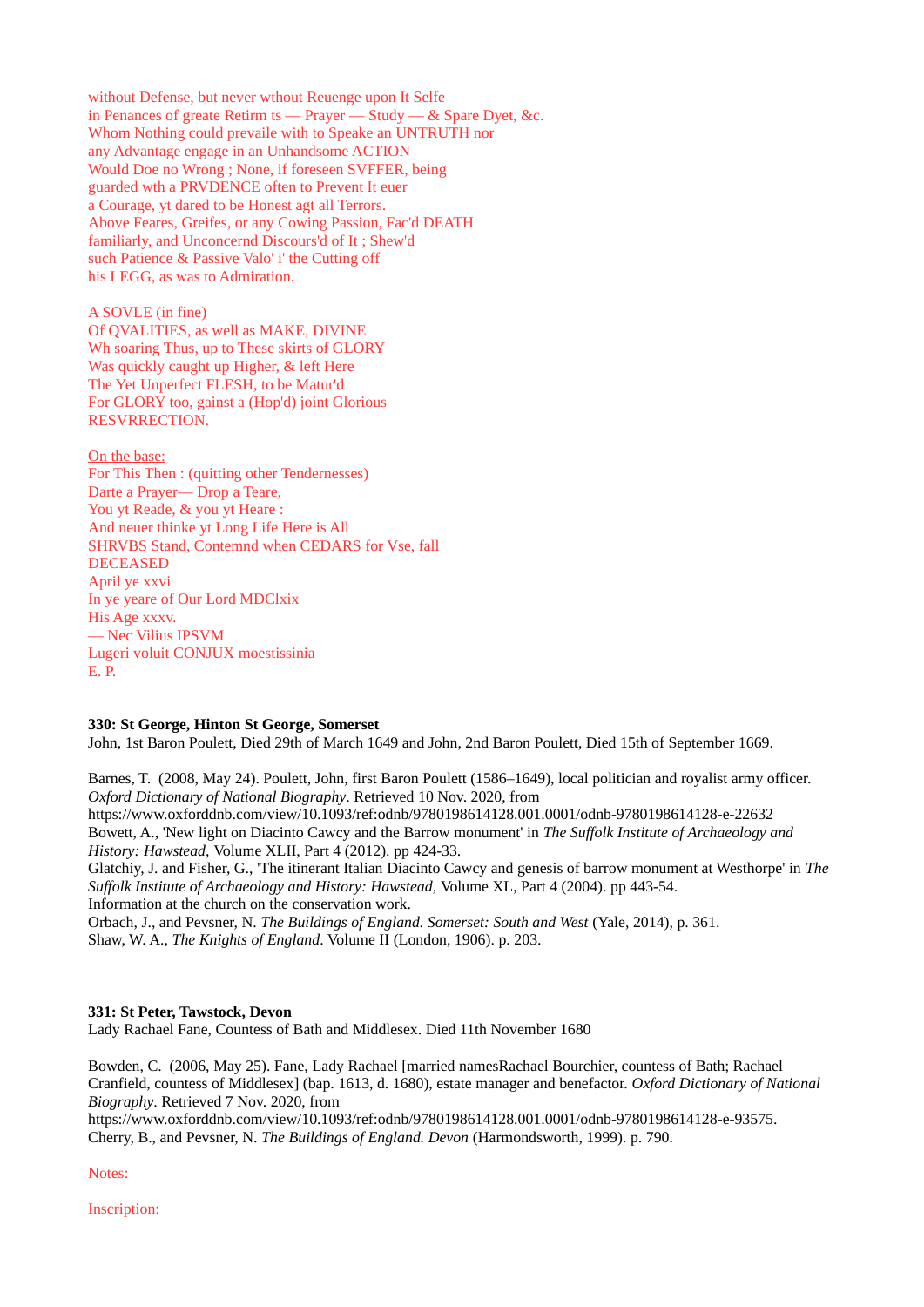## Rachel

Comitissa Henrico digna, vix altera e sexu vel animo, vel virtute aequipollens Rebus demisticis civilibus sacris, ingenio pluaquam virili, at materno (quo suo tempore vix maius dabatur in terris) Ecclesiae Anglicanae Filia humilis, et devota, et iniquis temporibus eiectorum Patrum mater et hie pene unica fautrix Unicum Lugendum quod in se perjisset nobile Bourchieri nomen, ni sat illa habuit virtutum vel illu immortale reddere Er liset improlis plus mille liberorum Parens, quos liberalissime educavit, doravit, sacravit, et nobilitavir Adhuc vivit et nunquam moritura dum his Regionibus supersunt grata pectora.

Translation:

Rachel A Countess, really worth of Henry, who had scarce an equal of her sex either in spirit or in virtue In Domestic, Civil and Religious affairs she had a genius exceeding that of a man, (and such a Motherly Disposition that scarce a greater then existed in the World). She was a humble and devote Daughter of the Church of England and in times of Persecution a Mother to the Distressed Fathers in these parts almost their only Protectress This alone was worthy of our tears, that in her the noble name of Bourchier would have been extinct if she had not been endowed with Virtues sufficient even to render it Immortal And, tho she was childless, yet she was parent to more than a thousand Children whom in a very genteel manner she brought up, gave them portions, consecrated and even ennobled. She still lives and never will die While any sparke of gratitude Remains in this Country.

#### **332: St Torney, North Hill, Cornwall**

Henry Spoure. Died 16th of March 1688/9. Erected c.1690-1696.

Beacham, N. and Pevsner, N. *The Buildings of England. Cornwall* (Yale, 2014). p. 386. North Hill Local History Group: http://www.northhillhistory.co.uk/spoure.htm Spoure, E., *The Book of Spoure*. Privately held, with some page images on the Internet.

Notes:

Henry Spoure's will is CRO AP/S/2003.

# **333: St Germanus, St Germans, Cornwall**

Edward Eliot. Died 18th of September 1722.

Beacham, P. and Pevsner, N., *The Buildings of England. Cornwall* (Yale, 2014). p. 546. Craske, M., *The London trade in monumental sculpture and the development of imagery of the family in funerary monuments of the period 1720-1760*, PhD thesis (Queen Mary and Westfield College, London, 1992). p. 49.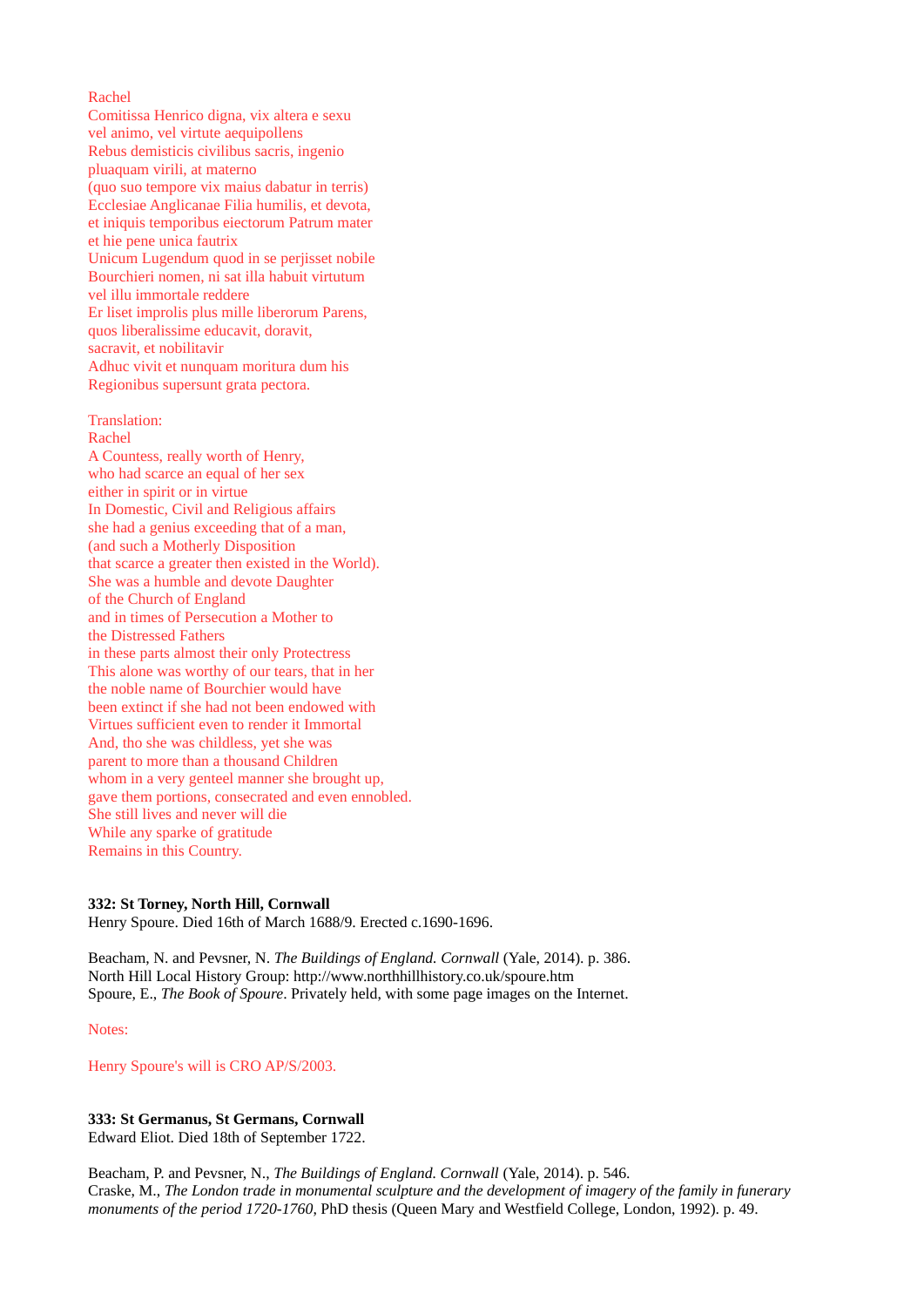Easter, C. *Church Monuments in Devon and Cornwall* 1660-1730, PhD thesis (University of Plymouth, 2006). pp. 17, 22, 179-180.

History of Parliament: ELIOT, Edward (c.1684-1722), of Port Eliot, Cornw.

# **334: St Mary Magdalene, Launceston, Cornwall**

Granville Piper and Richard Wise. Died 16th of April 1717 and 27th of July 1726. Erected 1731.

Bray, A. *The Friend* (Chicago, 2003). pp 211-12, 230-4.

Easter, C. *Church Monuments in Devon and Cornwall* 1660-1730, PhD thesis (University of Plymouth, 2006). pp. 196- 8.

Easter, C., 'John Weston of Exeter' in *Church Monuments*, Volume XXIII (2008). pp. 122-136.

Peter, R., and Peter, O. B., *The Histories of Launceston and Dunheved in the County of Cornwall* (Plymouth, 1885). p. 403.

Petition to Bishop of Exeter: B/LAUS/423

Radcliffe, E. and Pevsner, N., *The Buildings of England. Cornwall* (Penguin, 1970). p. 92. Rendell, J., Launceston: Some Pages in History (Truro, 1993). pp. 30-1. Will of Granville Pyper: PROB 11-558-191 Will of Richard Wise: PROB 11-611-263

## Notes:

Translation of inscription:

*The Empty Tomb of Granville Pyper, Esquire, and Richard Wise, gentleman., formerly Alderman of this Town, whose mortal remains are lying at Bath in the County of Somerset.*

*As they had in life been of one mind and most closely associated together, so now after death these equally true hearted of friends are not divided.*

*The former when much urged to seek his health at Bath, consented. He died there 16th April in the year of our Lord, 1717, in the 38th year of his age. The latter dying at Launceston on the 27th July, in the year of our Lord, 1726, aged 64 wished that his ashes should be deposited at Bath near those of his most loving and dearest Master.*

*This Cenotaph (a memorial of their mutual affection and of the highest respect which he always had for the most liberal and most munificent of patrons) Richard Wise, gentleman, ordered by his latest writing to be erected.*

*Therefore that his heirs Philip Welsh, and William Couch, gentlemen, might satisfy such pious directions they have made this marble for ever sacred to the memory of the man.*

# **335: St Mary, Gillingham, Dorset**

Frances Dirdoe. Died 18th of January 1733/4.

FitzGerald, P., *Nathaniel Irseon of Wincanton* (Stanbridge, 2016). p. 37. Hill, M., Newman, J. and Pevsner, N., *The Buildings of England. Dorset* (Yale, 2018). p. 303. Hutchins, J., *The History and Antiquities of the County of Dorset*, Volume II (London, 1774). p. 236. Will of Frances Dirdoe, 16<sup>th</sup> of October 1733. Obtained from Ancestry.co.uk. DD/S/WI/82

Notes:

Sons: Henry, John, Christopher, Jacob, Edward Daughters: Dorothy (Chapman), Sara (Finney), Mary (Marnes), Anna (Galpon), Elizabeth (Whitchurch), Catherine (Dalton), Rebecca, Jane (Long), Rachel, Frances.

One of the sisters was really hard done by in the will – she must have had a falling out with Frances.

# **336: St Michael, Shute, Devon**

Sir William Pole, 4th Baronet. Died 31st of December 1741. Erected 1746.

Roscoe, I., Hardy, E., and Sullivan, M. G. (eds.), *A Biographical Dictionary of Sculptors in Britain 1660-1851* (Yale, 2009). pp. 591-595.

The History of Parliament: POLE, William (1678-1741), of Colcombe Castle, nr. Colyton, and Shute, nr. Honiton, Devon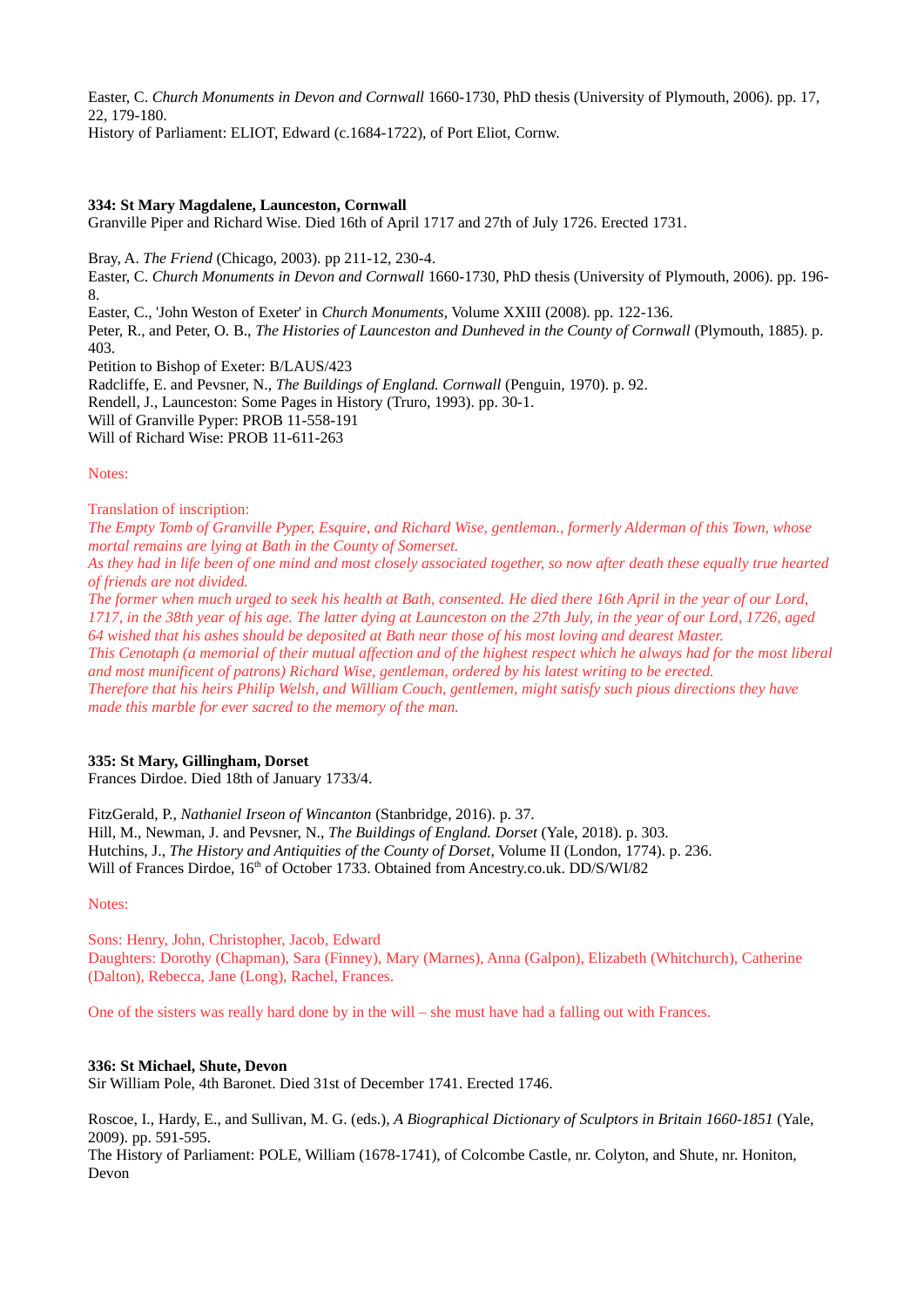## **337: St Probus and St Grace, Probus, Cornwall**

Thomas Hawkins. Died 1st of December 1766.

Baker, M. Read, Nicholas (c. 1733–1787), sculptor. *Oxford Dictionary of National Biography*. Retrieved 6 Jun. 2021, from https://www.oxforddnb.com/view/10.1093/ref:odnb/9780198614128.001.0001/odnb-9780198614128-e-23218. History of Parliament. HAWKINS, Thomas (?1724-66), of Trewithen, nr. Grampound, Cornwall. Radcliffe, E. and Pevsner, N. *The Buildings of England. Cornwall* (Harmondsworth, 1977). p. 147.

## **338: St Nicholas, Moreton, Dorset**

Mary Frampton, Died 14th of September 1762.

Burke, J. and Burke, J. B. Frampton of Moreton in *Genealogical and Heraldic Dictionary of the Landed Gentry* Volume I (London, 1847). p. 443. Burke, J. and Burke, J. B. 'Houlton of Farleigh Castle' in *Genealogical and Heraldic Dictionary of the Landed Gentry*

Volume I (London, 1847). p. 597. Hill, M., Newman, J. and Pevsner, N., *The Buildings of England. Dorset* (Yale, 2018). pp. 426-8. Hutchins, J., *The History and Antiquities of the County of Dorset*, Volume I (London, 1774). p. 149. Roscoe, I., Hardy, E., and Sullivan, M. G. (eds.), *A Biographical Dictionary of Sculptors in Britain 1660-1851* (Yale,

2009). pp. 215-219, 1308-1310.

## **339: St Peter, Clyffe Pypard, Wiltshire**

Thomas Spackman. Died 13th of October 1786.

Family trees on Ancestry.co.uk.

Orbach, J., Cherry, B. and Pevsner, N. *The Buildings of England. Wiltshire* (Yale, 2021). pp. 239-240.

Penny, N. *Church Monuments in Romantic England* (Yale, 1977). pp. 17-18.

Roscoe, I., Hardy, E., and Sullivan, M. G. (eds.), *A Biographical Dictionary of Sculptors in Britain 1660-1851* (Yale, 2009). pp. 366-367.

Will of Thomas Spackman, Gentleman of Kimbolton: PROB 11/1147/80.

#### Notes:

From the will:

And it is my desire to be buried in the parish church of Cliffe Pipard aforesaid as near the south west corner thereof as conveniently may be and that my grave be walled and lined with good sound brick thoroughly burnt and I direct that the sum of one thousand pounds be expended in erecting as good and substantial a monument of marble to my memory over my grave or as near thereto as convenient with three carved figures of the best statuary marble to be set thereon as can be made for that sum and that the centre figure do represent myself in height, size and likeness as near as the artist can make the same and tl?? the other two be leper ffigures and placed on each side my own, the one representing a school boy the other a school girl each holding a book in one hand and a pen in the other as if writing in those books and that there be a devise engraved on the front of the said monument representing a carpenter's broad ax a hand saw a square and a pair of compases with a carpenter's basket full of other tools of the trade and I direct that neat and substantial iron palisades fixed in a stone kirb be erected round the said monument in order to guard the same as good as can be made for fifty pounds over and above the said one thousand pounds and my will and desire is that the same John Rogers if he survives me be appointed moderater of my ffuneral and likewise have the sole direction and management of the said monument and rails in seeing the same executed according to the plan and exactly[?] intended for the same and that he be paid for all such time trouble and expense that he shall necessarily loose[sic] and be at in and about executing such my intentions.

#### **340: St Michael, Over Compton, Dorset**

Robert Goodden. Died 3rd of October 1828. Erected 1825

Hill, M., Newman, J. and Pevsner, N., *The Buildings of England. Dorset* (Yale, 2018). p. 439. Newham, C. B. Photographs of monumental inscriptions at Over Compton. *The Parish Church Photographic Survey*. Urban, S. Obituary in *The Gentleman's Magazine* Volume XCVIII Part 2 (London, 1828), p. 472.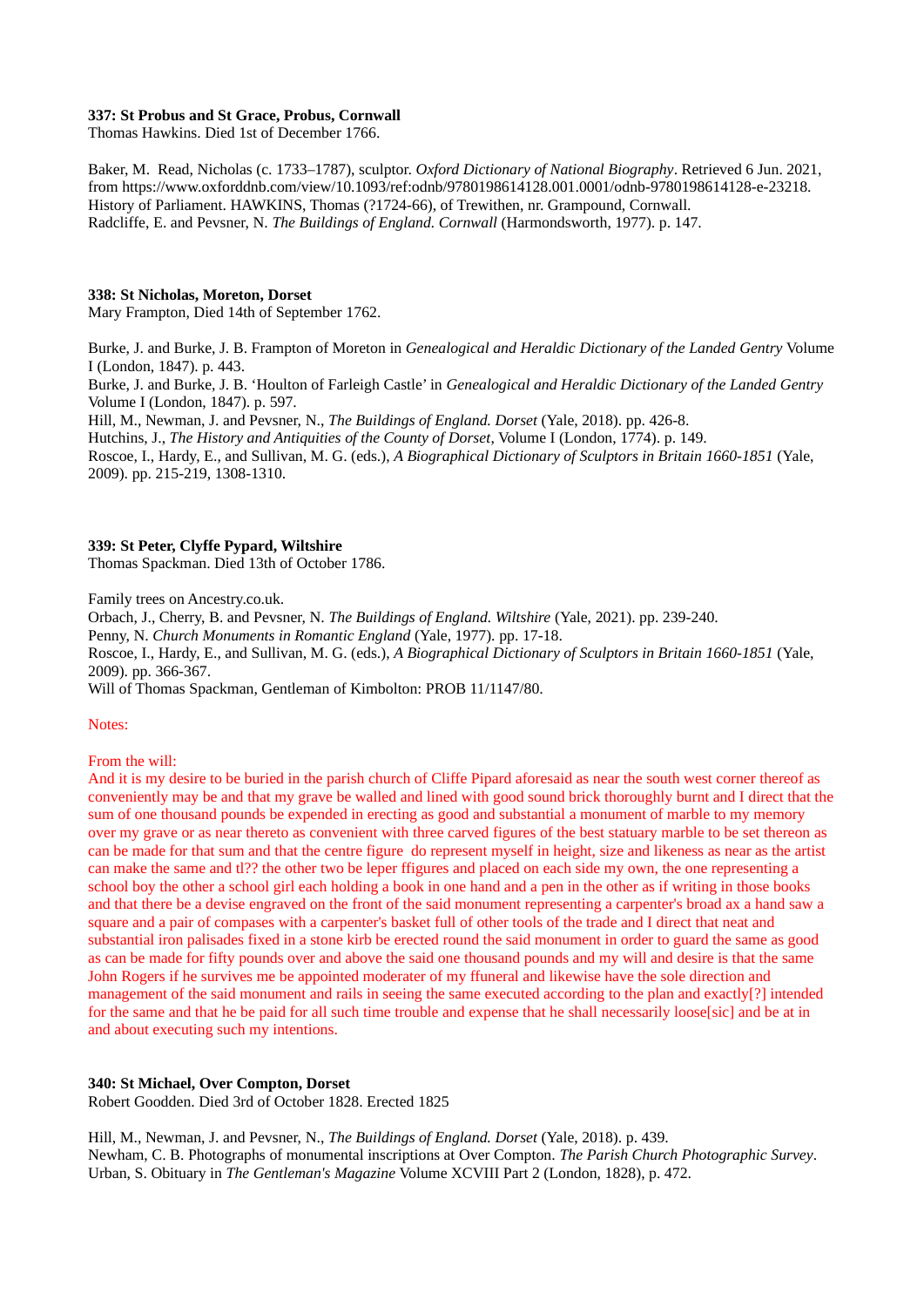## **341: St Bartholomew, Corsham, Wiltshire**

Emma Constance Mabel Methuen. Died 25th of November 1859. Erected 1861.

Lodge, E. *The Peerage and Baronetage of the British Empire* (London, 1877). p. 410. Orbach, J., Cherry, B. and Pevsner, N. *The Buildings of England. Wiltshire* (Yale, 2021). p. 252. Roscoe, I., Hardy, E., and Sullivan, M. G. (eds.), *A Biographical Dictionary of Sculptors in Britain 1660-1851* (Yale, 2009). pp. 750-758.

## **342: St Mary, Buckland St Mary, Somerset**

Madelina Lance. Died 1839. Erected 1863.

FreeReg. Marriage of John Edwin Lance and Madelina Porcher, 06 May 1822. Orbach, J., and Pevsner, N. *The Buildings of England. Somerset: South and West* (Yale, 2014), p. 167. Parish register: Marylebone 1804. Madelina Louisa of Josias Du Pre Porcher Esq. & Charlotte 15 Feby. http://www.theforsythbrothers.com/ (accessed 2020/11/27) https://sculpture.gla.ac.uk/view/person.php?id=ann\_1233174642 (accessed 2020/11/27) https://www.ancestry.com/genealogy/records/madelina-louisa-porcher-24-6qzb6n (accessed 2020/11/27)

## **343: All Saints, Nynehead, Somerset**

Henrietta Sanford. Died 24th of August 1837. Erected 1840.

History of Parliament: SANFORD, Edward Ayshford (1794-1871), of Nynehead Court, Wellington, Som. and 41 Grosvenor Street, Mdx.

Orbach, J., and Pevsner, N. *The Buildings of England. Somerset: South and West* (Yale, 2014), p. 504. Roscoe, I., Hardy, E., and Sullivan, M. G. (eds.), *A Biographical Dictionary of Sculptors in Britain 1660-1851* (Yale, 2009). pp. 314-315.

# **344: St Katherine, Savernake Forest, Wiltshire**

Mary Caroline Brudenell-Bruce, 2nd Marchioness of Ailesbury. Died 20th of January 1892.

Dorment, R., *Alfred Gilbert* (London, 1985). p. 206, Plate VIII. Orbach, J., Cherry, B. and Pevsner, N. *The Buildings of England. Wiltshire* (Yale, 2021). p. 631.

#### **345: St Petrock, Little Petherick, Cornwall**

Andalusia Louisa Charlotte Georgina Riley. Died 29th of February 1912.

Barton, A., 'A Comper Altarpiece for Athelstan Riley' in *Liturgical Arts Journal*, March 6<sup>th</sup> 2018. [www.liturgicalartsjournal.com](http://www.liturgicalartsjournal.com/) Accessed 2020/12/13. Beacham, N. and Pevsner, N. *The Buildings of England. Cornwall* (Yale, 2014). p. 315.

Notes:

There seems to be no information on who Comper used to create the bronze effigy.

# **346: St Andrew, Mells, Somerset**

Edward William Horner. Died 21st of November 1917. Erected 1920.

Foyle, A., and Pevsner, N. *The Buildings of England. Somerset: North and Bristol* (Yale, 2011), p. 555. Information in the church.

# **347: St Michael, Wilsford-cum-Lake, Wiltshire**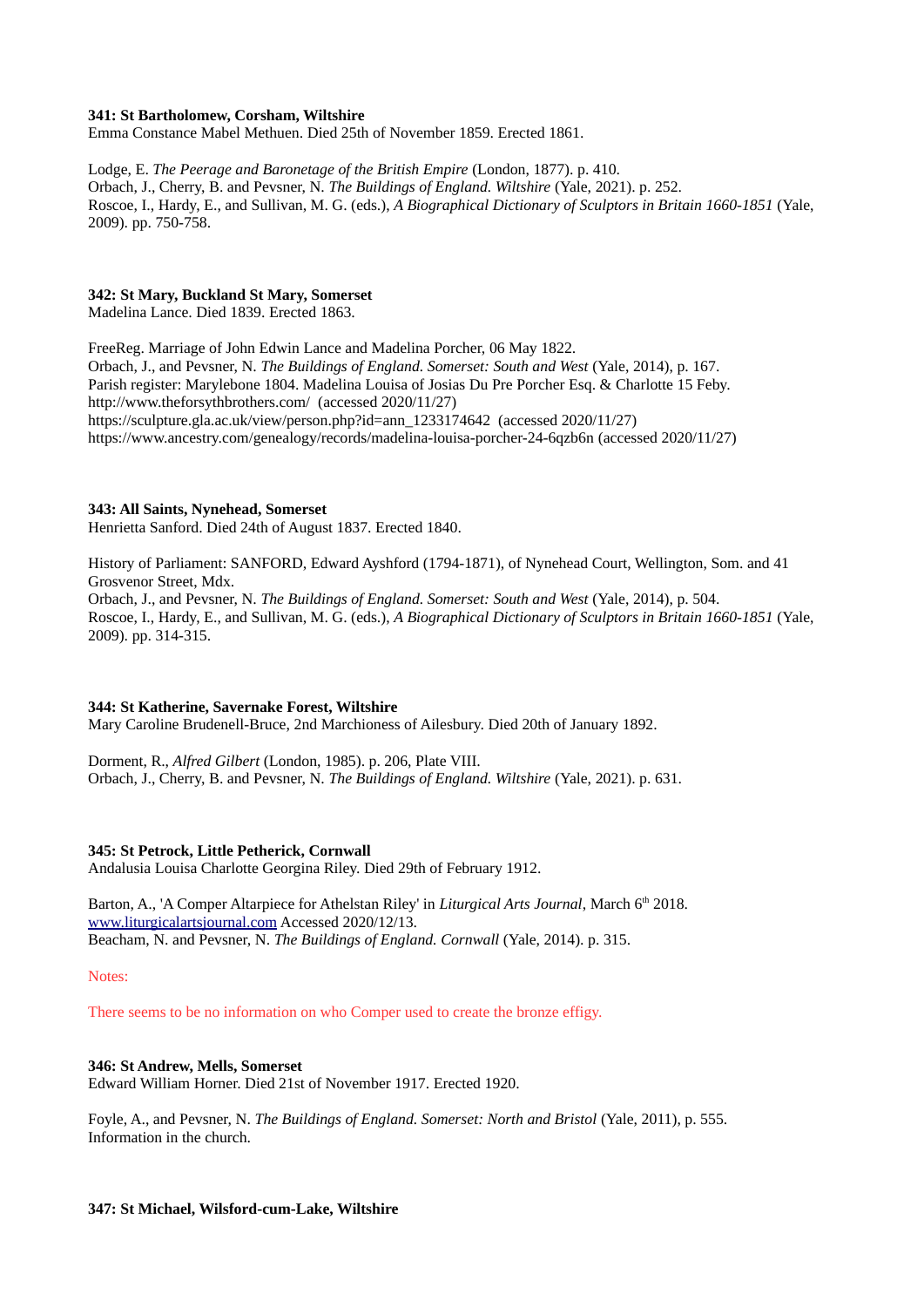Winifred (Wynlayne) Lodge. Died 2nd of September 1922.

Ancestry and FreeBMD entries. Orbach, J., Cherry, B. and Pevsner, N. *The Buildings of England. Wiltshire* (Yale, 2021). p. 788.

## **348: St Mary and St Nicholas, Beaumaris, Anglesey**

Possibly Eleanor de Montfort. Late 13th century.

*Field Club*, 2014 (2014). pp. 31-46. Also the corrected version available at: www.hanesmon.org.uk/aaswp/wp-content/uploads/Files/BeaumarisEffigy-CorrectedText-Photos.pdf Gittos, B., and Gittos, M., 'Gresham Revisited: a fresh look at the medieval monuments of north Wales' in *Archaeologia Cambrensis*, Volume 161 (2012). pp. 357–388. Gray, M., 'Four weddings, three funerals and a historic detective puzzle: a cautionary tale' in *Transactions of the Anglesey Antiquarian Society and* Haslam, R., Orbach, J., and Voelcker, A., *The Buildings of Wales. Gwynedd* (Yale, 2009). p. 107.

# **349: St Deiniol, Llanuwchllyn, Merionethshire**

Ieuan ap Gruffydd ap Madog ap Iorwerth. Died 1398.

Gittos, B. and Gittos, M., 'Gresham Revisited: A Fresh Look At the Medieval Monuments of North Wales', *Archaeologia Cambrensis* (2014) Haslam, R., Orbach, J., and Voelcker, A., *The Buildings of Wales. Gwynedd* (Yale, 2009). p. 665. Lloyd, J. Y. W., *The History of the Princes, the Lords Marcher, and the Nobility of Powys Fadog*, Volume VI (London, 1887). p. 121

## **350: St Elidyr, Stackpole, Pembrokeshire**

Probably Richard Stackpole. Mid-14th century.

Fenton, R., *A Historical Tour Through Pembrokeshire* (London, 1811). p. 423. Lloyd, T., Orbach, J., and Scourfield, R., *The Buildings of Wales. Pembrokeshire* (Yale, 2004). p. 458. Stackpole, E., *History and Genealogy of the Stackpole Family* (Maine, 1920).

# **351: St Mael and St Sulien, Corwen, Merionethshire**

Iorwerth Sulien. Late 14th century.

Gresham, C.A., *Medieval Stone Carving in North Wales* (Cardiff, 1968). Haslam, R., Orbach, J., and Voelcker, A., *The Buildings of Wales. Gwynedd* (Yale, 2009). p. 574. Westwood, J. O., 'On Certain Peculiarities Observable in Some of the Early Monumental Effigies in Wales' in *Archaeologia Cambrensis*, Series 1, Volume II (London, 1847). p. 241. Williams, H., Smith, G. Crane, D., and Watson, A., 'The Smiling Abbot: Rediscovering a Unique Medieval Effigial Slab' in *Archaeological Journal*, Volume 175, Number 2 (2018). pp. 255-291.

## Notes:

Westwood says that the monument was "recently cleaned so as to allow its features to be determined" (presumably cleaned of limewash) in 1846.

# **352: St Mary, Tenby, Pembrokeshire**

Thomas and John White. Died 1482 and c.1500.

Biebrach, R. *Church Monuments in South Wales, c.1200-1547* (Boydell, 2017). pp. 62-64. Lloyd, T., Orbach, J., and Scourfield, R., *The Buildings of Wales. Pembrokeshire* (Yale, 2004). p. 472.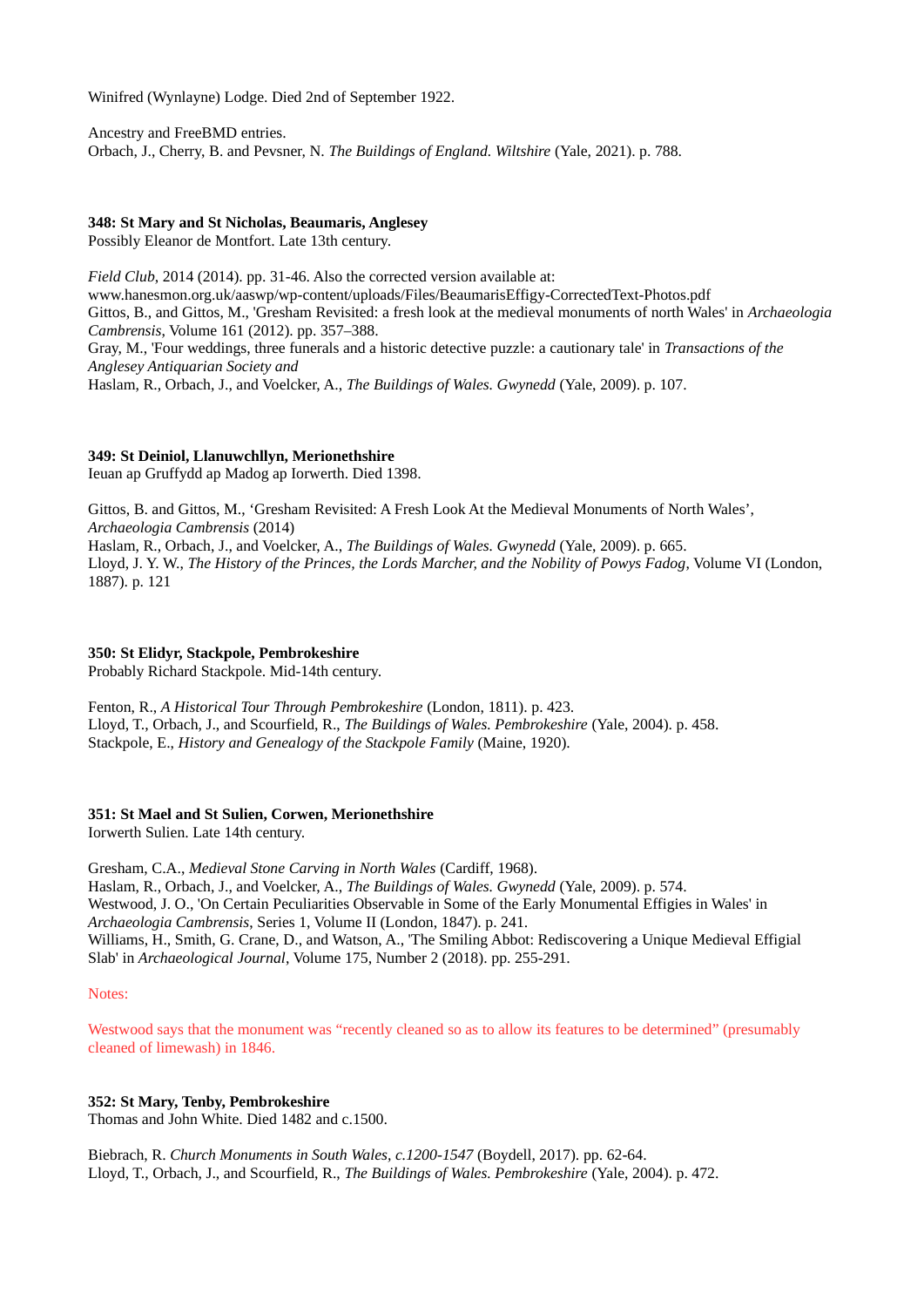## **353: St Mary, Tenby, Pembrokeshire**

Possibly John Denby. Died 1499.

Isaacson, R. F., and Roberts, R. A., *The Episcopal registers of the diocese of St. David's 1397 to 1518*, Volume II (London, 1917). pp. 627, 653. Lloyd, T., Orbach, J., and Scourfield, R., *The Buildings of Wales. Pembrokeshire* (Yale, 2004). p. 472.

# **354: All Saints, Gresford, Denbighshire**

John Trevor. Died June 1589.

History of Parliament: TREVOR, Sir John I (1563-1630), of Oatlands Palace, Surr.; Plas Têg, Flints. and Cannon Row, Westminster. Hubbard, E., *The Buildings of Wales. Clwyd* (Yale, 2003). p. 173. Wilkins, C., *The Red Dragon*, Volume VI, July to December 1884 (Cardiff, 1884). pp. 2-3.

#### Notes:

Translation of inscription from The Red Dragon:

John Trevor, of Trevalyn, Esquire, the nineteenth from father to son from Tudor Trevor, died in London, in the month of June, 1589. His bones his son and heir, Sir Richard Trevor, caused to be moved to this burying place to rest with his ancestors, as he requested at leaving this world. The years of his youth he spent abroad in the wars of France, under King Henry VIII. ; the middle of his life he passed in travelling through foreign countries. His latter days he spent at home in the Government and service of his native country. He married Mary, daughter of George Bridges, Esquire, and had by her five sons and two daughters."

## **355: St Nicholas, Montgomery, Montgomeryshire**

Richard Herbert. Died 15th of October 1596 and 1627. Erected 1600.

Gaisford, J. S., *Capital in the countryside: social change in West Wiltshire, 1530-1680*. PhD Thesis. (Birkbeck, 2015). p. 299.

History of Parliament: HERBERT, Richard I (c.1557-96), of Llysyn, Blackhall and Montgomery Castle. Scourfield, R., and Haslam, R., *The Buildings of Wales. Powys* (Yale, 2013). p. 210.

# **356: St Illtyd, Llantrithyd, Glamorganshire**

The Mansell family. Erected 1597.

History of Parliament: BASSETT, John II (by 1513-51), of Llantrithyd and Pencoed, Glam. and the Inner Temple, London.

History of Parliament: MANSELL, Anthony (?1532-1601 or later), of Llantrithyd, Glam. Hughes, H. S., *The Registers of Llantrithyd, Glamorganshire* (London, 1888).: p 36. Llantrithyd Register: Burial of Anthony Mansell, 13<sup>th</sup> of November 1604. Newman, J., *The Buildings of Wales. Glamorgan* (Harmondsworth, 1995). p. 404. Will of Anthony Mansell : National Library of Wales, LL/1604/6. Date: 1604. Will of John Bassett: PROB 11-34-315.

# **357: St Grwst, Llanrwst, Denbighshire**

Sir John Wynn, Baronet and his wife Sydney. Died 1st of March 1627.

Hubbard, E., *The Buildings of Wales. Clwyd* (Yale, 2003). p. 235. Meyrick, S. R., *Heraldic Visitations of Wales*, Volume 2 (Llandovery, 1846). pp. 158 n6, 159 n3. The History of Parliament: WYNN, John (1554-1627), of Gwydir, Caern. Wynn, J., *History of the Gwydir Family* (Oswestry, 1878). p. xvi, Table III, Table IV.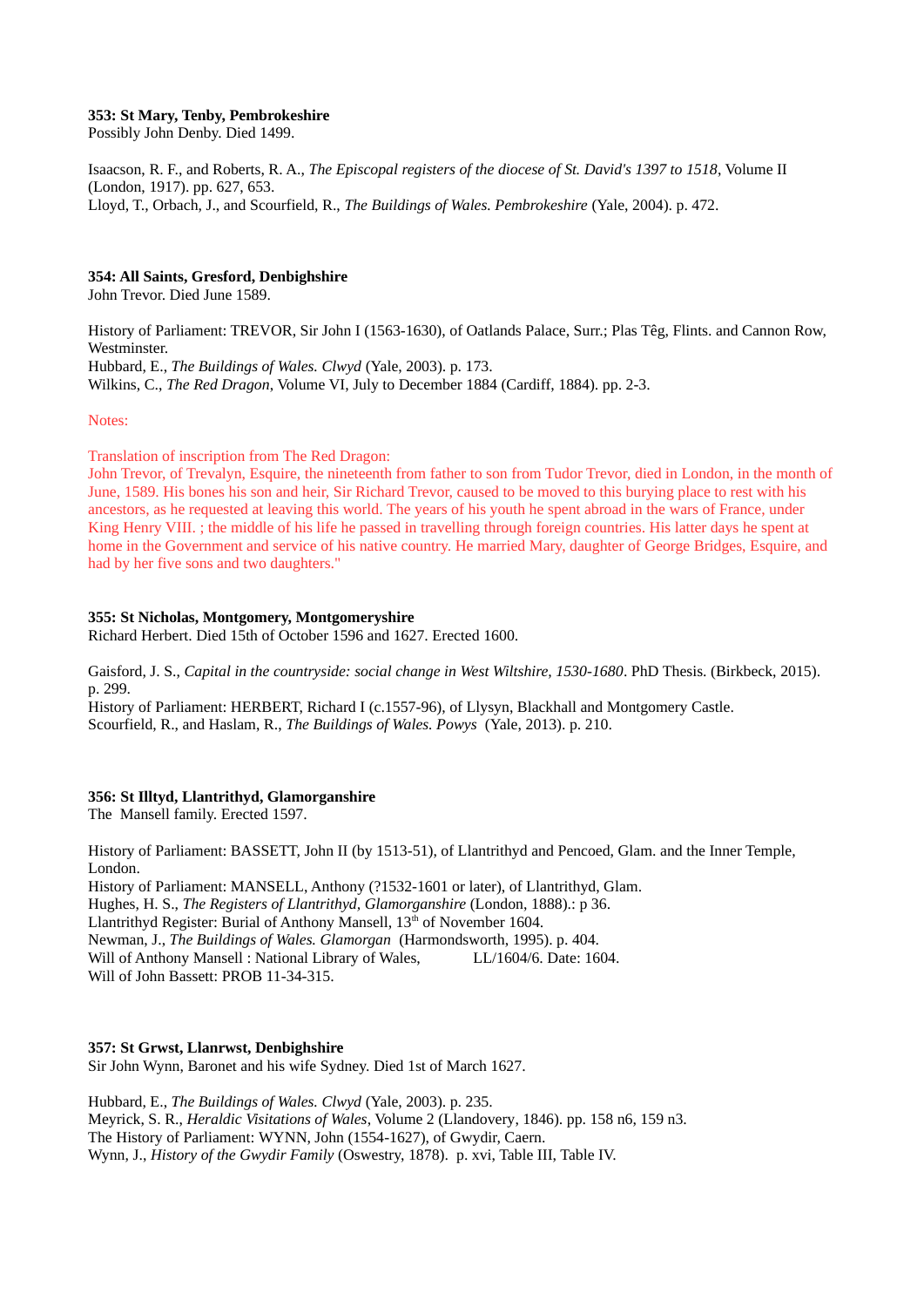## **358: St Michael, Rudbaxton, Pembrokeshire**

The Howard (Hayward) family. Erected between 1685 and 1692.

Lloyd, T., Orbach, J., and Scourfield, R., *The Buildings of Wales. Pembrokeshire* (Yale, 2004). pp. 380-381. Will of Joan Howard, widow: National Library of Wales SD/1692/190.

## **359: St Dyfnog, Llanrhaeadr-yng-Nghinmeirch, Denbighshire**

Maurice Jones. Died 10th of January 1702/3.

British Listed Buildings: britishlistedbuildings.co.uk/300000795-llanrhaeadr-hall-llanrhaeadr-yng-nghinmeirch (Accessed 2021/05/21). Hubbard, E., *The Buildings of Wales. Clwyd* (Yale, 2003). p. 231. Jenkins, R. T., *The Moravian Brethren in North Wales* (London, 1938). p. 46. Myddleton, W. M., *Chirk Castle Accounts A.D. 1666-1753* (Manchester 1931). p. 324. Roscoe, I., Hardy, E., and Sullivan, M. G. (eds.), *A Biographical Dictionary of Sculptors in Britain 1660-1851* (Yale, 2009). p. 1429. Will of Maurice Jones: PROB 11/469/409.

## **360: St Mary, Chirk, Denbighshire**

Sir Richard, Dame Frances and Sir William Myddelton. Died 29th of April 1716, 24th of June 1694 and January 5th 1718/9. Erected 1721.

History of Parliament: MYDDELTON (MIDDLETON), Sir Richard, 3rd Bt. (1655-1716), of Chirk Castle, Denb. and Soho Square, Westminster.

History of Parliament: MYDDELTON, Sir Richard, 3rd Bt. (1655-1716), of Chirk Castle, Denb.

History of Parliament: MYDDELTON, Sir Richard, 3rd Bt. (1655-1716), of Chirk Castle, Denb. and Soho Square, Westminster

Hubbard, E., *The Buildings of Wales. Clwyd* (Yale, 2003). pp. 128-129.

Roscoe, I., Hardy, E., and Sullivan, M. G. (eds.), *A Biographical Dictionary of Sculptors in Britain 1660-1851* (Yale, 2009). p. 1429.

# **361: St Mary, Haverfordwest, Pembrokeshire**

Sir John Philipps 4th Baronet. Died 5th of January 1736/7.

Hayton, D. Philipps, Sir John, fourth baronet (c. 1666–1737), politician and evangelical patron. *Oxford Dictionary of National Biography*. Retrieved 23 May. 2021, from <https://www.oxforddnb.com/view/10.1093/ref:odnb/9780198614128.001.0001/odnb-9780198614128-e-37850> History of Parliament: PHILIPPS, Sir John, 4th Bt. (c.1666-1737), of Picton Castle, Pemb. Lloyd, T., Orbach, J., and Scourfield, R., *The Buildings of Wales. Pembrokeshire* (Yale, 2004). pp. 213-214.

# **362: All Saints, Gresford, Denbighshire**

Christopher and Anne Arabella Parkins. Died 1843 and June 11th 1825.

Hubbard, E., *The Buildings of Wales. Clwyd* (Yale, 2003). p. 173. Meara, D. *Victorian Memorial Brasses* (London, 1983). pp. 16-17. Urban, S. *The Gentleman's Magazine*, Volume 95, part 2 (London, 1825). p. 94.

# **363: St Cybi, Holyhead, Anglesey**

William Owen Stanley. Died 24th of February 1884. Erected 1897.

Haslam, R., Orbach, J., and Voelcker, A., *The Buildings of Wales. Gwynedd* (Yale, 2009). p. 129. Stanley, A. P., *A Record of St. Cybi's Church, Holyhead* (1897). pp. 20-23. *The Handbook of the Court, the Peerage, and the House of Commons* (London, 1862). p. 154.